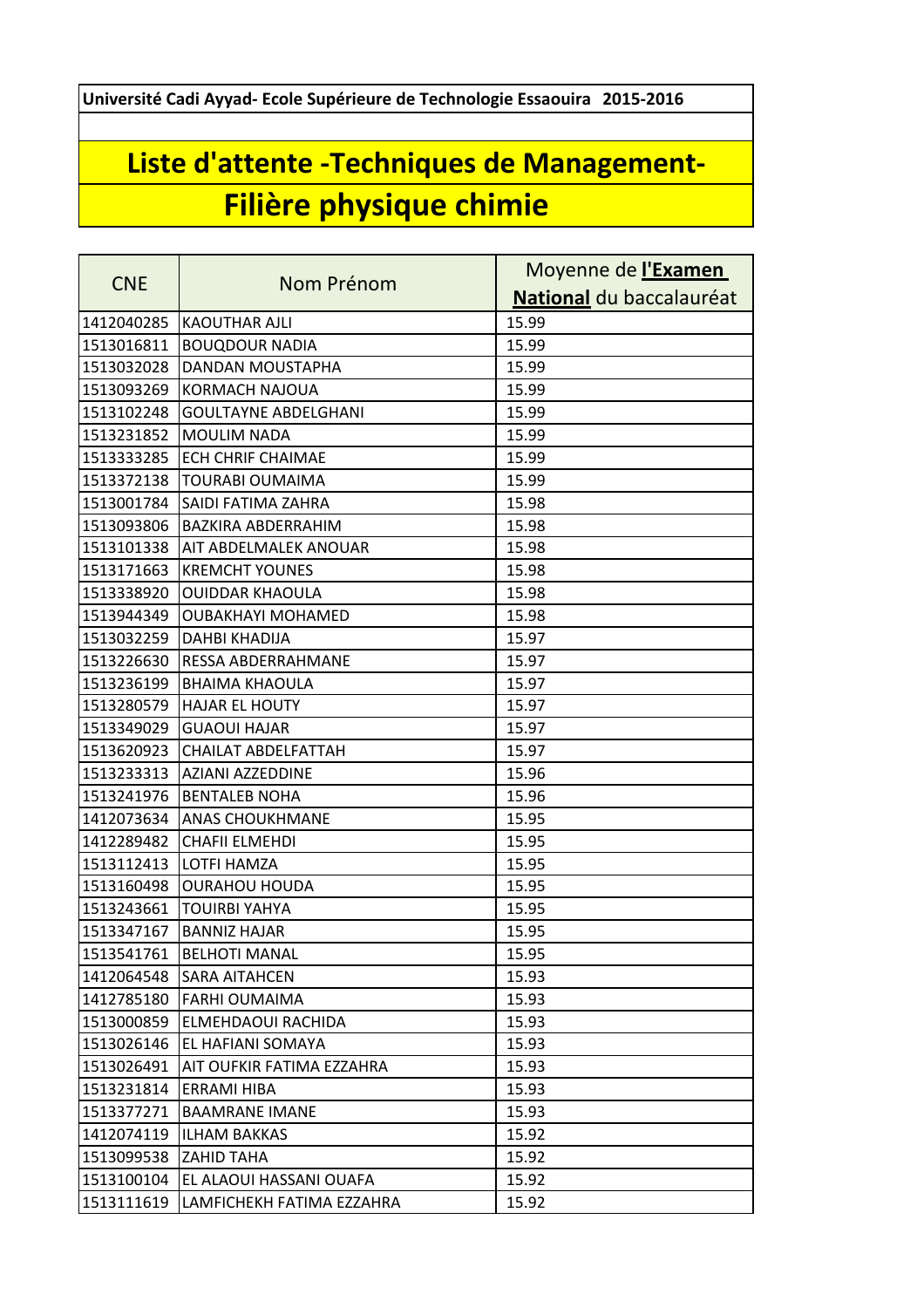| 1513171594            | <b>LAAMIRI YOUSSEF</b>      | 15.92 |
|-----------------------|-----------------------------|-------|
|                       | 1513004195   AKALAI MOHAMED | 15.91 |
| 1513024835            | KAHIM MARYAM                | 15.91 |
| 1513092437            | <b>BOUSSAID CHAIMA</b>      | 15.91 |
| 1513286102            | EL HANNADI NABIL            | 15.91 |
| 1513950312            | <b>ABBASSI HANAE</b>        | 15.91 |
| 1412003835            | <b>BELBEKRI HAJAR</b>       | 15.90 |
| 1513000941            | OUAHMANE OUMAIMA            | 15.90 |
| 1513014979            | <b>AMRHAR RACHID</b>        | 15.90 |
| 1513036977            | EL HASSOUNI ABDELAZIZ       | 15.90 |
| 1513855156 ZIRAR IMAN |                             | 15.90 |
| 1412540901            | <b>MERYEM KIBOU</b>         | 15.89 |
| 1512925023            | LAMZOUGHI ASSIA             | 15.89 |
| 1513017284            | <b>ZAHID KHALID</b>         | 15.89 |
| 1513050369            | BELMACHIA ALAA EDDINE       | 15.89 |
| 1513551433            | <b>TER KAOUTAR</b>          | 15.89 |
| 1513900197            | EL HIRCH ISSAM              | 15.89 |
| 1412032886            | <b>AZIZ YASSINE</b>         | 15.88 |
| 1512551697            | <b>ELHARIRI ADNANE</b>      | 15.88 |
| 1513239201            | LEKNIZI HAJAR               | 15.88 |
| 1513282711            | <b>ANISS MBARKI</b>         | 15.88 |
| 1513372765            | EL FADILI IKRAM             | 15.88 |
| 1412244652            | <b>MARIEM ABADA</b>         | 15.87 |
| 1513100132            | AIT EL QADI MAROUANE        | 15.87 |
| 1513101324            | RAHIL RAJA                  | 15.87 |
| 1513171563            | <b>DAHIOUI MANAL</b>        | 15.87 |
| 1513338535            | <b>JALAT HAJAR</b>          | 15.87 |
| 1513077327            | <b>BOUKARKOUR ISMAIL</b>    | 15.86 |
| 1513348268            | ELMAMOUNI OUMAIMA           | 15.86 |
| 1513361977            | DAKAK CHAIMAE               | 15.86 |
| 1513389615            | SIBO SAADIA                 | 15.86 |
| 1513624827            | AIT IBIBI MERYEM            | 15.86 |
| 1411051777            | <b>MOTAHHIR AICHA</b>       | 15.85 |
| 1512170988            | <b>CHERRAJ MOHAMED</b>      | 15.85 |
| 1512294461            | EL MANOUNI AYOUB            | 15.85 |
| 1513005856            | LAGHOUIAT SAFAA             | 15.85 |
| 1513081030            | <b>BERRIMO ZINEB</b>        | 15.85 |
| 1513081589            | AZAWAD HAMZA                | 15.85 |
| 1513111103            | <b>BENDAHHANE KENZA</b>     | 15.85 |
| 1513111918            | <b>BARKA MARIA</b>          | 15.85 |
| 1513172364            | ELHARKAOUI RADOUAN          | 15.85 |
| 1412336430            | ELIBRAHIMI AYYOUB           | 15.84 |
| 1513231514            | <b>BOUASSEL AYA</b>         | 15.84 |
| 1513553237            | MADANI KENZA                | 15.84 |
| 1513955053            | MOUMNI OUMAIMA              | 15.84 |
| 1412012820            | MORTADI FATIMA ZAHRA        | 15.83 |
| 1513008528            | RAFIA SALMA                 | 15.83 |
| 1513030878            | SMAHRI RAJAE                | 15.83 |
| 1513065049            | EL BOUHALI MOHAMED          | 15.83 |
| 1513076892            | ELHANSALI ABDESSAMAD        | 15.83 |
|                       |                             |       |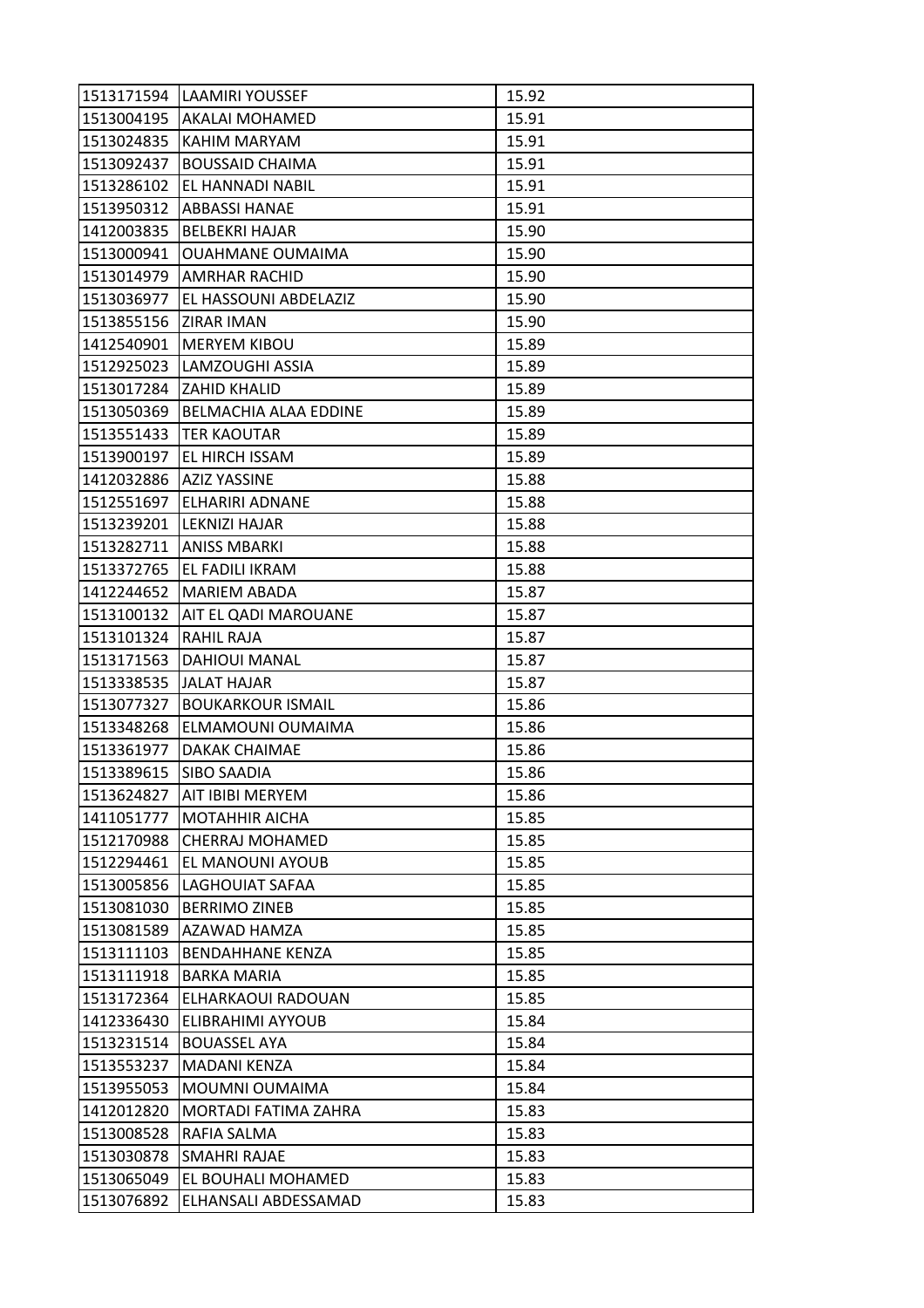| 1513241706 | DAGHIJA MERYEM              | 15.83 |
|------------|-----------------------------|-------|
| 1513371078 | NAANAA MUSTAPHA             | 15.83 |
| 1412022662 | <b>OUCHHAINE YOUNES</b>     | 15.82 |
| 1513002844 | EL HERTIS SOUKAINA          | 15.82 |
| 1513005781 | EL HADRANI MOUNIR           | 15.82 |
| 1513017128 | <b>GHAZAOUI KHADIJA</b>     | 15.82 |
| 1513028952 | HADOUZ OMAR                 | 15.82 |
| 1513077226 | <b>AKRIME MAROUANE</b>      | 15.82 |
| 1513245761 | <b>MEACH MANAL</b>          | 15.82 |
| 1513365261 | <b>CHERIFI MERYEM</b>       | 15.82 |
| 1513708858 | <b>SAHNOUN SOUAD</b>        | 15.82 |
| 1412249301 | <b>INSAFE QAJOR</b>         | 15.80 |
| 1512000567 | <b>OUMKHIL OUMAIMA</b>      | 15.80 |
| 1513016913 | SALAGHE HASSNA              | 15.80 |
| 1513025581 | ID MOUSSA MOUAAD            | 15.80 |
| 1513074480 | <b>WAHJI SARA</b>           | 15.80 |
| 1513271174 | <b>FADOUL SALMA</b>         | 15.80 |
| 1513338610 | DOUAR OTHMANE               | 15.80 |
| 1513346667 | KHALKHAL RACHIDA            | 15.80 |
| 1513066091 | <b>MOUSSAID OUALID</b>      | 15.79 |
| 1513234405 | LAGLIL OUSSAMA              | 15.79 |
| 1513336572 | ELHILALI CHAIMAE            | 15.79 |
| 1412073336 | NASSIMA AGMIH               | 15.78 |
| 1512763815 | <b>OUKIRCHE ABDESSAMADE</b> | 15.78 |
| 1513004240 | MALHA RIM                   | 15.78 |
| 1513035492 | SOUSSANE AISSAM             | 15.78 |
| 1513056426 | SBAAI SALMA                 | 15.78 |
| 1513231771 | MERDEDOUCH MARIAM           | 15.78 |
| 1513283215 | SAIDI FATIMAEZZAHRA         | 15.78 |
| 1513324856 | <b>AIT HAME FATIMA</b>      | 15.78 |
| 1513355789 | AKRIT LAMYAA                | 15.78 |
| 1513529250 | HAMDI NOUR EL HOUDA         | 15.78 |
| 1513552545 | SABBANI WISSALE             | 15.78 |
| 1412281214 | SAMI SARAH                  | 15.77 |
| 1513000720 | <b>BALHAJ SARA</b>          | 15.77 |
| 1513076097 | ZARBAG MOHAMED ELMEHDI      | 15.77 |
| 1513081067 | <b>METOUILLI OUMAIMA</b>    | 15.77 |
| 1513538956 | <b>AITHSISSINE HOUDA</b>    | 15.77 |
| 1513950656 | <b>TABACH MEHDI</b>         | 15.77 |
| 1412160432 | <b>HALIL LOUBNA</b>         | 15.76 |
| 1513016369 | <b>OUASIL GHIZLANE</b>      | 15.76 |
| 1513109009 | ALAHYAN OUSSAM              | 15.76 |
| 1513238741 | HABBADA ILHAM               | 15.76 |
| 1513248161 | AAJJANE SANA                | 15.76 |
| 1412030460 | <b>BAHMANE KARIMA</b>       | 15.75 |
| 1412352822 | KIAL NOUHAILA               | 15.75 |
| 1513020946 | <b>ALAHYANE IMANE</b>       | 15.75 |
| 1513025764 | SHILE FOUZIA                | 15.75 |
| 1513087450 | EL BADAAI MOHAMED           | 15.75 |
| 1513166364 | <b>BENKHOUA HOUYAM</b>      | 15.75 |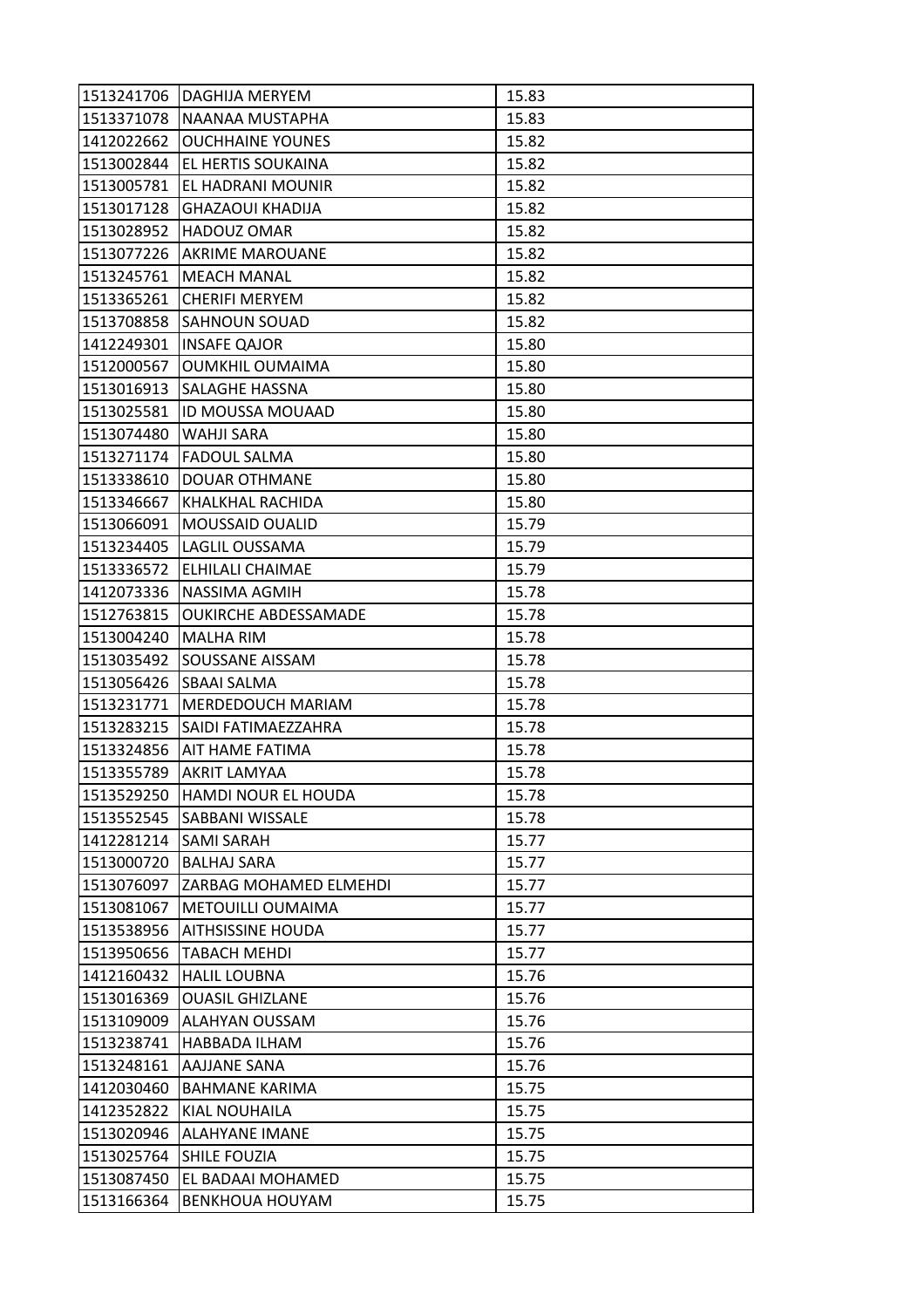| 1513174275 | MERZAOUI SAFIA                | 15.75 |
|------------|-------------------------------|-------|
| 1513276035 | <b>MAHJOUR OSSAMA</b>         | 15.75 |
| 1513533278 | ZAHIM ANASS                   | 15.75 |
| 1513551683 | MTIOUI OUMAIMA                | 15.75 |
| 1412020743 | <b>KHALLOUK HASNAE</b>        | 15.74 |
| 1513005246 | <b>DANBOU YOUNESS</b>         | 15.74 |
| 1513087494 | <b>HAFISSI MAJDA</b>          | 15.74 |
| 1513094140 | RAZZOUG ZAKIA                 | 15.74 |
| 1513149890 | <b>AMINE MOUNIA</b>           | 15.74 |
| 1513226017 | <b>LAHBIBI KAOUTAR</b>        | 15.74 |
| 1513318308 | <b>FOUDALI IDRISS</b>         | 15.74 |
| 1513390148 | <b>JIOUAK ANASS</b>           | 15.74 |
| 1515015354 | <b>MOUMOUCHE HAFIDA</b>       | 15.74 |
| 1412032966 | <b>ESSALHI YOUSRA</b>         | 15.73 |
| 1513006479 | KHANFAR OUSSAMA               | 15.73 |
| 1513007035 | <b>MERRAS HIBA</b>            | 15.73 |
| 1513037753 | OTMANI CHAIMAE                | 15.73 |
| 1513276169 | EL ASSOULY HAJAR              | 15.73 |
| 1513338991 | <b>NATIJ YASSINE</b>          | 15.73 |
| 1513552784 | ZEMMOU JAMAL                  | 15.73 |
| 1513933227 | MHAMEDI KHAWLA                | 15.73 |
| 1412243034 | <b>IBTISSAM BOUCHEMLA</b>     | 15.72 |
| 1412363941 | RAJI ISSAM                    | 15.72 |
| 1513007032 | INJIRAHI SOUKAINA             | 15.72 |
| 1513087463 | LAKOUADER AFAAK               | 15.72 |
| 1513113367 | LOULIDA MOSTAFA               | 15.72 |
| 1513232076 | <b>ESSAIRY MOHAMMED YAZID</b> | 15.72 |
| 1513332977 | EL BOUZEKRAOUI KHAOULA        | 15.72 |
| 1513337016 | SGHAIR ABDERRAHMANE           | 15.72 |
| 1513348968 | RHOURBAL MOHAMMED AMINE       | 15.72 |
| 1513349157 | LAMAAMRI SOUKAINA             | 15.72 |
| 1513809973 | <b>BENHMIMID OTHMANE</b>      | 15.72 |
| 1513870124 | <b>BELGHITI CHAIMAE</b>       | 15.72 |
| 1412030493 | <b>ABBOU MANAL</b>            | 15.71 |
| 1412098583 | KAOUTAR LAHOUIDAK             | 15.71 |
| 1412099001 | YASMINE MANSOURI              | 15.71 |
| 1512927456 | <b>OUHADDOU HICHAM</b>        | 15.71 |
| 1513003704 | ZNIBER AHMED                  | 15.71 |
| 1513370020 | SAMOUH HAMZA                  | 15.71 |
| 1513380152 | KHALIFA AIDA                  | 15.71 |
| 1412012748 | LABIHI MOHAMED                | 15.70 |
| 1412078549 | <b>IBTISSAM EL AMIRI</b>      | 15.70 |
| 1513014258 | AGHMANE ABDELLAH              | 15.70 |
| 1513016332 | <b>FARIHANE REDOUAN</b>       | 15.70 |
| 1513026953 | <b>BELHERKATE OMAYMA</b>      | 15.70 |
| 1513099324 | <b>BENHAJJI AMAL</b>          | 15.70 |
| 1513099389 | <b>CHEHAB SOUKAINA</b>        | 15.70 |
| 1513100665 | <b>GUEMES KHAWLA</b>          | 15.70 |
| 1513112447 | MOUISSA CHAIMA                | 15.70 |
| 1513246090 | KASSORI ASSIA                 | 15.70 |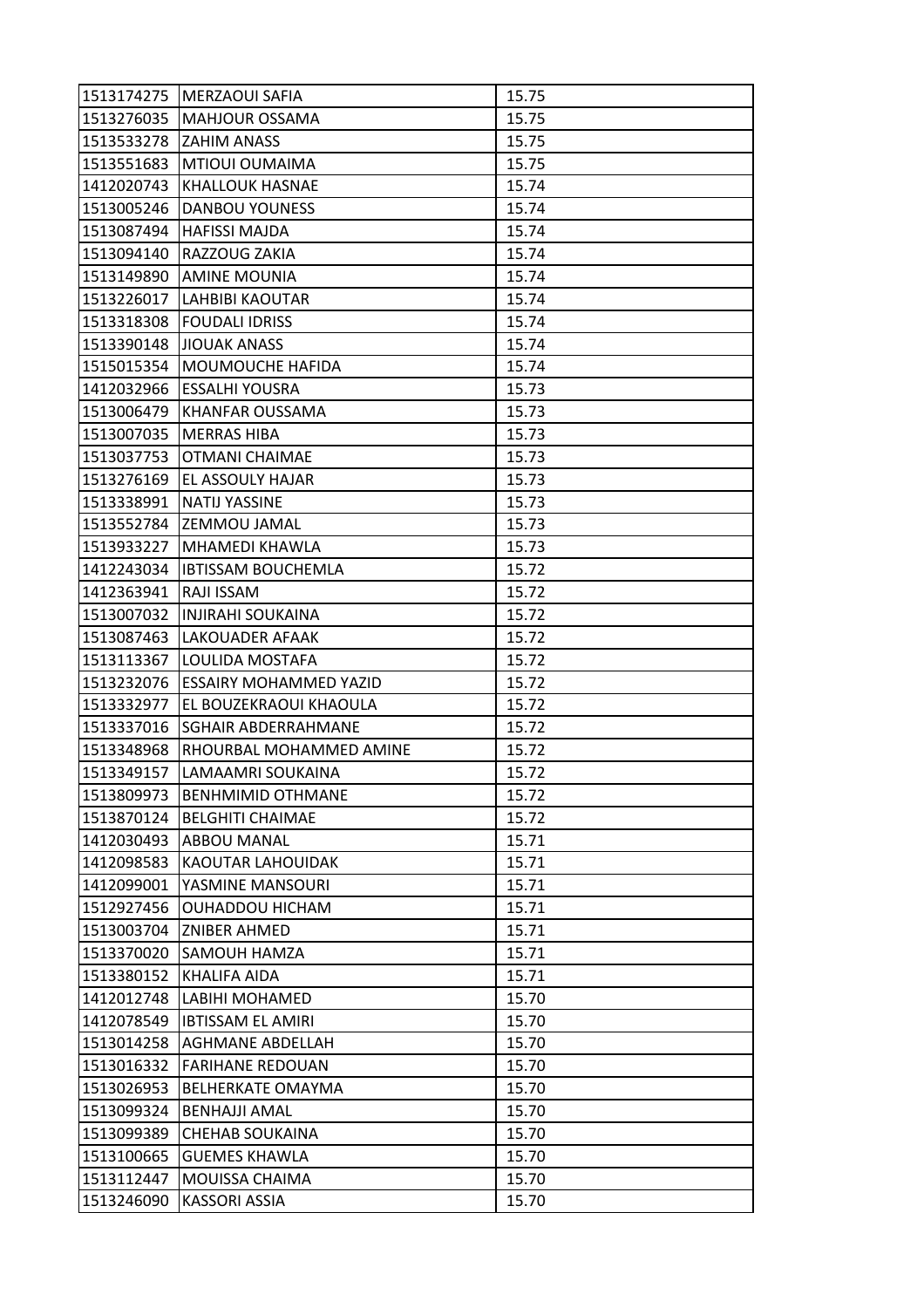| 1513272322 | <b>BELYAMANI ISMAIL</b>     | 15.70 |
|------------|-----------------------------|-------|
| 1513607033 | <b>HSAINI CHAOUKI</b>       | 15.70 |
| 1412017789 | <b>HAMMA MOHAMED</b>        | 15.68 |
| 1412065866 | <b>CHARIFA ABOUZAID</b>     | 15.68 |
| 1412070497 | DOHA M'GHARI                | 15.68 |
| 1512014601 | OUHADDOU NOUREDDINE         | 15.68 |
| 1513016797 | <b>BAQACH ADIL</b>          | 15.68 |
| 1513088821 | KZIBRA HAMZA                | 15.68 |
| 1513108907 | AIT KADDOUR EL HOUCINE      | 15.68 |
| 1513243237 | EL HASKOURY IKRAM           | 15.68 |
| 1513280117 | ERABHAOUI CHAIMAA           | 15.68 |
| 1513303424 | <b>CHAHIL ABDELAALI</b>     | 15.68 |
| 1513340728 | ERTAM MOHAMED               | 15.68 |
| 1513351765 | <b>BAZYANE ASMAA</b>        | 15.68 |
| 1513696090 | <b>MRIKIM SALSABIL</b>      | 15.68 |
| 1513935750 | <b>SADIKI ISMAIL</b>        | 15.68 |
| 1513956454 | EL KAOUKABI AYA             | 15.68 |
| 1412026488 | <b>ETTAIB AHMED</b>         | 15.67 |
| 1513006719 | <b>BENHAMOU HANANE</b>      | 15.67 |
| 1513009928 | AIT ELHAD RACHIDA           | 15.67 |
| 1513072981 | NAIA FATIMA EZZAHRA         | 15.67 |
| 1513081036 | BERIANE BADI FATIMA EZZAHRA | 15.67 |
| 1513082274 | NACIRI FATIMA EZZAHRA       | 15.67 |
| 1513196835 | AIT RAHOU BOUCHRA           | 15.67 |
| 1513244914 | <b>FTAICHI RAOUIA</b>       | 15.67 |
| 1513333960 | NAMOUS ALAA EDDINE          | 15.67 |
| 1513375960 | <b>CHIKER CHAIMAE</b>       | 15.67 |
| 1513013906 | <b>LAMMISI YOUSRA</b>       | 15.66 |
| 1513073484 | ETTAHIRI SOUAD              | 15.66 |
| 1513248142 | RIDHI CHARAFEDDINE          | 15.66 |
| 1513283124 | EL ADRANI AMINE             | 15.66 |
| 1513369764 | <b>JANNAOUI ZAKARIA</b>     | 15.66 |
| 1513379869 | EL YOUNOUSSI IKRAM          | 15.66 |
| 1513529190 | AMEJJOUD AMINE              | 15.66 |
| 1412099080 | <b>NADIR ZRIKEM</b>         | 15.65 |
| 1412251328 | <b>OMAR ZAHRI</b>           | 15.65 |
| 1513028566 | <b>AZOGAY MOHAMED</b>       | 15.65 |
| 1513076819 | ELKHANDOULI ACHRAF          | 15.65 |
| 1513098836 | <b>NAAOUMI NARCISSE</b>     | 15.65 |
| 1513106470 | <b>AIT IDIR AYOUB</b>       | 15.65 |
| 1513150159 | KABIRI ZAKARIA              | 15.65 |
| 1513172367 | <b>NAFIDI RACHID</b>        | 15.65 |
| 1513351941 | <b>FAQUIH ILYAS</b>         | 15.65 |
| 1513358531 | KHOFRI MOUAD                | 15.65 |
| 1412099367 | ZAKARIA EL ATTAR            | 15.64 |
| 1513028937 | BERHA FATIMA                | 15.64 |
| 1513100655 | EL BALBALI HIBA             | 15.64 |
| 1513344725 | <b>BENTIZI JAWAD</b>        | 15.64 |
| 1513375653 | <b>SADEQ SOUFIANE</b>       | 15.64 |
| 1513379748 | TBILI EL MEHDI              | 15.64 |
|            |                             |       |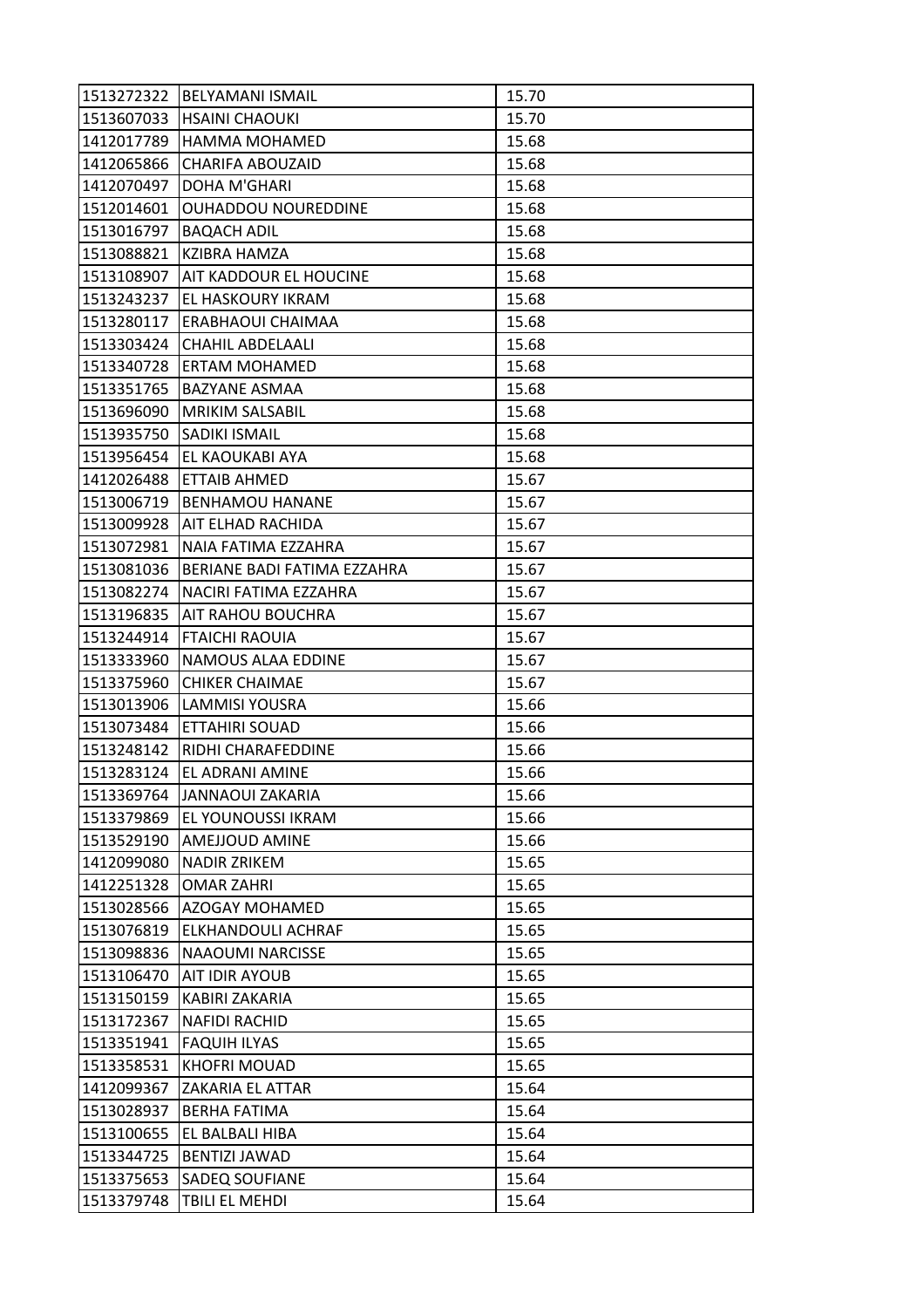|            | 1412018781 EL ASRI YASSINE | 15.63 |
|------------|----------------------------|-------|
| 1412025033 | <b>ABOUDRAR JAMAL</b>      | 15.63 |
| 1412279544 | <b>HADDAD YASSINE</b>      | 15.63 |
| 1513050008 | <b>HOUSNI HASNA</b>        | 15.63 |
| 1513194037 | ARSALANE SALIMA            | 15.63 |
| 1513240759 | <b>SERGHINI SALIM</b>      | 15.63 |
| 1513276602 | <b>MIR YOUSRA</b>          | 15.63 |
| 1513349661 | SADKI MOUNA                | 15.63 |
| 1513353870 | <b>KHAIR MAJDA</b>         | 15.63 |
| 1513369668 | <b>BARKOUK NOUHAILA</b>    | 15.63 |
| 1412399513 | EL HAMDOUNI AFAF           | 15.62 |
| 1513004319 | <b>ESSAKHI EL MEHDI</b>    | 15.62 |
| 1513026968 | <b>JANAH AMER</b>          | 15.62 |
| 1513036111 | <b>MAATOUF AIMAD</b>       | 15.62 |
| 1513069797 | <b>ELMORSLI YOUNES</b>     | 15.62 |
| 1513099336 | <b>GRECHE HIBA</b>         | 15.62 |
| 1513104890 | <b>IKTI WAHIB</b>          | 15.62 |
| 1513279446 | <b>SBA SARA</b>            | 15.62 |
| 1513346332 | <b>CHARA AYMAN</b>         | 15.62 |
| 1513531809 | RIOUNI M BAREK             | 15.62 |
| 1412073705 | LOTFI YASSINE-ABDELHAKIM   | 15.61 |
| 1513027718 | <b>TOUTINKERT IMANE</b>    | 15.61 |
| 1513050623 | ZAROQ SAFAE                | 15.61 |
| 1513069575 | EL FADIL ASMAE             | 15.61 |
| 1513080768 | <b>GHOUAT ABDELOUAHED</b>  | 15.61 |
| 1513107232 | EN NAQQAR ABDELAZIZ        | 15.61 |
|            |                            |       |
| 1513236157 | AHBOUL SALMA               | 15.61 |
| 1513245851 | CHEKKOURI MOHAMMED AMINE   | 15.61 |
| 1513351882 | <b>DARRAS LINA</b>         | 15.61 |
| 1412050053 | <b>TAYBI HANAE</b>         | 15.60 |
| 1412231431 | <b>CHAKOURI WAFAE</b>      | 15.60 |
| 1512933017 | <b>HA KHALID</b>           | 15.60 |
| 1513003157 | <b>OULAID M BAREK</b>      | 15.60 |
| 1513003921 | <b>BRINI KHAOULA</b>       | 15.60 |
| 1513362000 | <b>ELFERRAR YOUSSEF</b>    | 15.60 |
| 1513050413 | WASKIRRANE KHADIJA         | 15.59 |
| 1513099137 | <b>FRIRA YOUSSEF</b>       | 15.59 |
| 1513099382 | ABOUSAAD MANAL             | 15.59 |
| 1513552795 | BENADDI ABDESSAMAD         | 15.59 |
| 1412252404 | HANNAN REDWANE             | 15.58 |
| 1513372184 | EL ABBOUBI ARBIA           | 15.58 |
| 1412248888 | SOUNDOUSS BENMOUSSA        | 15.57 |
| 1412938140 | <b>MOUKRIM LAILA</b>       | 15.57 |
| 1513014189 | SAHAL ELHAM                | 15.57 |
| 1513091603 | <b>BEL GHOUAT KHALIL</b>   | 15.57 |
| 1513094045 | MACHAYI SAIDA              | 15.57 |
| 1513281704 | EL HOUBBADI SARA           | 15.57 |
| 1513290398 | SAIHAMI RAHMA              | 15.57 |
| 1412072796 | FATIMA ZAHRA EL BEKAL      | 15.55 |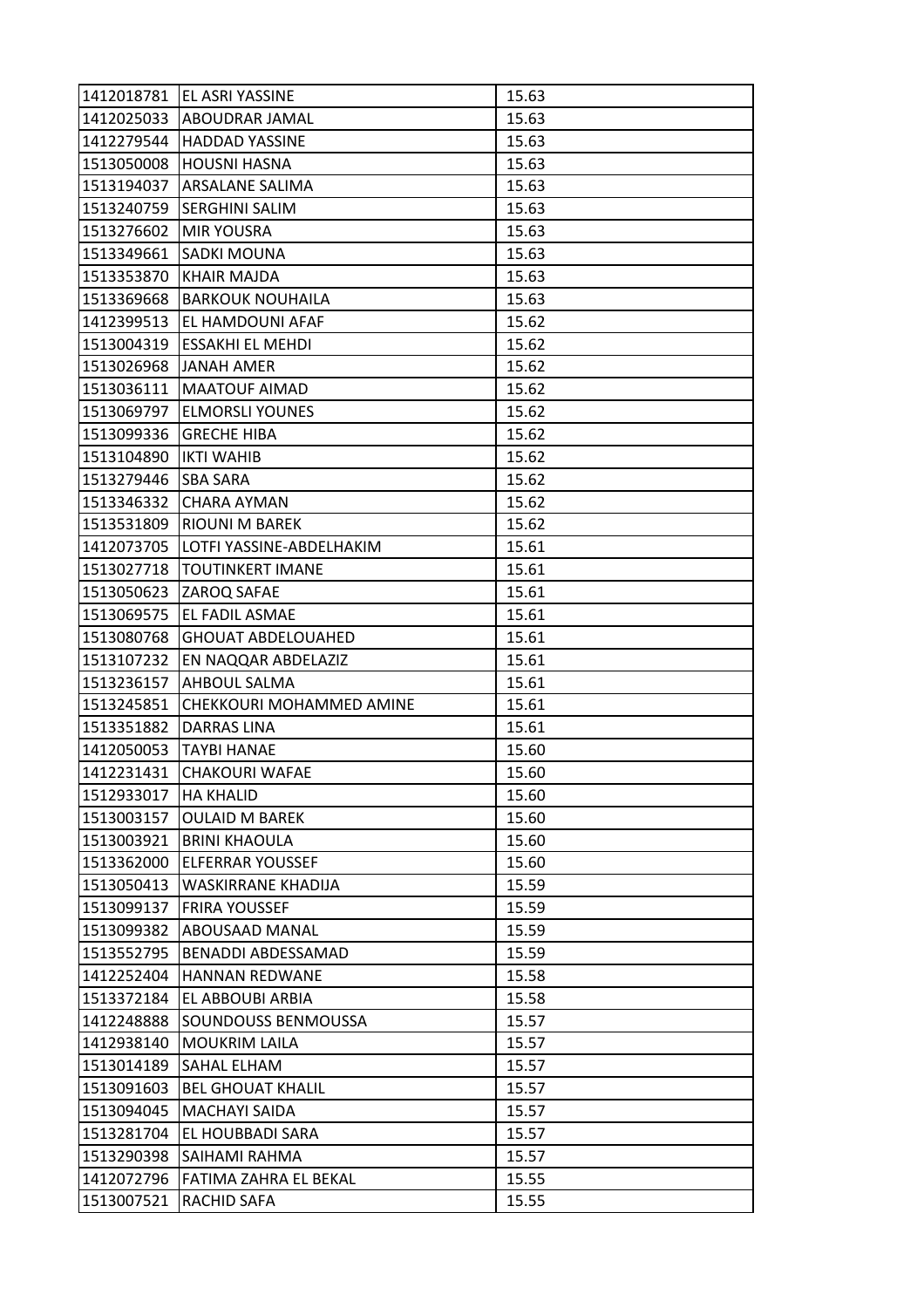| 1513094585 | NAJIH ASMAA              | 15.55 |
|------------|--------------------------|-------|
| 1513340783 | ELAMRI MOHAMED AMINE     | 15.55 |
| 1513796051 | AJBARY MOHAMED           | 15.55 |
| 1412276720 | <b>ESSALEK MOHAMMED</b>  | 15.54 |
| 1513003961 | <b>KHATER HATIM</b>      | 15.54 |
| 1513048621 | <b>BAHAMOU YOUSSEF</b>   | 15.54 |
| 1513275211 | <b>CHETOUANI HALA</b>    | 15.54 |
| 1513544065 | EL HALOUI IKRAM          | 15.54 |
| 1412020059 | <b>ARQIB SIHAM</b>       | 15.53 |
| 1412028661 | <b>IZIKI OTMANE</b>      | 15.53 |
| 1513066203 | <b>BADDOU MARYAM</b>     | 15.53 |
| 1513098129 | DAOUDYA AYOUB            | 15.53 |
| 1513279977 | ZIRAOUI JIHANE           | 15.53 |
| 1513288291 | <b>AFARID HIND</b>       | 15.53 |
| 1513323936 | ABELAOUI MERYEM          | 15.53 |
| 1412242938 | RADOUANE HIMOUDI         | 15.52 |
| 1513022112 | <b>MOUFID BOUCHRA</b>    | 15.52 |
| 1513094142 | LAAJAJ ZINEB             | 15.52 |
| 1513321545 | EL YOUSSFI KARIM         | 15.52 |
| 1412008933 | <b>FAIK MARIAMA</b>      | 15.51 |
| 1412028324 | MECHGAN FATIMA ZAHRA     | 15.51 |
| 1513015809 | EL BAHI KHADIJA          | 15.51 |
| 1513098723 | EL HAMRAOUI AMINA        | 15.51 |
| 1513101413 | RABHI HIBA               | 15.51 |
| 1513106044 | BENZNANA RAJA            | 15.51 |
| 1513199988 | <b>OUARI EL HOUCEINE</b> | 15.51 |
| 1513270968 | <b>BERRADI HAJAR</b>     | 15.51 |
| 1513871164 | SELLAM ABDELOUAHAB       | 15.51 |
| 1513080134 | EL OUAQAF AMAL           | 15.50 |
| 1513084215 | KARAOUAN ISMAIL          | 15.50 |
| 1513282289 | <b>ALANI SIHAM</b>       | 15.50 |
| 1513552481 | ABBASSI NAJWA            | 15.50 |
| 1513607261 | ZERROUKI ZAKARIA         | 15.50 |
| 1412877912 | <b>BOURAKBA ZAKARIAE</b> | 15.49 |
| 1513026574 | <b>OUAHBI MOHAMED</b>    | 15.49 |
| 1513076048 | <b>BOUAMOUD REDA</b>     | 15.49 |
| 1513231269 | EL HASNAOUI CHAYMA       | 15.49 |
| 1513245881 | <b>TAHIRI AYOUB</b>      | 15.49 |
| 1513250546 | ERRKIBA HAMZA            | 15.49 |
| 1513276601 | <b>NASSIM MOUNA</b>      | 15.49 |
| 1513288625 | <b>BENZAOUIA HAJAR</b>   | 15.49 |
| 1513526052 | <b>BADDI NOUHAD</b>      | 15.49 |
| 1515126402 | KAZOUTA SOUKAINA         | 15.49 |
| 1412324611 | AMMARI OUSSAMA           | 15.48 |
| 1513021715 | <b>BALAHCEN SAIDA</b>    | 15.48 |
| 1513032615 | ETTAHIRI ZINEB           | 15.48 |
| 1513078615 | <b>BAHAOUI YOUSSEF</b>   | 15.48 |
| 1513103212 | <b>BOUSSAID HAMZA</b>    | 15.48 |
| 1513331836 | <b>ESSAGHIR AYMAN</b>    | 15.48 |
| 1513626849 | ELKACEMI HAJAR           | 15.48 |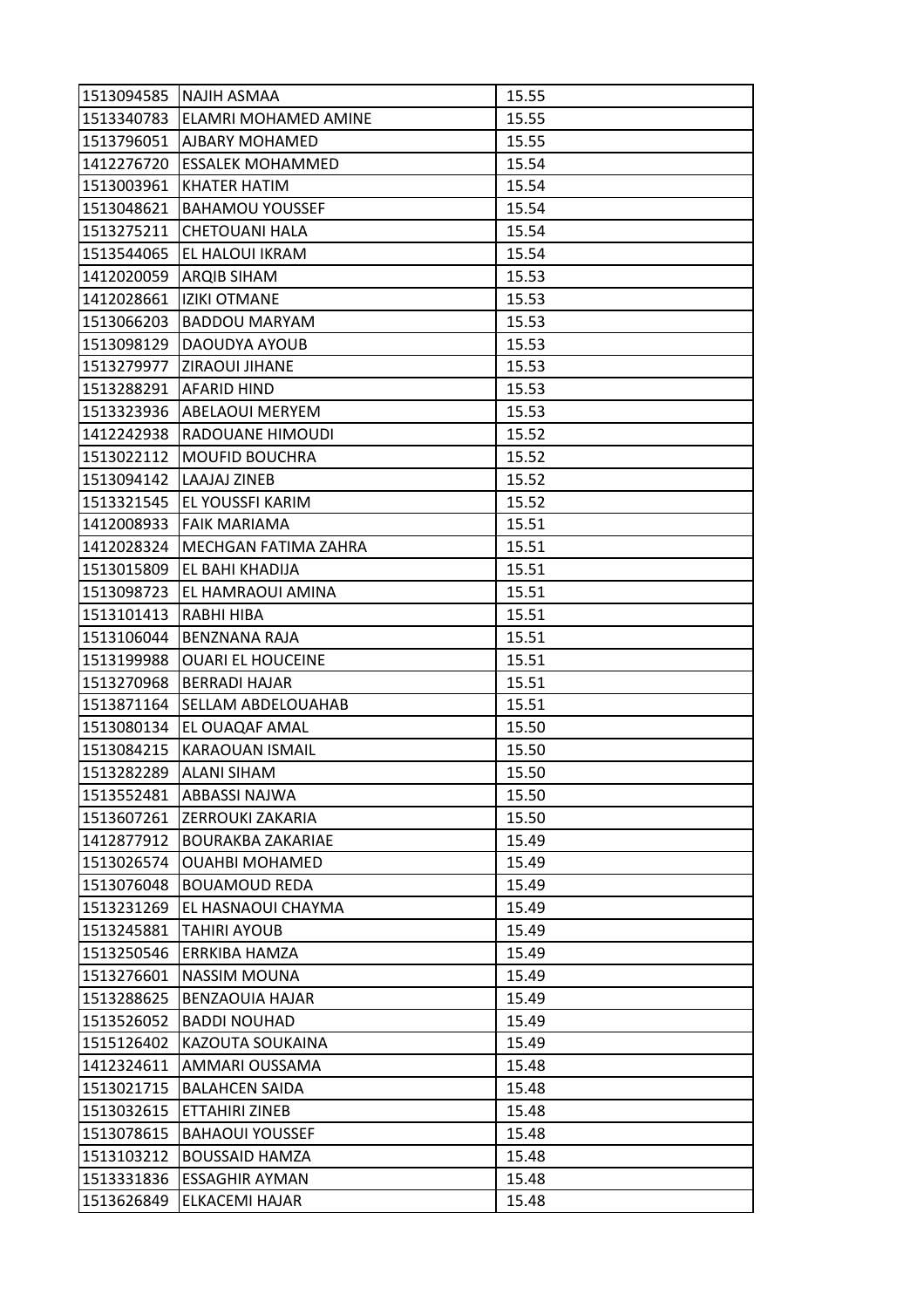| 1513283505 | ENNOURI ABDELHADI         | 15.47 |
|------------|---------------------------|-------|
| 1513534167 | <b>OUHAMDI YOUSSRA</b>    | 15.47 |
| 1513697226 | <b>HSINI HAJAR</b>        | 15.47 |
| 1513797710 | EL HAJOUJI MERYEM         | 15.47 |
| 1513869957 | <b>FARAJI ANAS</b>        | 15.47 |
| 1412098378 | SOUKAINA JALAL MANSOUR    | 15.46 |
| 1412545149 | MERYEM OULAD GOUMI        | 15.46 |
| 1513150028 | YAZINI OUMAYMA            | 15.46 |
| 1513942507 | <b>AZNOUR OMARE</b>       | 15.46 |
| 1412065366 | SALMA EL BAHI             | 15.45 |
| 1412274655 | <b>OUCHIKH MUSTAPHA</b>   | 15.45 |
| 1513006696 | <b>BELARCH MOUAAD</b>     | 15.45 |
| 1513079157 | ASSAMADI ABDENOUR         | 15.45 |
| 1412005285 | ELMROUEN OUAHIBA          | 15.43 |
| 1513033238 | OUTOUGANE ZAKARIA         | 15.43 |
| 1513099553 | MAZLANI NAOUFAL           | 15.43 |
| 1513234509 | <b>BOULAHYA AZIZA</b>     | 15.43 |
| 1412196579 | <b>MOUKHLIS HAJAR</b>     | 15.42 |
| 1512051342 | <b>BENMERIEME MARIEM</b>  | 15.42 |
| 1513008803 | BENDRAOU ZAKARIA          | 15.42 |
| 1513080631 | KABBADJ HAJAR             | 15.42 |
| 1513152251 | SKANDARI ILHAM            | 15.42 |
| 1513244484 | <b>MALIANE ZAKARIA</b>    | 15.42 |
| 1513552019 | <b>HAJJI MERYEM</b>       | 15.42 |
| 1513621033 | <b>MABROR SAAD</b>        | 15.42 |
| 1513634787 | <b>MAGRANE FADOUA</b>     | 15.42 |
| 1513939929 | AZIZ ZINEB                | 15.42 |
| 1412348762 | FTAITA OUSSAMA            | 15.41 |
| 1412524781 | SARA BELGACHA             | 15.41 |
| 1512360795 | DENNOUNI IMANE            | 15.41 |
| 1513032833 | <b>BOULHDIR BALSSAM</b>   | 15.41 |
| 1513152156 | RAHMOUNI SANA             | 15.41 |
| 1513226262 | <b>ELKEZIT MAHA</b>       | 15.41 |
| 1513349085 | AIT SAID SARA             | 15.41 |
| 1513376233 | MAHMOUDY OUMAIMA          | 15.41 |
| 1513531400 | HDI CHAYMAA               | 15.41 |
| 1513033767 | <b>HALIL FATIMA</b>       | 15.40 |
| 1513080779 | DIANI OUMAIMA             | 15.40 |
| 1513355778 | <b>BOUMRAYA IMANE</b>     | 15.40 |
| 1513389978 | ER RAQIS OMAR             | 15.40 |
| 1412811664 | EL MEZRIAHI YOUSSEF       | 15.39 |
| 1513003662 | AIT OUBARKA FATIMA        | 15.39 |
| 1513074323 | BENSALLAM MOHAMED BASSAME | 15.39 |
| 1513087573 | SHIMAD ABDESSAMAD         | 15.39 |
| 1513090378 | <b>BIQAA RIDA</b>         | 15.39 |
| 1513103239 | LOTFI ABDERRAHMANE        | 15.39 |
| 1513228998 | <b>BOUKHADARA MARIEM</b>  | 15.39 |
| 1513252465 | SALMANE EZZOUHRA          | 15.39 |
| 1513277516 | <b>DGHOUGHI AYOUB</b>     | 15.39 |
| 1513351904 | HAMADI SALAH EDDINE       | 15.39 |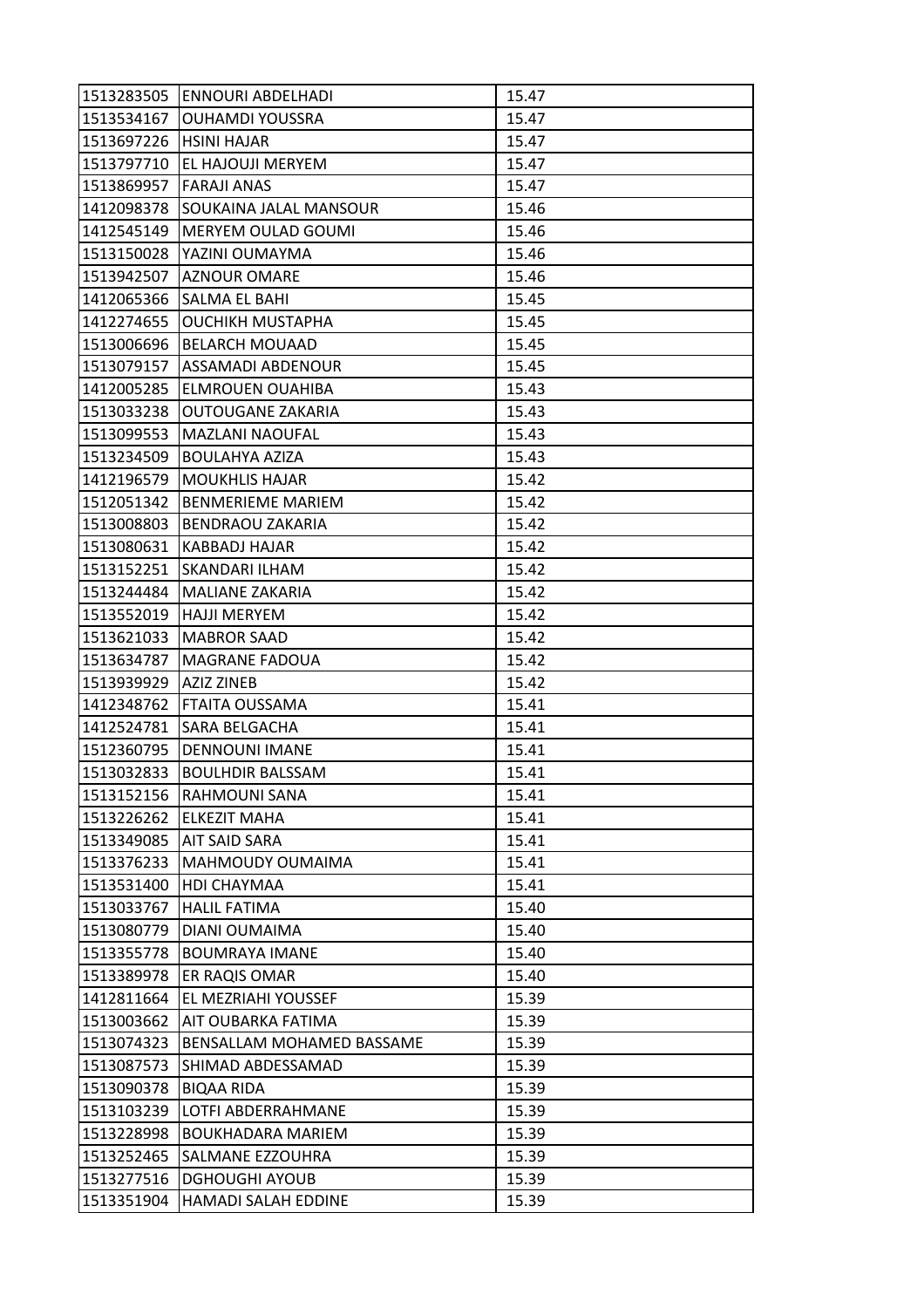| 1513363414 | HAJJIA FATIMA EZ ZAHRA      | 15.39 |
|------------|-----------------------------|-------|
| 1513551657 | LARABI IBTISSAM             | 15.39 |
| 1412033001 | SADIK ERROUMAISSA           | 15.38 |
| 1412160599 | <b>BOUSSOUNI AMAL</b>       | 15.38 |
| 1412536572 | <b>FADWA LAKHAL</b>         | 15.38 |
| 1512004669 | <b>BEN HACHME MOHAMED</b>   | 15.38 |
| 1513024670 | <b>AGOURRAM KHADIJA</b>     | 15.38 |
| 1513040882 | AFOUCHAL ALLAL              | 15.38 |
| 1513243880 | LAKRAD REDA                 | 15.38 |
| 1513245879 | CHARAFI MOHAMMED TAHA       | 15.38 |
| 1513282384 | <b>BOUMALKI NAIMA</b>       | 15.38 |
| 1513342617 | SAADAOUI CHAIMAA            | 15.38 |
| 1513627412 | <b>CHAFI M HAMED</b>        | 15.38 |
| 1513006356 | CHERKAOUI KHAOULA           | 15.37 |
| 1513012794 | <b>OURBIA SALAMA</b>        | 15.37 |
| 1513095901 | EL MAKROUD OUMAIMA          | 15.37 |
| 1513279310 | <b>CHAIR MONCEF</b>         | 15.37 |
| 1513338965 | <b>BERADY JAMAL</b>         | 15.37 |
| 1513086677 | <b>BINI MOHAMED</b>         | 15.36 |
| 1513089756 | EL ANTARI AMINE             | 15.36 |
| 1513092513 | <b>AIT OUALLANE ASMA</b>    | 15.36 |
| 1513100018 | CHABBOUBAT ZAKARIA          | 15.36 |
| 1513324861 | KABACH ASSIA                | 15.36 |
| 1412008645 | LAKHDAR FATIHA              | 15.35 |
| 1414562736 | FADOUA BENALI OUMJOUD       | 15.35 |
|            |                             |       |
| 1513001811 | M SILA CHADI                | 15.35 |
| 1513006708 | KHEZOU ABDELLAH             | 15.35 |
| 1513085496 | HAMZAOUI ABDERRAHIM         | 15.35 |
| 1513098128 | <b>OUMELLOUK YOUSSRA</b>    | 15.35 |
| 1513105668 | <b>TISSILTE IMAD EDDINE</b> | 15.35 |
| 1513607317 | <b>ALAMI MANAR</b>          | 15.35 |
| 1513035901 | <b>OUGHCHI OUAFA</b>        | 15.34 |
| 1513036975 | LAGRAMEZ LAHBIB             | 15.34 |
| 1513099982 | FAKIHANI ZAKARIA            | 15.34 |
| 1513100188 | <b>HAFID FATIMA</b>         | 15.34 |
| 1513111670 | <b>HAKIM MOUHSINE</b>       | 15.34 |
| 1513243678 | <b>ELMRABET MOHAMMED</b>    | 15.34 |
| 1513289808 | CHAKIR FATIMA EZZAHRAA      | 15.34 |
| 1513341005 | ADOUI ALAA                  | 15.34 |
| 1513349815 | EL KARZAOUI SOUMIA          | 15.34 |
| 1512909766 | EL OMARI ILYASS             | 15.33 |
| 1513076812 | <b>BARIA FADWA</b>          | 15.33 |
| 1513354072 | LAAMARI JALILA              | 15.33 |
| 1513777897 | AFATHI MAROUANE             | 15.33 |
| 1513900183 | <b>AHCHOUCH SANAE</b>       | 15.33 |
| 1412374849 | <b>ELFARISSI DRISS</b>      | 15.32 |
| 1412396961 | HADIDI MOHAMED              | 15.32 |
| 1513016001 | <b>BENHAIMOUD AYOUB</b>     | 15.32 |
| 1513098869 | CHERKAOUI ADNANE            | 15.32 |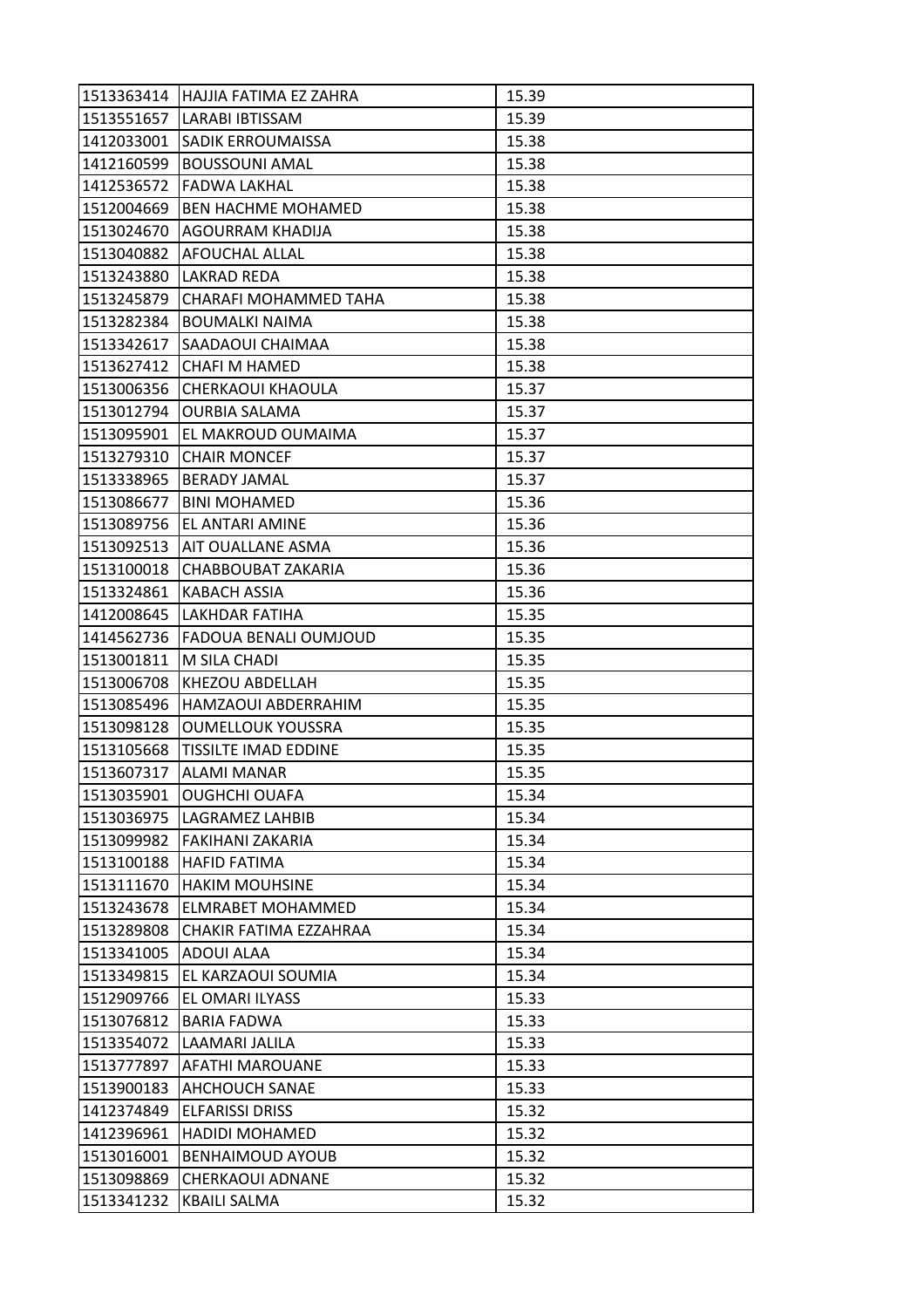| 1513525629 | YOUSSEF MOHAMED             | 15.32 |
|------------|-----------------------------|-------|
| 1412524071 | YOUNESS MOUIDA              | 15.30 |
| 1513005379 | <b>MOUSTAINE MARIAM</b>     | 15.30 |
| 1513100834 | <b>HAIGANE SOUFIANE</b>     | 15.30 |
| 1513154223 | EL METTAT KHADIJA           | 15.30 |
| 1513159048 | ELGHAZOUANI AZIZ            | 15.30 |
| 1513852086 | <b>KARIMI SALIMA</b>        | 15.30 |
| 1412042437 | <b>NAIMA NOUHI</b>          | 15.29 |
| 1412252542 | <b>ABDELILAH NOUALA</b>     | 15.29 |
| 1513025272 | <b>IGGOUT ASMAA</b>         | 15.29 |
| 1513076721 | NASSER ABDELWAHAB           | 15.29 |
| 1513107854 | <b>ANFLOUS HANANE</b>       | 15.29 |
| 1513245686 | <b>BELAYATE HIBA</b>        | 15.29 |
| 1513281755 | EL ARCHI HOUDA              | 15.29 |
| 1513331258 | LADHAM HOUDA                | 15.29 |
| 1513351768 | <b>ATIF HANANE</b>          | 15.29 |
| 1513755451 | <b>KHACHILLE MANAL</b>      | 15.29 |
| 1412037712 | <b>ZINEB LOUZI</b>          | 15.28 |
| 1412075982 | <b>JIHANE DAOUI</b>         | 15.28 |
| 1513074306 | <b>KANIT NARJES</b>         | 15.28 |
| 1513160406 | CHAMI RAJAA                 | 15.28 |
| 1513271090 | AFIF KAWTER                 | 15.28 |
| 1513328833 | <b>AATTAR AMAL</b>          | 15.28 |
| 1513382929 | <b>FLISSI HAMZA</b>         | 15.28 |
| 1513617530 | <b>AIT SAID YOUSSEF</b>     | 15.28 |
| 1412099612 | <b>JALAL EDDINE OUICH</b>   | 15.27 |
| 1513004122 | AARAB AMINA                 | 15.27 |
| 1513007491 | <b>BOURTI MOHAMED</b>       | 15.27 |
| 1513012804 | LABOUIHI MARYEM             | 15.27 |
| 1513017149 | <b>LGARCH ELHASSANE</b>     | 15.27 |
| 1513033290 | EL KHADIRI ZAKARIA          | 15.27 |
| 1513076724 | <b>BOUHIA SAID</b>          | 15.27 |
| 1513077273 | <b>TABBAA MUSTAPHA</b>      | 15.27 |
| 1513102030 | <b>ABALI ABDELAZIZ</b>      | 15.27 |
| 1513316451 | <b>SBAI AHMED</b>           | 15.27 |
| 1515178805 | <b>MOUTAHIR SALAHEDDINE</b> | 15.27 |
| 1513012589 | EL BERKAOUI SALEH           | 15.26 |
| 1513017454 | OUSMANE KHADIJA             | 15.26 |
| 1513041426 | <b>OUISSI HAJAR</b>         | 15.26 |
| 1513345465 | <b>BELLEMLIH FATH HAJAR</b> | 15.26 |
| 1513380373 | MESNAOUI OUMAIMA            | 15.26 |
| 1513384685 | AIT SI ELMADANI ABDENNOUR   | 15.26 |
| 1513871830 | LAHRACHE AMINA              | 15.26 |
| 1513338944 | LAZAAR SALAH                | 15.25 |
| 1513546677 | EL IDRISSI ZAKARIAE         | 15.25 |
| 1513036183 | <b>BOULAHYA MANAL</b>       | 15.24 |
| 1513041383 | MASSAOUDI SANAE             | 15.24 |
| 1513067693 | ELHLOU FATIHA               | 15.24 |
| 1513099051 | <b>OUMOUSSA LOUBNA</b>      | 15.24 |
| 1513226542 | MIFDAL NAWFAL               | 15.24 |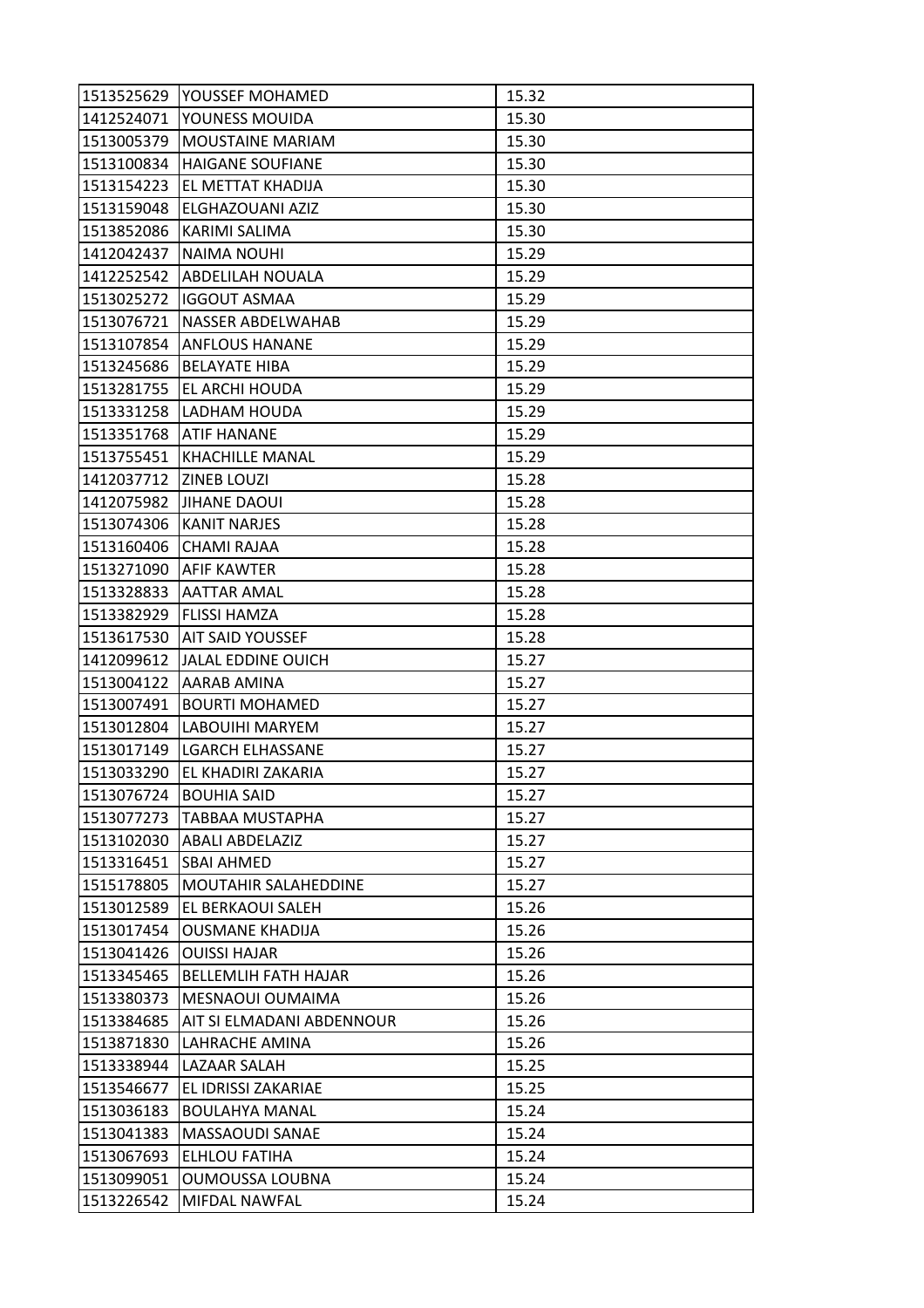| 1513282397 | <b>DAOUDI ABDELALI</b>    | 15.24 |
|------------|---------------------------|-------|
| 1513382244 | <b>BIAZ HAMZA</b>         | 15.24 |
| 1513954234 | <b>SEKKOUR OTHMAN</b>     | 15.24 |
| 1412031503 | <b>MAALOUM RIDA</b>       | 15.23 |
| 1412074232 | HIBA ALAOUI ELFELS        | 15.23 |
| 1412286323 | <b>ES-SALHI TAHA</b>      | 15.23 |
| 1412395006 | <b>MERYEME ALAMI</b>      | 15.23 |
| 1513100178 | <b>BENNOUNA JAAFAR</b>    | 15.23 |
| 1513174023 | MOUID OUMAIMA             | 15.23 |
| 1513542792 | <b>ETTAQI ACHRAF</b>      | 15.23 |
| 1412076883 | YOUNES MOUMAD             | 15.22 |
| 1513000415 | <b>BOUSSERE AMAL</b>      | 15.22 |
| 1513009929 | <b>BAALA FATIHA</b>       | 15.22 |
| 1513014198 | <b>BOUCHNID ABDILILAH</b> | 15.22 |
| 1513015324 | SEBBAR FATIHA             | 15.22 |
| 1513077461 | EL ANSARI SAMIA           | 15.22 |
| 1513152441 | <b>ZEKHNINI OUMAIMA</b>   | 15.22 |
| 1513166326 | EDDARKAOUI MERIAMA        | 15.22 |
| 1513613184 | EL BOUKHARY NADA          | 15.22 |
| 1412019672 | <b>ENNAIDI SARA</b>       | 15.21 |
| 1412023078 | RAQIQ MAROUA              | 15.21 |
| 1412363559 | ECHTINI BASMA             | 15.21 |
| 1512282591 | LEMDARSAOUI OUSSAMA       | 15.21 |
| 1513008741 | <b>AMESKOUR MOHA</b>      | 15.21 |
| 1513032104 | <b>IDISSOUR MUSTAPHA</b>  | 15.21 |
| 1513079047 | <b>BENALI ASSIM</b>       | 15.21 |
| 1513084288 | OUCHAMAKH MUSTAPHA        | 15.21 |
| 1513231552 | <b>JEBLI SALMA</b>        | 15.21 |
| 1513339210 | <b>ZIDINE BOUTAINA</b>    | 15.21 |
| 1513527879 | EL QEMARY MARIYAM         | 15.21 |
| 1513741891 | EL AMELI KAOUTAR          | 15.21 |
| 1513954517 | EL BOUJANNANI NAWFAL      | 15.21 |
| 1412035122 | <b>ISOUKRANE BRAHIM</b>   | 15.20 |
| 1513023458 | <b>ELKHATAB SOAD</b>      | 15.20 |
| 1513076763 | <b>CHEMSI ASMAA</b>       | 15.20 |
| 1513107243 | MADDOUCH ASMA             | 15.20 |
| 1513183721 | ELLOUIZI HAJAR            |       |
|            |                           | 15.20 |
| 1513354863 | ZAHIDI HAMZA              | 15.20 |
| 1513533383 | <b>FAHMI AMAL</b>         | 15.20 |
| 1513942860 | FERRAH FATIMA EZZAHRAE    | 15.20 |
| 1411007193 | LAHMANE YASSINE           | 15.18 |
| 1412098398 | SOUKAYNA BIROUK           | 15.18 |
| 1412369597 | OMAIMA KHETTABI           | 15.18 |
| 1412863221 | RAHMANI MOHAMMED          | 15.18 |
| 1513002179 | OTBANE SANA               | 15.18 |
| 1513086676 | AIT BAALI MOHAMED         | 15.18 |
| 1513087483 | <b>TAGHZAZ SAFAE</b>      | 15.18 |
| 1513106635 | <b>BOUTGAYOUT ISMAIL</b>  | 15.18 |
| 1513338056 | FATTOUHI ABDERRAHMANE     | 15.18 |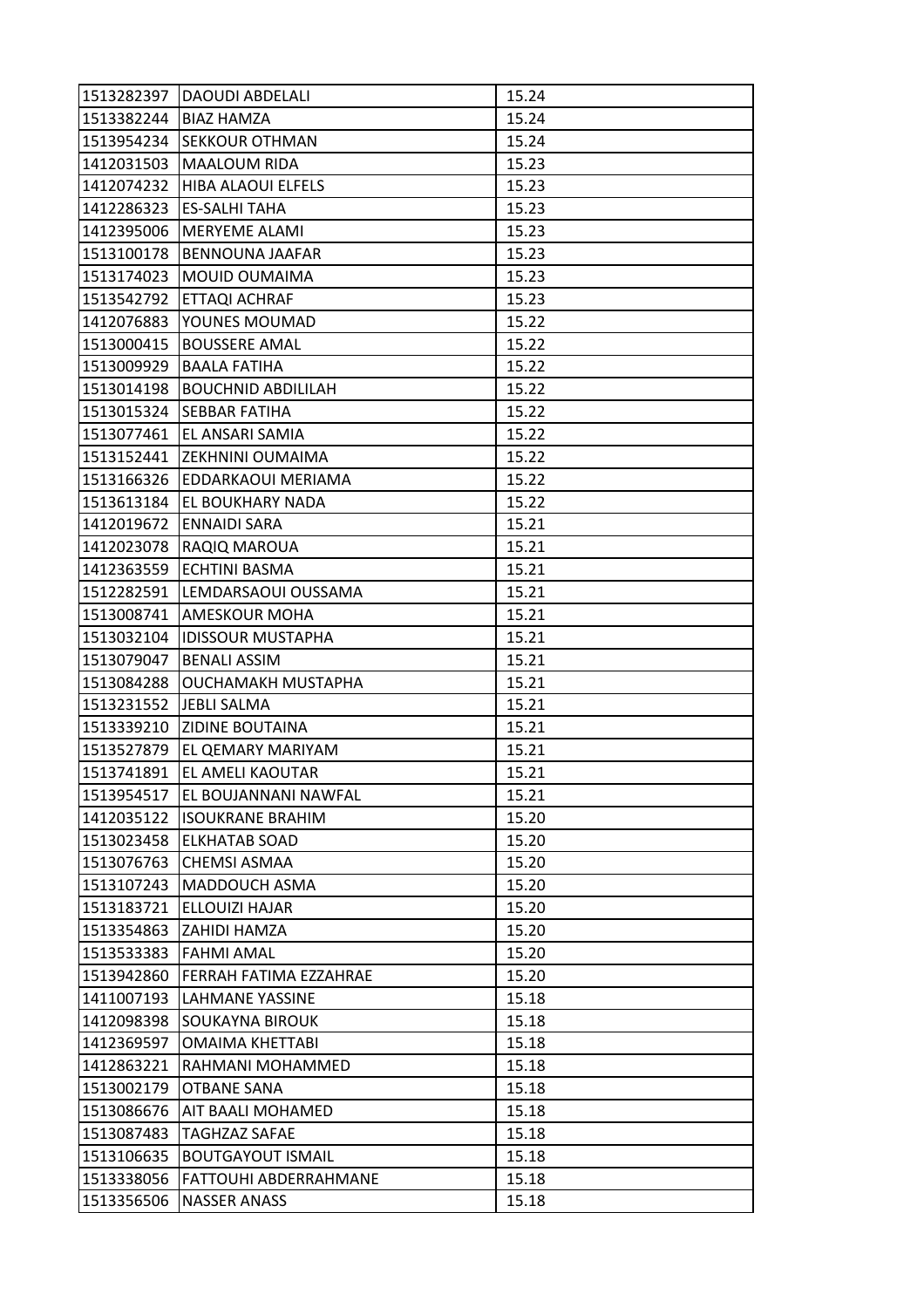| 1513382938 | AMARGUI HAMZA                   | 15.18 |
|------------|---------------------------------|-------|
| 1412396675 | <b>BOUAZZA ZINEB</b>            | 15.17 |
| 1412398501 | <b>GHAIDA CHAIMAA</b>           | 15.17 |
| 1513080712 | <b>BOUSSEMAS FATIMA EZZAHRA</b> | 15.17 |
| 1513333297 | AMEGGAOULOU MOHAMED             | 15.17 |
| 1513618917 | <b>SBAA KARIM</b>               | 15.17 |
| 1513104931 | OIHMANE AYOUB                   | 15.16 |
| 1513165138 | AIROU FATIMA EZZAHRA            | 15.16 |
| 1513280717 | <b>JELLAJ SABRINA</b>           | 15.16 |
| 1513339100 | AIT OUISSADENE HAMZA            | 15.16 |
| 1513549499 | <b>GUELZIM MOHAMED</b>          | 15.16 |
| 1412030569 | <b>OUASSOUR RACHID</b>          | 15.15 |
| 1412068763 | <b>HIDI HAJAR</b>               | 15.15 |
| 1412919973 | <b>ANTIFI AYOUB</b>             | 15.15 |
| 1513092397 | <b>AMMACH NOURA</b>             | 15.15 |
| 1513329441 | <b>OUARITI SARA</b>             | 15.15 |
| 1513336254 | <b>KRAIDIDI SARA</b>            | 15.15 |
| 1513338878 | <b>ISMAILI ACHRAF</b>           | 15.15 |
| 1513527866 | RAHALI ISMAIL                   | 15.15 |
| 1513872343 | <b>FARRAS FADILA</b>            | 15.15 |
| 1412321166 | <b>HERRAZ SARA</b>              | 15.14 |
| 1412330406 | <b>OUBIHE WAFAA</b>             | 15.14 |
| 1513074531 | <b>BEN SAIKOUK MOHAMMED</b>     | 15.14 |
| 1513092436 | <b>QOBAY IKBAL</b>              | 15.14 |
| 1513149812 | LAMACHI HAJAR                   | 15.14 |
| 1513284351 | SALLAK CHAIMAA                  | 15.14 |
| 1513862848 | <b>BOUALI ANASS</b>             | 15.14 |
| 1412536320 | HAMZA AZELMAD                   | 15.13 |
| 1513015943 | <b>BOUKIND OMAR</b>             | 15.13 |
| 1513028449 | <b>DOUBLALI NEZHA</b>           | 15.13 |
| 1513032271 | <b>LECHGUER LAHOUSSINE</b>      | 15.13 |
| 1513032800 | <b>JAOUHARAN IMANE</b>          | 15.13 |
| 1513084212 | ABOUABDILLAH ISRAA              | 15.13 |
| 1513321762 | <b>BENNANI IMANE</b>            | 15.13 |
| 1513367981 | <b>AMINE HAMZA</b>              | 15.13 |
| 1513535222 | <b>ELMENOUNI OTMANE</b>         | 15.13 |
| 1412051446 | <b>OUEHMANE MOHAMED</b>         | 15.12 |
| 1412197906 | <b>FARHAT ELMOSTAFA</b>         | 15.12 |
| 1513004744 | <b>IDAMEUR MUSTAPHA</b>         | 15.12 |
| 1513021911 | MEJHOUDI SOULAIMAN              | 15.12 |
| 1513072392 | EL MANSOUM RACHIDA              | 15.12 |
| 1513088452 | HARBAL FATIMA EZZAHRA           | 15.12 |
| 1513100572 | <b>FOUTOUH KAOUTHAR</b>         | 15.12 |
| 1513243994 | <b>BANANI NOUREDDINE</b>        | 15.12 |
| 1513250216 | EL KHIATI HAFSA                 | 15.12 |
| 1412070547 | HAJAR OUELD EL RHERRABIA        | 15.11 |
| 1513006658 | <b>ISSIOUI BASMA</b>            | 15.11 |
| 1513235433 | <b>ESSEMNAOUI OTMANE</b>        | 15.11 |
| 1513272325 | LHAMIDI MOHAMED                 | 15.11 |
| 1513358890 | AFANDI HANANE                   | 15.11 |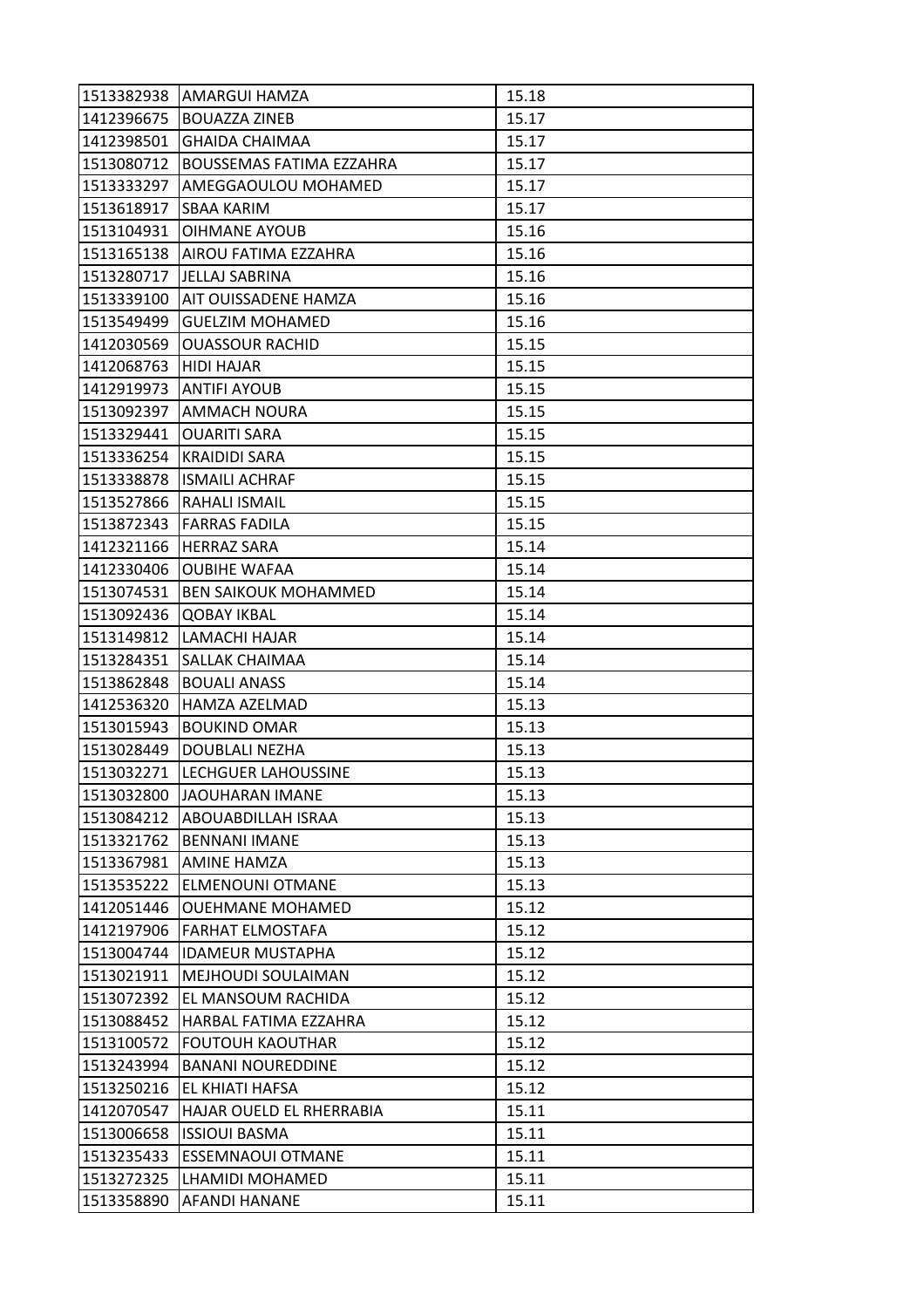| 1513607051 | <b>BOZARI MOUAD</b>       | 15.11 |
|------------|---------------------------|-------|
| 1513950829 | <b>LAKHIH AYOUB</b>       | 15.11 |
| 1412099017 | <b>IBTISSAME DIBA</b>     | 15.10 |
| 1513001428 | SOUIDI ASMA               | 15.10 |
| 1513005803 | MARZOUQ YASMINE           | 15.10 |
| 1513011423 | <b>NADIR IMANE</b>        | 15.10 |
| 1513077411 | EDDAYYANY CHAIMA          | 15.10 |
| 1513236034 | KARBAL ABDELWAHD          | 15.10 |
| 1513283428 | <b>MOUTAHIR NOUHAILA</b>  | 15.10 |
| 1513323672 | TAZI LABZOUR HANAE        | 15.10 |
| 1412015627 | AIT ELHAJ IKRAM           | 15.09 |
| 1513006269 | <b>NIAZE NAJWA</b>        | 15.09 |
| 1513030141 | ROUISSI YASSINE           | 15.09 |
| 1513080747 | <b>HARIB ZINEB</b>        | 15.09 |
| 1513091507 | <b>OUZEREN ABDELHAKIM</b> | 15.09 |
| 1513102089 | <b>OUAHINE OUMAIMA</b>    | 15.09 |
| 1513245872 | <b>DOUHI FERDAOUS</b>     | 15.09 |
| 1513334676 | MELLOUACH AYOUB           | 15.09 |
| 1513782081 | <b>AMRHAR YOUSSEF</b>     | 15.09 |
| 1411015493 | SEBAH AYOUB               | 15.08 |
| 1513080869 | <b>LAKNIFLI SABRINE</b>   | 15.08 |
| 1513183745 | <b>FANNASSI YOUSSEF</b>   | 15.08 |
| 1513241924 | <b>JAMILI JAMILA</b>      | 15.08 |
| 1513849118 | <b>AFRASSI KAOUTHAR</b>   | 15.08 |
| 1513943983 | SAAID MOHA OUSAID         | 15.08 |
| 1412001178 | LAHRAICHI HANANE          | 15.07 |
| 1412093184 | ANAS ELJIRARI             | 15.07 |
| 1412099048 | AMAL AMCHIKAK             | 15.07 |
| 1412396930 | <b>MAKHLOUK SOUKAINA</b>  | 15.07 |
| 1513009308 | <b>MARGHAD AISSAM</b>     | 15.07 |
| 1513032087 | RAHIOUI FATIMA EZZAHRAE   | 15.07 |
| 1513080124 | TAHA FATIMA EZZAHRA       | 15.07 |
| 1513105688 | <b>BENCHEKH AYOUB</b>     | 15.07 |
| 1513243578 | EL BADAOUI ABDELHAKIM     | 15.07 |
| 1513283146 | SENNANI SOUKAINA          | 15.07 |
| 1412076744 | ABDELMOUJIB BAHHOU        | 15.05 |
| 1412363744 | <b>IBNASS OUSSAMA</b>     | 15.05 |
| 1513008179 | TALHA CHAHID              | 15.05 |
| 1513028122 | TIZAR ILHAM               | 15.05 |
| 1513100646 | RIDADARAJAT GHITA         | 15.05 |
| 1513333896 | <b>NACIH YASSMINE</b>     | 15.05 |
| 1513369807 | <b>RIZKI ANASS</b>        | 15.05 |
| 1412019693 | <b>HMAMI ZINEB</b>        | 15.04 |
| 1412151505 | EL QASEMY SALWA           | 15.04 |
| 1512256294 | <b>ELRHIL ALI</b>         | 15.04 |
| 1513017692 | AKHSASSI FATIMA           | 15.04 |
| 1513026943 | <b>ALAHIAN SALMA</b>      | 15.04 |
| 1513340894 | EL MIMOUNI DONIA          | 15.04 |
| 1412390236 | <b>AOUIFI YOUSRA</b>      | 15.03 |
| 1412923368 | <b>BOUKBIR HALIMA</b>     | 15.03 |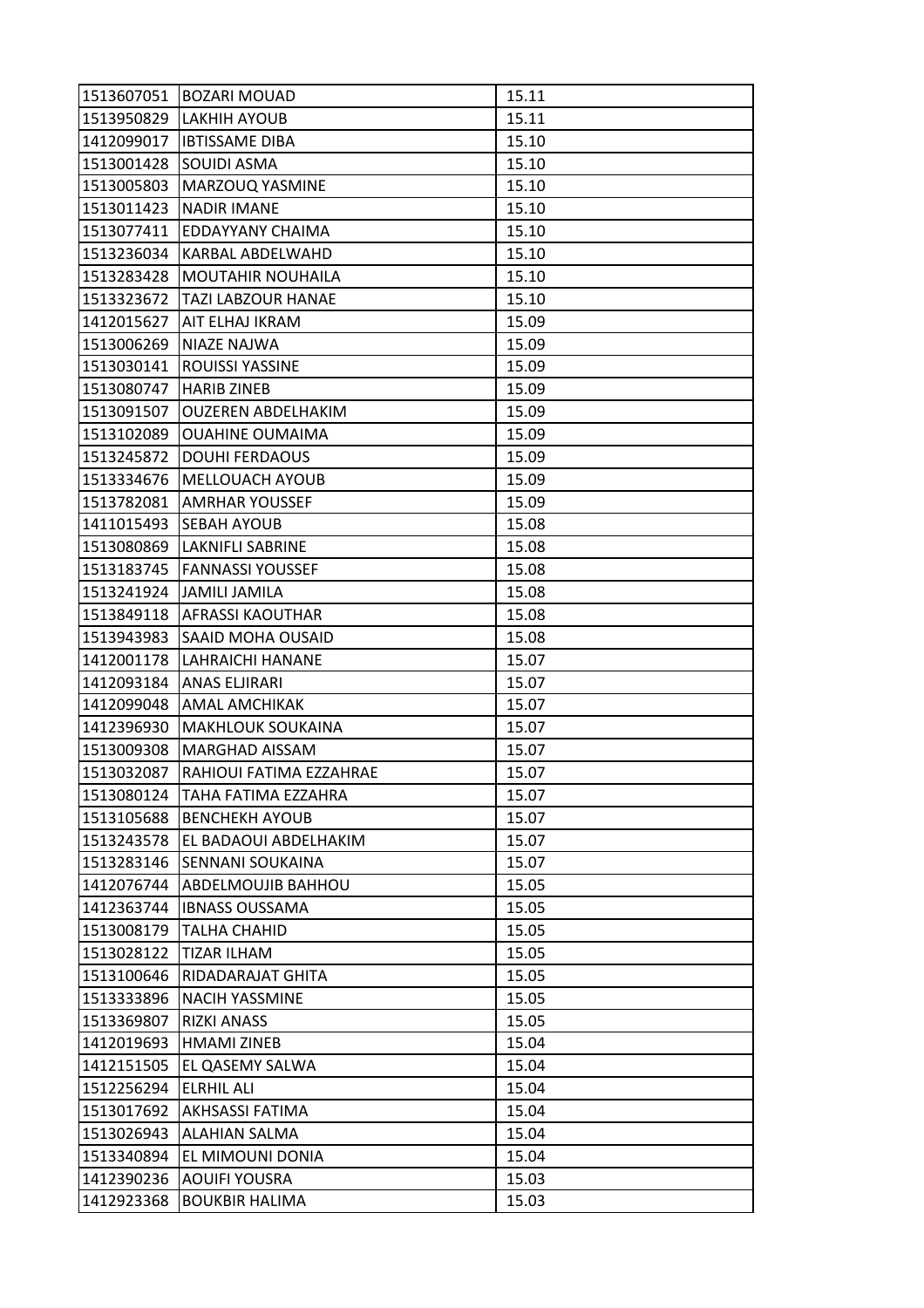| 1513032709 | <b>CHARIF IBTISSAM</b>    | 15.03 |
|------------|---------------------------|-------|
| 1513090932 | <b>BARIZ MERIEM</b>       | 15.03 |
| 1513098849 | ELHAMRI FATIMA ZAHRA      | 15.03 |
| 1513101405 | <b>BENDAOUD YAHYA</b>     | 15.03 |
| 1513174329 | LAZ R ADNANE              | 15.03 |
| 1513183674 | SAADI ILHAM               | 15.03 |
| 1513280128 | <b>ENNOUHI OUIDAD</b>     | 15.03 |
| 1513288290 | MIADI ZAKIA               | 15.03 |
| 1513357404 | SAADOUNI IMANE            | 15.03 |
| 1511089223 | <b>HAMIL ABDELKARIM</b>   | 15.02 |
| 1513076850 | EL KARNIGHI KENZA         | 15.02 |
| 1513087500 | SARY YASSAMINE            | 15.02 |
| 1513103262 | M BARKI HICHAM            | 15.02 |
| 1513150103 | <b>BOURHIM MOHAMED</b>    | 15.02 |
| 1513152107 | ZAHIR ABDELHADI           | 15.02 |
| 1513231342 | NADMI MOHAMMED            | 15.02 |
| 1513358002 | ELAROUI MOHAMMED          | 15.02 |
| 1513535500 | EL IDRISSI AYOUB          | 15.02 |
| 1513942684 | <b>CHAKRI ACHRAF</b>      | 15.02 |
| 1513099978 | EL HACHADI KENZA          | 15.01 |
| 1513286584 | <b>HADEF MERYEM</b>       | 15.01 |
| 1513290215 | <b>GHIAT ZINEB</b>        | 15.01 |
| 1513365304 | ABOULFAID ABDELKAYOUM     | 15.01 |
| 1513811116 | JABAR AYOUB               | 15.01 |
| 1412249223 | DOUNIA SEQAF              | 15.00 |
| 1513030942 | <b>HACHAD ABDELKARIM</b>  | 15.00 |
| 1513090878 | <b>BENHAMZA ASMA</b>      | 15.00 |
| 1513190653 | <b>ICHAKANE AYOUB</b>     | 15.00 |
| 1412379938 | EL BADAOUI OUMAIMA        | 14.99 |
| 1513031372 | <b>ELHILATE MERYEM</b>    | 14.99 |
| 1513113990 | NAAILI RAJJAA             | 14.99 |
| 1513226514 | AIT JA OUISSAL            | 14.99 |
| 1513236115 | <b>ELFATIHI ZINEB</b>     | 14.99 |
| 1513248169 | DAHHANI SOUHAILA          | 14.99 |
| 1513282295 | EL HELALI KAWTAR          | 14.99 |
| 1513322882 | <b>MARRAKCHI AYMAN</b>    | 14.99 |
| 1513374653 | ZIBAR CHAIMAE             | 14.99 |
| 1512074331 | <b>OULED MOUSSA HATIM</b> | 14.98 |
| 1513092481 | AMGHAR ZINEB              | 14.98 |
| 1513112448 | <b>ELBAZ NOUHAILA</b>     | 14.98 |
| 1513371014 | BENFADDOUL FATIMA EZZAHRA | 14.98 |
| 1513380744 | CHAHIR OUMAIMA            | 14.98 |
| 1412254375 | KHADIJA EL AINAOUI        | 14.97 |
| 1513099992 | LABBAR CHAIMAA            | 14.97 |
| 1513100529 | NOUHAILA BERHILI          | 14.97 |
| 1513112400 | <b>AKRAIMI MERYEM</b>     | 14.97 |
| 1513232050 | EL BERDAI HAJAR           | 14.97 |
| 1513236109 | KHOUIY OUMAIMA            | 14.97 |
| 1513243363 | <b>ESSALIH FADOUA</b>     | 14.97 |
| 1513279075 | <b>ELHIZAZ MAROINE</b>    | 14.97 |
|            |                           |       |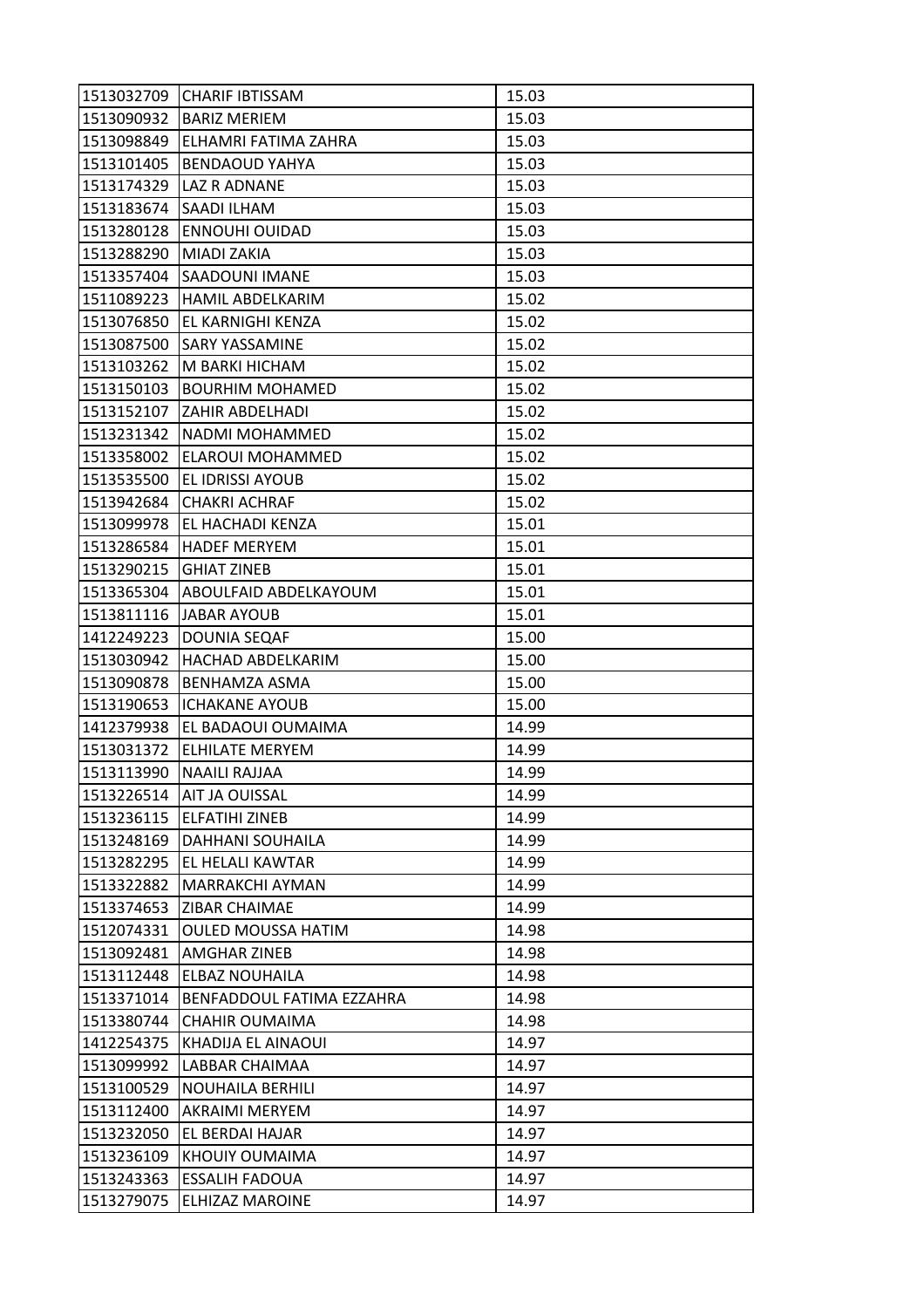|            | 1513380350 TIMLI HASSAN      | 14.97 |
|------------|------------------------------|-------|
| 1513541691 | <b>EDAMER YOUSSEF</b>        | 14.97 |
| 1513696682 | <b>AMEZIANE AYOUB</b>        | 14.97 |
| 1412003884 | <b>ELALAOUY WALID</b>        | 14.96 |
| 1412072779 | <b>AHMED SABAS</b>           | 14.96 |
| 1513337543 | <b>BOUNOUADAR ANAS</b>       | 14.96 |
| 1513354861 | SABRI EL MEHDI               | 14.96 |
| 1513004853 | LEMNOUNI OUSSAMA             | 14.95 |
| 1513014200 | <b>BRISSI MOHAMED</b>        | 14.95 |
| 1513094643 | <b>NIFA ISMAIL</b>           | 14.95 |
| 1513100559 | OTMANI YASSINE               | 14.95 |
| 1513109293 | <b>MOUNAIMI SANA</b>         | 14.95 |
| 1513543350 | <b>BAHAMMOU NOUREDDINE</b>   | 14.95 |
| 1513552667 | NAIT OUBELLA SAFAE           | 14.95 |
| 1412007026 | ABDELLAOUI MAROUA            | 14.93 |
| 1412015321 | ELOUADID NORDDINE            | 14.93 |
| 1412151404 | AIT BAMMOU SARA              | 14.93 |
| 1512873371 | <b>MAATALLAH IMAD EDDINE</b> | 14.93 |
| 1513024692 | DAHAOUI MOHAMMED             | 14.93 |
| 1513283264 | AHBALA IBTISSAM              | 14.93 |
| 1513372947 | <b>MESSOUDI HOUDA</b>        | 14.93 |
| 1512025882 | ASFFAR ABDELHAK              | 14.92 |
| 1513077229 | HADDANE SALAHEDDINE          | 14.92 |
| 1513351959 | <b>GASSIR KHAOULA</b>        | 14.92 |
| 1513386183 | EL OUAFI NISRINE             | 14.92 |
| 1513387282 | <b>KARAM YOUNESS</b>         | 14.92 |
| 1513529236 | BELBACHIR FATIMA EZZAHRA     | 14.92 |
| 1513814119 | ZAHOUANI OUASILA             | 14.92 |
| 1412349035 | <b>BENNACERI YOUSSEF</b>     | 14.91 |
| 1412366455 | SMAHI HOUDA                  | 14.91 |
| 1513011527 | EL IDRISSI NAJAT             | 14.91 |
| 1513225571 | EL OUARDI KAOUTAR            | 14.91 |
| 1513277300 | <b>IZEM ASMAA</b>            | 14.91 |
| 1513324209 | SALHI MOHAMED                | 14.91 |
| 1513379866 | <b>NAFI SOUMIA</b>           | 14.91 |
| 1513544339 | YOUSSEFI ASMAE               | 14.91 |
| 1513900169 | <b>AZOUAINE ANAS</b>         | 14.91 |
| 1515004846 | NIDHAMMOU YOUNES             | 14.91 |
| 1412034722 | LAKNIFLI FADWA               | 14.90 |
| 1512360740 | EL IDRISSI SABRI ISMAIL      | 14.90 |
| 1513080160 | MINQAR OULAYA                | 14.90 |
| 1513113042 | <b>ZERMOUM ISMAIYL</b>       | 14.90 |
| 1513248096 | <b>MABCHOUR HIND</b>         | 14.90 |
| 1513525862 | ZOUHAIR SALMA                | 14.90 |
| 1513871151 | LEHSINI MARWA                | 14.90 |
| 1513931643 | TIMOUHIN HIND                | 14.90 |
| 1412185437 | EL- HALOUANY FATIMA          | 14.89 |
| 1412342024 | CHENCHAR OUMAYMA             | 14.89 |
| 1512863692 | <b>BAKHTAOUI EL HOUARI</b>   | 14.89 |
| 1513001812 | KADI ABDELHAMID              | 14.89 |
|            |                              |       |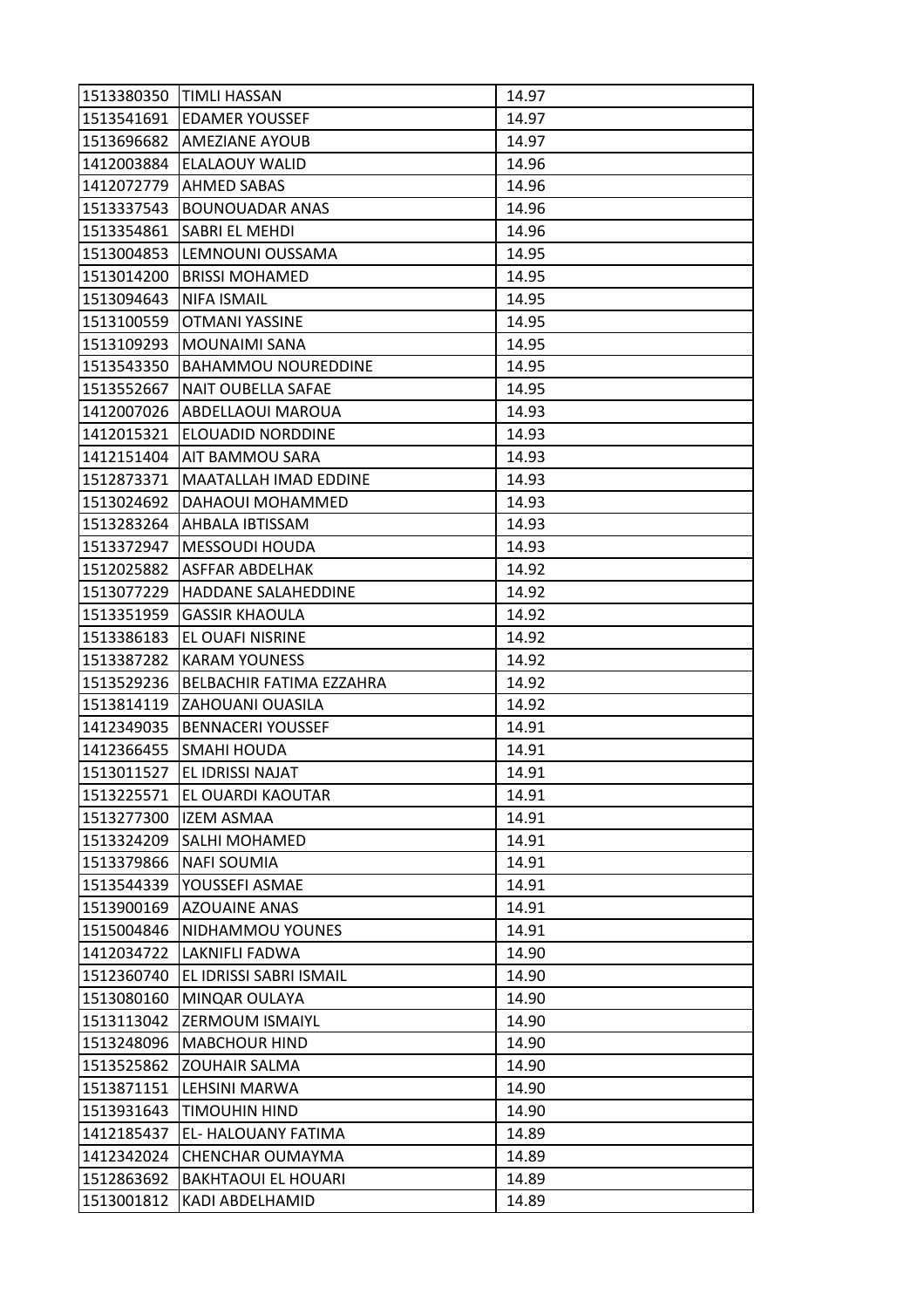| 1513006792 | <b>BELHACHMI ISSAM</b>  | 14.89 |
|------------|-------------------------|-------|
| 1513012853 | ETTAYARSSOUTI AYYOUB    | 14.89 |
| 1513020690 | <b>TINMIOULI HAJAR</b>  | 14.89 |
| 1513023951 | LAARAJ ZAYNAB           | 14.89 |
| 1513034085 | LAHROUD SOUHAILA        | 14.89 |
| 1513077481 | AGORRAM MOHAMED         | 14.89 |
| 1412080573 | ELMAHDI LEHMAD          | 14.88 |
| 1412332903 | ARSALEN MAHMOUD         | 14.88 |
| 1513025774 | LADHAM ABDELWAHED       | 14.88 |
| 1513041381 | <b>BARA FATIMA</b>      | 14.88 |
| 1513093141 | <b>FAGHIL SOUKAINA</b>  | 14.88 |
| 1513094702 | MOUZAKI HANANE          | 14.88 |
| 1513174344 | OUAMNA HAMZA            | 14.88 |
| 1513357433 | <b>BOUTE ZINEB</b>      | 14.88 |
| 1513540449 | <b>BENAKRACH YASIR</b>  | 14.88 |
| 1513549226 | <b>CHANEB ANAS</b>      | 14.88 |
| 1412073009 | <b>CHAIMAE ZAKIB</b>    | 14.87 |
| 1512064633 | ELHADDAOUI KHAOULA      | 14.87 |
| 1513002158 | M HAIRIG AMAL           | 14.87 |
| 1513005635 | ELOUARDY ABDERRAHIM     | 14.87 |
| 1513034251 | <b>BIBOURCH KAOUTAR</b> | 14.87 |
| 1513196661 | ELAZHER MARIAM          | 14.87 |
| 1513359525 | <b>JOUBIJ AYMAN</b>     | 14.87 |
| 1513366493 | <b>JAHOUI JIHAD</b>     | 14.87 |
| 1513379609 | AFFACH HICHAM           | 14.87 |
| 1412347328 | HOUMMAD LATIFA          | 14.86 |
| 1512014149 | MORSSAOUI SAIF EDDINE   | 14.86 |
| 1513109838 | AIT SOUGRATI OUMAYMA    | 14.86 |
| 1412006998 | <b>BALLOUK ELMAHDI</b>  | 14.85 |
| 1412054023 | HAIRANI MOHAMED         | 14.85 |
| 1412706975 | <b>HAMZA SENNOUNI</b>   | 14.85 |
| 1512076784 | <b>BAZZY ZINEB</b>      | 14.85 |
| 1513051173 | <b>ENNASRY SOUMAYA</b>  | 14.85 |
| 1513066294 | <b>OUDRAR HASNAE</b>    | 14.85 |
| 1513109832 | <b>TAOURIRTE HIBA</b>   | 14.85 |
| 1513229986 | <b>OUDKI SAMIRA</b>     | 14.85 |
| 1513238409 | RIGUI ELMEHDI           | 14.85 |
| 1513280081 | <b>RTAM AMAL</b>        | 14.85 |
| 1513350577 | EL ASRY YASSINE         | 14.85 |
| 1513543658 | <b>ES SELLAMI AYOUB</b> | 14.85 |
| 1513935222 | SALHI ABDELMAJID        | 14.85 |
| 1412397129 | EL ALOUI ANAS           | 14.84 |
| 1513004781 | <b>RHARISS NISRINE</b>  | 14.84 |
| 1513023969 | LAGNAOUI ALI            | 14.84 |
| 1513079182 | <b>NACIR ISMAIL</b>     | 14.84 |
| 1513366318 | <b>MOUHIB ACHRAF</b>    | 14.84 |
| 1513520666 | KHALOUFI FATIMA ZAHRA   | 14.84 |
| 1513540505 | <b>OUCHENE AYOUB</b>    | 14.84 |
| 1513014400 | <b>BOURHIM ANISS</b>    | 14.83 |
| 1513250188 | <b>MAJID SARA</b>       | 14.83 |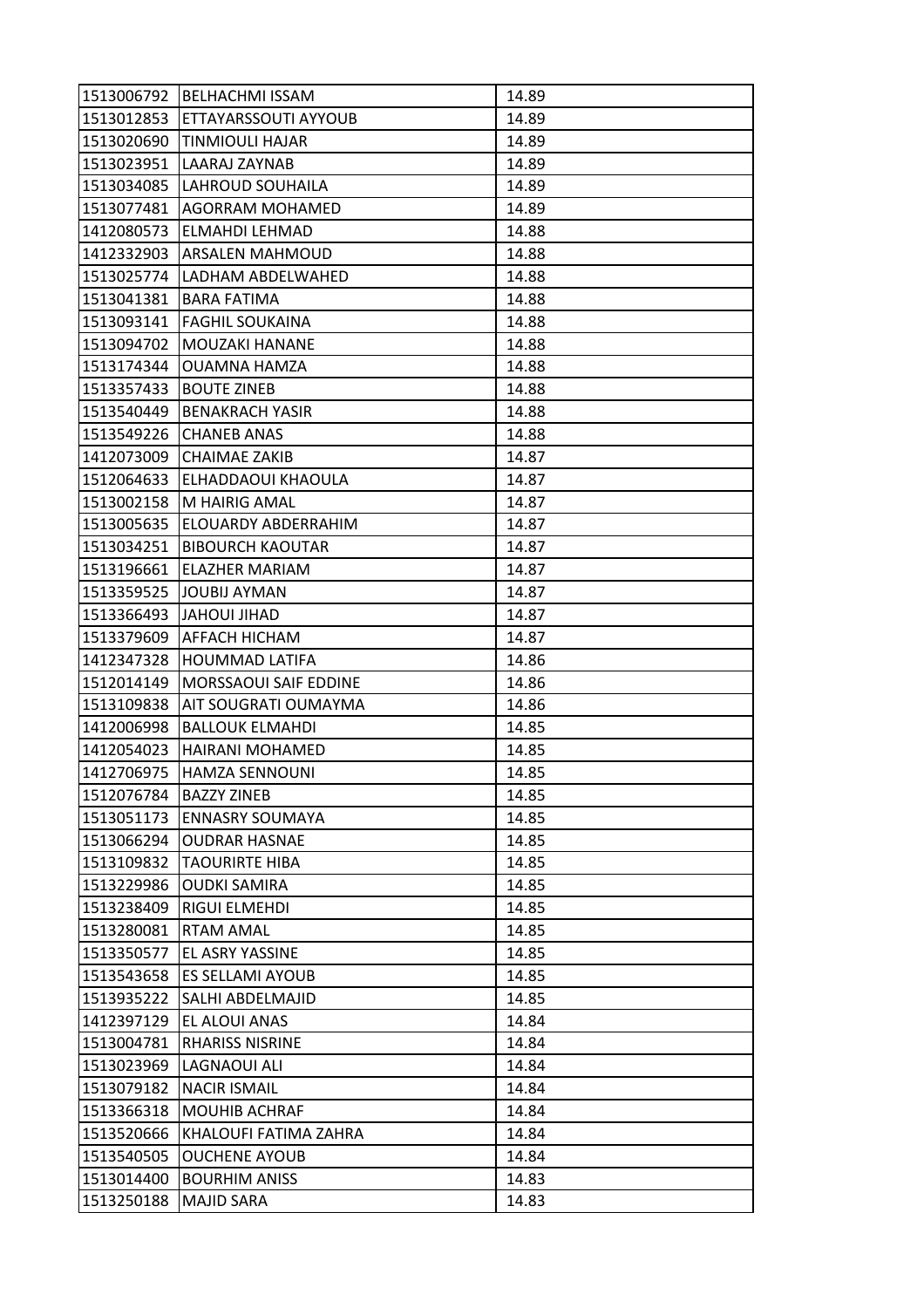| 1513282042 | RAGHBA AMANI             | 14.83 |
|------------|--------------------------|-------|
| 1513283266 | KIALI FAIZA              | 14.83 |
| 1513606128 | KBYLA ABDELHAMID         | 14.83 |
| 1411080696 | SAID HABIB RABI          | 14.82 |
| 1412098301 | ELAZZOUZI OUMAIMA        | 14.82 |
| 1412241982 | <b>CHEMCHAM SANAA</b>    | 14.82 |
| 1412427759 | AGARROUJ WAFAA           | 14.82 |
| 1511097758 | ENNACIRI JAMAL           | 14.82 |
| 1513017347 | AIT BAKRIM AICHA         | 14.82 |
| 1513032668 | <b>AGUELIL IMANE</b>     | 14.82 |
| 1513066129 | LOUCHACHHA ISSAM         | 14.82 |
| 1513080833 | BAYA KAWTAR              | 14.82 |
| 1513083299 | ACHBANI AYOUB            | 14.82 |
| 1513089132 | <b>TARMIDI YASSINE</b>   | 14.82 |
| 1513099321 | <b>AICHE AICHA</b>       | 14.82 |
| 1513282263 | ALAOUI MRANI CHAIMAA     | 14.82 |
| 1513543133 | ABA MOHAMED              | 14.82 |
| 1513789526 | EL GHAYOURY MOHAMED      | 14.82 |
| 1513007539 | AIT MOUSSA MARYAM        | 14.80 |
| 1513031477 | ABOUZID SANA             | 14.80 |
| 1513111106 | MOUJAHID LAILA           | 14.80 |
| 1513162628 | <b>GHOULAMI ELMEHDI</b>  | 14.80 |
| 1513171586 | EL HILALI HATIM          | 14.80 |
| 1513226534 | <b>OUYAHIA BRAHIM</b>    | 14.80 |
| 1513279485 | <b>CHAIF YOUSSEF</b>     | 14.80 |
| 1513338739 | <b>GUIDALI SALMA</b>     | 14.80 |
| 1513352464 | ASWAB MAHA               | 14.80 |
| 1513006460 | <b>TEDROURI KHAOULA</b>  | 14.79 |
| 1513094770 | SAIFI LAMYA              | 14.79 |
| 1513111656 | <b>GORFTI MANAL</b>      | 14.79 |
| 1513171467 | <b>SAADNA YOUNESS</b>    | 14.79 |
| 1513194133 | <b>TAOUARDA ANASS</b>    | 14.79 |
| 1513200177 | <b>BOURICH GHADA</b>     | 14.79 |
| 1513242630 | CHOUKRI FATIMA EZZAHRA   | 14.79 |
| 1513245753 | ELGARRAI OUMAIMA         | 14.79 |
| 1513245885 | <b>FALGATA MERYEM</b>    | 14.79 |
| 1513944893 | <b>JAZZAR TAHA</b>       | 14.79 |
| 1412030447 | <b>BAHTIT OUMAIMA</b>    | 14.78 |
| 1412342308 | LAHOUAICHRI NESSAIBA     | 14.78 |
| 1513006722 | <b>ATTAOUIL IMANE</b>    | 14.78 |
| 1513014830 | <b>OUMALEK LATIFA</b>    | 14.78 |
| 1513029030 | <b>AIT SSY YOUNES</b>    | 14.78 |
| 1513081027 | <b>BARKAOUI KHAOULA</b>  | 14.78 |
| 1513226863 | KHALFAOUI SALMA          | 14.78 |
| 1513232059 | <b>BENFADMA NOUHAILA</b> | 14.78 |
| 1513364207 | SABIK BTISSAM            | 14.78 |
| 1513369020 | <b>NAHHAS FATIMA</b>     | 14.78 |
| 1513520735 | ELMTOUNI KHADIJA         | 14.78 |
|            |                          |       |
| 1513550577 | LALAOUI SALIM MALAK      | 14.78 |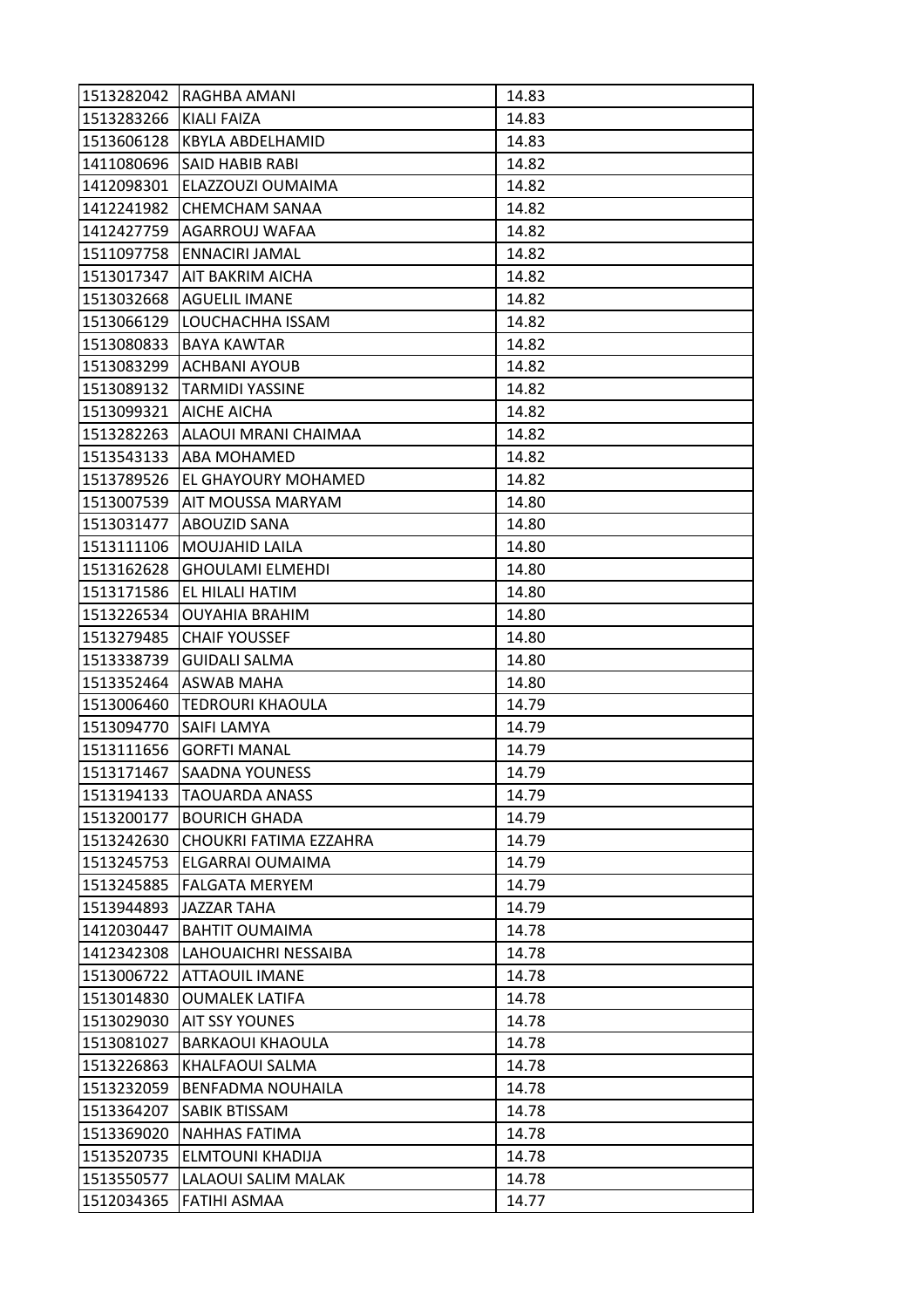|            | 1513024795   AIT MAIT HIND  | 14.77 |
|------------|-----------------------------|-------|
| 1513092529 | <b>IBAALAL IHSSANE</b>      | 14.77 |
| 1513101390 | EL KHALIDI YOUNES           | 14.77 |
| 1513279898 | <b>HATIMY ELBACHIR</b>      | 14.77 |
| 1513325440 | <b>MAOUKOUF HAJAR</b>       | 14.77 |
| 1513342605 | TAIHARI AYMANE              | 14.77 |
| 1513745061 | <b>MEZIOUI DOHA</b>         | 14.77 |
| 1513007381 | RAYESS LAMYA                | 14.76 |
| 1513009487 | <b>MAFHOUM FADWA</b>        | 14.76 |
| 1513014143 | EL BOUYOUSFI KAWTHAR        | 14.76 |
| 1513094028 | <b>TARAKA AMAL</b>          | 14.76 |
| 1513237728 | ANIBA SOUKAINA              | 14.76 |
| 1513537046 | <b>CHAFIK SOUKAYNA</b>      | 14.76 |
| 1412921888 | <b>LAGHRISSI IBTISSAM</b>   | 14.75 |
| 1512098021 | EL AMRANI KARIM             | 14.75 |
| 1513001782 | QACHBAOUA FATIMA EZZAHRA    | 14.75 |
| 1513029436 | KADDOURI ABDELLAH           | 14.75 |
| 1513092413 | <b>BENRKIA ANAS</b>         | 14.75 |
| 1513333016 | ELAMRANI ELHANCHI IMANE     | 14.75 |
| 1513355215 | ETTALBI HOURIA              | 14.75 |
| 1513357999 | <b>OUALIME YASSINE</b>      | 14.75 |
| 1513764495 | ER REGUYBY MERYEM           | 14.75 |
| 1412351997 | EL MOUTTAKI KAOUTAR         | 14.74 |
| 1513016812 | <b>OUZEDDI MARYEM</b>       | 14.74 |
| 1513017353 | <b>EGDADI YOUSSOUF</b>      | 14.74 |
| 1513024094 | <b>OUMENSOUR AHMED</b>      | 14.74 |
| 1513031412 | NAFZAOUI ZINEB              | 14.74 |
| 1513037763 | ANJAY NOUR L HOUDA          | 14.74 |
| 1513094041 | AIT HOUSSAIN ZINEB          | 14.74 |
| 1513098851 | EL KARROUDI FATIMA EZZAHRA  | 14.74 |
| 1513102064 | <b>JAADAOUI AMINE</b>       | 14.74 |
| 1513162920 | <b>BOUCHAYBA ISAM</b>       | 14.74 |
| 1412099310 | <b>BEN NJAKHOUKH NAJLAA</b> | 14.73 |
| 1513048822 | LAROUSSI CHAIMAA            | 14.73 |
| 1513068233 | EL BAZ HICHAM               | 14.73 |
| 1513092526 | NAHIR SALMA                 | 14.73 |
| 1513152370 | EL HIRCH SALIHA             | 14.73 |
| 1513174047 | <b>ABOUALI OMAR</b>         | 14.73 |
| 1513279497 | LABIJ IMANE                 | 14.73 |
| 1412070327 | <b>AYOUB NAFIA</b>          | 14.72 |
| 1412923330 | <b>TOUFIK MAMMA</b>         | 14.72 |
| 1513031993 | AGUIZOUL IKRAM              | 14.72 |
| 1513033313 | <b>BOUZBIB CHAIMAE</b>      | 14.72 |
| 1513080941 | <b>QAILOUNA YOUSSEF</b>     | 14.72 |
| 1513093299 | <b>BELLOUT MOHAMED TAHA</b> | 14.72 |
| 1513100024 | EL IDRISSI HSAINI SANAE     | 14.72 |
| 1513100224 | <b>KABBAJ ZINEB</b>         | 14.72 |
| 1513245877 | <b>BARIKI OTHMANE</b>       | 14.72 |
| 1513283538 | EL BASRI ANASS              | 14.72 |
| 1513351776 | <b>HIBAOUI KAWTAR</b>       | 14.72 |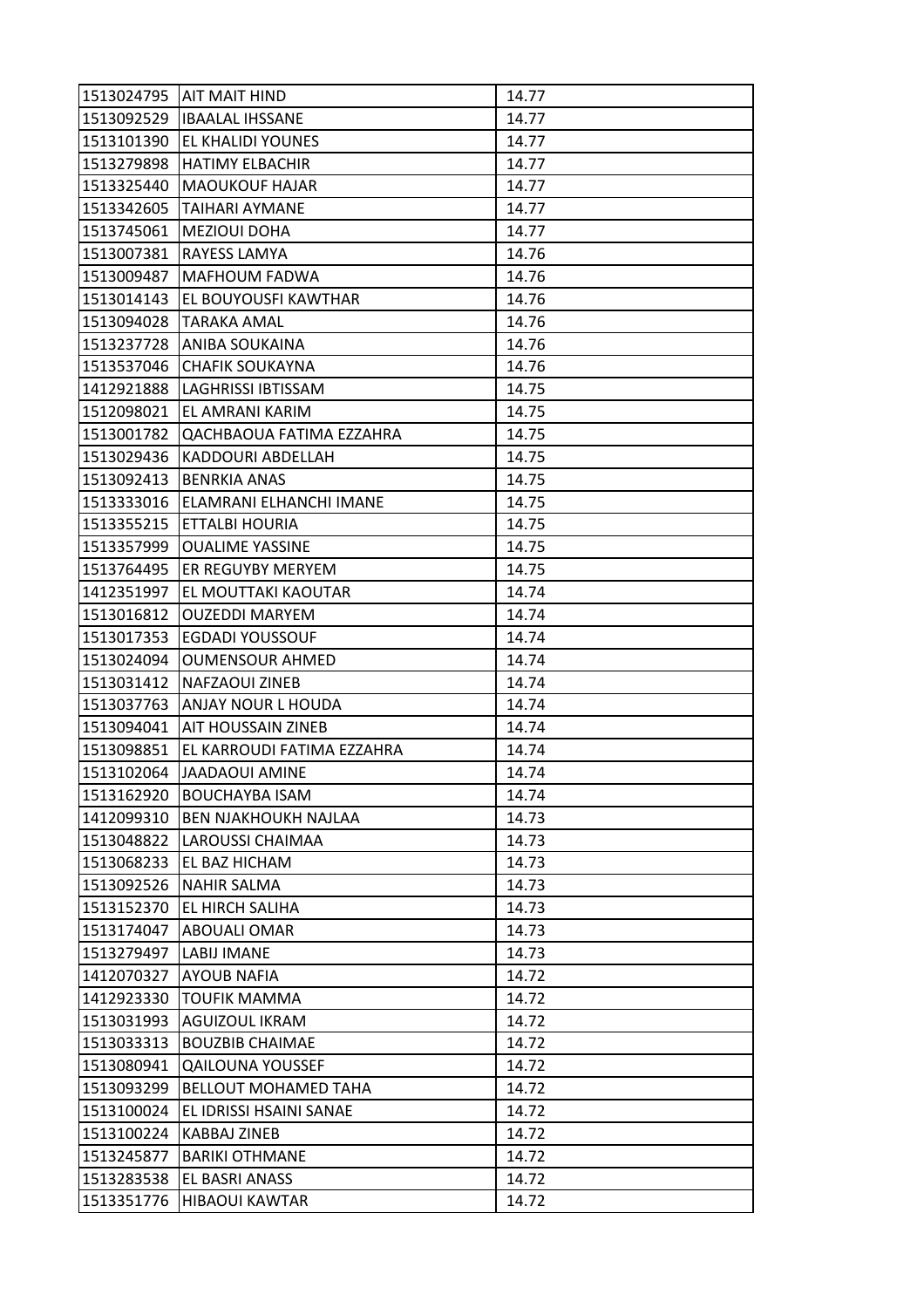|            | 1513351901 EN NOUNI CHAFIK  | 14.72 |
|------------|-----------------------------|-------|
| 1513381973 | <b>AFID MOHAMED</b>         | 14.72 |
| 1412098713 | <b>BENNOUNA KENZA</b>       | 14.71 |
| 1511039522 | MERZOUGUE SIDMOU            | 14.71 |
| 1513032256 | <b>BEN BRAHIM MALIKA</b>    | 14.71 |
| 1513036746 | EL MALZAGHI MARYEM          | 14.71 |
| 1513048633 | <b>BOUGHNAM TAOUFIQ</b>     | 14.71 |
| 1513068719 | MOUHAJIR ABOUBAKR           | 14.71 |
| 1513107833 | ELKHALOUA LAMYA             | 14.71 |
| 1513283348 | <b>ELKILI AFAF</b>          | 14.71 |
| 1513754611 | <b>GUENNOUNI KENZA</b>      | 14.71 |
| 1412026845 | <b>HAFIDI MARIA</b>         | 14.70 |
| 1412236189 | HARACHI NASSIMA             | 14.70 |
| 1513004261 | <b>HASSIM SALMA</b>         | 14.70 |
| 1513005829 | <b>BERBANE KHADIJA</b>      | 14.70 |
| 1513069768 | AIT LHAJ SAOUSAN            | 14.70 |
| 1513194708 | <b>ELRHAZZALI HOSSAME</b>   | 14.70 |
| 1513250171 | <b>ESSALEHY ABDELFETTAH</b> | 14.70 |
| 1513368145 | ZAHID CHAIMAA               | 14.70 |
| 1513380105 | DAROUICH HAMZA              | 14.70 |
| 1513381404 | <b>LABBI ISMAIL</b>         | 14.70 |
| 1513522255 | <b>JAZOULI KENZA</b>        | 14.70 |
| 1513626860 | MESSAOUD FATIMAZAHRAE       | 14.70 |
| 1412336408 | RHOUFIRY AHLAM              | 14.68 |
| 1513154136 | <b>BADRI SOUFIANE</b>       | 14.68 |
| 1513160373 | <b>ASGUINE IMANE</b>        | 14.68 |
| 1513193852 | ELHANSALI YOUSSOUF          | 14.68 |
| 1513357345 | <b>HAMOUCHE HIND</b>        | 14.68 |
| 1513549444 | <b>ALKHIYARI AYA</b>        | 14.68 |
| 1412379967 | KHARBOUCH OUSSAMA           | 14.67 |
| 1513015779 | <b>ILILOU TARIK</b>         | 14.67 |
| 1513096172 | <b>MEGLAOUI MERIEM</b>      | 14.67 |
| 1513100078 | <b>NOKRA KAOUTAR</b>        | 14.67 |
| 1513101352 | OUBAALLA ASMAA              | 14.67 |
| 1513227590 | SEHLAOUI CHAIMAE            | 14.67 |
| 1513245893 | <b>BAKHTYARI WIAME</b>      | 14.67 |
| 1513274162 | <b>FAHIM SIHAM</b>          | 14.67 |
| 1513281292 | RAOUDI AYOUB                | 14.67 |
| 1513368847 | <b>BARHNICH ABDELAZIZ</b>   | 14.67 |
| 1513741879 | EL RHDIOUI ABDELHAK         | 14.67 |
| 1513871072 | DAROUI NADA                 | 14.67 |
| 1412426899 | ECHTAIBI EL MEHDI           | 14.66 |
| 1412847513 | <b>IMALI CHADYA</b>         | 14.66 |
| 1512386962 | SABIR ANAS                  | 14.66 |
| 1513089000 | <b>ABAINOU ACHRAF</b>       | 14.66 |
| 1513236901 | SOUHAIL MOUAD               | 14.66 |
| 1513365958 | <b>BRAER ASSIA</b>          | 14.66 |
| 1412001880 | TAHA TARIK                  | 14.65 |
| 1412033003 | EL WARGUY MERYEM            | 14.65 |
| 1412253301 | JAOUAD KARAMANE             | 14.65 |
|            |                             |       |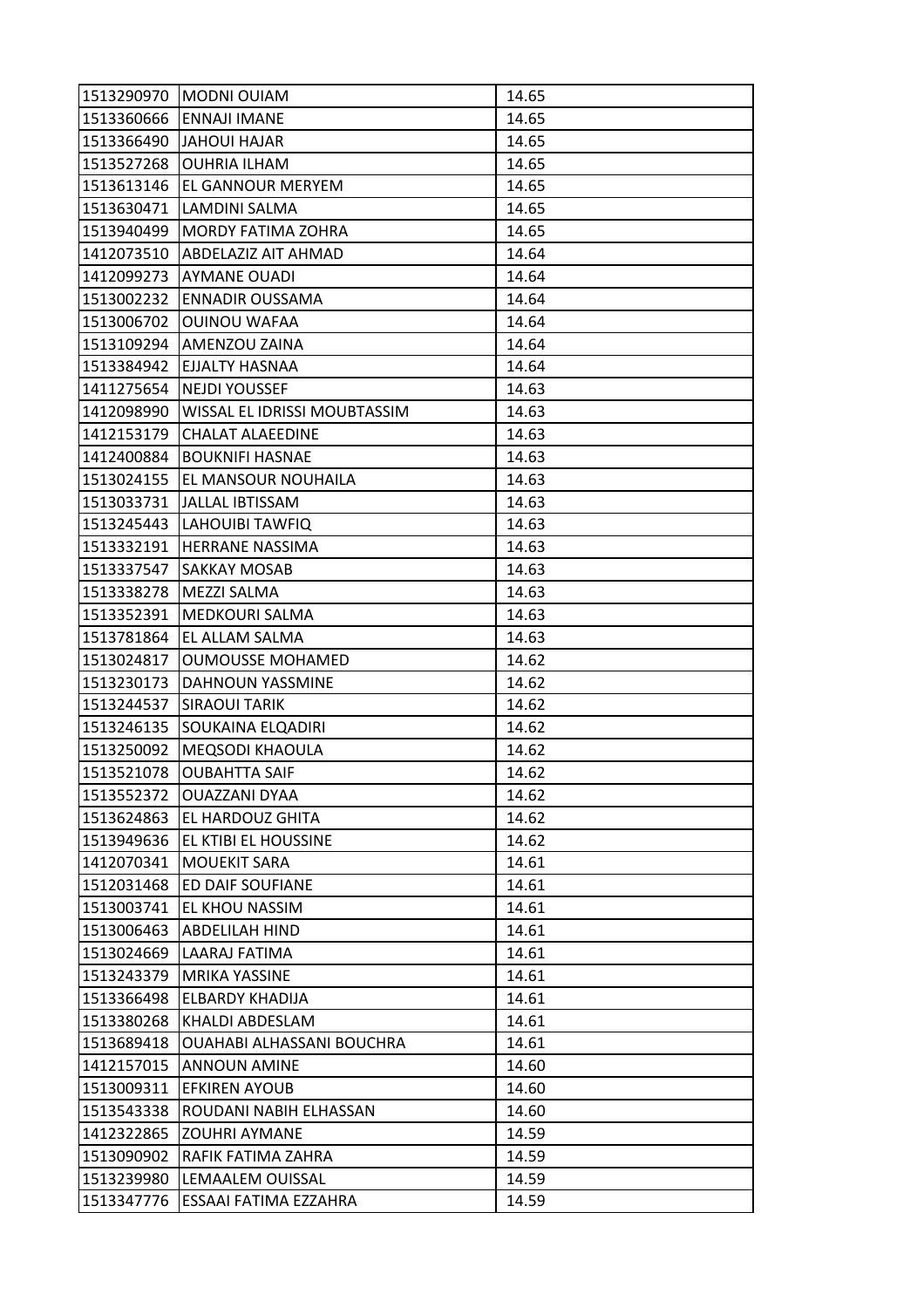| 1513552510 | BOUAAZZAOUI CHAIMAA         | 14.59 |
|------------|-----------------------------|-------|
| 1513806596 | EL ALAMI IMANE              | 14.59 |
| 1513946667 | EL KHARROUBI OUMAIMA        | 14.59 |
| 1412237211 | <b>FADWA SAADOUNE</b>       | 14.58 |
| 1412378371 | <b>CHARBI SOHAIB</b>        | 14.58 |
| 1513014230 | <b>AZIL AYOUB</b>           | 14.58 |
| 1513026940 | SAJID SOUKAINA              | 14.58 |
| 1513098123 | <b>BAKAHOUI AYA</b>         | 14.58 |
| 1513183733 | ADABI AZEDDINE              | 14.58 |
| 1513231871 | <b>MOULABBI LAILA</b>       | 14.58 |
| 1513248147 | <b>BENHAMMOU SAAD</b>       | 14.58 |
| 1513248206 | EL MACHKOUR FATIMA ZAHRA    | 14.58 |
| 1513276733 | <b>FAIK CHAIMAA</b>         | 14.58 |
| 1513358544 | <b>CHOUAIBI AYOUB</b>       | 14.58 |
| 1412341247 | <b>BATANE YASSIR</b>        | 14.57 |
|            | 1513226715   JMILI LAMIAA   | 14.57 |
| 1513231418 | AMAHMOUD EL MAHDI           | 14.57 |
| 1513351957 | LAHMOURI ILHAM              | 14.57 |
| 1513811990 | <b>ZOUMI ISSAME</b>         | 14.57 |
| 1513941143 | <b>HADDADE AYOUB</b>        | 14.57 |
| 1412001918 | DANDAN HICHAM               | 14.55 |
| 1412043545 | <b>BAYA MOHAMED</b>         | 14.55 |
| 1412074233 | <b>ABDELLAH ELMANSSOURI</b> | 14.55 |
| 1412274282 | <b>NOUNI EL MEHDI</b>       | 14.55 |
| 1412344627 | SABHI SAAD                  | 14.55 |
| 1513021974 | <b>SADIKI HAJAR</b>         | 14.55 |
| 1513051213 | KIMAKH IKRAM                | 14.55 |
| 1513098198 | RZAMA IBTISSAME             | 14.55 |
| 1513099370 | <b>MAJD MANAL</b>           | 14.55 |
| 1513111780 | <b>AIT BELLA SOUAD</b>      | 14.55 |
| 1513112435 | <b>ELGUERTIT NOUHAILA</b>   | 14.55 |
| 1513113315 | ALMAHDI BAKKAR              | 14.55 |
| 1513114000 | EL AROUSY BAHIJA            | 14.55 |
| 1513162918 | <b>FARHI MEROUANE</b>       | 14.55 |
| 1513225548 | LAHNINE FATIMA EZZAHRA      | 14.55 |
| 1513290774 | <b>SALHI AAHD</b>           | 14.55 |
| 1513357561 | <b>ELKHAL MERIEM</b>        | 14.55 |
| 1412250495 | SALMA KAMAL                 | 14.54 |
| 1412251230 | <b>IMANE LAMHAIMER</b>      | 14.54 |
| 1513003717 | <b>BENIKOUD KAOUTAR</b>     | 14.54 |
| 1513004727 | <b>AHNINE CHAIMAE</b>       | 14.54 |
| 1513066770 | EL FADILI ABDELOUAHED       | 14.54 |
| 1513066780 | ELHADDAJI ASMA              | 14.54 |
| 1513245801 | ELMAAZOUZI FATIMA EZZAHRA   | 14.54 |
| 1513346214 | HAJJI OUMAYMA               | 14.54 |
| 1513381895 | <b>ADAM FKARI</b>           | 14.54 |
| 1412088031 | SOUKAINA JAMA               | 14.53 |
| 1513008709 | ER RAKIBI OMAIMA            | 14.53 |
| 1513017334 | SAMCAHA OTMANE              | 14.53 |
| 1513084339 | ZKHIRI WISSAL               | 14.53 |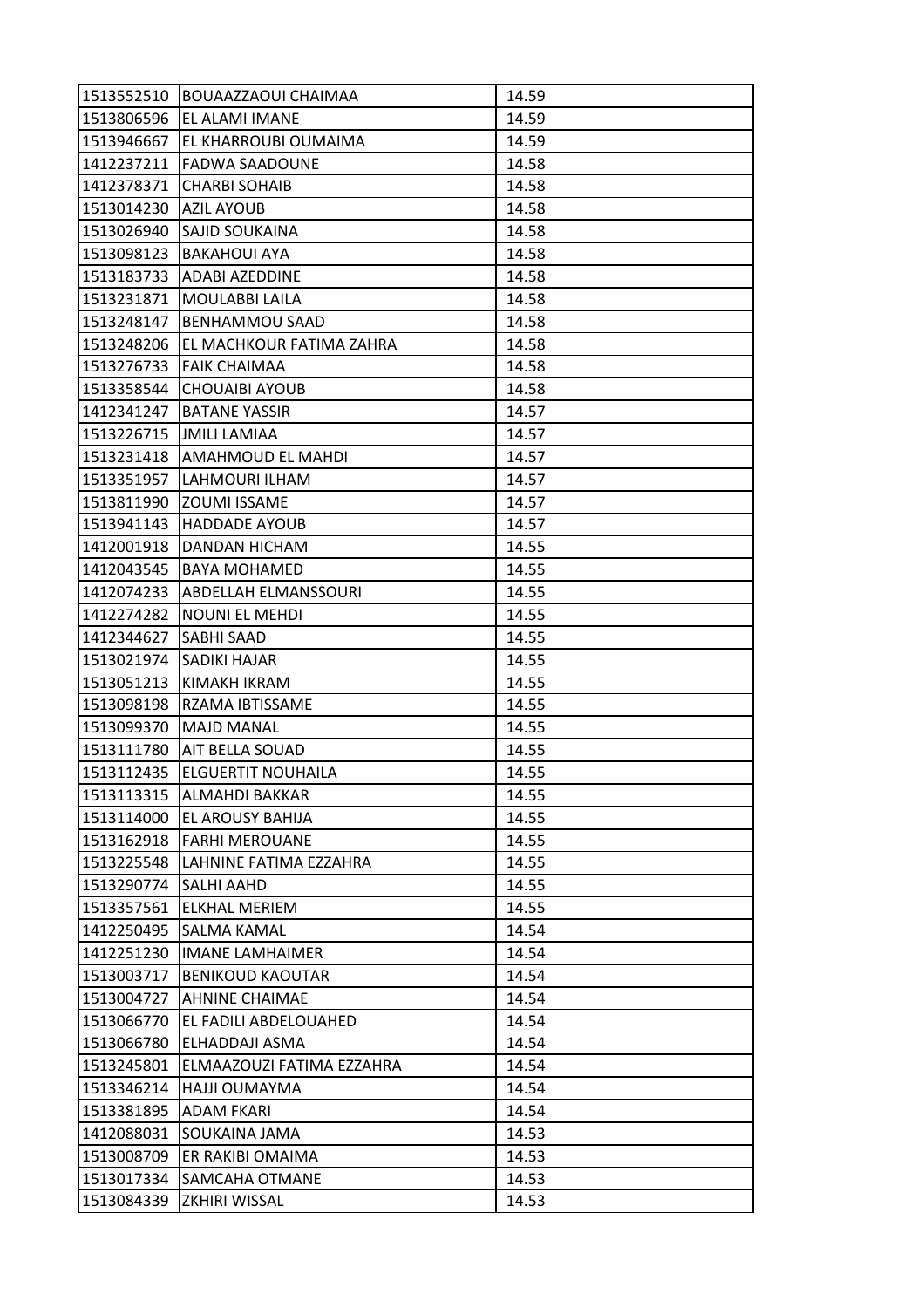| 1513281752 | <b>SALLAL HANAE</b>        | 14.53 |
|------------|----------------------------|-------|
| 1412098992 | MOHAMED TAHA ESKALI        | 14.52 |
| 1412279690 | SFIRANE ANASS              | 14.52 |
| 1512918657 | <b>AIT ALI YOUNES</b>      | 14.52 |
| 1513013730 | LACHHAB RAJA               | 14.52 |
| 1513077304 | <b>FADI OUMAIMA</b>        | 14.52 |
| 1513280603 | <b>BANELHAQ OTHMANE</b>    | 14.52 |
| 1412294520 | <b>FARDI MOUNIA</b>        | 14.51 |
| 1513112983 | EL AFGHANI OUSSAMA         | 14.51 |
| 1513276096 | SADIQUI SOUKAINA           | 14.51 |
| 1513376589 | MOUJOUD ILIASSE            | 14.51 |
| 1513378996 | <b>ROUIJEL IKBAL</b>       | 14.51 |
| 1513542068 | <b>BOURBIA SALIMA</b>      | 14.51 |
| 1412008433 | CHOUAI ABDELGHAFOUR        | 14.50 |
| 1412876845 | <b>BIBI AMINE</b>          | 14.50 |
| 1513000031 | ADOUAY MOHAMED             | 14.50 |
| 1513017264 | <b>INDCHELH MARIAM</b>     | 14.50 |
| 1513017822 | <b>NSAISS MOHAMED</b>      | 14.50 |
| 1513200176 | <b>BENIAKHY HALA</b>       | 14.50 |
| 1513243337 | KAROUMI HICHAM             | 14.50 |
| 1513244883 | <b>CHENTOUB ZINEB</b>      | 14.50 |
| 1513250151 | <b>ELKIHAL FATIMA</b>      | 14.50 |
| 1513539637 | <b>BENCHELH YOUSRA</b>     | 14.50 |
| 1513548884 | ALEM MERYAME               | 14.50 |
| 1513792392 | <b>AMAHRIT ANASS</b>       | 14.50 |
| 1412007474 | LOUAZANI IKRAME            | 14.49 |
| 1412292740 | LAKRACHI HAMZA             | 14.49 |
| 1513074312 | <b>MROUCH SALMA</b>        | 14.49 |
| 1513183886 | <b>MAJIDI ALI</b>          | 14.49 |
| 1513282638 | NOUGA CHEMAE               | 14.49 |
| 1513527997 | <b>BELAHRACH LAILA</b>     | 14.49 |
| 1412035387 | <b>BOURAZ ILYAS</b>        | 14.48 |
| 1412084124 | DOUNIA EZZAHIRI            | 14.48 |
| 1513092276 | AIT SAID FATIMAEZZAHRA     | 14.48 |
| 1513232089 | EL GHALDY SOUKAINA         | 14.48 |
| 1513322961 | NIAMA NADIR                | 14.48 |
| 1513356190 | <b>BELHAKIM CHAIMAE</b>    | 14.48 |
| 1513551445 | MOUL DOUIRA FATIMA EZZAHRA | 14.48 |
| 1513853750 | <b>BAYDI SARA</b>          | 14.48 |
| 1412016973 | ROUIBAA HAJAR              | 14.47 |
| 1412050043 | BEN JADDI FATIMA EZZAHRA   | 14.47 |
| 1513003814 | <b>OUABEN MUSTAPHA</b>     | 14.47 |
| 1513034801 | ELANSARY JAMILA            | 14.47 |
| 1513037692 | EZZANAD LAILA              | 14.47 |
| 1513115139 | <b>BENKHADIJA SANA</b>     | 14.47 |
| 1513234799 | <b>BEN MOUMEN NISRINE</b>  | 14.47 |
| 1513249199 | JEMMAL MARWA               | 14.47 |
| 1513366886 | LAMHARFI CHAIMAE           | 14.47 |
| 1513947305 | <b>KROUNA YOUSSEF</b>      | 14.47 |
| 1412243145 | <b>LAILA BENANI</b>        | 14.46 |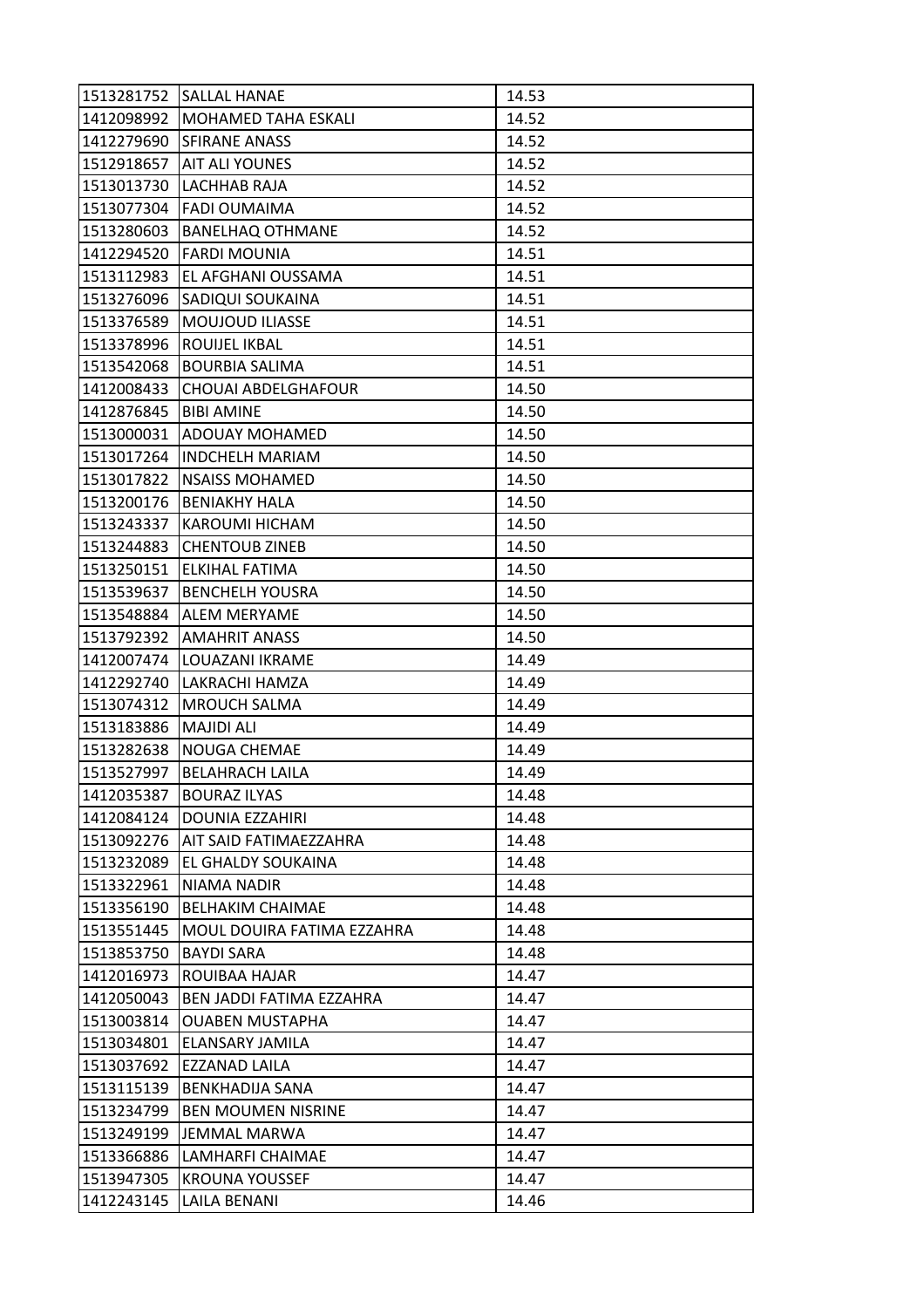| 1513000998 | <b>ANZID SAMYA</b>        | 14.46 |
|------------|---------------------------|-------|
| 1513034678 | AIT LEMOUADDENE SAIDA     | 14.46 |
| 1513077222 | <b>OUARGUA YOUNES</b>     | 14.46 |
| 1513108939 | <b>BAIROUK ANASS</b>      | 14.46 |
| 1513162653 | KASSIMI LOUBNA            | 14.46 |
| 1513229517 | <b>OUAKKAS FOUZIA</b>     | 14.46 |
| 1513291526 | HSINA ALAAEDDINE          | 14.46 |
| 1513318836 | SASSI KAWTAR              | 14.46 |
| 1513365138 | <b>ROKK ELMEHDI</b>       | 14.46 |
| 1513553316 | DEHAIMANI HAMZA           | 14.46 |
| 1513613291 | EL GUIR ZINEB             | 14.46 |
| 1513626848 | <b>BHAR NIHAL</b>         | 14.46 |
| 1513807992 | OUHAMMOU MOHAMMED         | 14.46 |
| 1513954533 | LAKSIR AMINE              | 14.46 |
| 1412070553 | FATIMA EZZAHRA KASMAOUI   | 14.45 |
| 1412167926 | HAOUARIA HAMZA            | 14.45 |
| 1412366600 | CHIBI JAAFAR              | 14.45 |
| 1512076535 | LAKAAB FATIMEZZAHRA       | 14.45 |
| 1513012662 | EL MANSOURI CHARAF EDDINE | 14.45 |
| 1513032614 | <b>SRIDI IMANE</b>        | 14.45 |
| 1513077462 | <b>ERRACHDI KENZA</b>     | 14.45 |
| 1513152341 | <b>NAIM YASSINE</b>       | 14.45 |
| 1513251325 | <b>ERREBII MOHAMED</b>    | 14.45 |
| 1512003330 | <b>AIT ELGHARI ILYAS</b>  | 14.43 |
| 1512934291 | JAAFAR MUSTAPHA           | 14.43 |
| 1513007508 | <b>BOURHEJDI AMINE</b>    | 14.43 |
| 1513035444 | DEZZAZI IMANE             | 14.43 |
| 1513077427 | MOUNTADIM MAROUANE        | 14.43 |
| 1513174284 | DIKI KHALIL               | 14.43 |
| 1513196810 | <b>NAJJI MERIEM</b>       | 14.43 |
| 1513272402 | <b>FERRAI IMANE</b>       | 14.43 |
| 1513345647 | LABIED HAMZA              | 14.43 |
| 1513350573 | <b>KHOMRI MERIEM</b>      | 14.43 |
| 1513862838 | <b>DALIL SAFAE</b>        | 14.43 |
| 1412018107 | EL HOUAZER MOHAMED        | 14.42 |
| 1513025695 | <b>AMZIL YOUSSEF</b>      | 14.42 |
| 1513160478 | <b>GUERMAH ISMAIL</b>     | 14.42 |
| 1513230470 | AGARDI DOHA               | 14.42 |
| 1513231753 | HABIBI SANAE              | 14.42 |
| 1513231766 | <b>HEMMOUD IKRAME</b>     | 14.42 |
| 1513231802 | <b>HAJAOUI NIHAL</b>      | 14.42 |
| 1513245339 | LAMAIZI DOHA              | 14.42 |
| 1513271134 | ARAFA FATIMA              | 14.42 |
| 1513280063 | <b>SAFOINE ILYASS</b>     | 14.42 |
| 1513552358 | FADILI FATIMA ZAHRA       | 14.42 |
| 1515139904 | DAZZAL ABDELLATIF         | 14.42 |
| 1515178949 | RAHIMI SALAHEDDINE        | 14.42 |
| 1412397681 | <b>SAKHI YOUNESS</b>      | 14.41 |
| 1512000569 | <b>ALHAOUIL ZINEB</b>     | 14.41 |
| 1512006508 | EL MAZGHI AYOUB           | 14.41 |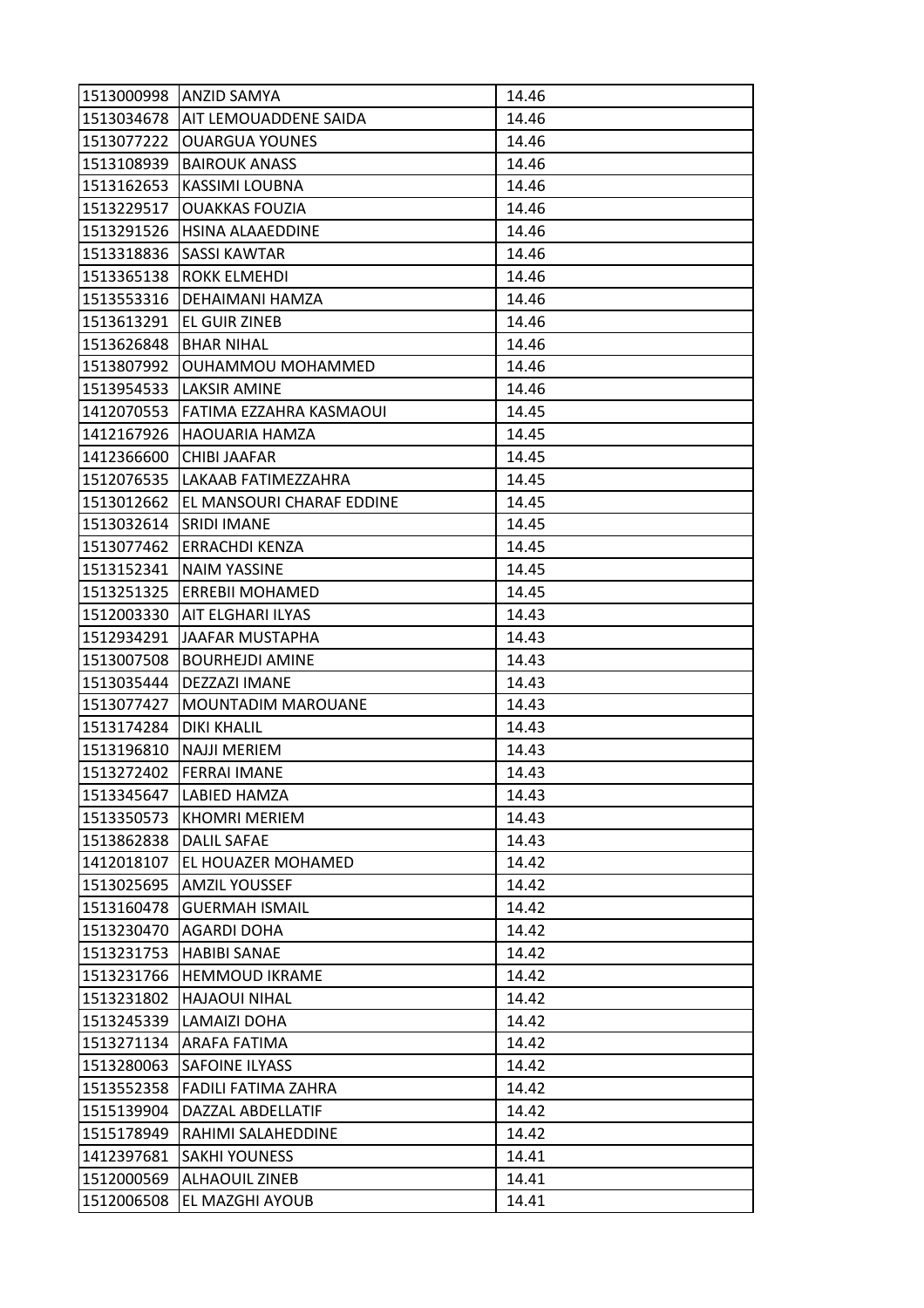|            | 1513006693   KABBA MEHDI        | 14.41 |
|------------|---------------------------------|-------|
| 1513112463 | <b>TAAIMIRA SOUKAINA</b>        | 14.41 |
| 1513228706 | <b>HABTI MANAL</b>              | 14.41 |
| 1513234429 | <b>BAHA HAFSSA</b>              | 14.41 |
| 1513245869 | <b>KOUAR NADA</b>               | 14.41 |
| 1513276826 | <b>OUAADOUD OTHMANE</b>         | 14.41 |
| 1513380130 | <b>AKIOUD SOUKAINA</b>          | 14.41 |
| 1513685944 | EL GHAMRI ZINEB                 | 14.41 |
| 1515921195 | <b>KHATIB YOUSSEF</b>           | 14.41 |
| 1412383923 | <b>NAJMI ANASS</b>              | 14.40 |
| 1513152135 | <b>GUERBAZ SOUKAINA</b>         | 14.40 |
| 1513171636 | <b>KHALLAF AYOUB</b>            | 14.40 |
| 1513174040 | <b>QAIDOUR FATIMA</b>           | 14.40 |
| 1513282318 | <b>BETTANI ASMAE</b>            | 14.40 |
| 1513375471 | DAFRALLAH BASSMA                | 14.40 |
| 1513935979 | <b>BEN BOUAZZA HAJAR</b>        | 14.40 |
| 1410537810 | <b>ELMEHDI TILLA</b>            | 14.39 |
| 1513095900 | MOUSSADDAQ NAIMA                | 14.39 |
| 1513149870 | <b>OUTOLBA YOUNESSE</b>         | 14.39 |
| 1513231790 | <b>FIKRI NADA</b>               | 14.39 |
| 1513282703 | <b>BELGHAZA RABIE</b>           | 14.39 |
| 1513538367 | <b>AMCHICH AYYOUB</b>           | 14.39 |
| 1513544628 | DAHMANI CHAIMAE                 | 14.39 |
| 1412098270 | EL FOUZI SOUKAINA               | 14.38 |
| 1513007966 | <b>OUGUNIR SARA</b>             | 14.38 |
| 1513012017 | EL BASSOURI ABDESSAMAD          | 14.38 |
| 1513015771 | <b>BOUZIT HICHAM</b>            | 14.38 |
| 1513016505 | JAMOUD MOHAMED                  | 14.38 |
| 1513098760 | EL MALLOUKI EL MEHDI            | 14.38 |
| 1513231575 | <b>BOUHSISS FATIMA EZZAHRA</b>  | 14.38 |
| 1513240452 | ELLOUZA ZINEB                   | 14.38 |
|            | 1513245691 EL OUAZZANI ZAKARIAA | 14.38 |
| 1513283541 | <b>ELIDRISSI ABDELAZIZ</b>      | 14.38 |
| 1513323668 | <b>FERHAT ISMAIL</b>            | 14.38 |
| 1513366514 | <b>ABID WALID</b>               | 14.38 |
| 1513537053 | <b>RACHIDI ACHRAF</b>           | 14.38 |
| 1513618460 | KARCHAOUI BOUCHTA               | 14.38 |
| 1513620466 | LAMCHAOUK SAAD                  | 14.38 |
| 1513956756 | <b>HADI HALIMA</b>              | 14.38 |
| 1412232296 | MOHAMMED AMINE FADIL            | 14.37 |
| 1412365453 | <b>ZAMZAMI DOUNIA</b>           | 14.37 |
| 1513030926 | <b>KAFAFE YASSINE</b>           | 14.37 |
| 1513101346 | EL HAMRAOUI AYA                 | 14.37 |
| 1513231509 | MSADDAQ CHAIMAA                 | 14.37 |
| 1513231580 | <b>JOULID SAAD</b>              | 14.37 |
| 1513240515 | <b>ZAGLAFI IMANE</b>            | 14.37 |
| 1513245669 | <b>FNINI ADNANE</b>             | 14.37 |
| 1513621089 | <b>FEDOUACHE NAIMA</b>          | 14.37 |
| 1513708550 | EL KHAYATI YASSIR               | 14.37 |
| 1513758305 | OUDRHIRI IDRISSI KENZA          | 14.37 |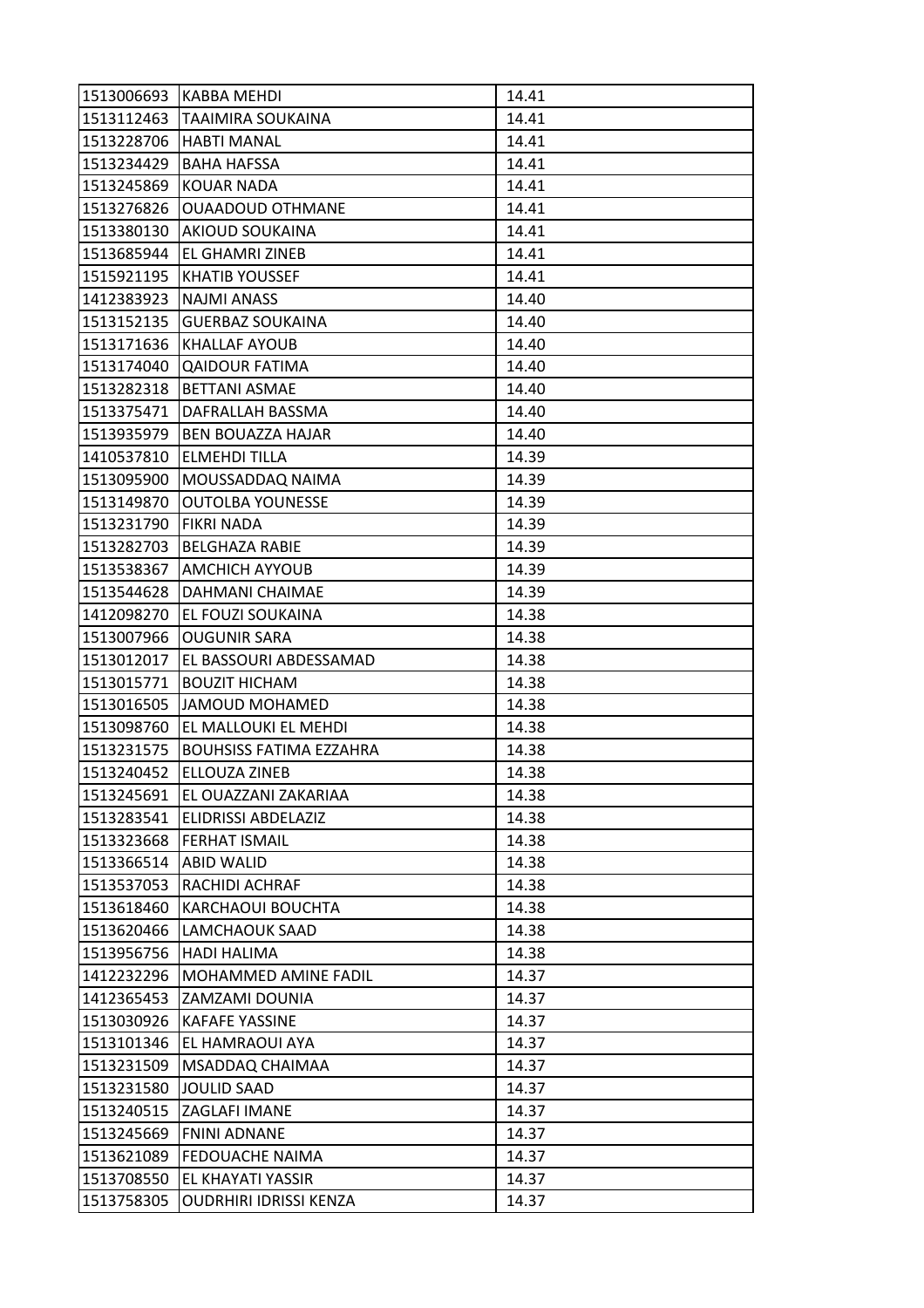| 1412091151 | <b>MOHSSINE BOUAADDI</b>   | 14.36 |
|------------|----------------------------|-------|
| 1412722721 | <b>HADDI NAWFAL</b>        | 14.36 |
| 1512056083 | AIT RAHOU ZAHRA            | 14.36 |
| 1512070947 | <b>ABOUD ISMAIL</b>        | 14.36 |
| 1513033454 | <b>ABOUTALEB FATIMA</b>    | 14.36 |
| 1513068264 | <b>CHANNAB MERIEME</b>     | 14.36 |
| 1513091440 | <b>EL GHAFRAOUI MERIEM</b> | 14.36 |
| 1513099053 | SADDAM IMANE               | 14.36 |
| 1513361095 | <b>AATAR MOHAMED</b>       | 14.36 |
| 1412016275 | ELMOUDEN NADYA             | 14.35 |
| 1412151307 | <b>EDDADSI BILAL</b>       | 14.35 |
| 1412326662 | KIRAM OUMNIA               | 14.35 |
| 1412552707 | TOUFIK OUAANNA             | 14.35 |
| 1412610660 | <b>LORHLAM MOUAD</b>       | 14.35 |
| 1412923495 | HAMZA OUISSAM              | 14.35 |
| 1513023621 | <b>AIT KDAIRE YOUSSEF</b>  | 14.35 |
| 1513041917 | EDDYMAOUI AAFRAE           | 14.35 |
| 1513152364 | LHADDANE MYRIAME           | 14.35 |
| 1513243114 | <b>SKOUBANI AICHA</b>      | 14.35 |
| 1513292426 | MEKKAOUI HAMZA             | 14.35 |
| 1513390176 | ELMASSAOUDI YOUSSEF        | 14.35 |
| 1513543340 | <b>ASLIMANE YASSINE</b>    | 14.35 |
| 1513544648 | KHALLAD SOUFIANE           | 14.35 |
| 1513900478 | <b>KOZMANE MARIAM</b>      | 14.35 |
| 1412526557 | <b>KHORCHFI IMANE</b>      | 14.34 |
| 1513006663 | <b>BOUCHELKHA IKRAM</b>    | 14.34 |
| 1513101440 | CHALGOUM OUMAIMA           | 14.34 |
| 1513227081 | <b>FATIH JAMILA</b>        | 14.34 |
| 1513271003 | <b>LOUTFI INASS</b>        | 14.34 |
| 1513286020 | <b>OUARRAK NOURA</b>       | 14.34 |
| 1513289831 | <b>AMINI ILHAM</b>         | 14.34 |
| 1513900558 | <b>BOUAAKIL IMANE</b>      | 14.34 |
| 1411030708 | <b>MOUSTAID OTMANE</b>     | 14.33 |
| 1412558956 | NADIYA EL KAMEL            | 14.33 |
| 1513004096 | <b>ALIL CHAIMAE</b>        | 14.33 |
| 1513006344 | <b>CHEDDAD KHALIL</b>      | 14.33 |
| 1513013868 | AKENOUCH MARIAM            | 14.33 |
| 1513086161 | ZOUINE SAID                | 14.33 |
| 1513089082 | <b>HAMAOUI AYOUB</b>       | 14.33 |
| 1513241496 | SHIMI MARYEM               | 14.33 |
| 1513350996 | <b>CHABOUKH HIND</b>       | 14.33 |
| 1513538199 | ALMA ABDENASSER            | 14.33 |
| 1513956185 | EL AMRANI SALMA            | 14.33 |
| 1412051782 | KJIDAA BOUTHAYNA           | 14.32 |
| 1412286668 | NAHIZ SALMA                | 14.32 |
| 1412338097 | ABADA ABDELKRIM            | 14.32 |
| 1412554904 | HAMZA BENABDELLAH          | 14.32 |
| 1412807518 | SOUKAINA AL HANOUF         | 14.32 |
| 1512280750 | MOUKTASSIB IMANE           | 14.32 |
| 1513000824 | SAFOUH FADWA               | 14.32 |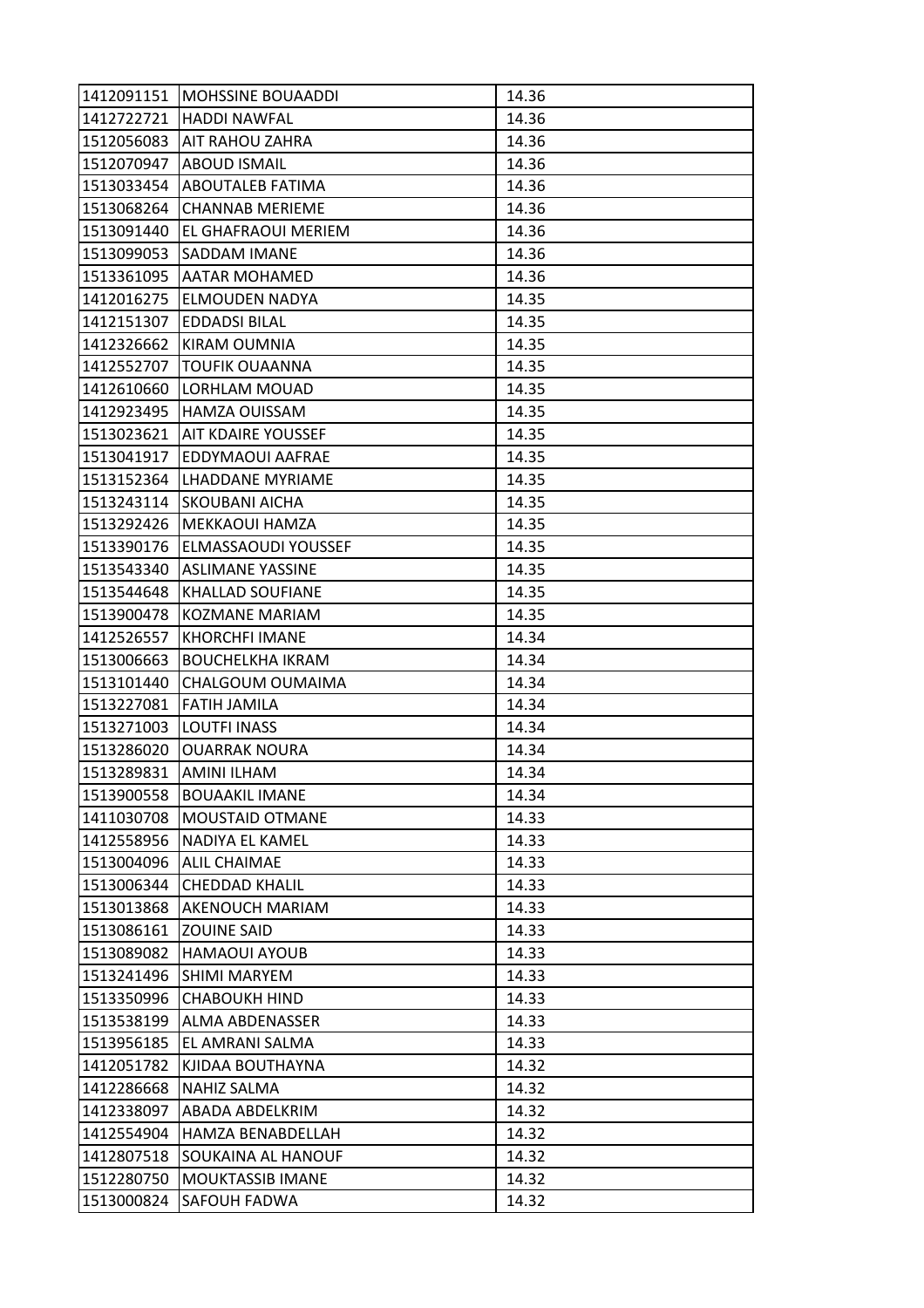| 1513017292 | <b>JAKANE ANAS</b>                | 14.32 |
|------------|-----------------------------------|-------|
| 1513027716 | AIT BELLA MOUHSINE                | 14.32 |
| 1513100554 | <b>ARQIOUI SARA</b>               | 14.32 |
| 1513188349 | <b>OUHRA KHADIJA</b>              | 14.32 |
| 1513195445 | <b>OUAMNA HAMZA</b>               | 14.32 |
| 1513230169 | <b>BOUAICHA MERYEM</b>            | 14.32 |
| 1513286308 | <b>JAIL KARIMA</b>                | 14.32 |
| 1513369945 | <b>ES SAOUDY AMAL</b>             | 14.32 |
| 1513546121 | EL KABD IMAN                      | 14.32 |
| 1412070326 | MOHAMED ADNAN BESSAME             | 14.30 |
| 1512036385 | AHERBIL IKRAME                    | 14.30 |
| 1513066740 | SALAMA IBTISSAM                   | 14.30 |
| 1513108930 | OUAHBI SAMIA                      | 14.30 |
| 1513289167 | <b>BOUSMIR WAHIBA</b>             | 14.30 |
| 1513357330 | <b>BELLA ACHRAF</b>               | 14.30 |
| 1412067210 | <b>TAISSA LOUBNA</b>              | 14.29 |
| 1512051411 | <b>NAJIB SOUKAINA</b>             | 14.29 |
| 1513004248 | <b>NOUKRI ASMA</b>                | 14.29 |
| 1513074481 | <b>FOULANI SARA</b>               | 14.29 |
| 1513088892 | QABOUL SARA                       | 14.29 |
| 1513090943 | <b>TAHIRI SARA</b>                | 14.29 |
| 1513160374 | ABBA OUMAIMA                      | 14.29 |
| 1513236024 | <b>CHROUKI IBTISSAM</b>           | 14.29 |
| 1513281790 | <b>BAHAA YOUSSRA</b>              | 14.29 |
| 1513329489 | <b>BENKIRANE MOUAD</b>            | 14.29 |
| 1513364864 | DARYF ABDELHAKIM                  | 14.29 |
| 1513014157 | <b>OUBOUDAOUD IMANE</b>           | 14.28 |
| 1513099146 | SERRAJI HAITAM                    | 14.28 |
| 1513153198 | <b>NEBGUI LOBNA</b>               | 14.28 |
| 1513196852 | <b>BOURHIM ZAKARIA</b>            | 14.28 |
| 1513245657 | <b>BARHOUCHE SABAH</b>            | 14.28 |
| 1513333057 | <b>BOULAL ZINEB</b>               | 14.28 |
| 1513358622 | <b>FKINI FADWA</b>                | 14.28 |
| 1513367002 | <b>ERRAHLY SIHAM</b>              | 14.28 |
| 1513534579 | <b>BOUZIANI MOHAMMED SOUFIANE</b> | 14.28 |
| 1513775789 | <b>BACHAR YASSINE</b>             | 14.28 |
| 1513942949 | <b>BOUZIANE SARA</b>              | 14.28 |
| 1410286155 | ABID MOUAD                        | 14.27 |
| 1412075776 | <b>MERIEM AIT BENALI</b>          | 14.27 |
| 1513084469 | <b>LECHGUAR YASSINE</b>           | 14.27 |
| 1515004815 | <b>HAFID ABDELILLAH</b>           | 14.27 |
| 1412936210 | BEN HACHEM EL MEHDI               | 14.26 |
| 1512386801 | <b>BAKHOUYI SOUKAINA</b>          | 14.26 |
| 1513080639 | ZEROUAL AYMANE                    | 14.26 |
| 1513088895 | SADIQ OUIJDANE                    | 14.26 |
| 1513165221 | ID SAID SANA                      | 14.26 |
| 1513342915 | NAIT HAMOU HASSANIA               | 14.26 |
| 1513935911 | MITOUILLI SALWA                   | 14.26 |
| 1412286376 | <b>HAIDAR HOUDA</b>               | 14.25 |
| 1412934771 | KOUACHE YASSINE                   | 14.25 |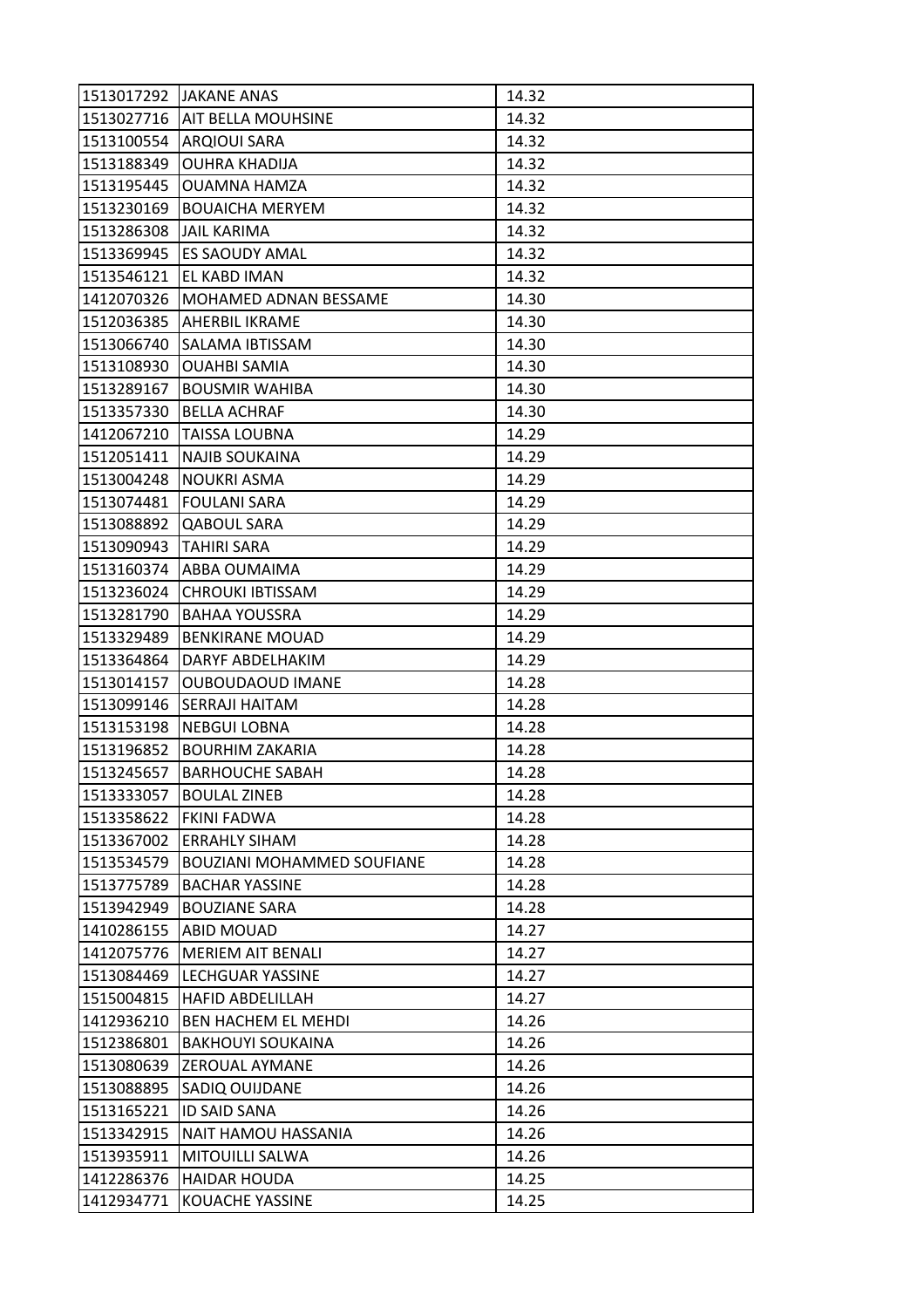| 1512066345               | <b>AMER AYOUB</b>           | 14.25 |
|--------------------------|-----------------------------|-------|
| 1513012054               | LABYOUI ABDERRAHMANE        | 14.25 |
| 1513070156               | <b>OUFKIR HANANE</b>        | 14.25 |
| 1513073418               | <b>RHALI AYYOUB</b>         | 14.25 |
| 1513092293               | LAMIRAT CHAIMA              | 14.25 |
| 1513104880               | EL OUARDI INSAF             | 14.25 |
| 1513228701               | <b>BOUASRIA MOHAMMED</b>    | 14.25 |
| 1513246274               | <b>HAMZA BENSAADOUN</b>     | 14.25 |
| 1513551670               | EL ABDELLAOUI ASMAE         | 14.25 |
| 1513552595               | EL MESKINE SARA             | 14.25 |
| 1513690218               | <b>BELKHATTAR IBTISSAM</b>  | 14.25 |
| 1513956569               | AMINE HAMZA                 | 14.25 |
| 1412068951               | SARA SERRHAT                | 14.24 |
| 1412070017               | <b>TOURIA BENMIRA</b>       | 14.24 |
| 1412706129               | <b>HALOUI ADNANE</b>        | 14.24 |
| 1513024679               | <b>BOUYOULLI AZ EDDINE</b>  | 14.24 |
| 1513029475               | EL MOUDEN RAJA              | 14.24 |
| 1513193828               | <b>TAOUSSI KHAOULA</b>      | 14.24 |
| 1513237901               | <b>ABED AHMED</b>           | 14.24 |
| 1513347934               | AIT OUTAZGUI SAID           | 14.24 |
| 1513375416               | ELFENNE OUMAIMA             | 14.24 |
| 1513759100               | <b>BENMOUSSA GHITA</b>      | 14.24 |
| 1412019619               | AL FAQIR SAFOUANE           | 14.23 |
| 1512935179               | EL ABDELLAOUI ACHRAF        | 14.23 |
| 1513015799               | EL BAALALI ABDELLAH         | 14.23 |
| 1513023948               | <b>NESSI AMINA</b>          | 14.23 |
| 1513072140               | <b>HAFIR SAID</b>           | 14.23 |
| 1513243660               | SADINE ABDERRAHIM           | 14.23 |
| 1513337837               | NEGRAOUI OMAR               | 14.23 |
|                          |                             |       |
| 1513012865               | LABIHI LAHBIB               | 14.22 |
| 1513157204               | <b>ATIK CHAIMAE</b>         | 14.22 |
| 1513228739               | DELYASSE ABDERRAZZAK        | 14.22 |
| 1513238856               | EL IDRISSI SAIDA            | 14.22 |
| 1513338059               | ENNACIRI NABILA             | 14.22 |
| 1513366099               | HARAOUI ILYESS ADEM         | 14.22 |
| 1513949763               | <b>ISMAILI ALAOUI HAMZA</b> | 14.22 |
| 1412017800               | <b>GETTOUY KHADIJA</b>      | 14.21 |
| 1412082592               | SOUFIANE HAMSA              | 14.21 |
| 1412084130               | <b>GHOFRANE ABKAR</b>       | 14.21 |
| 1412388227               | HAMMAMA ASMAE               | 14.21 |
| 1513023928               | ACHBBOUKH ASMA              | 14.21 |
| 1513040321               | <b>SEMMANE DRISS</b>        | 14.21 |
| 1513040898               | KHOUYA AMINE                | 14.21 |
| 1513249339               | <b>ZOUHAIR AHMED</b>        | 14.21 |
| 1513282067               | AKRANE ZAINAB               | 14.21 |
| 1513350665               | LOTFI ZINEB                 | 14.21 |
| 1513618332               | <b>SASSINE BILAL</b>        | 14.21 |
| 1412000066               | ELMOUATASIM SALAH-EDDINE    | 14.20 |
| 1412072060<br>1412336414 | <b>FADWA NAMANE</b>         | 14.20 |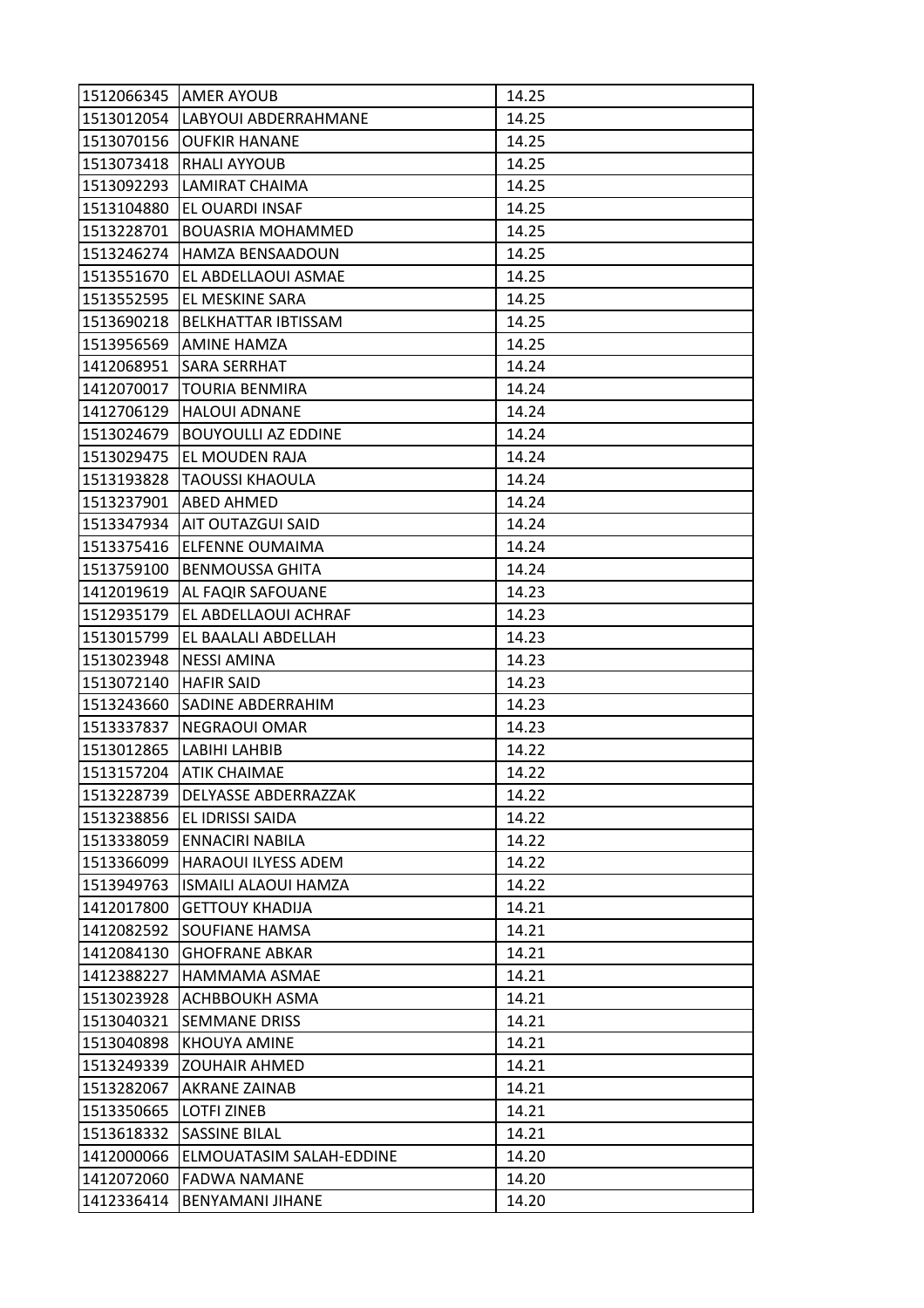|            | 1512255749 HAIDASSE JAOUAD    | 14.20 |
|------------|-------------------------------|-------|
|            | 1513016425   EL KATTI IHSSANE | 14.20 |
| 1513034544 | EL BAHRY HAKIMA               | 14.20 |
| 1513048741 | <b>ELBAHY SIHAM</b>           | 14.20 |
| 1513093088 | <b>CHOUKARI ISMAIL</b>        | 14.20 |
| 1513099624 | <b>ADEL ASMAE</b>             | 14.20 |
|            | 1513100650 AHARBIL CHAIMAE    | 14.20 |
| 1513540451 | <b>EL BAKRAOUI YOUSSEF</b>    | 14.20 |
| 1513784717 | <b>LARKOUBI SABER</b>         | 14.20 |
| 1513950805 | DAHOU HOUDA                   | 14.20 |
|            | 1513017118 EL MOUBARIK ASMA   | 14.18 |
| 1513068597 | <b>EN NAJI SALMA</b>          | 14.18 |
| 1513087440 | RAZINE CHAIMAA                | 14.18 |
| 1513100444 | <b>EL BOUZIDI IMANE</b>       | 14.18 |
| 1513243619 | <b>ZAAOUANI SOUFIANE</b>      | 14.18 |
| 1513355315 | <b>BENZERKANE BADR</b>        | 14.18 |
| 1513361814 | <b>BIALA SMAIL</b>            | 14.18 |
| 1513520661 | <b>ID ELCADI SALMA</b>        | 14.18 |
| 1412072100 | <b>MOHAMED JALAL AADIL</b>    | 14.17 |
| 1513066791 | <b>SAKOUM MARYEM</b>          | 14.17 |
| 1513157248 | <b>TAARICHT MAROUANE</b>      | 14.17 |
| 1513171526 | <b>ADNANI ZAINEB</b>          | 14.17 |
| 1513226210 | <b>RAGOUBY MADIHA</b>         | 14.17 |
| 1513280566 | <b>EL KARCHANI TAHA</b>       | 14.17 |
|            | 1513283273   AIT ABBOU RAJAA  | 14.17 |
| 1513328024 | <b>EL FDIDINE MAROUANE</b>    | 14.17 |
| 1513331856 | KAOUKAJI HAJAR                | 14.17 |
| 1513340963 | <b>EL FARKH SAAD</b>          | 14.17 |
| 1412008372 | AIT EL HADJ ASSMA             | 14.16 |
| 1412098593 | LOUKMANE MANSOURI             | 14.16 |
| 1412231596 | AL HASSANI OUMAIMA            | 14.16 |
| 1513028156 | <b>EZZAYYADY AMINA</b>        | 14.16 |
| 1513077329 | <b>BELABYAD ABDESSAMAD</b>    | 14.16 |
| 1513080921 | ELAILY ELMEHDI                | 14.16 |
| 1513094736 | <b>ELANBA ZINEB</b>           | 14.16 |
| 1513197968 | <b>OUZALMAT ISSAM</b>         | 14.16 |
| 1513231515 | <b>ZENZANI RADIA</b>          | 14.16 |
| 1513245465 | <b>BENSLIMAN SALMA</b>        | 14.16 |
| 1513245668 | ELFATEHY TAHA KHALIL          | 14.16 |
| 1513282313 | <b>MAMOUNI NASSIM</b>         | 14.16 |
| 1513363805 | ZAINI MOHAMMED                | 14.16 |
| 1513386181 | <b>SGHIOUAR IMANE</b>         | 14.16 |
| 1513941135 | RAHIM IBRAHIM                 | 14.16 |
| 1412098379 | <b>MAROUANE JARMOUNI</b>      | 14.15 |
| 1412228280 | <b>MANAL BESSAK</b>           | 14.15 |
| 1513027907 | <b>BENBAASID HICHAM</b>       | 14.15 |
| 1513038276 | <b>SAMRI HICHAM</b>           | 14.15 |
| 1513095724 | AMMOR OUMAIMA                 | 14.15 |
| 1513241590 | BENAZZOUZ BOUCHRA             | 14.15 |
| 1513246836 | ELAAICHOURI ASSIYA            | 14.15 |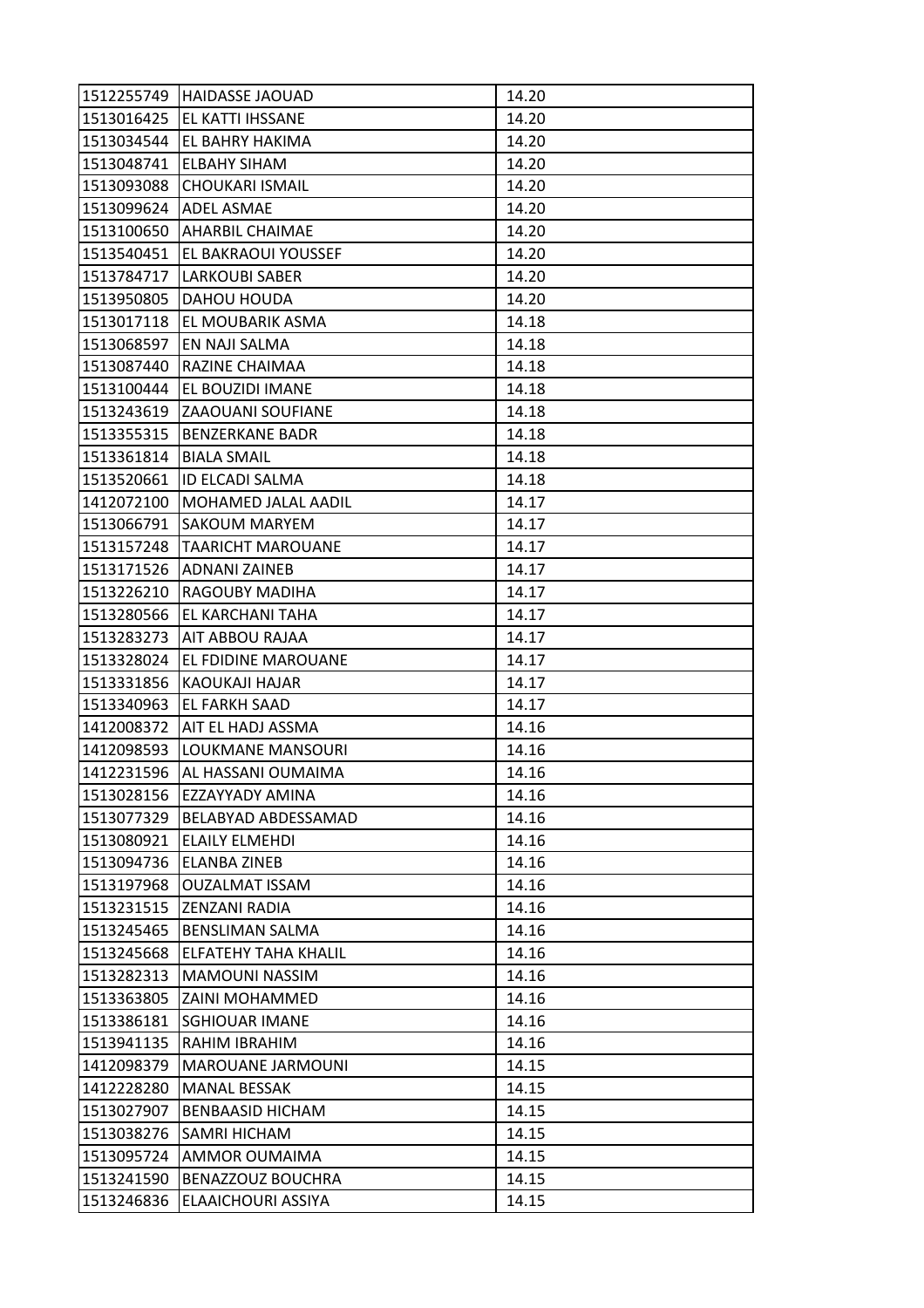| 1513250668 | <b>LATRACH ZINEB</b>          | 14.15 |
|------------|-------------------------------|-------|
| 1513360396 | ECHCHNAOUI IBTISSAM           | 14.15 |
| 1513376272 | ZHIRI MERIEM                  | 14.15 |
| 1513543019 | <b>GOUREYFI MOHAMED REDA</b>  | 14.15 |
| 1513616731 | <b>KARICH OUARDA</b>          | 14.15 |
| 1512384496 | <b>BADSI OUSSAMA</b>          | 14.14 |
| 1513009703 | <b>HAJIBI ASSIYA</b>          | 14.14 |
| 1513160331 | KHATTAB BASMA                 | 14.14 |
| 1513365273 | LAMGAMATE NIZAR               | 14.14 |
| 1513539943 | <b>MAHDIA SIHAM</b>           | 14.14 |
| 1515139973 | LIAAYCHI OUMAYMA              | 14.14 |
| 1412228398 | YOUNES HAKKAR                 | 14.13 |
| 1511277031 | EL FENTIS KHALID              | 14.13 |
| 1513028220 | <b>MOUHIBI MOHAMED</b>        | 14.13 |
| 1513033393 | <b>NADIM KHADIJA</b>          | 14.13 |
| 1513193987 | EL KOUIHEN FADILA             | 14.13 |
| 1513324841 | <b>MELIANE MAHMOUD</b>        | 14.13 |
| 1513351877 | LOUDIYI IMANE                 | 14.13 |
| 1513900189 | <b>ABOU SAID IMANE</b>        | 14.13 |
| 1412186607 | AABID ILYAS                   | 14.12 |
| 1412239361 | DOUNIA LAMCHAOURI             | 14.12 |
| 1513013761 | <b>IDMOUH RANIA</b>           | 14.12 |
| 1513055845 | <b>IHYA AYOUB</b>             | 14.12 |
| 1513241663 | <b>GOURANI HANAA</b>          | 14.12 |
| 1513350691 | <b>MOUIH ABDERRAHMANE</b>     | 14.12 |
| 1513364951 | <b>BOUAGHAD ABDERRAHMANE</b>  | 14.12 |
| 1513375039 | <b>HAMROUCH CHAMESS DOUHA</b> | 14.12 |
| 1513380733 | <b>SIMOUR HIBA</b>            | 14.12 |
| 1513521067 | EL FOUTOUN MARWA              | 14.12 |
| 1513550471 | <b>SAINE IMANE</b>            | 14.12 |
| 1513100113 | <b>MENEBHI GHITA</b>          | 14.11 |
| 1513189687 | MASSEROURE FATIMA EZZAHRA     | 14.11 |
| 1513231526 | MEHDAOUI ANAS                 | 14.11 |
| 1512072943 | <b>BEN ELFAKIR ADIL</b>       | 14.10 |
| 1513080786 | CHIKOUKOU KHAOULA             | 14.10 |
| 1513280064 | ELBAKKALI ALAE                | 14.10 |
| 1513862564 | <b>BOUZIANE NOUHAILA</b>      | 14.10 |
| 1513936465 | EL HASNI AMINA                | 14.10 |
| 1412082440 | ADNANE EL QADAOUI             | 14.09 |
| 1412343866 | RACHIDINE SALMA               | 14.09 |
| 1412379092 | <b>GAR-AOUI HAMZA</b>         | 14.09 |
| 1412541988 | SAMYA AZNAG                   | 14.09 |
| 1512014231 | OUMOULAY BRAHIM NAIMA         | 14.09 |
| 1512548409 | KHALDI IMANE                  | 14.09 |
| 1513005648 | CHALADA ABDELGHAFOUR          | 14.09 |
| 1513007039 | <b>OUMAHRIR AMINE</b>         | 14.09 |
| 1513016316 | YASSINE ASMAE                 | 14.09 |
| 1513066119 | BENAZZOUZ RAJAE               | 14.09 |
| 1513109654 | ELMEKNASSI ABDESSALAM         | 14.09 |
|            |                               |       |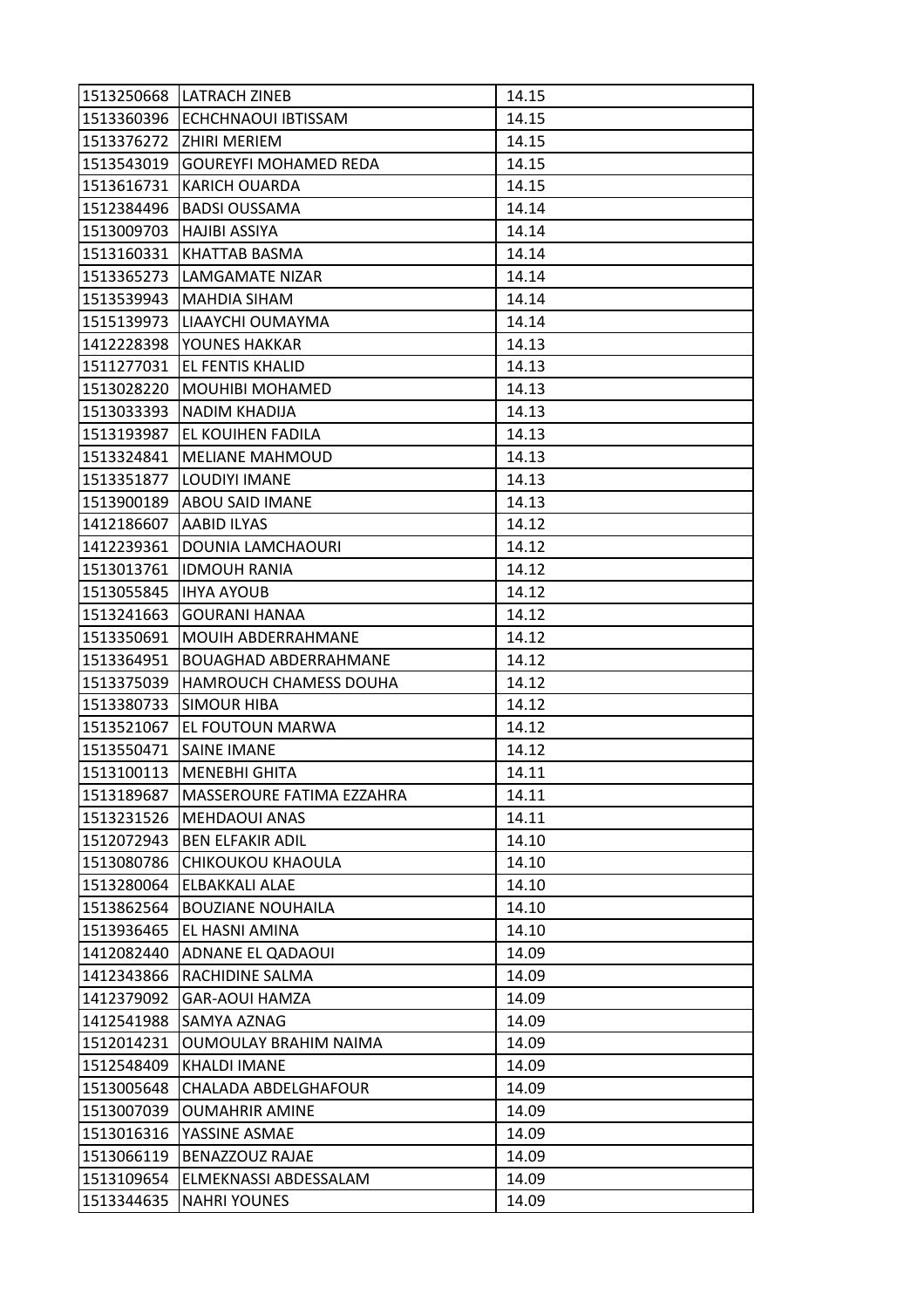| 1513365943 | <b>GASSAR MEHDI</b>                | 14.09 |
|------------|------------------------------------|-------|
| 1513526874 | TOUAOUSSA MOHAMMED                 | 14.09 |
| 1412099291 | SARA BOUNADI                       | 14.08 |
| 1412160458 | <b>ISSMAILI ABDELJALIL</b>         | 14.08 |
| 1412237120 | CHAIMAA HAMDI                      | 14.08 |
| 1512052172 | <b>ZELMATI YOUSSEF</b>             | 14.08 |
| 1513034274 | <b>GRIOUI AHMED</b>                | 14.08 |
| 1513050855 | EL BARGHY OUMAYMA                  | 14.08 |
| 1513051118 | LAYOUDI MERYEM                     | 14.08 |
| 1513069688 | <b>ES SALHY MONCEF</b>             | 14.08 |
| 1513088970 | EL HAJRI YOSRA                     | 14.08 |
| 1513239228 | <b>KHAIDER MOHAMMED</b>            | 14.08 |
| 1513281050 | EL AYOUBI MOHAMED                  | 14.08 |
| 1513370598 | <b>NAI MARIEM</b>                  | 14.08 |
| 1513389233 | <b>BOSERHANE YASSMINE</b>          | 14.08 |
| 1513691054 | SANA BOURIM                        | 14.08 |
| 1513957381 | RAHOUI SAAD                        | 14.08 |
| 1412026754 | AHOUACH ASMA                       | 14.07 |
| 1513014364 | <b>NOUNNOUS AMINE</b>              | 14.07 |
| 1513088945 | <b>JLAIDI EL YAZID</b>             | 14.07 |
| 1513088959 | MASKOUF OUSSAMA                    | 14.07 |
| 1513164245 | <b>HAIDAR EL MEHDI</b>             | 14.07 |
| 1513172285 | <b>CHAKOR HAMZA</b>                | 14.07 |
| 1513251269 | EL GARDA HAFSA                     | 14.07 |
| 1513275095 | <b>NOUAICIR SARA</b>               | 14.07 |
| 1513339531 | <b>HAFDI ZINEB</b>                 | 14.07 |
| 1513535432 | MIHI MOHAMMED YASSINE              | 14.07 |
| 1412072604 | <b>ISMAIL BARZI</b>                | 14.06 |
| 1412099590 | ABOUALI SALMA                      | 14.05 |
| 1513016310 | <b>DANDI HASNA</b>                 | 14.05 |
| 1513026110 | <b>IBNOUTALIB FATIMA EZ ZAHRAE</b> | 14.05 |
| 1513243157 | <b>HAJIB BOUCHRA</b>               | 14.05 |
| 1513270165 | <b>FILAHI YOUSSEF</b>              | 14.05 |
| 1513290712 | SAFI EDDINE DOHA                   | 14.05 |
| 1513543207 | <b>GOUMBARK YASSINE</b>            | 14.05 |
| 1513611283 | LY SALIMA                          | 14.05 |
| 1411033216 | AMJOUD ELMOKHTAR                   | 14.04 |
| 1412253887 | <b>JALILA BHAYTAR</b>              | 14.04 |
| 1412354544 | CHALAOUANE FATIMA EZZAHRA          |       |
| 1513003164 |                                    | 14.04 |
|            | ANNAKERRIH CHAIMAE                 | 14.04 |
| 1513027348 | DKAIR NEZHA                        | 14.04 |
| 1513040846 | KHABACHE YASMINE                   | 14.04 |
| 1513239243 | NADAM MARYEM                       | 14.04 |
| 1513245787 | LAYACHI YASMINE                    | 14.04 |
| 1513249614 | GHAYATI FATIMA EZZAHRA             | 14.04 |
| 1513283108 | TOUAM YOUSRA                       | 14.04 |
| 1513285385 | <b>LAASSIRI YOUNES</b>             | 14.04 |
| 1513289196 | <b>AMZIL AMINE</b>                 | 14.04 |
| 1513291679 | <b>TALEB MOHAMMED</b>              | 14.04 |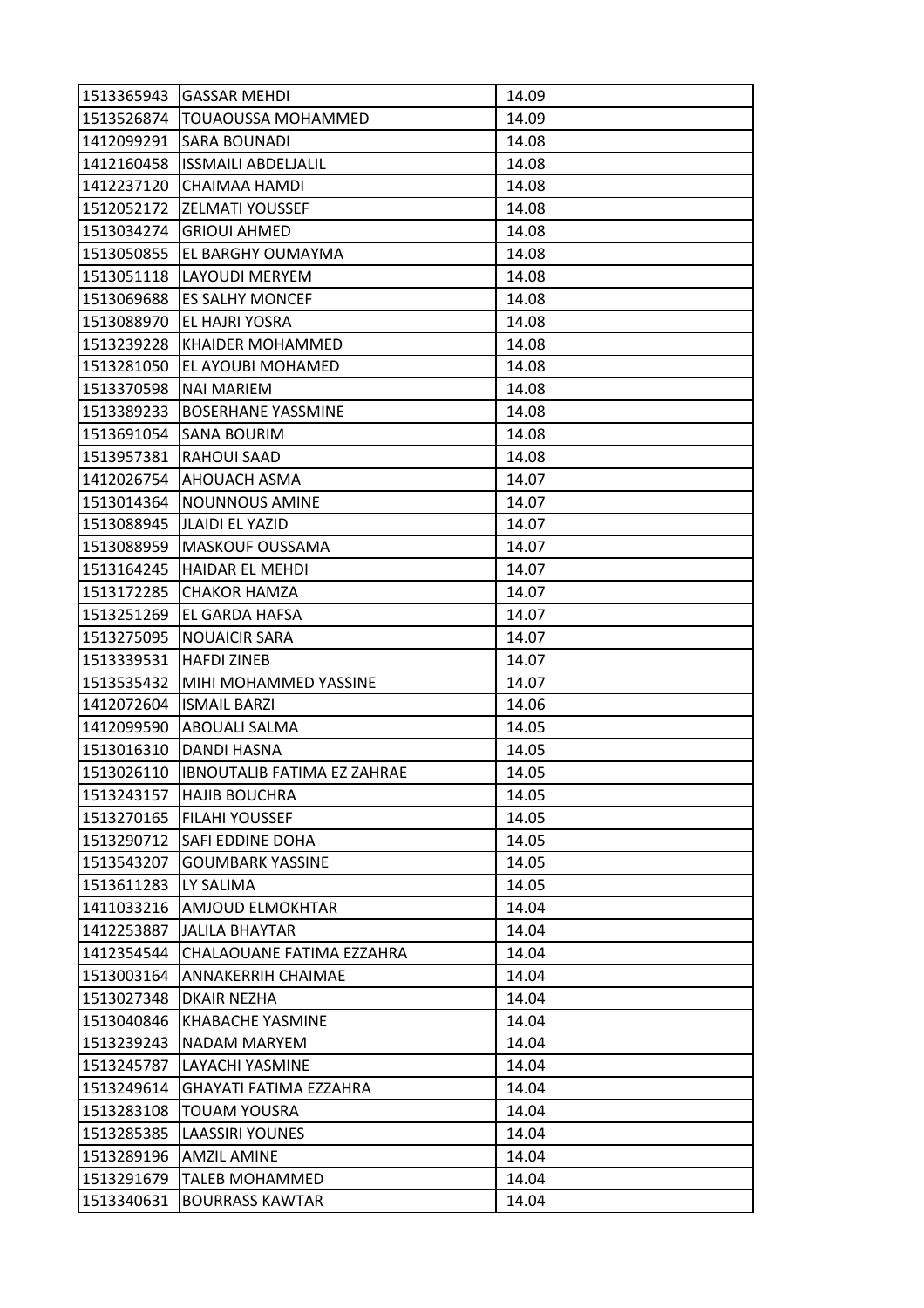| 1513356551 | EL HYMER ZAKARIA         | 14.04 |
|------------|--------------------------|-------|
| 1513625832 | <b>MAHA SOUHA</b>        | 14.04 |
| 1513934501 | <b>ZAABLI HANANE</b>     | 14.04 |
| 1513946677 | <b>BOUHOUT ZAKARIAE</b>  | 14.04 |
| 1412070470 | <b>MERIEM FARISSI</b>    | 14.03 |
| 1513040201 | ELMALAOUI KELTOUM        | 14.03 |
| 1513099399 | <b>JAMALI MOHAMED</b>    | 14.03 |
| 1513193958 | <b>MORADI YASSINE</b>    | 14.03 |
| 1513271257 | EL WAFI MOUNA            | 14.03 |
| 1513276606 | <b>TRAIKI AYOUB</b>      | 14.03 |
| 1513329265 | LAHRICHI OTHMAN          | 14.03 |
| 1513370895 | SEMLALI KHADIJA          | 14.03 |
| 1412363952 | <b>HANOUNE AYOUB</b>     | 14.02 |
| 1513032202 | <b>DRAOUI LAMIAE</b>     | 14.02 |
| 1513039507 | TIRHMERT AHMED           | 14.02 |
| 1513238052 | ELAASSRI MARWA           | 14.02 |
| 1513245778 | <b>JABRANE SALMA</b>     | 14.02 |
| 1513376696 | KHALLOUFI MOUAD          | 14.02 |
| 1513526518 | ABOULKACEM ZAKARIA       | 14.02 |
| 1412036361 | <b>KHADIJA SIDKI</b>     | 14.01 |
| 1412085102 | MOHAMED AMINE ESGHANI    | 14.01 |
| 1512006270 | SAADAOUI KHADIJA         | 14.01 |
| 1513000696 | <b>CHARKAOUI SARA</b>    | 14.01 |
| 1513099987 | <b>HSSAINE AICHA</b>     | 14.01 |
| 1513233864 | <b>FALIL MERYEM</b>      | 14.01 |
| 1513236085 | <b>HAIDER NOUHAILA</b>   | 14.01 |
| 1513328511 | <b>OHMITTI KAWTAR</b>    | 14.01 |
| 1513340540 | KHIZRANE SOUHAILA        | 14.01 |
| 1513004301 | QASSEMI LAILA            | 14.00 |
| 1513111072 | <b>ASKOUR SOUKAINA</b>   | 14.00 |
| 1513236848 | EL BAZ MANAL             | 14.00 |
| 1513288583 | <b>TALHA MANAL</b>       | 14.00 |
| 1513351772 | ABOUAM CHAIMAA           | 14.00 |
| 1513361780 | AMRIDA YAHYA             | 14.00 |
| 1513527828 | TABKHA HOUSSAM           | 14.00 |
| 1513618429 | <b>KATIBI MOUAD</b>      | 14.00 |
| 1412002064 | <b>ANFLOUSSE HANANE</b>  | 13.99 |
| 1412072745 | <b>HICHAM ANISIMI</b>    | 13.99 |
| 1412289361 | <b>BOUFOUSSE OMAR</b>    | 13.99 |
| 1512241930 | <b>HOUAS ABDESSALAM</b>  | 13.99 |
| 1512282190 | <b>CHABANI NISRINE</b>   | 13.99 |
| 1513001029 | <b>BENSEMLALI SAMIA</b>  | 13.99 |
| 1513050866 | EL ORCHE BADER           | 13.99 |
| 1513228795 | EL MLAS NOUHAILA         | 13.99 |
| 1513241707 | <b>BOUSSELHAM NAJOUA</b> | 13.99 |
| 1513243289 | <b>HAREF MAROUAN</b>     | 13.99 |
| 1513245760 | <b>GOUACH CHAIMAE</b>    | 13.99 |
| 1513339073 | TIMOULAY CHAIMAA         | 13.99 |
| 1513365290 | DOUBBI ADAM              | 13.99 |
| 1513379945 | BAHRI CHAIMAA            | 13.99 |
|            |                          |       |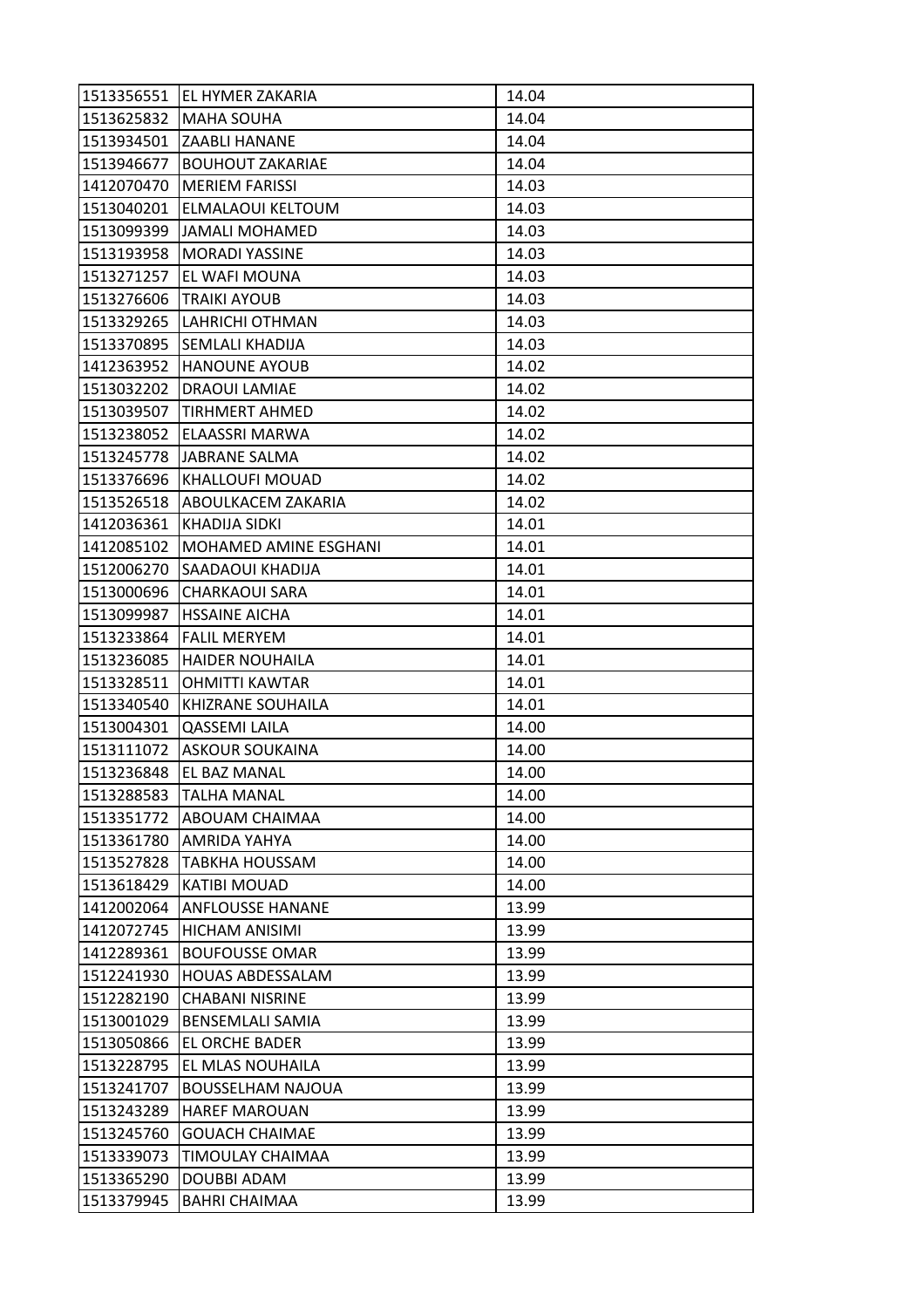| 1513537041 | <b>GADDA NOUHAILA</b>    | 13.99 |
|------------|--------------------------|-------|
| 1513608331 | LIHYAOUI YOUSSEF         | 13.99 |
| 1513812701 | ES SAFRAOUY YASMINE      | 13.99 |
| 1412065059 | <b>ANASS LAMAACHI</b>    | 13.98 |
| 1412331602 | RAZINE RIHABE            | 13.98 |
| 1513004816 | <b>MANSOURI SOUFIANE</b> | 13.98 |
| 1513056271 | NAJIM MOHAMED ATIK       | 13.98 |
| 1513078523 | <b>OUMERRI JIHAD</b>     | 13.98 |
| 1513079075 | <b>KADDOUCHE MOUNYA</b>  | 13.98 |
| 1513152164 | <b>ROCHDI KAWTAR</b>     | 13.98 |
| 1513245689 | <b>FNOUNI ANAS</b>       | 13.98 |
| 1513286127 | EL JAZOULI SOUAD         | 13.98 |
| 1513379890 | <b>GHATTAB AMAL</b>      | 13.98 |
| 1513814146 | SASSOUR OUSSAMA          | 13.98 |
| 1513943522 | DAHRI HAYTHAM            | 13.98 |
| 1412054854 | <b>NADOUI ILIASS</b>     | 13.97 |
| 1412327951 | <b>FIKRY ZINEB</b>       | 13.97 |
| 1513066238 | <b>CHAKIR AHLAME</b>     | 13.97 |
| 1513101425 | <b>CHOUIRGUI ISMAIL</b>  | 13.97 |
| 1513337435 | <b>MEKTANE HOUSSAM</b>   | 13.97 |
| 1513941459 | RAHHAWI HAFID            | 13.97 |
| 1411548669 | NEZHA BOUYAHIA           | 13.96 |
| 1513026402 | <b>OULKAID GHIZLANE</b>  | 13.96 |
| 1513035904 | <b>ATKTAOU ASMAE</b>     | 13.96 |
| 1513049694 | <b>HMOURY HAJAR</b>      | 13.96 |
| 1513095763 | <b>HASSISSI ASMA</b>     | 13.96 |
| 1513242463 | <b>MAHFOUDI RHIZLANE</b> | 13.96 |
| 1513243120 | ELMARRACHI HAFSA         | 13.96 |
| 1513245762 | ELFAIZ CHAIMAA           | 13.96 |
| 1513281753 | <b>TABOUT KHADIJA</b>    | 13.96 |
| 1513336181 | <b>ARRHAL ACHRAF</b>     | 13.96 |
| 1513526001 | EL BAHRAOUI LAMYAE       | 13.96 |
| 1513527938 | <b>LYAZIDI YASSIN</b>    | 13.96 |
| 1513076794 | <b>BENMAZHAR NIDAL</b>   | 13.95 |
| 1513105301 | <b>OULTIMLIL NADA</b>    | 13.95 |
| 1513274800 | BAHJA IKRAM              | 13.95 |
| 1513376196 | ELBAHI KHADIJA           | 13.95 |
| 1412036812 | <b>MERZOUG RABAB</b>     | 13.93 |
| 1412070403 | <b>IMANE SARIKH</b>      | 13.93 |
| 1412096838 | YASMINE SATOURI          | 13.93 |
| 1412244175 | <b>GHIZLANE DRIF</b>     | 13.93 |
| 1513029202 | <b>MARIRE MARYEM</b>     | 13.93 |
| 1513088996 | BEN MOUMOU ACHRAF        | 13.93 |
| 1513100523 | KHYAT ASSIA              | 13.93 |
| 1513115184 | <b>IDELAOUAD FATIMA</b>  | 13.93 |
| 1513200168 | ABOUABDALLAH ADIL        | 13.93 |
| 1513346656 | <b>RHIOUI SAIDA</b>      | 13.93 |
| 1513359333 | ELHAGAOUI BADREDDINE     | 13.93 |
| 1513534010 | ELBAHRAOUI ANASS         | 13.93 |
| 1513869900 | SAIDI SELMA              | 13.93 |
|            |                          |       |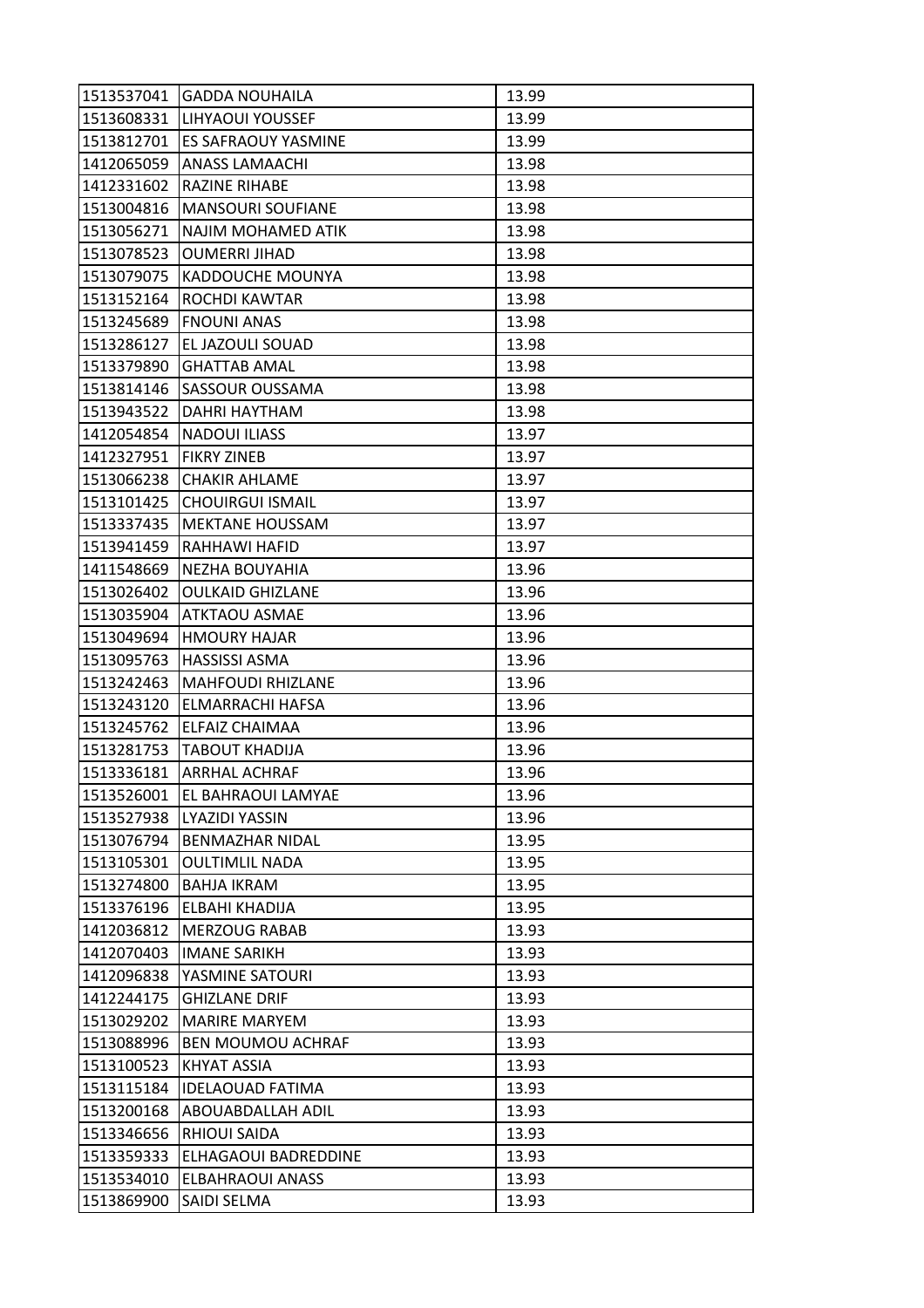| <b>ABARAOU REDA</b>            | 13.93                    |
|--------------------------------|--------------------------|
| FATIMA-EZZAHRA IDRISSI HASSANI | 13.92                    |
| KHAOULA EL OUASSIF             | 13.92                    |
| <b>TEMSANI ABDESSAMII</b>      | 13.92                    |
| ELKASSIMI MANAL                | 13.92                    |
| <b>IFERYADEN CHADI</b>         | 13.92                    |
| <b>IMZILEN LAMYA</b>           | 13.92                    |
| KAMAITI SOUKAINA               | 13.92                    |
| AMRI HIBA                      | 13.92                    |
| <b>KAABOUCH LOUBNA</b>         | 13.92                    |
| <b>AIT OUALI KAWTAR</b>        | 13.92                    |
| <b>DADOUCH ALI</b>             | 13.92                    |
| MERYEM EL ALAOUI HASSANI       | 13.91                    |
| <b>SARA CHIOUA</b>             | 13.91                    |
| BENAZZOUZ KHADIJA              | 13.91                    |
| AKAZOU HASNA                   | 13.91                    |
| <b>BELHADJ YASSINE</b>         | 13.91                    |
| <b>OUMOH SANAA</b>             | 13.91                    |
| <b>AITBATASS CHAIMA</b>        | 13.91                    |
| AMMOR HOUDA                    | 13.91                    |
| EL MARJANY IKRAM               | 13.91                    |
| EL KHIATI SOUKAINA             | 13.91                    |
| DAHBI KHADIJA                  | 13.91                    |
| KHALLAF YASSINE                | 13.91                    |
| ELASRI MOHAMMED                | 13.91                    |
| HATNAOUI OUMAYMA               | 13.91                    |
| AYYOU KAWTAR                   | 13.91                    |
| ED DAHBY AYOUB                 | 13.90                    |
| <b>TAHIR MERIEM</b>            | 13.90                    |
| <b>BOUBEKRI MOUHCINE</b>       | 13.90                    |
| EL HATTAB ZINEB                | 13.90                    |
| <b>FAKOUS NABIL</b>            | 13.89                    |
| <b>OUCHATTI KHADIJA</b>        | 13.89                    |
| <b>BOUDAOUD KHAOULA</b>        | 13.89                    |
| <b>HARBAG MARYAM</b>           | 13.89                    |
| <b>BOUFDIL BRAHIM</b>          | 13.89                    |
| AITELBARRAK TAOUFIK            | 13.89                    |
| ELMOUTAOUKIL HANANE            | 13.89                    |
| KHALIL YASMINE                 | 13.89                    |
| <b>AOUANE SOUKAINA</b>         | 13.89                    |
| BAKKALI ABDERRAHMAN            | 13.89                    |
| AFOUD FATIMA ZAHRA             | 13.88                    |
| <b>BORJA SOUMAYA</b>           | 13.88                    |
| MOHAMED-ADNAN LAHKIM           | 13.88                    |
|                                | 13.88                    |
|                                |                          |
| ELOUATIK HASNA                 | 13.88                    |
| <b>TAKHIM CHAIMAE</b>          | 13.88                    |
| <b>BOUZINBI SALMA</b>          | 13.88                    |
| <b>MAACHOUK AYOUB</b>          | 13.88                    |
|                                | <b>OUAOUIRS SOUFYANE</b> |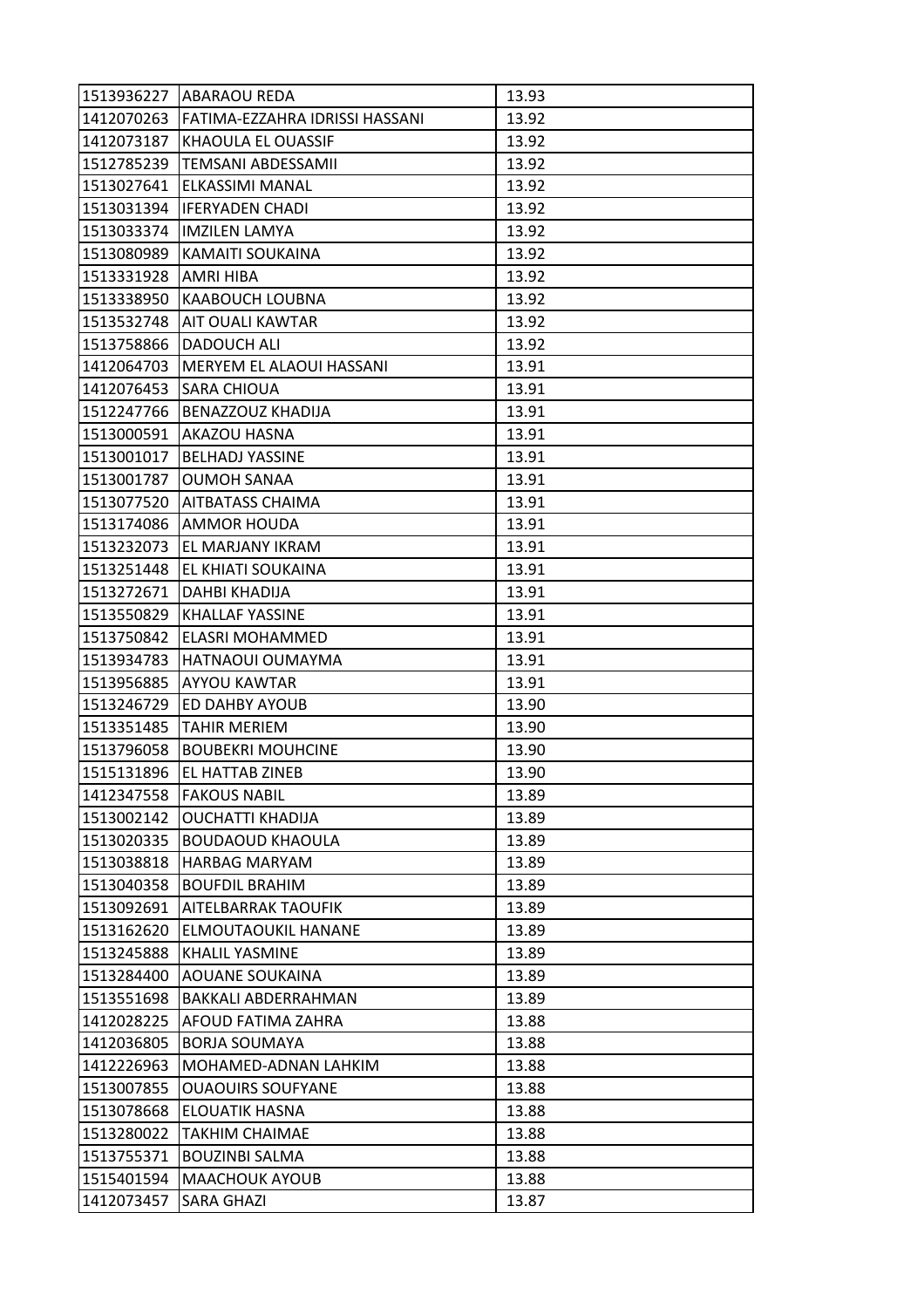| 1412280307 | <b>MERYEM RTAM</b>           | 13.87 |
|------------|------------------------------|-------|
| 1513006782 | <b>GOUMARI WAFA</b>          | 13.87 |
| 1513020018 | <b>BAALI ABDERRAHMANE</b>    | 13.87 |
| 1513041379 | EL HAMOUMI MOUNA             | 13.87 |
| 1513100808 | NAOUM OUMAYMA                | 13.87 |
| 1513193992 | KHALDOUNE KHADIJA            | 13.87 |
| 1513238839 | <b>QERFACH ABDESSADEK</b>    | 13.87 |
| 1513271053 | ELMOUSSAID HAJAR             | 13.87 |
| 1412020103 | <b>HSINA BOUCHRA</b>         | 13.86 |
| 1412362932 | <b>TOUIL MOUAD</b>           | 13.86 |
| 1513009819 | CHAJIDI MARWA                | 13.86 |
| 1513015102 | ANJAR OMAIMA                 | 13.86 |
| 1513098549 | EL FATTAHI MAROUA            | 13.86 |
| 1513186981 | <b>NAJI HAMZA</b>            | 13.86 |
| 1513193330 | <b>SLIMANE ARAGRAG</b>       | 13.86 |
| 1513239205 | EL MASMOUDI ZAINEB           | 13.86 |
| 1513245861 | <b>OUAZIZ REDA</b>           | 13.86 |
| 1513279443 | <b>CHARIF OUSSAMA</b>        | 13.86 |
| 1513365305 | AHMAR OUMAIMA                | 13.86 |
| 1513381325 | <b>HANANE HAMZA</b>          | 13.86 |
| 1412015177 | <b>BADIY ABDERRAHIM</b>      | 13.85 |
| 1412251292 | MOHAMED-AMINE BENDAOU        | 13.85 |
| 1412542156 | MOHAMMED ELBOUADI            | 13.85 |
| 1513034672 | <b>MOUINE HANANE</b>         | 13.85 |
| 1513086134 | <b>HANTOUCHI SAIDA</b>       | 13.85 |
|            |                              |       |
| 1513099344 | RAKIA MARIAM                 | 13.85 |
| 1513272293 | <b>ZBIRI YOUNESSE</b>        | 13.85 |
| 1513533391 | ELOUALI SOUKAINA             | 13.85 |
| 1513957403 | BELMQADEM EL KHALDI ZAKARIAE | 13.85 |
| 1412186587 | AIT KHOUYA OUMAIMA           | 13.84 |
| 1412248865 | <b>CHAIMAA TILFANI</b>       | 13.84 |
| 1513026945 | <b>LAGHRISSI LATIFA</b>      | 13.84 |
| 1513032051 | KHALLOU SIHAME               | 13.84 |
| 1513080633 | <b>BENICHOU HIBA</b>         | 13.84 |
| 1513100436 | EL BARGUI AMAL               | 13.84 |
| 1513289849 | ANOUHAL FATIMA               | 13.84 |
| 1513353003 | HAMOUCHY IMANE               | 13.84 |
| 1412003692 | AIT SI HAMOU MOHAMED         | 13.83 |
| 1412016974 | AJOUBAR HANANE               | 13.83 |
| 1412021342 | <b>JAMRANI AYMAN</b>         | 13.83 |
| 1412025424 | AMHOUD AICHA                 | 13.83 |
| 1412336521 | SALHEDDINE ELMEHDI           | 13.83 |
| 1513024846 | OUCHEN FATIMA ZAHRA          | 13.83 |
| 1513055718 | <b>IBTISSAM BEN ZAARI</b>    | 13.83 |
| 1513150025 | CHIFAOUI ILHAM               | 13.83 |
| 1513245954 | CHEKKOURI HALIMA             | 13.83 |
| 1513741969 | EL MANSOURI IMANE            | 13.83 |
| 1410119865 | <b>BADR HAMOU ARAB</b>       | 13.82 |
| 1412004671 | <b>JABBOUR KARIMA</b>        | 13.82 |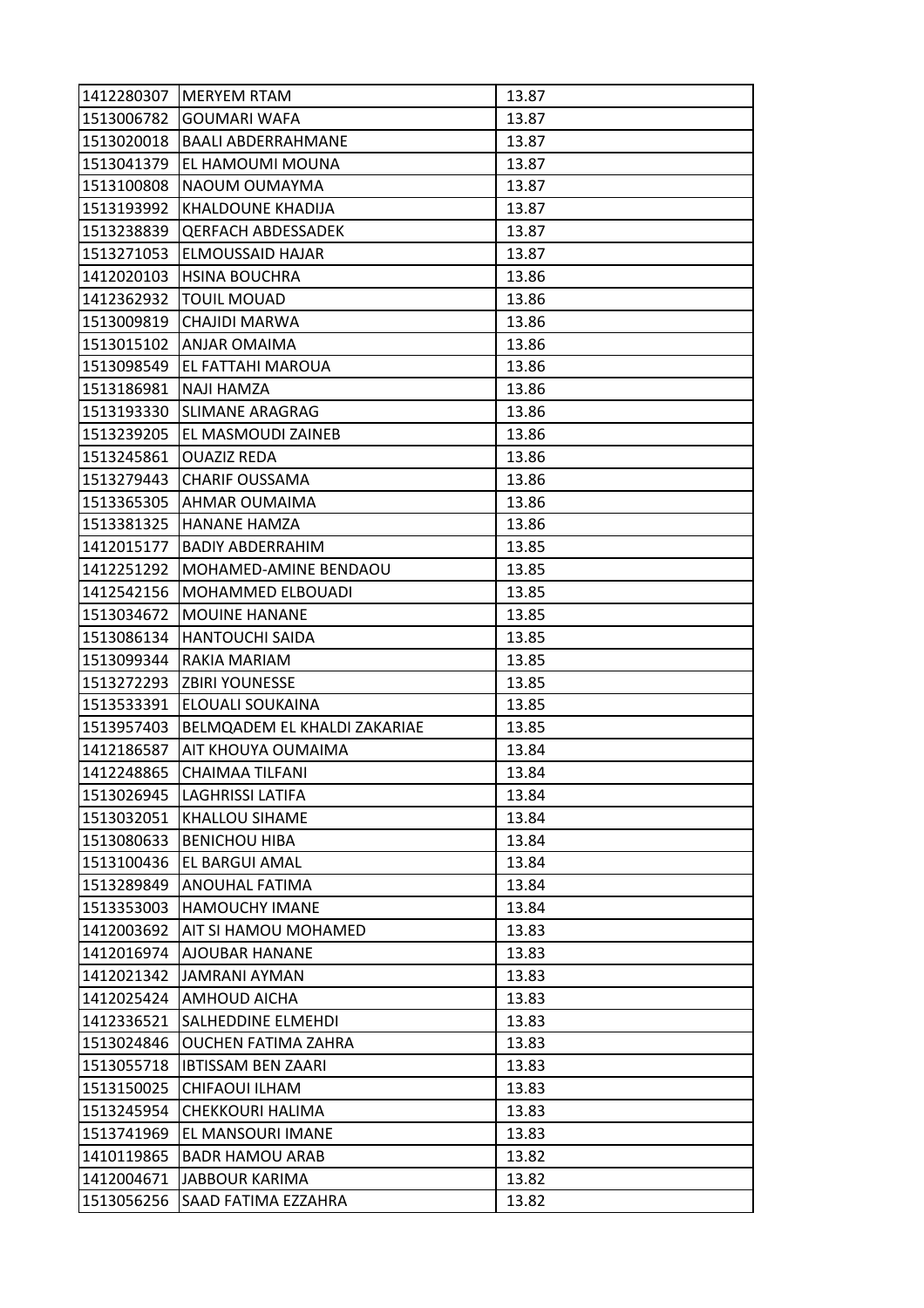|            | 1513066069  LOUMIR IMANE    | 13.82 |
|------------|-----------------------------|-------|
|            | 1513164598 ASSOULI MOHSINE  | 13.82 |
| 1513248214 | <b>ESSAIFI NABIL</b>        | 13.82 |
| 1513283564 | YARHZOU CHAIMAA             | 13.82 |
| 1513386247 | MASKOURI ABDELILAH          | 13.82 |
| 1513947354 | <b>ISMAILI ABIRE</b>        | 13.82 |
| 1512160699 | EL HOSAYNY ABDELGHAFOUR     | 13.80 |
| 1513031340 | <b>NOUISRI AYOUB</b>        | 13.80 |
| 1513292843 | EL HAJJY HASNA              | 13.80 |
| 1513938896 | <b>BOUNNIYT SAYF EDDINE</b> | 13.80 |
| 1412087010 | AMINA GHIADI                | 13.79 |
| 1513004201 | <b>AKHARRAZ NEZHA</b>       | 13.79 |
| 1513036817 | <b>CHAFOUK IBTISSAM</b>     | 13.79 |
| 1513099394 | <b>ENNABIL YASSINE</b>      | 13.79 |
| 1513351962 | RITOUNE CHAIMA              | 13.79 |
| 1513373817 | <b>KACIMI KAWTAR</b>        | 13.79 |
| 1513871981 | <b>OUYAJJOU YOUSSRA</b>     | 13.79 |
| 1513930210 | <b>KHRISSI YOUSSEF</b>      | 13.79 |
| 1513950664 | EL KAMHI OMAR               | 13.79 |
| 1412286657 | <b>ABQARI MERYEM</b>        | 13.78 |
| 1513000133 | <b>BIKERCHALEN SALMA</b>    | 13.78 |
| 1513230257 | KHADRAOUI TIBARI            | 13.78 |
| 1513279401 | <b>ALLAM AYOUB</b>          | 13.78 |
| 1513341155 | <b>ANFAR DOAE</b>           | 13.78 |
| 1513357058 | ELAZHAR FATIMA ZAHRA        | 13.78 |
| 1513544016 | <b>ESSOUYHLY NAIMA</b>      | 13.78 |
| 1513748754 | EL FERCHAKHI ABDESSAMAD     | 13.78 |
| 1515126377 | <b>CHAHID ADNANE</b>        | 13.78 |
| 1412099255 | <b>MERIEM SAIDI</b>         | 13.77 |
| 1412099352 | <b>OUMAIMA KHAIRAT</b>      | 13.77 |
| 1412363730 | <b>HORCHI IMANE</b>         | 13.77 |
| 1512051650 | <b>AZNAGUE KBIRA</b>        | 13.77 |
| 1513099385 | <b>BELKAMEL ADAM</b>        | 13.77 |
| 1513199982 | BAHHAD OUMAYMA              | 13.77 |
| 1513231884 | <b>HOUBAIRI DOHA</b>        | 13.77 |
| 1513231976 | <b>JERID CHAIMAE</b>        | 13.77 |
| 1513251300 | AITTERRAMI FAIROUZ          | 13.77 |
| 1513286592 | <b>AJLAOUI KAOUTAR</b>      | 13.77 |
| 1513333378 | CHACHDI MAHMOUD             | 13.77 |
| 1513551713 | <b>ESSLMANI KHAWLA</b>      | 13.77 |
| 1513165175 | RABYA FATIMA ZAHRA          | 13.76 |
| 1513324999 | LEBCHIRI RAJAA              | 13.76 |
| 1513361312 | MIFTAHI AYMEN               | 13.76 |
| 1513937676 | MHAMDI ALAOUI MAJDA         | 13.76 |
| 1513948463 | AMESSAGHROU MAROUA          | 13.76 |
| 1412316414 | BELKHEYAT ABDELMOUTTALIB    | 13.75 |
| 1513040054 | LEMDARKI AYOUB              | 13.75 |
| 1513066743 | MEZOUARI AMINA              | 13.75 |
| 1513952706 | SALMA BENKARTOUA            | 13.75 |
| 1412524401 | <b>KAOUTAR TELTI</b>        | 13.74 |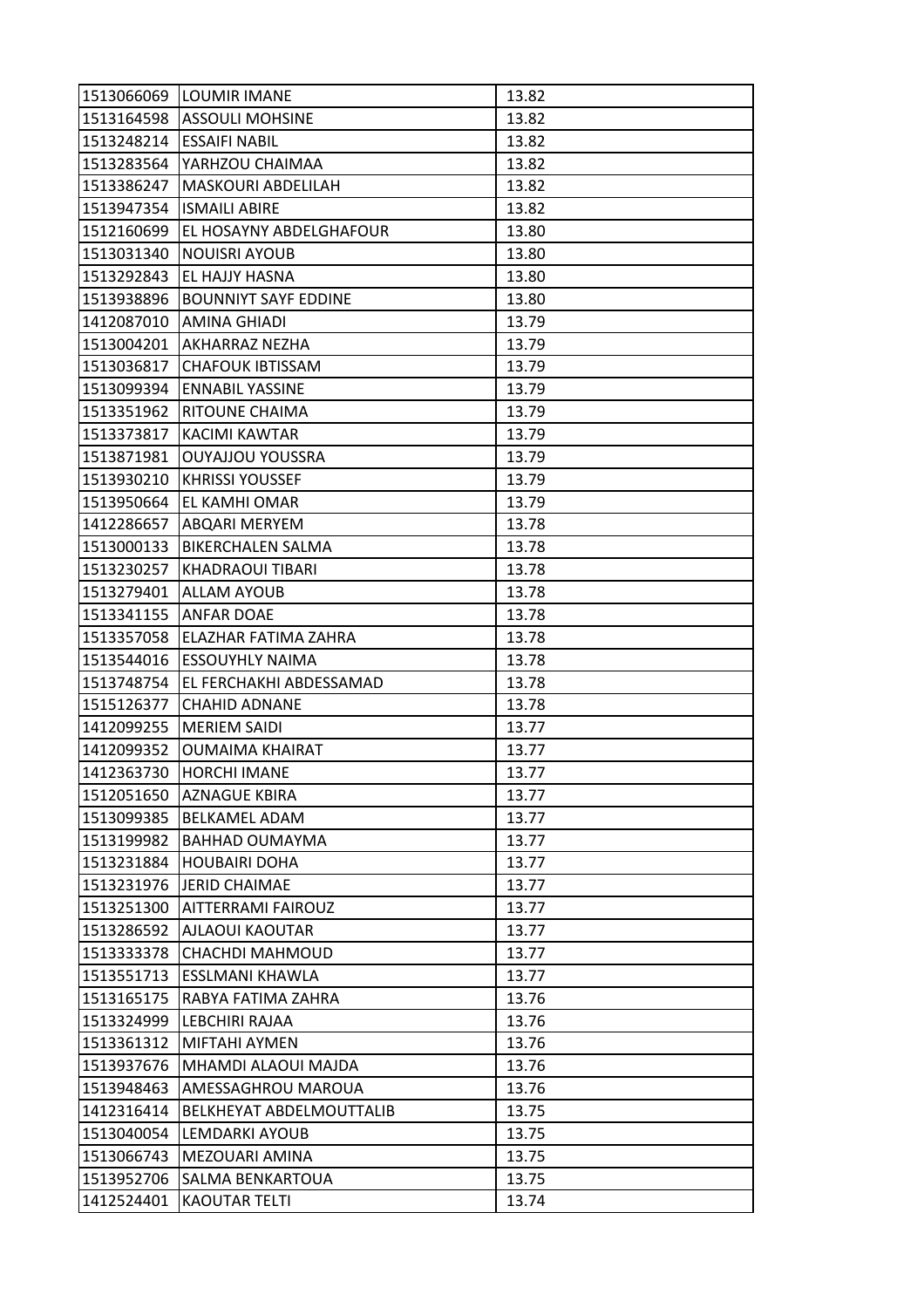| 1412550163 | <b>OTHMANE BENHSAIN</b>      | 13.74 |
|------------|------------------------------|-------|
| 1512074132 | ELAZZOUZI RAOUIA             | 13.74 |
| 1512549158 | <b>BENFARJI MOHAMMED</b>     | 13.74 |
| 1513099626 | AHACHMI MUSTAPHA             | 13.74 |
| 1513101421 | EL HAFIANY ABDELLAH          | 13.74 |
| 1513232730 | <b>HILLAL AYOUB</b>          | 13.74 |
| 1513243105 | BENSLAMA NAWAL               | 13.74 |
| 1513308014 | TOUAHRI HANAN                | 13.74 |
| 1513332164 | <b>CHMICHI KAWTAR</b>        | 13.74 |
| 1513380332 | EL WALIDI ABDELLAH           | 13.74 |
| 1513938760 | <b>BOUMALKHA MOHAMED</b>     | 13.74 |
| 1515413037 | <b>FAIZ ADNANE</b>           | 13.74 |
| 1411014651 | ADNANE MOHAMMED              | 13.73 |
| 1412099350 | <b>IMANE HILALI</b>          | 13.73 |
| 1412099623 | <b>BELLACHIA ROFAYDA</b>     | 13.73 |
| 1412228425 | <b>GHIZLANE BOUCHEBTI</b>    | 13.73 |
| 1513007358 | YOUBI AKRAM                  | 13.73 |
| 1513055116 | <b>MALAININE SMAHANE</b>     | 13.73 |
| 1513231368 | <b>TAMDIOUALTE AMINE</b>     | 13.73 |
| 1513231779 | <b>METWALLI OLAYA</b>        | 13.73 |
| 1412554302 | CHAYMAA RAHMATE              | 13.72 |
| 1512235488 | EL FOUTAT ASMA               | 13.72 |
| 1513022071 | <b>MOUNAJ MERYEM</b>         | 13.72 |
| 1513087667 | DAHMANE NOUHAILA             | 13.72 |
| 1513088809 | KATIF SOUKAINA               | 13.72 |
| 1513099127 | <b>BERKOUK CHAIMA</b>        | 13.72 |
| 1513106030 | AL BAZZAR ZAKARIA            | 13.72 |
| 1513281009 | EL OUARDASSI EL HOCIEN       | 13.72 |
| 1513324987 | <b>JADOUANE DOUNIA</b>       | 13.72 |
| 1412350633 | ELKHAIDER SOUKAINA           | 13.71 |
| 1513013820 | <b>GUEMOURI SALAH EDDINE</b> | 13.71 |
| 1513034244 | DOUABAT OMAR                 | 13.71 |
| 1513109845 | ZEHOUANI ILHAM               | 13.71 |
| 1513250088 | ROUIHA SALMA                 | 13.71 |
| 1513288643 | ZIOUADI NASREDDINE           | 13.71 |
| 1513374096 | STAT HAMZA                   | 13.71 |
| 1513548485 | LAMLIH HIND                  | 13.71 |
| 1412071100 | <b>TALAL GHITA</b>           | 13.70 |
| 1412605769 | CHIKHIYA ILHAM               | 13.70 |
| 1512074794 | ELMOHALHIL ADNANE            | 13.70 |
| 1513290778 | NOUA M CHA MAA               | 13.70 |
| 1513356179 | <b>ENNAKHLY GHIZLANE</b>     | 13.70 |
| 1513376887 | EL MOUNAICHET SALMA          | 13.70 |
| 1513525076 | KHAOUTI SOUKAINA             | 13.70 |
| 1513528237 | <b>BENAAMER IMANE</b>        | 13.70 |
| 1513539918 | <b>MANSOURI MEHDI</b>        | 13.70 |
| 1513540529 | <b>BARTAL MOHAMMED</b>       | 13.70 |
| 1412003742 | MOUADILI OMAR                | 13.68 |
| 1412383943 | EL ALLAM ABDERRAHMAM         | 13.68 |
| 1412758247 | EL ALAOUI FATIMA ZAHRA       | 13.68 |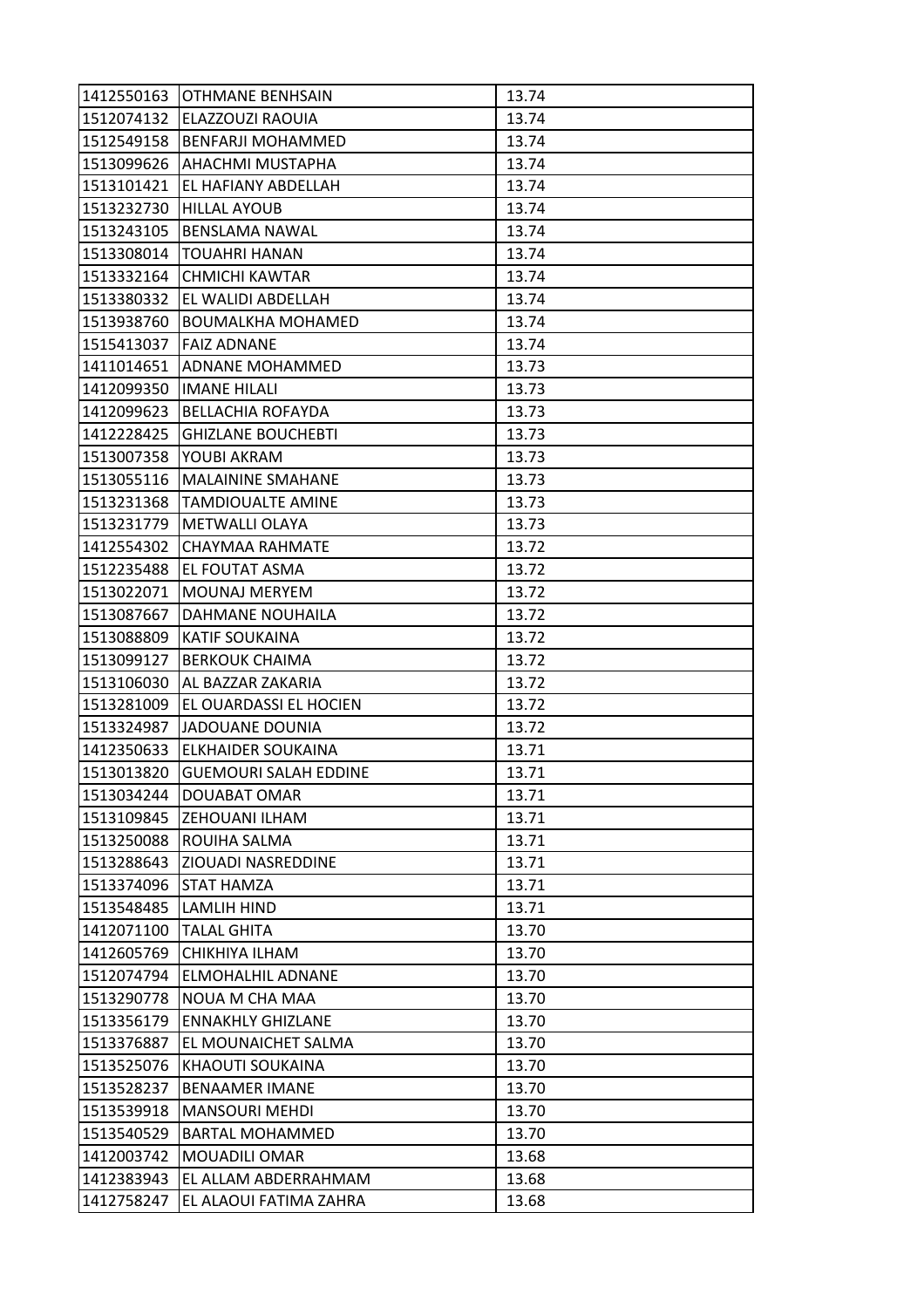| 1512025427 | <b>AHTAQ SALAH EDDINE</b>    | 13.68 |
|------------|------------------------------|-------|
| 1512377796 | <b>CHAKORI KHALIL</b>        | 13.68 |
| 1513034209 | ABAHA OUMAIMA                | 13.68 |
| 1513098733 | <b>BOUZALMAT YASSIR</b>      | 13.68 |
| 1513158979 | <b>JADAOUI YASSINE</b>       | 13.68 |
| 1513186001 | EZZINE SAMYA                 | 13.68 |
| 1513239204 | ELMESBAHI MERYEM             | 13.68 |
| 1513281825 | <b>FADIL HASNAA</b>          | 13.68 |
| 1513316257 | ZAGHRAOUI AYMANE             | 13.68 |
| 1513331838 | RHOUFIRY SOUFIANE            | 13.68 |
| 1513521035 | <b>BELAHCEN JOUHAINA</b>     | 13.68 |
| 1513847726 | <b>BOUDLLAL SALAH EDDINE</b> | 13.68 |
| 1513932078 | <b>AMZIL MERYEM</b>          | 13.68 |
| 1412030581 | <b>HOUISSE SAMIR</b>         | 13.67 |
| 1412099278 | <b>ACHRAF TOUZLINE</b>       | 13.67 |
| 1412248996 | ABDERRAHMANE HOURMET-ALLAH   | 13.67 |
| 1412865006 | KAJIOUE OUIDAD               | 13.67 |
| 1513107214 | EL MASKINI MERIAME           | 13.67 |
| 1513111078 | ZAMHARIR KHAOULA             | 13.67 |
| 1513280535 | ADLAOUI KAOUTAR              | 13.67 |
| 1513345628 | AZMANI KENZA                 | 13.67 |
| 1513372006 | HAMIDI OUMAIMA               | 13.67 |
| 1513935189 | ABOUBEKR MAROUANE            | 13.67 |
| 1412007517 | <b>BOUCHAMA INTISSAR</b>     | 13.66 |
| 1412098617 | AIDA ELALLAM                 | 13.66 |
| 1512280601 | <b>BENTADIFTE ABDELAZIZ</b>  | 13.66 |
| 1513016206 | AZARQAN MARYEM               | 13.66 |
| 1513112451 | <b>JAOUAD YOUSSEF</b>        | 13.66 |
| 1513164226 | HASSINI HAMZA                | 13.66 |
| 1513230065 | SAISSI HASSANI FADOUA        | 13.66 |
| 1513231550 | <b>ELMOUHIBB SALMA</b>       | 13.66 |
| 1513251282 | <b>MENDOUBI OTHMANE</b>      | 13.66 |
| 1513357054 | <b>EDRHOURHI RABIAA</b>      | 13.66 |
| 1513366805 | HANATI NAJAT                 | 13.66 |
| 1513544350 | NHIRI ZAKARIA                | 13.66 |
| 1513938047 | ER RAJI SIHAM                | 13.66 |
| 1515126607 | ELALAOUI RACHID              | 13.66 |
| 1513006694 | <b>MRABET MARIEM</b>         | 13.65 |
| 1513088468 | SANADE ZINEB                 | 13.65 |
| 1513231772 | RAJI WAFAA                   | 13.65 |
| 1513243701 | <b>BERNAK ECHCHAIMAE</b>     | 13.65 |
| 1513280012 | NECHCHAD HOUDA               | 13.65 |
| 1513280066 | HARBI HAMZA                  | 13.65 |
| 1513323159 | <b>CHAKIB OTHMANE</b>        | 13.65 |
| 1513354784 | <b>BENKSSAB MUSTAPHA</b>     | 13.65 |
| 1513365936 | <b>BLAL HAYAT</b>            | 13.65 |
| 1513686622 | KACHA ADAM                   | 13.65 |
| 1513947368 | <b>KEROUAD AMAL</b>          | 13.65 |
| 1515126633 | <b>MARHOUM ZINAB</b>         | 13.65 |
| 1411074641 | <b>HAMZA KHANCHA</b>         | 13.64 |
|            |                              |       |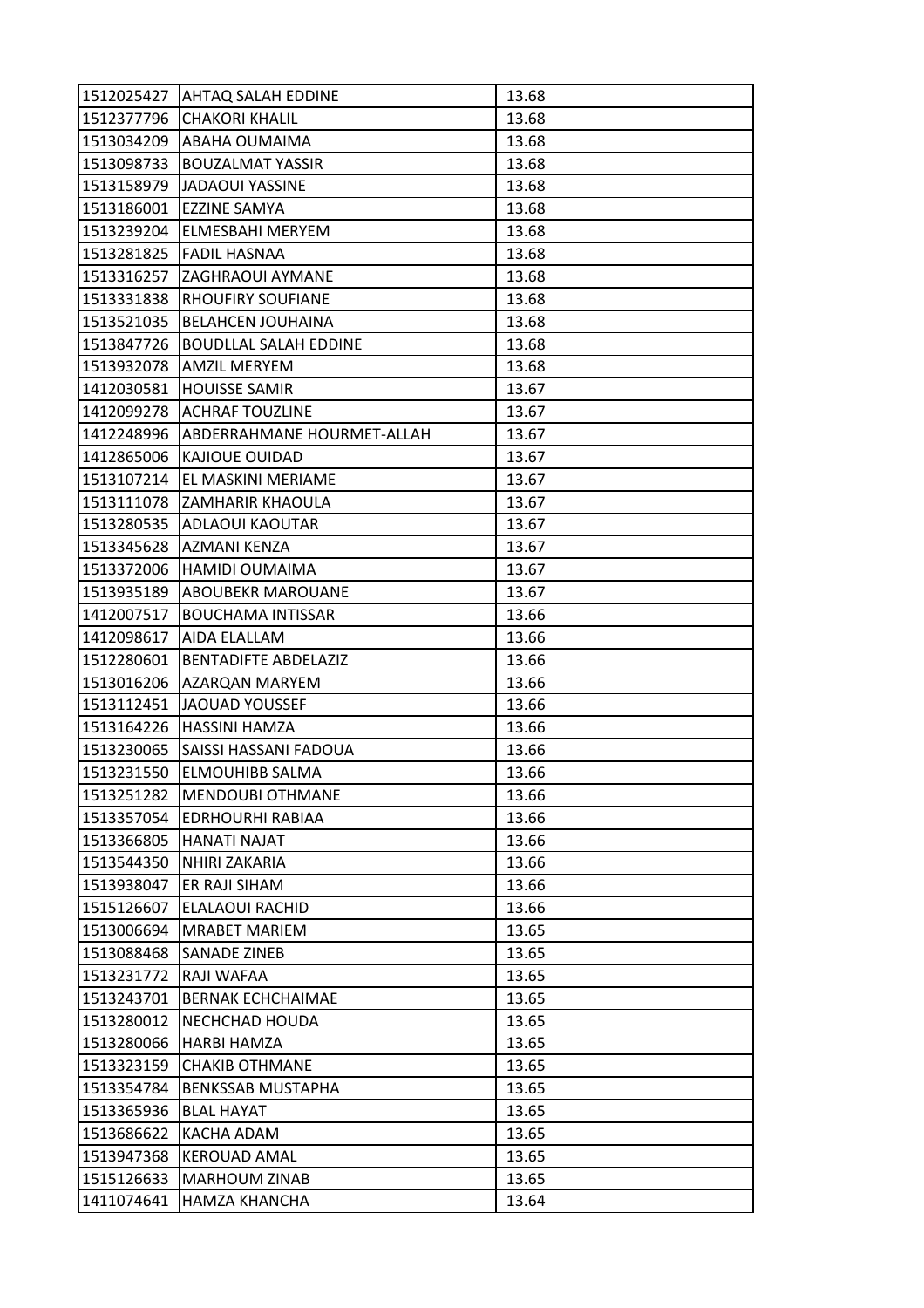| 1513004244 | <b>FLOUCHI IMANE</b>        | 13.64 |
|------------|-----------------------------|-------|
| 1513017345 | <b>ELCOURAGE MALIKA</b>     | 13.64 |
| 1513100438 | <b>TAIGOU DOUNIA</b>        | 13.64 |
| 1513271213 | <b>JABBOURY OUMAIMA</b>     | 13.64 |
| 1513272675 | CHAOUB CHAIMAA              | 13.64 |
| 1513380150 | HAMDOUNE OTHMANE            | 13.64 |
| 1412028609 | <b>JARKHMANE SARA</b>       | 13.63 |
| 1412238187 | M'SADDEK EL MAHDI           | 13.63 |
| 1412532342 | <b>MEKKI RHEFIR</b>         | 13.63 |
| 1513009101 | <b>OUTAABOUT FAYSSAL</b>    | 13.63 |
| 1513010323 | EL BELGHITI SOUKAINA        | 13.63 |
| 1513093272 | LALAOUI BENCHERIF HOUDA     | 13.63 |
| 1513380108 | EL FELLAH OUSSAMA           | 13.63 |
| 1513780131 | <b>HNIDA YOUNESS</b>        | 13.63 |
| 1412066369 | <b>ELMEHDI BOUDIAB</b>      | 13.62 |
| 1512359700 | <b>OTHMANE FAHIM</b>        | 13.62 |
| 1513040874 | AKAZOU SOUKAINA             | 13.62 |
| 1513099221 | <b>ORFI SAID</b>            | 13.62 |
| 1513239296 | <b>ESSKALI ANAS</b>         | 13.62 |
| 1513245673 | <b>BELRHZAL YAHYA</b>       | 13.62 |
| 1513338735 | <b>CHEBALI CHARIF</b>       | 13.62 |
| 1513943088 | <b>BELAIDI AYOUB</b>        | 13.62 |
| 1412251234 | <b>HASNA BAHRI</b>          | 13.61 |
| 1412336433 | KORONFOL ELMEHDI            | 13.61 |
| 1512018696 | AMAHMAZ IMANE               | 13.61 |
| 1512160708 | <b>DELFAG ADEL</b>          | 13.61 |
| 1512523862 | BOUKACHABA FADWA            | 13.61 |
| 1513007892 | <b>AJDIGUE JINANE</b>       | 13.61 |
| 1513067053 | <b>MANNOUCHE ABDELLATIF</b> | 13.61 |
| 1513102321 | <b>IDBOUYASSINE AYOUB</b>   | 13.61 |
| 1513237865 | EL BARMAKI JAMAL            | 13.61 |
| 1513282431 | <b>CHEBBAK CHAIMAE</b>      | 13.61 |
| 1513620904 | KHMAJ FATIMA ZAHRAE         | 13.61 |
| 1412098427 | YASSINE EL MERNISSI         | 13.60 |
| 1412865537 | ELKANDSI FATIMA ZOHRA       | 13.60 |
| 1513227071 | <b>GAMMAH NORA</b>          | 13.60 |
| 1513272056 | <b>TELTI MARIAM</b>         | 13.60 |
| 1513326107 | CHATTOUHI MOHAMED AMINE     | 13.60 |
| 1513331114 | <b>GUIRTI HAMZA</b>         | 13.60 |
| 1512392720 | <b>KHALIDI WIDAD</b>        | 13.59 |
| 1513038161 | EL GENDAOUI HASNA           | 13.59 |
| 1513109779 | <b>SAMI AMAL</b>            | 13.59 |
| 1513162553 | SBAI IKRAM                  | 13.59 |
| 1513283131 | <b>NAJIH HATIM</b>          | 13.59 |
| 1513328812 | LAHMAINI MOSTAFA            | 13.59 |
| 1513551532 | AHIDOUN KAWTAR              | 13.59 |
| 1412281381 | DARMI NAJMEDDINE            | 13.58 |
| 1412297041 | KHALIL FADWA                | 13.58 |
| 1512005150 | <b>TAGHRAT MARWANE</b>      | 13.58 |
| 1513114700 | EL FARKCHI SIHAM            | 13.58 |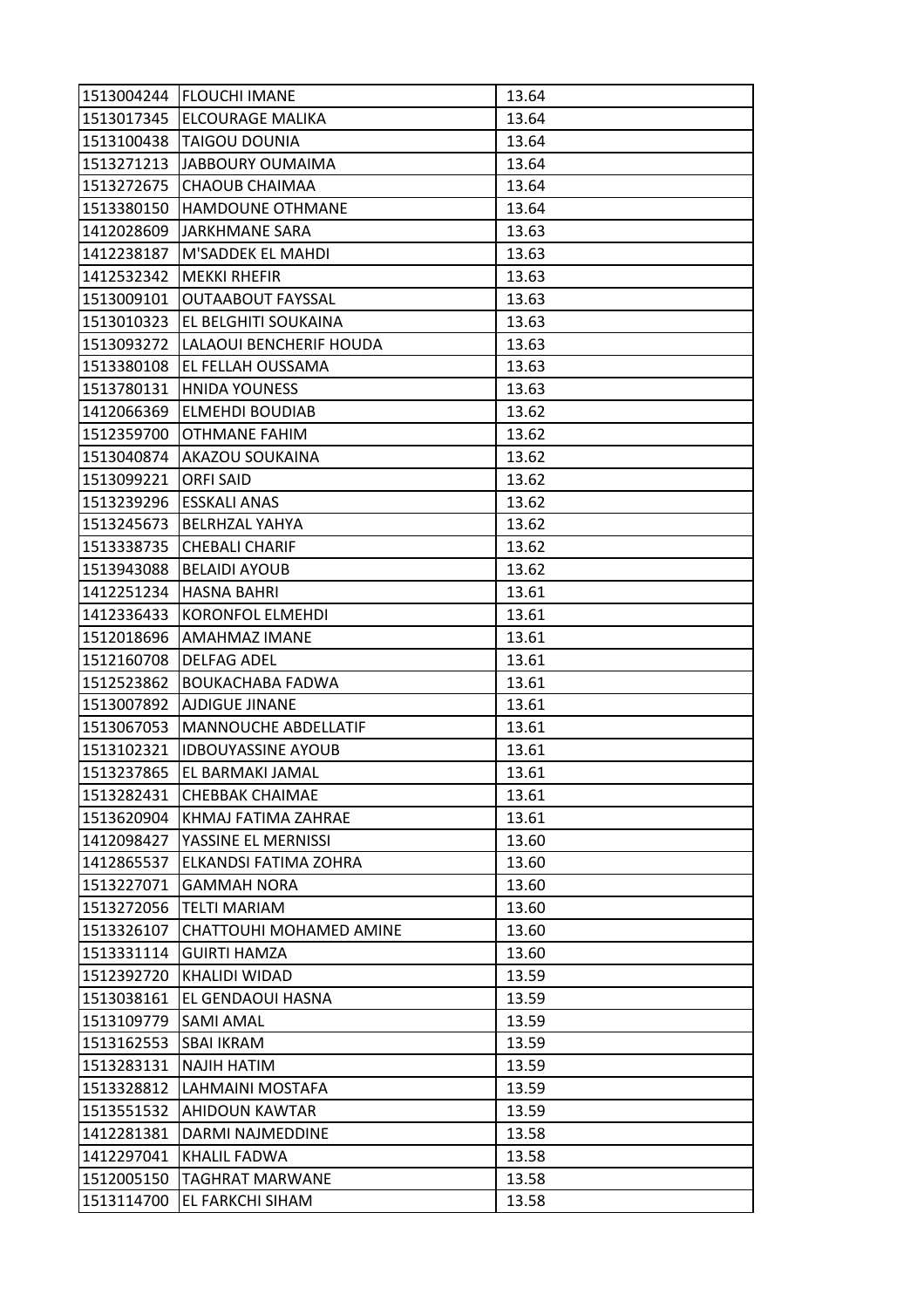| 1513282555 | <b>BAHYOUNE NOUHAILA</b>        | 13.58 |
|------------|---------------------------------|-------|
| 1513347307 | LAAMIRI OUSSAMA                 | 13.58 |
| 1513862127 | <b>ARABAT DALAL</b>             | 13.58 |
| 1412165472 | NOUZHI FATIMA EZZAHRA           | 13.57 |
| 1412541010 | <b>HIBA EL MALIANI</b>          | 13.57 |
| 1512391691 | <b>RITA YASSINE</b>             | 13.57 |
|            | 1513002140 ELGURGAAI HAKIMA     | 13.57 |
| 1513006527 | <b>MOUNA NADIR</b>              | 13.57 |
|            | 1513031365 ANAQUCH MERIEM       | 13.57 |
| 1513032290 | <b>EL BAHI HALIMA</b>           | 13.57 |
| 1513171665 | TAHORI BADR EDDINE              | 13.57 |
| 1513241497 | <b>BELBOUHALI GHITA</b>         | 13.57 |
| 1513248148 | ELALOUAOUI AHMED                | 13.57 |
|            | 1513281017   FAID YOUSSEF       | 13.57 |
| 1513349915 | <b>CHARBYA SALIM</b>            | 13.57 |
| 1513380349 | <b>SOUFIANI OUMAIMA</b>         | 13.57 |
| 1513547052 | <b>OUARKALI SOUAD</b>           | 13.57 |
| 1412290936 | <b>KARIMI ZHOUR</b>             | 13.55 |
| 1512095043 | <b>BAKHALI IMANE</b>            | 13.55 |
|            | 1512927438   AIT MOUH ABDELILAH | 13.55 |
| 1513283098 | <b>CHABAB CHAIMAA</b>           | 13.55 |
| 1513332319 | <b>CHRAIBI ZINEB</b>            | 13.55 |
| 1513536736 | <b>AHRISS BADR</b>              | 13.55 |
| 1513545690 | <b>BELGORANI WIJDANE</b>        | 13.55 |
| 1513814094 | RACHIDI MUSTAPHA                | 13.55 |
| 1513873811 | <b>SADAQ SARA</b>               | 13.55 |
| 1411033429 | <b>AIT BAKRIM YOUSSEF</b>       | 13.54 |
| 1412098647 | MOSTAPHA NAMOUS                 | 13.54 |
| 1512526159 | <b>ELQITANI ELMAHDI</b>         | 13.54 |
| 1513174173 | <b>MEZOUARA HAFSSA</b>          | 13.54 |
| 1513231837 | HABIBALLAH MOHAMMED RIDA        | 13.54 |
| 1513271241 | KAIMEZ ZAKARIA                  | 13.54 |
| 1513276824 | <b>AMRI CHOUAIB</b>             | 13.54 |
| 1513333015 | DANNOUNE SALMA                  | 13.54 |
| 1513359137 | <b>TALBI CHAIMAE</b>            | 13.54 |
| 1513763222 | <b>BOUSSALEM OUSSAMA</b>        | 13.54 |
| 1513936700 | DAABBI AYOUB                    | 13.54 |
| 1512070198 | <b>BOUMHI HAMZA</b>             | 13.53 |
| 1513084972 | <b>ZOUAQ RABAB</b>              | 13.53 |
| 1513282262 | <b>TAWBARI MOHAMED AMINE</b>    | 13.53 |
| 1513321887 | <b>BELADEL ANAS</b>             | 13.53 |
| 1513693147 | EL HALIMI ABDELKHALEK           | 13.53 |
| 1513005859 | ABOUJAAFAR OTHMANE              | 13.52 |
| 1513007500 | AIT AKKA HICHAM                 | 13.52 |
| 1513014271 | IAZZAOUIHDA ABDELMAJID          | 13.52 |
| 1513094555 | FTTAH SARA                      | 13.52 |
| 1513341021 | <b>ERRAIDE JAWHARA</b>          | 13.52 |
| 1412402469 | ELKOUAY ABDELALI                | 13.51 |
| 1513036175 | WAHABALI FAISSAL                | 13.51 |
| 1513165213 | <b>CHOUAIB SOUFIA</b>           | 13.51 |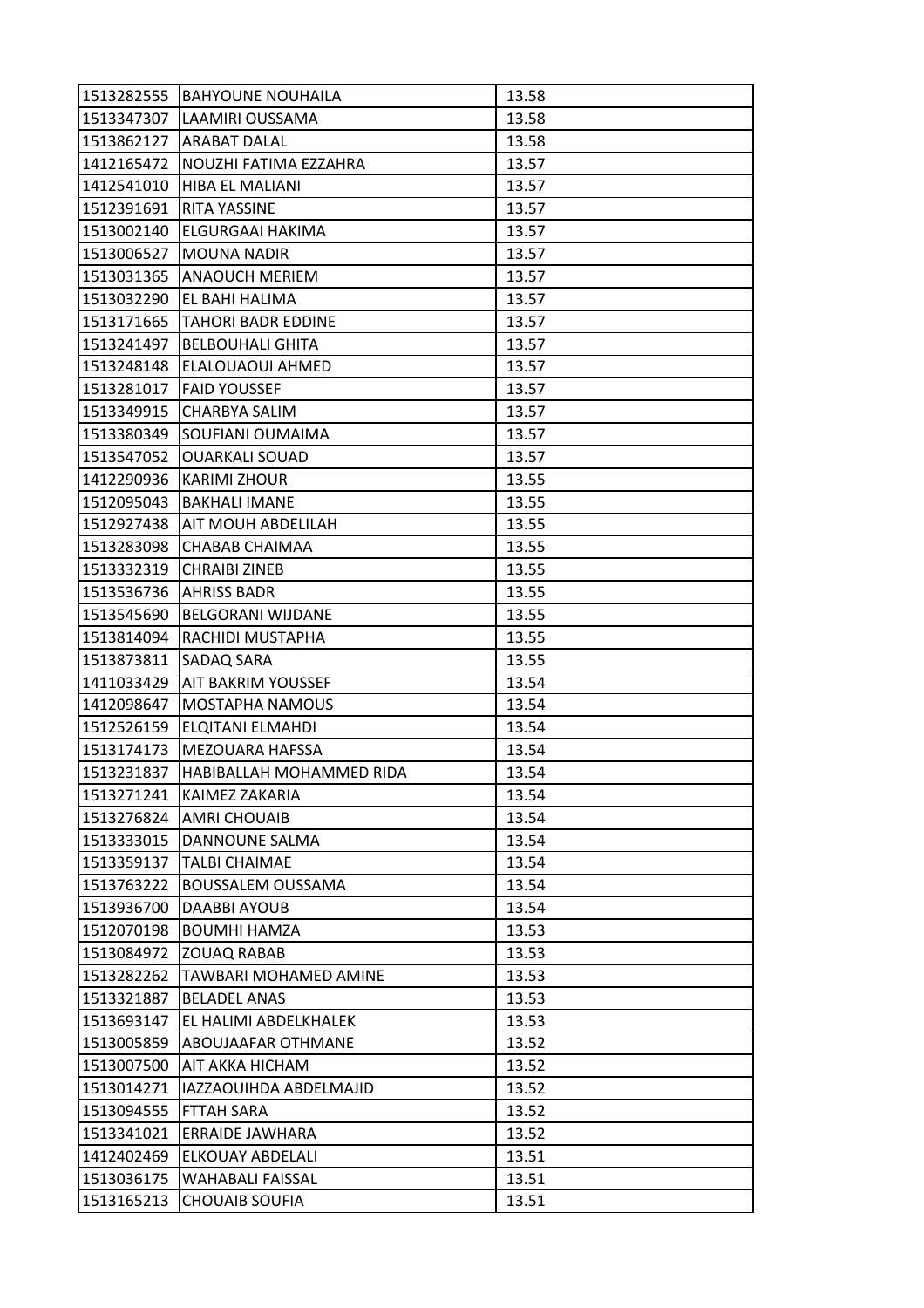| 1513231757 | <b>BOURHALEB CHAIMA</b>    | 13.51 |
|------------|----------------------------|-------|
| 1513241862 | <b>OUGUED SOUKAINA</b>     | 13.51 |
| 1513372794 | EL HOUSNI OUMAIMA          | 13.51 |
| 1513534595 | <b>BENDAOU ILHAM</b>       | 13.51 |
| 1513544039 | <b>BOUZROUD SOUKAINA</b>   | 13.51 |
| 1515592623 | EL MANSOURY SAFAA          | 13.51 |
| 1412099260 | HAJAR ALJAHRI ZAKI         | 13.50 |
| 1412372375 | YASSIR AKHMIS              | 13.50 |
| 1412944772 | <b>GADI SOUMAYA</b>        | 13.50 |
| 1513001767 | ELKATIB ABDELWAHED         | 13.50 |
| 1513051099 | <b>BANNANI IMAD</b>        | 13.50 |
| 1513067787 | <b>BOUCHACHIA JINANE</b>   | 13.50 |
| 1513537474 | <b>BOUSALLAM MOUAD</b>     | 13.50 |
| 1513617520 | <b>BERRADA GOUZI NABIL</b> | 13.50 |
| 1412024326 | SIBOUIH LAHCEN             | 13.49 |
| 1513012850 | <b>ESCHAIBI ABDELIALIL</b> | 13.49 |
| 1513074313 | <b>OUMAIMA DOUAB</b>       | 13.49 |
| 1513271268 | <b>HOUEM CHAIMAE</b>       | 13.49 |
| 1513280207 | SAOULI SOUFIA              | 13.49 |
| 1513286036 | <b>DASSINE AMINE</b>       | 13.49 |
| 1515010481 | NEJDI MOHAMED AMINE        | 13.49 |
| 1412040021 | OLAYA MARIR                | 13.48 |
| 1412072620 | <b>BADREDDINE ABOUREZQ</b> | 13.48 |
| 1412098072 | ZAHOUANI EL MEHDI          | 13.48 |
| 1412242869 | <b>CHAIMAE HANABI</b>      | 13.48 |
| 1513003719 | ARJDAL OUMAIMA             | 13.48 |
| 1513037697 | <b>BAZ SOUKAINA</b>        | 13.48 |
| 1513193978 | <b>ASKOUR LHOUSSINE</b>    | 13.48 |
| 1513228271 | <b>JOUKARID AICHA</b>      | 13.48 |
| 1513241897 | EDDAMANE NAJOUA            | 13.48 |
| 1513284756 | <b>FAIZ ASMA</b>           | 13.48 |
| 1513338823 | <b>IKOUASSEN ZAKARIA</b>   | 13.48 |
| 1513751216 | ASSARI HAMZA               | 13.48 |
| 1513760569 | <b>HEDDOUN OUISSAL</b>     | 13.48 |
| 1513784203 | SAHRANE FADWA              | 13.48 |
| 1513862411 | KADDAR MERIAM              | 13.48 |
| 1515126485 | <b>HOUTI MOHAMMED</b>      | 13.48 |
| 1412003679 | <b>JOUBAIR HAJAR</b>       | 13.47 |
| 1412065111 | <b>MOHAMED SAMIR</b>       | 13.47 |
| 1412526100 | <b>BOUTAINA BATR</b>       | 13.47 |
| 1511932480 | <b>BAMMOU OUALID</b>       | 13.47 |
| 1512015283 | KAMEL MOAD                 | 13.47 |
| 1512383244 | ALAA ABDEDAIME             | 13.47 |
| 1513013751 | <b>SEMLALI ANAS</b>        | 13.47 |
| 1513033456 | <b>OUMANSOUR MARIA</b>     | 13.47 |
| 1513068662 | SABRI MERYEM               | 13.47 |
| 1513374088 | EZ ZAIDI ASMAE             | 13.47 |
| 1515415883 | EL MOURHIR RIHAB           | 13.47 |
| 1512228532 | ER RIH MARIA               | 13.46 |
| 1513094501 | <b>RAIS ANAS</b>           | 13.46 |
|            |                            |       |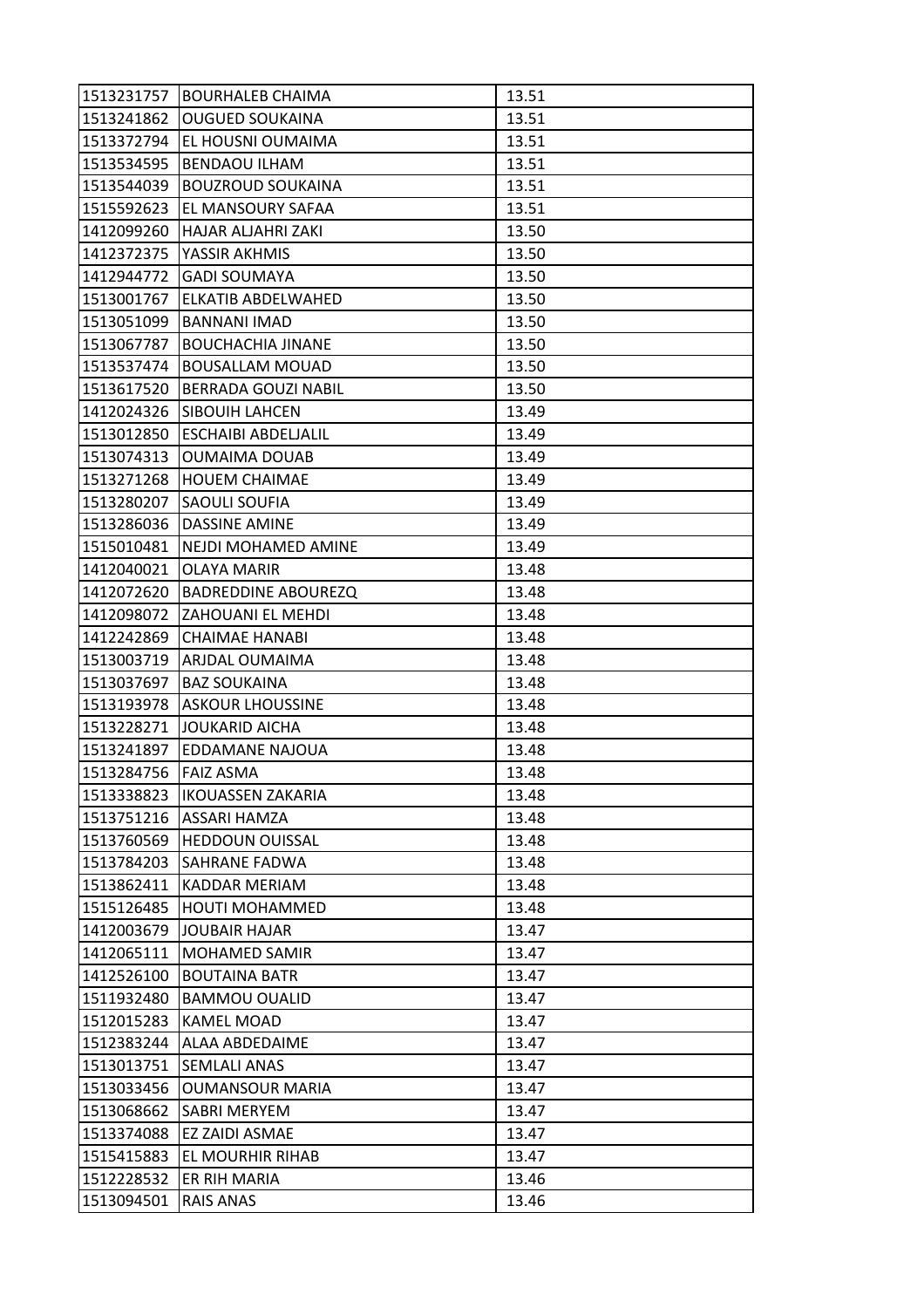|            | 1513107201 FASSIH ZINEB          | 13.46 |
|------------|----------------------------------|-------|
| 1513272307 | <b>LACHERAI SAFAE</b>            | 13.46 |
| 1513347141 | <b>WAGUAF MOUNIR</b>             | 13.46 |
| 1513522769 | <b>KAIESS SALMA</b>              | 13.46 |
| 1513943858 | EL ATHMANI HAFIDA                | 13.46 |
| 1412088003 | <b>HAJAR ZYAT</b>                | 13.45 |
| 1412627238 | ROUAIS EL MEHDI                  | 13.45 |
| 1512241937 | <b>LOUGHRIBI MOUAD</b>           | 13.45 |
|            | 1513012605 EL ABDELLAOUI MOHAMED | 13.45 |
| 1513024730 | CHTABBOU SOMAYYA                 | 13.45 |
|            | 1513174168  ANTAR MERIEM         | 13.45 |
| 1513234463 | <b>AGOULY ILHAM</b>              | 13.45 |
| 1513292869 | ABOULOUAFA ABDERRAHIM            | 13.45 |
| 1513326001 | <b>MESKINE IKRAM</b>             | 13.45 |
| 1513339419 | <b>BELFOUZ HALIMA</b>            | 13.45 |
|            | 1513350209 HALIMA EL ADRAOUI     | 13.45 |
| 1513549258 | <b>CHANEB OUSSAMA</b>            | 13.45 |
| 1513797711 | <b>ZAHER RIM</b>                 | 13.45 |
| 1513022044 | <b>BEN ABBOU MUSTAPHA</b>        | 13.43 |
| 1513092305 | <b>BELAOUD HICHAM</b>            | 13.43 |
| 1513280559 | <b>MADOUL SARA</b>               | 13.43 |
| 1513357065 | <b>SADIKI BADR</b>               | 13.43 |
| 1513359486 | <b>OUBAH ASSIA</b>               | 13.43 |
| 1513389984 | <b>BIHMOUTINE ASMAA</b>          | 13.43 |
| 1513549416 | <b>MANSOUR MERYEM</b>            | 13.43 |
| 1412040290 | <b>ANASS EL MOUHILI</b>          | 13.42 |
| 1412099286 | <b>KAOUTAR DEHHANE</b>           | 13.42 |
| 1513019362 | <b>OUJJA RACHID</b>              | 13.42 |
| 1513030146 | <b>OUSSOUS HOUDA</b>             | 13.42 |
| 1513241632 | <b>CHMIGLI CHAIMAA</b>           | 13.42 |
| 1513245255 | IBAHMAD FATIMA EZZAHRA           | 13.42 |
| 1513249168 | <b>BENZAOUIA WAFA</b>            | 13.42 |
| 1513272345 | <b>HAMMADI ASMAE</b>             | 13.42 |
| 1513338946 | TABAT BADR                       | 13.42 |
| 1513369770 | <b>ZINEDDINE ANASS</b>           | 13.42 |
| 1412076841 | <b>MOHAMMED KAMAR</b>            | 13.41 |
| 1412805444 | KHADIJA JANATI IDRISSI           | 13.41 |
| 1513049953 | NOUHAILA EL BRAHMI               | 13.41 |
| 1513093130 | <b>ZAAROUR YOUNESS</b>           | 13.41 |
| 1513243179 | <b>BOUGRYANE AYOUB</b>           | 13.41 |
| 1513303414 | <b>HADRI KENZA</b>               | 13.41 |
| 1513364869 | JAD SALAHEDDINE                  | 13.41 |
| 1513553337 | AJARAAM MAROUA                   | 13.41 |
| 1414778561 | LACHKAR MOHAMMED YOUSSEF         | 13.40 |
| 1513231855 | KAOUACH SALMA                    | 13.40 |
| 1513252395 | DAHBI MARYEM                     | 13.40 |
| 1513272310 | <b>LHAMIDI SALWA</b>             | 13.40 |
| 1513369687 | DERMOUMI OUMAIMA                 | 13.40 |
| 1513521348 | ALOUANE MOHAMED                  | 13.40 |
| 1513700644 | EL KHAYATI MINA                  | 13.40 |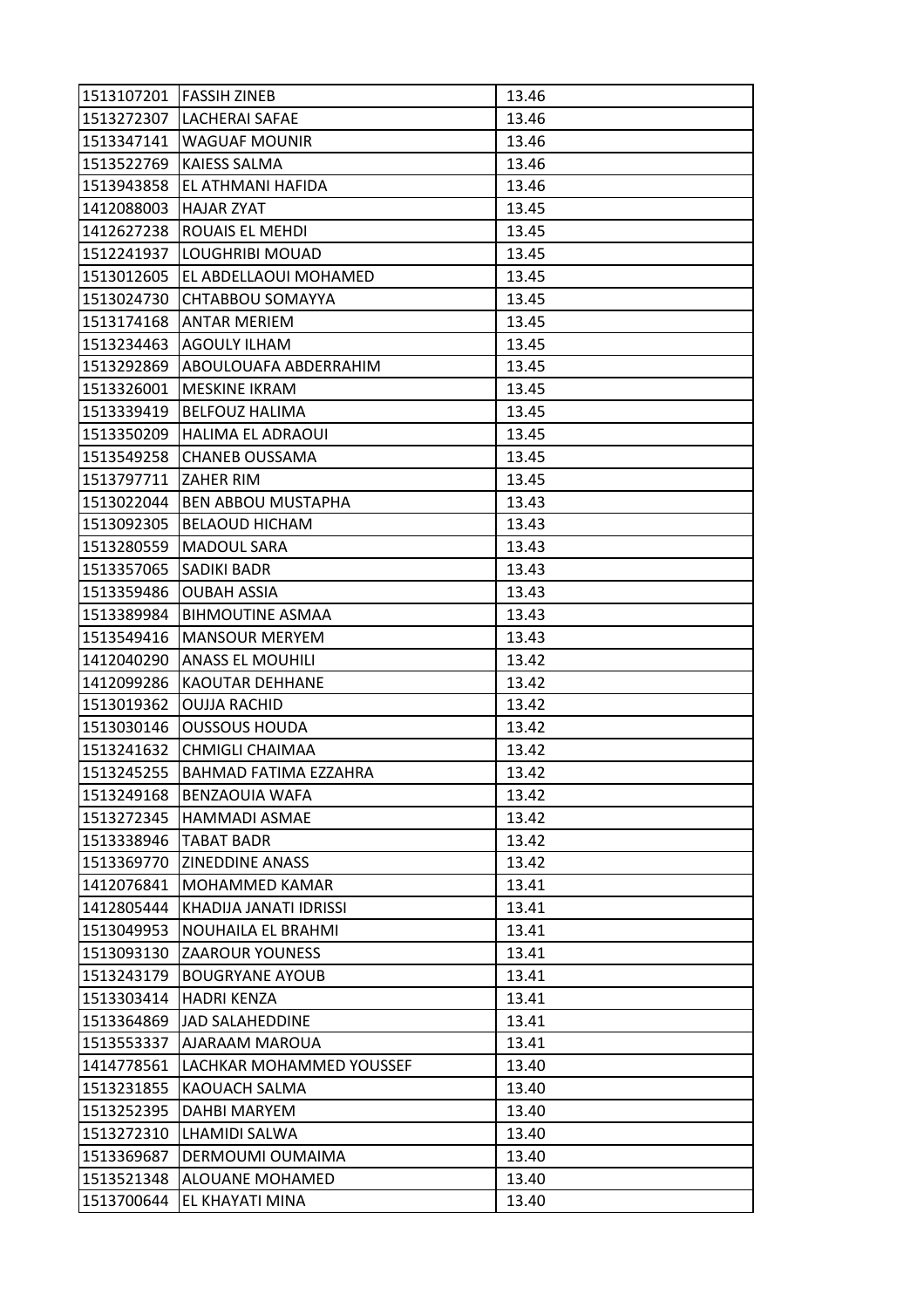| 1512002316 | <b>HAKAM EL MAHDI</b>     | 13.39 |
|------------|---------------------------|-------|
| 1513027934 | BENHAMMOUCH SOUAD         | 13.39 |
| 1513067689 | SABIQ SEKAINA             | 13.39 |
| 1513076835 | DAMOULAY SAFIA            | 13.39 |
| 1513089203 | <b>BOUHOUTA YASSINE</b>   | 13.39 |
| 1513173987 | EDDIB SANA                | 13.39 |
| 1513288596 | SAOUI HAFSA               | 13.39 |
| 1513361958 | <b>MGANI YAHYA</b>        | 13.39 |
| 1513369763 | <b>BOUNI AYMANE</b>       | 13.39 |
| 1513382936 | EL MOIDNI AMINE           | 13.39 |
| 1513618836 | <b>SAMDOUNI AYOUB</b>     | 13.39 |
| 1513756461 | CHABANA HAFSA             | 13.39 |
| 1412380340 | SAOUD HAMZA               | 13.38 |
| 1512280517 | WAHBI OMAR FAROUK         | 13.38 |
| 1512624105 | <b>NAOUI CHAIMAE</b>      | 13.38 |
| 1513015270 | <b>ASSOUKH MUSTAPHA</b>   | 13.38 |
| 1513088901 | <b>ANZALI CHAYMA</b>      | 13.38 |
| 1513338907 | SADIKI ANAS               | 13.38 |
| 1513342595 | EL QUAWTI SAAD            | 13.38 |
| 1513373840 | <b>ERRAMY SANAE</b>       | 13.38 |
| 1513620485 | <b>CHEKKOUF NOUH</b>      | 13.38 |
| 1412002332 | <b>AOULI MOHAMED</b>      | 13.37 |
| 1512042450 | EL HANAFI KHADIJA         | 13.37 |
| 1513041918 | <b>KASSOU MERYEM</b>      | 13.37 |
| 1513084363 | <b>JAHOURI CHAIMA</b>     | 13.37 |
| 1513784749 | <b>SUITET IMANE</b>       | 13.37 |
| 1513802062 | <b>FADSSI SAIF EDDINE</b> | 13.37 |
| 1412253302 | <b>HASSAN HMIYED</b>      | 13.36 |
| 1412925729 | ZARHOU HALIMA             | 13.36 |
| 1513115143 | SAUTANE AMAL              | 13.36 |
| 1513235320 | CHEBBAKI KHADIJA          | 13.36 |
| 1513241661 | <b>SEKKAT AMINA</b>       | 13.36 |
| 1513279063 | SELLOUM MOHAMED           | 13.36 |
| 1513540419 | CHICHA HAYAT              | 13.36 |
| 1513020696 | <b>BAAZIZI ZAHRA</b>      | 13.35 |
| 1513104933 | <b>BOUIMANE AHMED</b>     | 13.35 |
| 1513112523 | RHOUNAI OMNIA             | 13.35 |
| 1513229947 | ATHAMI HALIMA             | 13.35 |
| 1513379400 | ZAOUI MOAD                | 13.35 |
| 1513552027 | ISMAILI MOHAMED AMINE     | 13.35 |
| 1412025983 | EL BAZ YAMNA              | 13.34 |
| 1412272239 | <b>TRAIKI YASMINE</b>     | 13.34 |
| 1512934123 | <b>AKKI SLIMAN</b>        | 13.34 |
| 1513042254 | ECHAIKH MOHAMMED          | 13.34 |
| 1513100859 | <b>KASSAM AMINE</b>       | 13.34 |
| 1513289824 | <b>BAHHAR AMINE</b>       | 13.34 |
| 1513618501 | ED DAHMANI YOUSSEF        | 13.34 |
| 1513946492 | EL HAFOUDI SARA           | 13.34 |
| 1411159623 | KHRIBECH MOHAMED          | 13.33 |
| 1513042249 | <b>BOUGNINE NOURA</b>     | 13.33 |
|            |                           |       |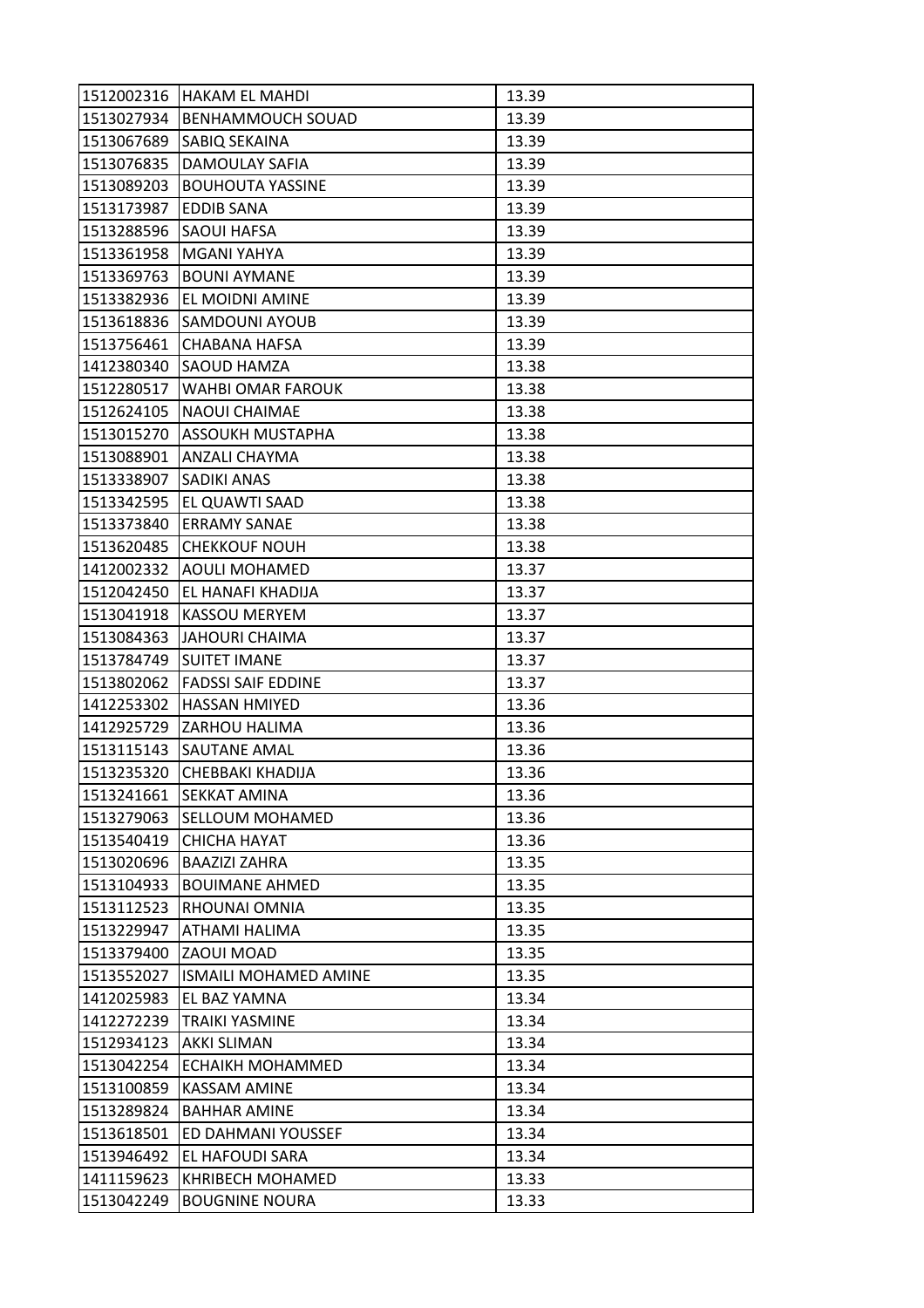| 1513068222 | KHNIZER FATIMA EZZAHRA     | 13.33 |
|------------|----------------------------|-------|
| 1513226638 | SIDQI MAJDA                | 13.33 |
| 1513231861 | <b>BENALI HAJAR</b>        | 13.33 |
| 1513236879 | <b>OULED SI ALI RABIA</b>  | 13.33 |
| 1513237878 | ZIDANE HAJAR               | 13.33 |
| 1513365279 | <b>TALGOUZ ZAINAB</b>      | 13.33 |
| 1513379689 | RAHMOUNI KHADIJA           | 13.33 |
| 1513529272 | <b>OUBRAHIM HAMZA</b>      | 13.33 |
| 1513862798 | RAQI BASMA                 | 13.33 |
| 1513940810 | <b>ECHOUYKH SOUFIANE</b>   | 13.33 |
| 1411252456 | <b>LAILA ZAIMI</b>         | 13.32 |
| 1412433288 | <b>TAHIRI HAMZA</b>        | 13.32 |
| 1412697893 | <b>JARIR ABDELILAH</b>     | 13.32 |
| 1513026166 | EN NASIRY REDOUANE         | 13.32 |
| 1513027879 | <b>LAGHCHI YASSIR</b>      | 13.32 |
| 1513092523 | <b>ABOUSIKKA MYRIEM</b>    | 13.32 |
| 1513351934 | <b>ABDOU YOUNES</b>        | 13.32 |
| 1513358366 | <b>MANSOUR JIHANE</b>      | 13.32 |
| 1513621010 | <b>HAMMOUCH OUSSAMA</b>    | 13.32 |
| 1412003888 | <b>BELLAOUI AYOUB</b>      | 13.30 |
| 1412085938 | <b>ACHRAF FIHRI</b>        | 13.30 |
| 1412098991 | AMINA EL MAAYAR            | 13.30 |
| 1412371254 | <b>GERRAFI KAOUTAR</b>     | 13.30 |
| 1513007371 | <b>HABICHY SAFA</b>        | 13.30 |
| 1513067688 | ER RAMI SARA               | 13.30 |
|            |                            |       |
| 1513069554 | <b>ZITOUNI BADR EDDINE</b> | 13.30 |
| 1513080692 | <b>AFIT ALI</b>            | 13.30 |
| 1513092477 | MOUINE SALMA               | 13.30 |
| 1513094749 | ELMAKKAOUY MOHAMED         | 13.30 |
| 1513100208 | <b>ABANA ZINEB</b>         | 13.30 |
| 1513171531 | MOUTARAJI HAJAR            | 13.30 |
| 1513190670 | <b>CHABOURI HICHAM</b>     | 13.30 |
| 1513226649 | RHALLOUB IMANE             | 13.30 |
| 1513356164 | ELGHOUFRI ADNANE           | 13.30 |
| 1513626793 | <b>BELHAJ AHMED</b>        | 13.30 |
| 1513760094 | SBAA EL ALAOUI MOUNA       | 13.30 |
| 1412022434 | <b>BOUZI ABDELLAH</b>      | 13.29 |
| 1412098363 | <b>OUSSAMA BAHITE</b>      | 13.29 |
| 1412397103 | TAHIRI ABDELLAH            | 13.29 |
| 1513005730 | ELWAHMANI AMINA            | 13.29 |
| 1513029043 | <b>BADDAH KHAOULA</b>      | 13.29 |
| 1513033212 | <b>OUASTI MOUAD</b>        | 13.29 |
| 1513077307 | FATIMA EZZAHRA SAMIT       | 13.29 |
| 1513081411 | <b>BOUKHLIF MOHAMED</b>    | 13.29 |
| 1513089757 | <b>KABISSI OTHMAN</b>      | 13.29 |
| 1513243861 | <b>CHEKROUN SOUKAINA</b>   | 13.29 |
| 1513279305 | <b>OUDAD HAMZA</b>         | 13.29 |
| 1513352185 | <b>WASSEL YASSINE</b>      | 13.29 |
| 1513379910 | <b>SKIKRI AYMANE</b>       | 13.29 |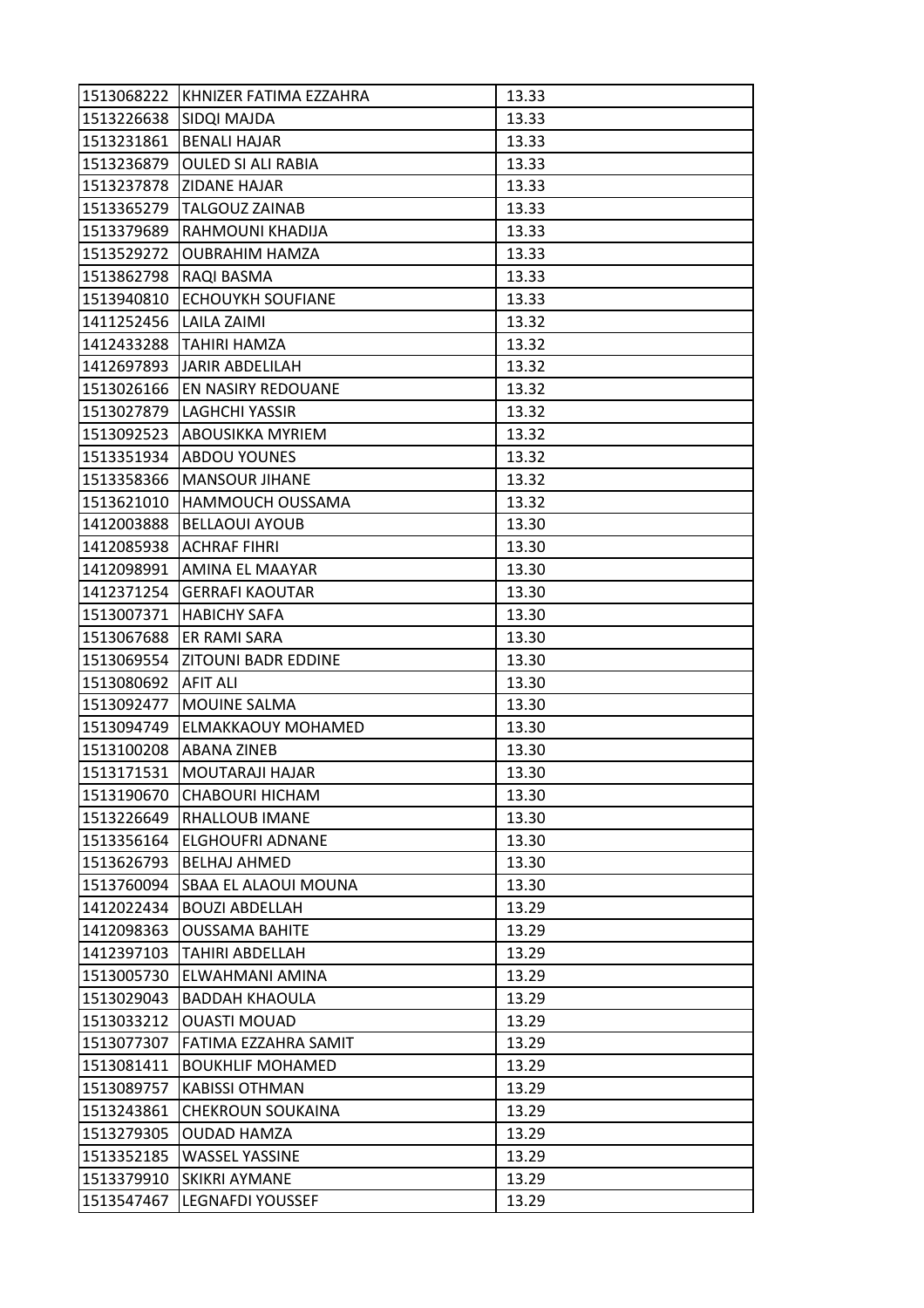| 1513689369 | NAIM MOHAMED REDA        | 13.29 |
|------------|--------------------------|-------|
| 1513944116 | <b>OUHERROU RANYA</b>    | 13.29 |
| 1511069757 | <b>OUCHOUT LAHCEN</b>    | 13.28 |
| 1512369430 | <b>OUHNA SAID</b>        | 13.28 |
| 1512937573 | KADAR OUSSAMA            | 13.28 |
| 1513029903 | BENMHAND ABDERRAHIM      | 13.28 |
| 1513087487 | LAALYEJ ABDELGHAFOUR     | 13.28 |
| 1513271048 | EL BAHHAT FATIMA EZZAHRA | 13.28 |
| 1513286096 | <b>BAOU KHADIJA</b>      | 13.28 |
| 1513289798 | LAHNINI CHAIMAA          | 13.28 |
| 1513332220 | <b>CHMICHI MERYEM</b>    | 13.28 |
| 1513356565 | <b>FAHIM SIHAM</b>       | 13.28 |
| 1513360972 | <b>FATHI HANANE</b>      | 13.28 |
| 1412078719 | NEZHA KHAYATY            | 13.27 |
| 1412327399 | <b>MERIOUCH SAAD</b>     | 13.27 |
| 1412343053 | LAZAAR HAMZA             | 13.27 |
| 1513003169 | <b>HYAD OUSSAMA</b>      | 13.27 |
| 1513237667 | <b>GSAIR NADIA</b>       | 13.27 |
| 1513282268 | <b>HASSINI CHAIMAE</b>   | 13.27 |
| 1513352992 | <b>NABIL RAJAA</b>       | 13.27 |
| 1513358925 | BENSALIM OUSSAMA         | 13.27 |
| 1412343052 | ELFALLAHI SALWA          | 13.26 |
| 1412606477 | <b>DOUIFIR FADWA</b>     | 13.26 |
| 1513100218 | EL IDRISSI HADI YASSINE  | 13.26 |
| 1513345642 | <b>JARRAH CHAIMAA</b>    | 13.26 |
| 1513524219 | RAZOUK ACHRAF            | 13.26 |
| 1513552803 | <b>BARGACH DOUNIA</b>    | 13.26 |
| 1515262546 | TRAIBI FATIMA EZZAHRA    | 13.26 |
| 1412286482 | <b>BENKHALFIA ANAS</b>   | 13.25 |
| 1412383823 | LAHRACH MERYEM           | 13.25 |
| 1513027692 | <b>HAKMAOUI ABDALLAH</b> | 13.25 |
| 1513036195 | <b>TAJAT NAOUAL</b>      | 13.25 |
| 1513271175 | <b>BENNARI HAJAR</b>     | 13.25 |
| 1513377521 | WIAM AMIRI               | 13.25 |
| 1515126519 | <b>OUBIDA ANAS</b>       | 13.25 |
| 1412394134 | <b>ALIOUANE ILYASS</b>   | 13.24 |
| 1511024278 | <b>TAZIGH ABDELILAH</b>  | 13.24 |
| 1511532672 | BENZAFRANE MOHAMMED      | 13.24 |
| 1513008786 | ELHADDADI CHIMA          | 13.24 |
| 1513173942 | FENNAN KHADIJA           | 13.24 |
| 1513339083 | EL MATOUKI WAFAA         | 13.24 |
| 1513548812 | LAABID FATIMA ZAHRA      | 13.24 |
| 1411081029 | TARIK EL HAIBI           | 13.23 |
| 1412004738 | <b>AMMAYEN IMANE</b>     | 13.23 |
| 1412031841 | <b>LRHAZI YUONES</b>     | 13.23 |
| 1412074286 | <b>MARIAM ER-RETBY</b>   | 13.23 |
| 1412370901 | <b>GRICH MOHAMMED</b>    | 13.23 |
| 1513007364 | <b>NOGOT HASSAN</b>      | 13.23 |
| 1513086684 | EL AMRI HASSAN           | 13.23 |
| 1513100722 | <b>BAKIR ALI</b>         | 13.23 |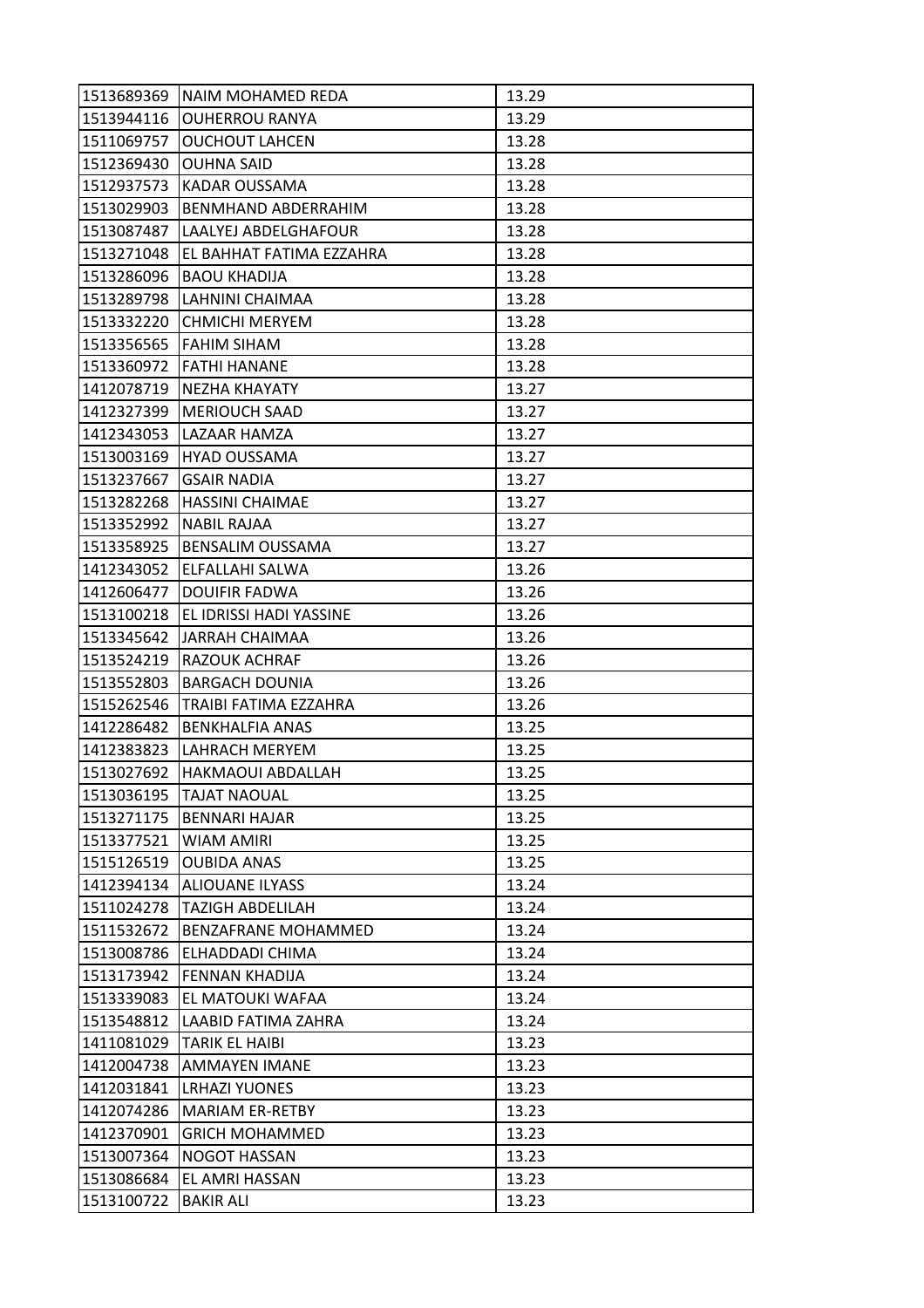|                          | 1513236059 REBBALI ASMAE       | 13.23 |
|--------------------------|--------------------------------|-------|
| 1513249169               | <b>AOUINATE MERYEM</b>         | 13.23 |
| 1515010477               | <b>HAMZA ILYASS</b>            | 13.23 |
| 1513015596               | <b>JOGHRAF CHAIMA</b>          | 13.22 |
| 1513080751               | <b>BELOUAZIR KAMAR</b>         | 13.22 |
| 1513230092               | <b>BENFATOUMA SAMIRA</b>       | 13.22 |
| 1513324242               | <b>CHUAIB YOUSSEF</b>          | 13.22 |
| 1513551418               | HITOUCH HAYTAM                 | 13.22 |
| 1513948819               | <b>ZAHAR SOUMAYA</b>           | 13.22 |
| 1412279649               | EL-EZIZI HAJAR                 | 13.21 |
| 1511628630               | <b>HNAICHA ANAS</b>            | 13.21 |
| 1513011278               | AIT EL HAJ MOURAD              | 13.21 |
| 1513028967               | AIT SIHMAD ZOHRA               | 13.21 |
| 1513034058               | <b>MOUKHBIR FATIMA ZAHRA</b>   | 13.21 |
| 1513041353               | <b>MOSTAKIM FATIHA</b>         | 13.21 |
| 1513066042               | <b>BOUKHRIS SMAIL</b>          | 13.21 |
| 1513088965               | <b>BOUHAMED OUSSAMA</b>        | 13.21 |
| 1513227588               | <b>SEHLAOUI ZINEB</b>          | 13.21 |
| 1513228832               | <b>ABOUSSABIQ MERYEM</b>       | 13.21 |
| 1513281016               | LOUHA DRISS                    | 13.21 |
|                          | 1513290955 BEN MANSOUR OUSSAMA | 13.21 |
| 1513371544               | <b>HAMDANE YOUNESS</b>         | 13.21 |
| 1513528522               | <b>KADOURI NOHAYLA</b>         | 13.21 |
| 1513551554               | <b>SEFIANI BOUBKER</b>         | 13.21 |
|                          | 1513756796  Z RARI HAMZA       | 13.21 |
| 1513930186               | M ZABIRI YOSRA                 | 13.21 |
| 1513037798               | <b>AARIF NAAMA</b>             | 13.20 |
| 1513077223               | <b>ZNIBER AMINE</b>            | 13.20 |
| 1513106432               | AZOUGAGH MOHAMED               | 13.20 |
| 1513353795               | <b>AIT MANSOUR HAMZA</b>       | 13.20 |
| 1513956781               | <b>FJER WALID</b>              | 13.20 |
| 1412371264               | <b>BELHAJ NOUHAILA</b>         | 13.18 |
| 1412540153               | <b>ABIR RADI</b>               | 13.18 |
| 1412549111               | <b>IMANE ESSAIDI</b>           | 13.18 |
| 1513006768               | <b>MERDI KENZA</b>             | 13.18 |
| 1513031311               | ELBAZ KHADIJA                  |       |
| 1513032737               |                                | 13.18 |
|                          | NAZIHI HAITAM                  | 13.18 |
| 1513099536               | ROUDANI MOHAMED                | 13.18 |
| 1513171640               | <b>MOUHSSINE BERRAISSOU</b>    | 13.18 |
| 1513339206               | <b>HAJJAJ HAJAR</b>            | 13.18 |
| 1513530263               | <b>EL MACHKOURI RACHID</b>     | 13.18 |
| 1513548078               | <b>IHANNIB ASMAE</b>           | 13.18 |
| 1513628930               | <b>NAJY IKRAM</b>              | 13.18 |
| 1513014173               | DIYARI JIHANE                  | 13.17 |
| 1513100225               | LAHLOU MOHAMED                 | 13.17 |
| 1513238385               | KAMAL SARA                     | 13.17 |
| 1513811111               | <b>KARBICHE MOUHCINE</b>       | 13.17 |
| 1513957117               | <b>BAMMOU MAJDA</b>            | 13.17 |
| 1412055066<br>1513004162 | <b>NOUHAILA TALBI</b>          | 13.16 |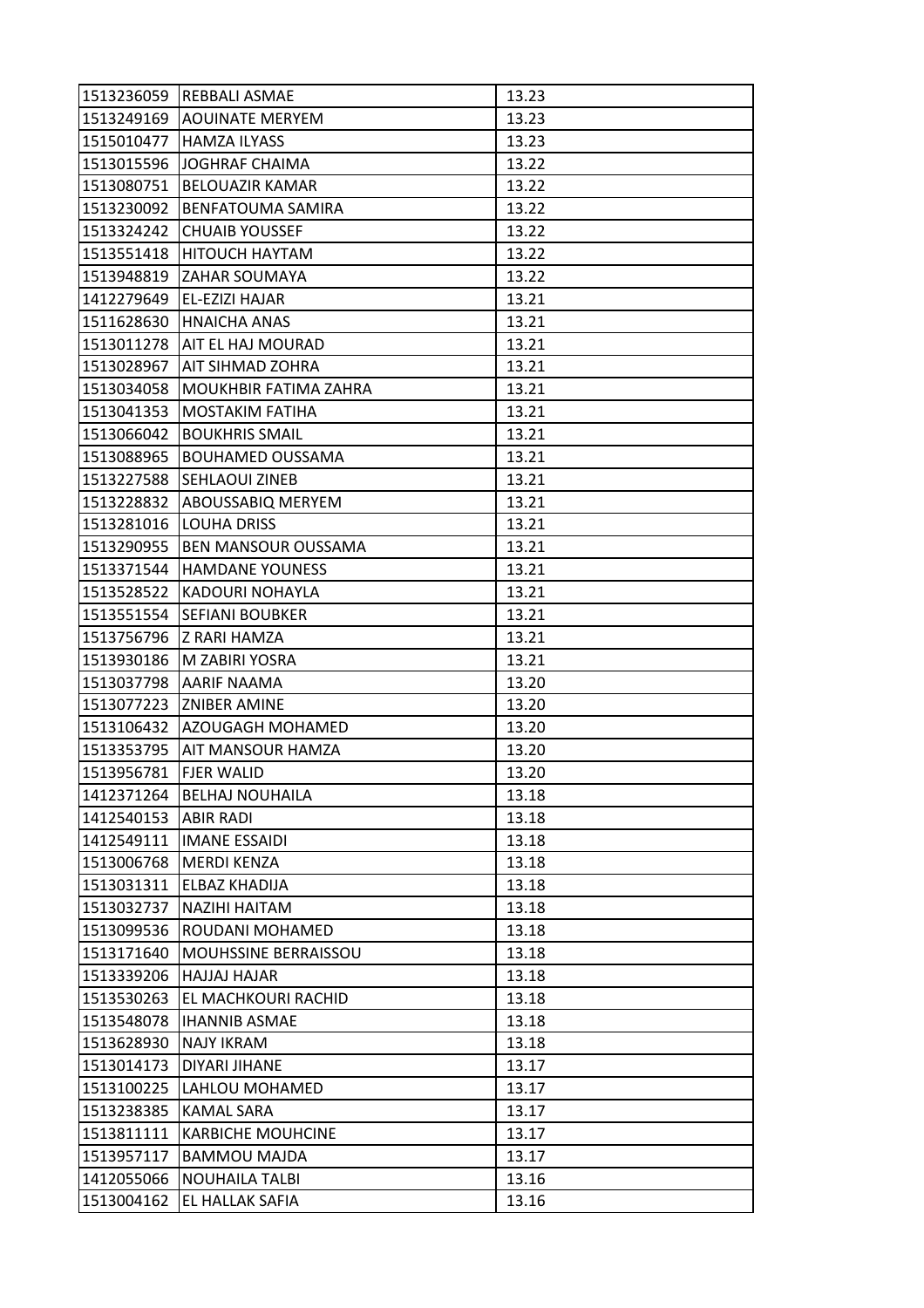| 1513033455 | EL MOSTAID NAWAL         | 13.16 |
|------------|--------------------------|-------|
| 1513152171 | <b>KASSOUAD AMINE</b>    | 13.16 |
| 1513279234 | ZAIDI OUSSAMA            | 13.16 |
| 1513288428 | <b>LAHBIL HASSAN</b>     | 13.16 |
| 1513323473 | <b>TABET AYMANE</b>      | 13.16 |
| 1513342607 | <b>HABBA MOHAMMED</b>    | 13.16 |
| 1513363474 | MOUAHHIDI IBTISSAM       | 13.16 |
| 1513372026 | <b>ZAI YASSINE</b>       | 13.16 |
| 1412033925 | SAGHIR MUSTAPHA          | 13.15 |
| 1412068844 | <b>BOUKEMIS OUIAM</b>    | 13.15 |
| 1412073566 | YASSIR BENRAIS           | 13.15 |
| 1511375166 | KAMAL AHMED              | 13.15 |
| 1512289216 | <b>ATOUANI ZINEB</b>     | 13.15 |
| 1513620982 | <b>GLIOULA SANAE</b>     | 13.15 |
| 1412070337 | <b>AMINE SENBLI</b>      | 13.14 |
| 1412323969 | ALLALI ABDELLAH          | 13.14 |
| 1412368822 | <b>KHALAF MOUAD</b>      | 13.14 |
| 1412709015 | ALISSAOUI AYMAN          | 13.14 |
| 1513099986 | <b>HOMAN GHITA</b>       | 13.14 |
| 1513282277 | <b>BOURABA YOUSSEF</b>   | 13.14 |
| 1412253186 | <b>OUSSAMA BOUHZAM</b>   | 13.13 |
| 1412548341 | <b>HANANE SABIRI</b>     | 13.13 |
| 1412866089 | <b>JABRI SAMIRA</b>      | 13.13 |
| 1513009829 | <b>SADIK MOUAAD</b>      | 13.13 |
| 1513160461 | <b>FATIHE OUMAIMA</b>    | 13.13 |
| 1513171478 | EL FINAOUI FATIMA ZAHRA  | 13.13 |
| 1513281884 | KHAMLICH MOHAMED RIDA    | 13.13 |
| 1513842588 | <b>CHAFIK HATEM</b>      | 13.13 |
| 1513862846 | <b>OUSAIDI AHMED</b>     | 13.13 |
| 1412624147 | LAHYANI FATIMA EZZAHRA   | 13.12 |
| 1412706979 | <b>ANASS EL BAKOURI</b>  | 13.12 |
| 1513050880 | <b>CHOUKRI WIJDAN</b>    | 13.12 |
| 1513101702 | NOUREDDINE FATIMAEZZAHRA | 13.12 |
| 1513154239 | BEN MASSAOUD MOUNA       | 13.12 |
| 1513231587 | <b>TIMOUYASSE AYA</b>    | 13.12 |
| 1513249690 | <b>HASIBI NAJOUA</b>     | 13.12 |
| 1513341710 | LAGSSISSI REDA           | 13.12 |
| 1513351937 | AFOULOUS ZAKARIA         | 13.12 |
| 1513605676 | FELLAH IKRAM             | 13.12 |
| 1513752419 | <b>CHARIF MOUSTAFA</b>   | 13.12 |
| 1513854627 | <b>CHEIKH WIAME</b>      | 13.12 |
| 1513952183 | NGADI MOURAD             | 13.12 |
| 1513956768 | <b>STITOU MAROUANE</b>   | 13.12 |
| 1412088057 | <b>NAJATE BENCHRIF</b>   | 13.11 |
| 1412243045 | MOHAMMEDAMYNE RAAD       | 13.11 |
| 1412278827 |                          | 13.11 |
|            | RAFYA YOUNES             |       |
| 1513076139 | <b>BENDIB NIZAR</b>      | 13.11 |
| 1513235248 | <b>MARZAK AMINE</b>      | 13.11 |
| 1513246259 | LAILA ALALMI             | 13.11 |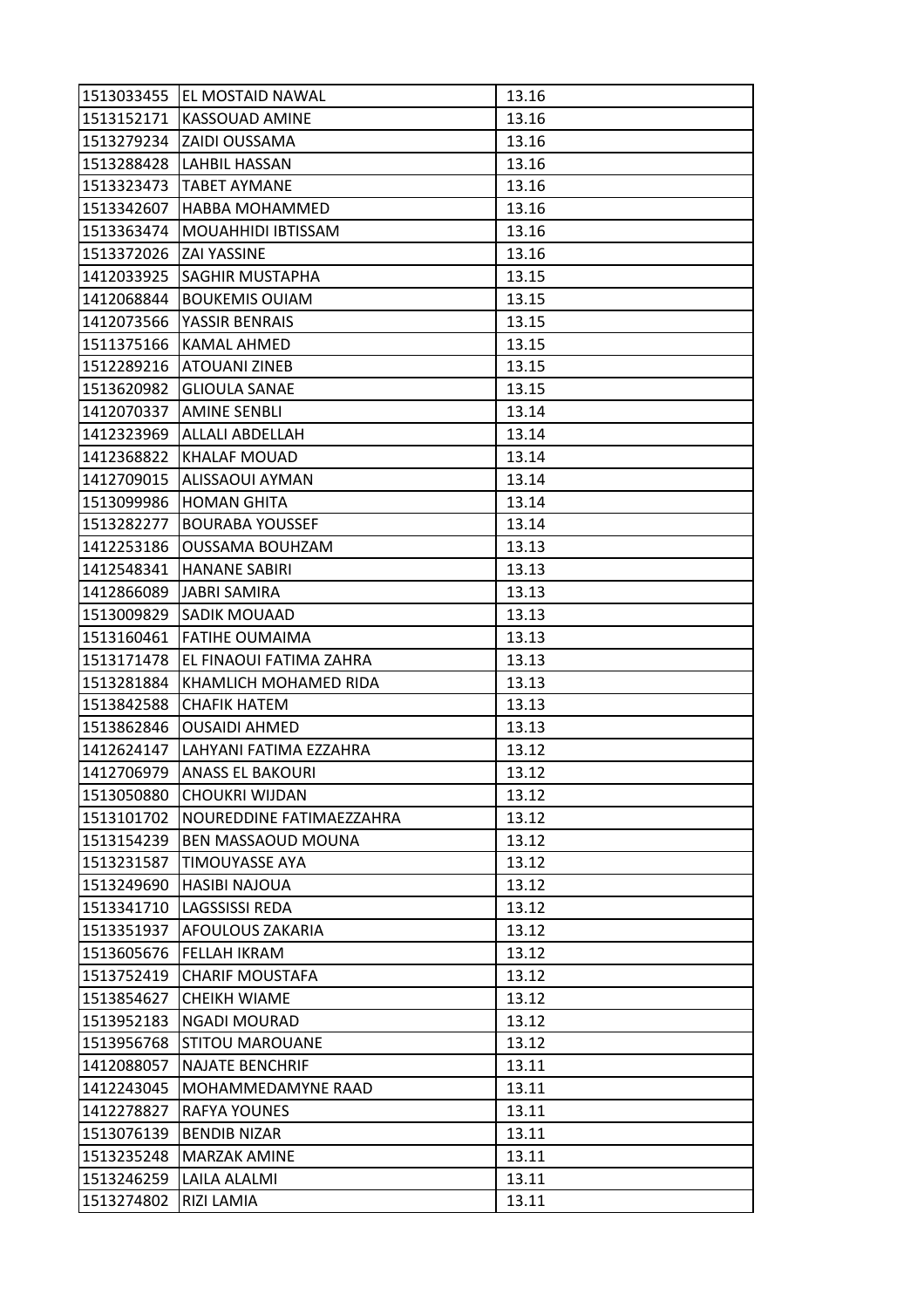| 1513275392 | <b>ATIQUE ANAS</b>       | 13.11 |
|------------|--------------------------|-------|
| 1513332967 | RAFIKI AYOUB             | 13.11 |
| 1412070033 | AYA EL HOUDZI            | 13.10 |
| 1412913786 | <b>OUDAHOU ACHRAF</b>    | 13.10 |
| 1513011277 | <b>JARMOUNE MOHAMED</b>  | 13.10 |
| 1513088818 | <b>JEBLI BADR</b>        | 13.10 |
| 1513111725 | ED DAFIR SAFAA           | 13.10 |
| 1513174291 | <b>FAIZ AMINE</b>        | 13.10 |
| 1513228266 | RAZNAOUI MOHAMED SAAD    | 13.10 |
| 1513244528 | <b>BABA SAFAE</b>        | 13.10 |
| 1513252424 | HAMDAOUI IKRAM           | 13.10 |
| 1513360690 | AIT HRIZ MOHAMED         | 13.10 |
| 1513541275 | <b>GUAMIL ZAKARIA</b>    | 13.10 |
| 1513813505 | LAHJOUJI AYA             | 13.10 |
| 1513932022 | LAMRANI OMAR             | 13.10 |
| 1412029706 | <b>BENIHYA IBTISSAM</b>  | 13.09 |
| 1513000483 | <b>AZAIR MERYEM</b>      | 13.09 |
| 1513003101 | SAOUI MOHAMED            | 13.09 |
| 1513007044 | <b>AGDAM JIHANE</b>      | 13.09 |
| 1513009310 | AIT SAID MOUHSSINE       | 13.09 |
| 1513229666 | SANAD FATIMA EZZAHRA     | 13.09 |
| 1513284265 | EN NOURY SOUKAINA        | 13.09 |
| 1513526907 | <b>CHATER ASMAE</b>      | 13.09 |
| 1513534003 | ELGHAZI NOUR EL IMANE    | 13.09 |
| 1513548413 | <b>ERROUKI ADAM</b>      | 13.09 |
| 1513808990 | ZAFZAFI NOUREDDINE       | 13.09 |
| 1529284738 | CHAKALI EL MEHDI         | 13.09 |
| 1412000568 | SALIHI MARYAM            | 13.08 |
| 1412081110 | WAFAE BEN REBIAA         | 13.08 |
| 1412098025 | RACHIDA IMAJJATI         | 13.08 |
| 1511253694 | <b>BELHAOUZI AICHA</b>   | 13.08 |
| 1513015359 | EL AZZAOUI MOHAMED       | 13.08 |
| 1513034679 | EL BAHAOUI HANANE        | 13.08 |
| 1513236194 | OMAIRI OUMAYMA           | 13.08 |
| 1513685520 | <b>BOUALI HICHAM</b>     | 13.08 |
| 1513743355 | KHAYATTI ABI INANE       | 13.08 |
| 1513785326 | EL KHAYATY NOUHAILA      | 13.08 |
| 1513934597 | EL MARDI AYOUB           | 13.08 |
| 1412098645 | <b>HAJAR KANJAOUI</b>    | 13.07 |
| 1412332977 | <b>MARHABEN SAMIR</b>    | 13.07 |
| 1513007572 | DHARQ ALI                | 13.07 |
| 1513038127 | RAGUEB OUMAIMA           | 13.07 |
| 1513073020 | HANNIOUI FATIMA EZ ZAHRA | 13.07 |
| 1513272311 | SOUALHI NORA             | 13.07 |
| 1513380637 | <b>BAGUERI AYOUB</b>     | 13.07 |
| 1513709051 | ZAOUI HOUSSAM            | 13.07 |
| 1513875767 | ZAAZAA AHMED REDA        | 13.07 |
| 1513943472 | AIT AKKA FADWA           | 13.07 |
| 1513005188 | ASSAAD ABDELHAMID        | 13.05 |
| 1513080699 | <b>BASRI ILHAM</b>       | 13.05 |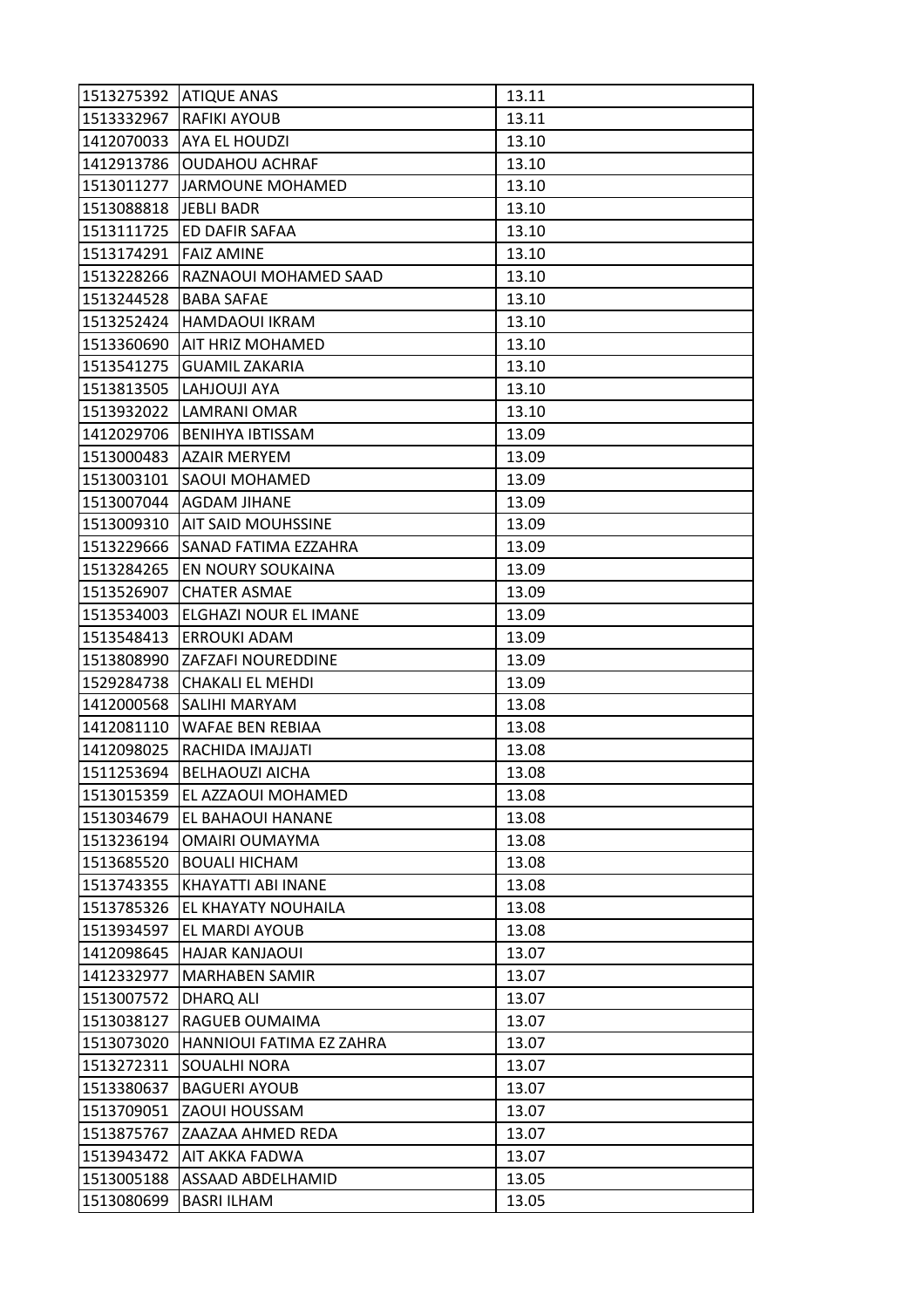| 1513157232 | <b>IMAGHRI KHAOULA</b>    | 13.05 |
|------------|---------------------------|-------|
| 1513197969 | <b>BERRI AYOUB</b>        | 13.05 |
| 1513232068 | SABAH HAJAR               | 13.05 |
| 1513380063 | SAISSI HASSANI ZAINEB     | 13.05 |
| 1513536778 | EDDARHRI NOUHAILA         | 13.05 |
| 1513611318 | <b>FDILAT NAJOUA</b>      | 13.05 |
| 1412006865 | <b>HERRAKA SAMIHA</b>     | 13.04 |
| 1512005714 | AFA NADA                  | 13.04 |
| 1513006834 | <b>ZEROUALI NESSRINE</b>  | 13.04 |
| 1513072363 | <b>MOUTANASSIM LAHBIB</b> | 13.04 |
| 1513074413 | <b>MOUSSIN MOUNA</b>      | 13.04 |
| 1513080679 | <b>AAFIF ILYASS</b>       | 13.04 |
| 1513154168 | TAAUSS OTHMANE            | 13.04 |
| 1513160483 | <b>MELLAL YASSINE</b>     | 13.04 |
| 1513171477 | MOUTAMANI NADIA           | 13.04 |
| 1513240500 | <b>BENNANI SIHAM</b>      | 13.04 |
| 1513365276 | NAJI FATIMA EZZAHRA       | 13.04 |
| 1513534560 | <b>TINOUDI YOUSRA</b>     | 13.04 |
| 1513548192 | <b>SEGHAYER IMANE</b>     | 13.04 |
| 1513607007 | LOUIHI ANASS              | 13.04 |
| 1513785321 | <b>ZAHIRI SAFAE</b>       | 13.04 |
| 1513945405 | <b>MEHDAOUI MEHDI</b>     | 13.04 |
| 1412033644 | <b>FARSAD SALAHEDDINE</b> | 13.03 |
| 1412077384 | ASMAA MAHRAR              | 13.03 |
| 1513008499 | <b>OUINKHIR MOHAMED</b>   | 13.03 |
| 1513014339 | <b>ARKKOU SAAD</b>        | 13.03 |
| 1513066842 | <b>MAAYANE ANAS</b>       | 13.03 |
| 1513069572 | AGHNIMA MARIA             | 13.03 |
| 1513084960 | <b>LAKRATI HALA</b>       | 13.03 |
| 1513248097 | <b>FADDAG ZINEB</b>       | 13.03 |
| 1513280224 | AMIZKANE ABDENNABI        | 13.03 |
| 1513366535 | <b>ATEF ASMAA</b>         | 13.03 |
| 1513938071 | <b>TAOUDI CHAKIB</b>      | 13.03 |
| 1515893277 | ANNOURI AYMAN             | 13.03 |
| 1412024883 | ABOURRIG MOHAMED          | 13.02 |
| 1412250626 | SOUKAÎNA HAFFOUD          | 13.02 |
| 1512003730 | BOUZENDAGA CHAIMA         | 13.02 |
| 1512241868 | <b>HAIMAS SAAD</b>        | 13.02 |
| 1513008727 | <b>IKBANE M HAMED</b>     | 13.02 |
| 1513067611 | LAIDI NADA                | 13.02 |
| 1513095935 | EL BAHJAOUI AHMED         | 13.02 |
| 1513113357 | ABAHOUS KHADIJA           | 13.02 |
| 1513245666 | <b>HNINI ILIASS</b>       | 13.02 |
| 1513280125 | RAQABI HANA               | 13.02 |
| 1513282315 | RIDAH MOHAMED TAHA        | 13.02 |
| 1513288557 | EL OUARTI MOHAMED AMINE   | 13.02 |
| 1513316419 | <b>CHAH AMINA</b>         | 13.02 |
| 1513339217 | <b>MOUHTADI ANAS</b>      | 13.02 |
| 1513341212 | ABOUJIDA HALA             | 13.02 |
| 1513551928 | ELAKKARY DOHA             | 13.02 |
|            |                           |       |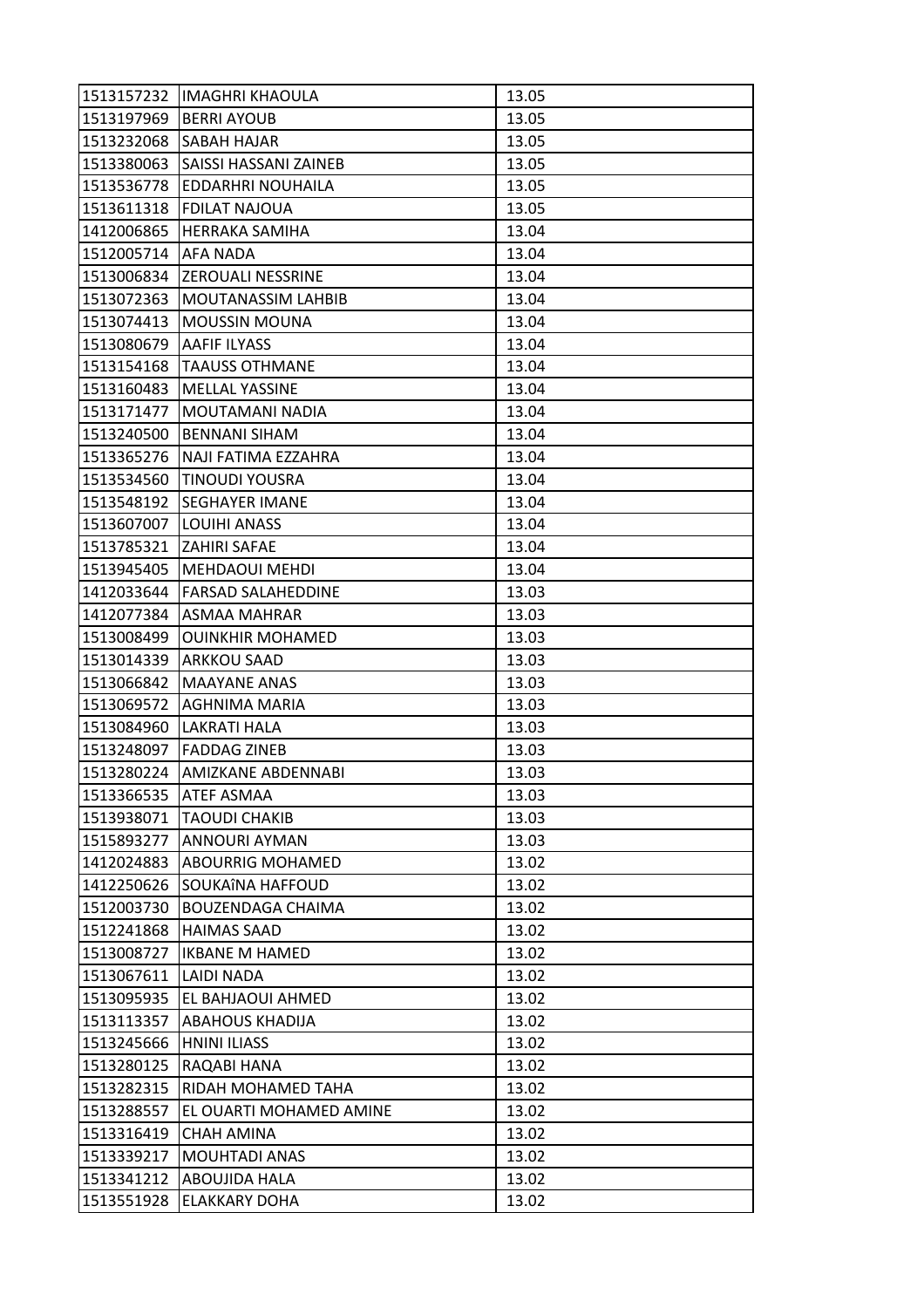|                        | 1412070455 ZAINAB EL ABDI     | 13.01 |
|------------------------|-------------------------------|-------|
| 1412290374             | <b>TAHER HASNAE</b>           | 13.01 |
| 1512032861             | <b>BOURAM JAMILA</b>          | 13.01 |
| 1513038973             | EL HAJJAMI IJJA               | 13.01 |
| 1513039240             | <b>OUACHTOUK HAMZA</b>        | 13.01 |
| 1513099654             | <b>BOUABDELAZIZ NABILA</b>    | 13.01 |
| 1513232685             | <b>ER RFIG OUSSAMA</b>        | 13.01 |
| 1513241971             | <b>EDDAOUDI ZINEB</b>         | 13.01 |
|                        | 1513282422 EL IMRANI AYMENE   | 13.01 |
| 1513323443             | EL MEJJAD MOHAMED OTHMANE     | 13.01 |
|                        | 1513537016   AIMEN IMOUHAY    | 13.01 |
| 1513547478             | EL HIDAOUI NOUHAILA           | 13.01 |
| 1513549220             | ELABIAD ABDELMOUNAIM          | 13.01 |
| 1412054027             | <b>SALIH REDA</b>             | 13.00 |
| 1412086024             | AMAL CHOLO                    | 13.00 |
| 1412099359             | <b>HASSNA AITALI</b>          | 13.00 |
| 1412397884             | <b>BAKHACH ZAENAB</b>         | 13.00 |
| 1513034137             | <b>IDBAHSINE YACINE</b>       | 13.00 |
| 1513073806             | <b>MAHFOUD MOHAMED</b>        | 13.00 |
| 1513092351             | EL FADILI NADIR               | 13.00 |
| 1513098160 ABIDI CHADI |                               | 13.00 |
| 1513101399             | <b>OUARDI ILHAME</b>          | 13.00 |
| 1513323920             | <b>JOUDA AYOUB</b>            | 13.00 |
| 1513766724             | ARJILA OUMAYMA                | 13.00 |
| 1512089486             | ELGARBA ABDESSAMAD            | 12.99 |
| 1513007915             | <b>EL MEKROUCHI YASSER</b>    | 12.99 |
| 1513240547             | DOUSSAL FATIMA ZAHRA          | 12.99 |
| 1513245597             | <b>MOUISSA REDA</b>           | 12.99 |
| 1513349678             | <b>BOUKHARE MOUAD</b>         | 12.99 |
| 1513546116             | <b>ABDESSAMAD BAHASSOU</b>    | 12.99 |
| 1513931658             | <b>EL MALKI MOHAMED ANASS</b> | 12.99 |
| 1515305052             | <b>KHARBOUCHI ZINEB</b>       | 12.99 |
| 1513002162             | <b>BENKARROUM YOUSSEF</b>     | 12.98 |
| 1513066064             | <b>KARKACH AHMED</b>          | 12.98 |
| 1513226519             | <b>CHERRADI TAHA NOR</b>      | 12.98 |
| 1513245783             | <b>EZZITOUNI JIHAD</b>        | 12.98 |
| 1513273304             | <b>SAIF AMINE</b>             | 12.98 |
| 1513280998             | <b>ZINEDDINE CHAIMAA</b>      | 12.98 |
| 1513324311             | <b>BENKIRAN OMAR</b>          | 12.98 |
| 1513365090             | <b>BOUZAFFOUR HOUDA</b>       | 12.98 |
| 1513703765             | <b>IMHAOULEN MOUATAZ</b>      | 12.98 |
| 1513936519             | GHAJDAOUI ALAOUI OUSSAMA      | 12.98 |
| 1513942375             | <b>BEZZA HAMZA</b>            | 12.98 |
| 1412369249             | <b>IDSALAH OMAR</b>           | 12.97 |
| 1512532663             | <b>EN NASSIRY FIRDAOUSSE</b>  | 12.97 |
| 1513029862             | <b>BRIGUAM HAMZA</b>          | 12.97 |
| 1513034753             | CHOUKRI OUMAIMA               | 12.97 |
| 1513092459             | <b>WARRACH BADREDDINE</b>     | 12.97 |
| 1513095942             | EL FAHLI ABDELOUAHED          | 12.97 |
| 1513198073             | OUKHARMOUCH RACHID            | 12.97 |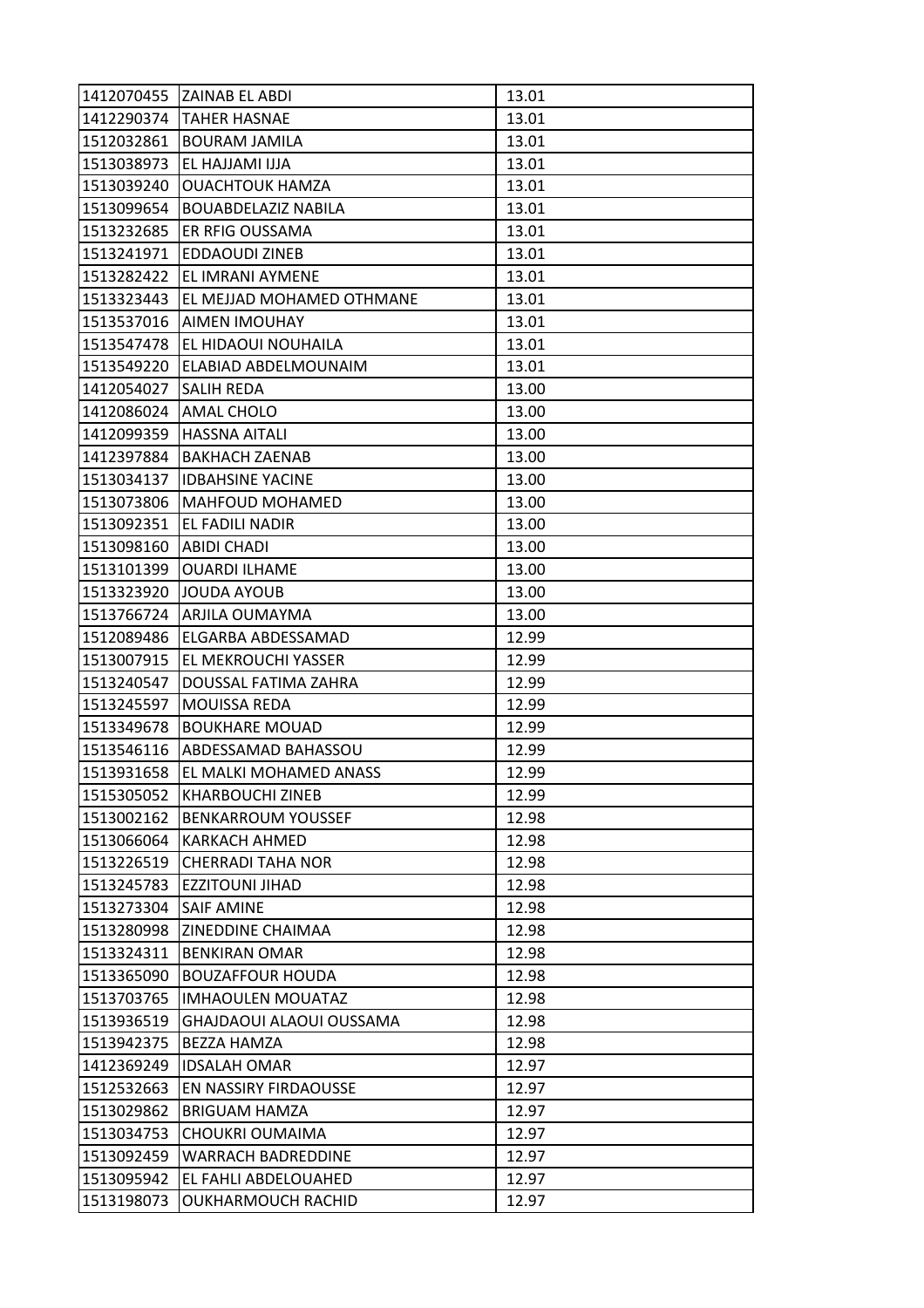| 1513233617 | ELBOUHALI ABDELAZIZ           | 12.97 |
|------------|-------------------------------|-------|
| 1513532657 | LAAMIM KHALID                 | 12.97 |
| 1513549413 | EL OURAOUI GHALIA             | 12.97 |
| 1513942199 | <b>AOURAGH MARIEM</b>         | 12.97 |
| 1513943571 | <b>BAKADIR ABDELLATIF</b>     | 12.97 |
| 1412085975 | MOHAMMED EL ANANI             | 12.96 |
| 1412536600 | AZEDDINE BENHADDOUCH          | 12.96 |
| 1412938631 | KHADRI YAHYA                  | 12.96 |
| 1512015889 | AIT TABOUJOUT MOHAMED         | 12.96 |
| 1513048648 | <b>NOUNOU RIDA</b>            | 12.96 |
| 1513160420 | AL AZHARI CHAIMAA             | 12.96 |
| 1513290872 | LAGHYATI MOAD                 | 12.96 |
| 1513362127 | <b>OUTAKOURT HANAN</b>        | 12.96 |
| 1513605853 | MAKHLOUTI OUSSAMA             | 12.96 |
| 1513936779 | <b>AMITI OTMAN</b>            | 12.96 |
| 1513945396 | <b>MEHDAOUI YOUSSEF</b>       | 12.96 |
| 1412003743 | <b>ARIF CHADI</b>             | 12.95 |
| 1412433200 | <b>FADIL MOHAMED</b>          | 12.95 |
| 1412730856 | <b>HAMZA ZAROUALI</b>         | 12.95 |
| 1412931887 | <b>BENDAOUD SOURAYA</b>       | 12.95 |
| 1512066403 | <b>OUARTI ZOUHAIR</b>         | 12.95 |
| 1513273064 | ELMERYSY JAMILA               | 12.95 |
| 1513332278 | EZ ZEMANI NABIL               | 12.95 |
| 1411379987 | RAFIQ ILIASSE                 | 12.93 |
| 1412002310 | <b>AYTOUS MUSTAPHA</b>        | 12.93 |
|            |                               |       |
| 1513277324 | BENJELLOUN ANDALOUSSI OUSSAMA | 12.93 |
| 1513322200 | <b>BELLAQ EL MEHDI</b>        | 12.93 |
| 1513385318 | <b>MLIH AMAL</b>              | 12.93 |
| 1513520794 | <b>BHIRI HIND</b>             | 12.93 |
| 1513750778 | <b>IFATSSANE JAOUAD</b>       | 12.93 |
| 1513939613 | HAMMOU OUALI ZAKARIAE         | 12.93 |
| 1515126507 | <b>MAHFOUD KHAOULA</b>        | 12.93 |
| 1410540320 | HASSAN OUTMAGHOUST            | 12.92 |
| 1412290779 | <b>BOUSTANE SOUKAINA</b>      | 12.92 |
| 1513088365 | <b>NEIM MALIKA</b>            | 12.92 |
| 1513248164 | AMEZIANE HAFSSA               | 12.92 |
| 1513344049 | <b>BELHADDAD FATIMA ZAHRA</b> | 12.92 |
| 1512252346 | <b>BAHARI NOUREDDINE</b>      | 12.91 |
| 1513098868 | <b>CHAIB AYMANE</b>           | 12.91 |
| 1513341639 | <b>FATHI ZINEB</b>            | 12.91 |
| 1513351879 | MIFTAH HAJAR                  | 12.91 |
| 1513526822 | EL KHALDI HAJAR               | 12.91 |
| 1513686424 | EL BARG YOUNESS               | 12.91 |
| 1412814506 | <b>TAZROUT MOURAD</b>         | 12.90 |
| 1513015460 | <b>ILHA ADIL</b>              | 12.90 |
| 1513067608 | <b>BENAKKOUCH KHADIJA</b>     | 12.90 |
| 1513080638 | <b>BELHAMID ANASS</b>         | 12.90 |
| 1513226544 | SARIF SAFAA                   | 12.90 |
| 1513303547 | <b>BENJDIA IMANE</b>          | 12.90 |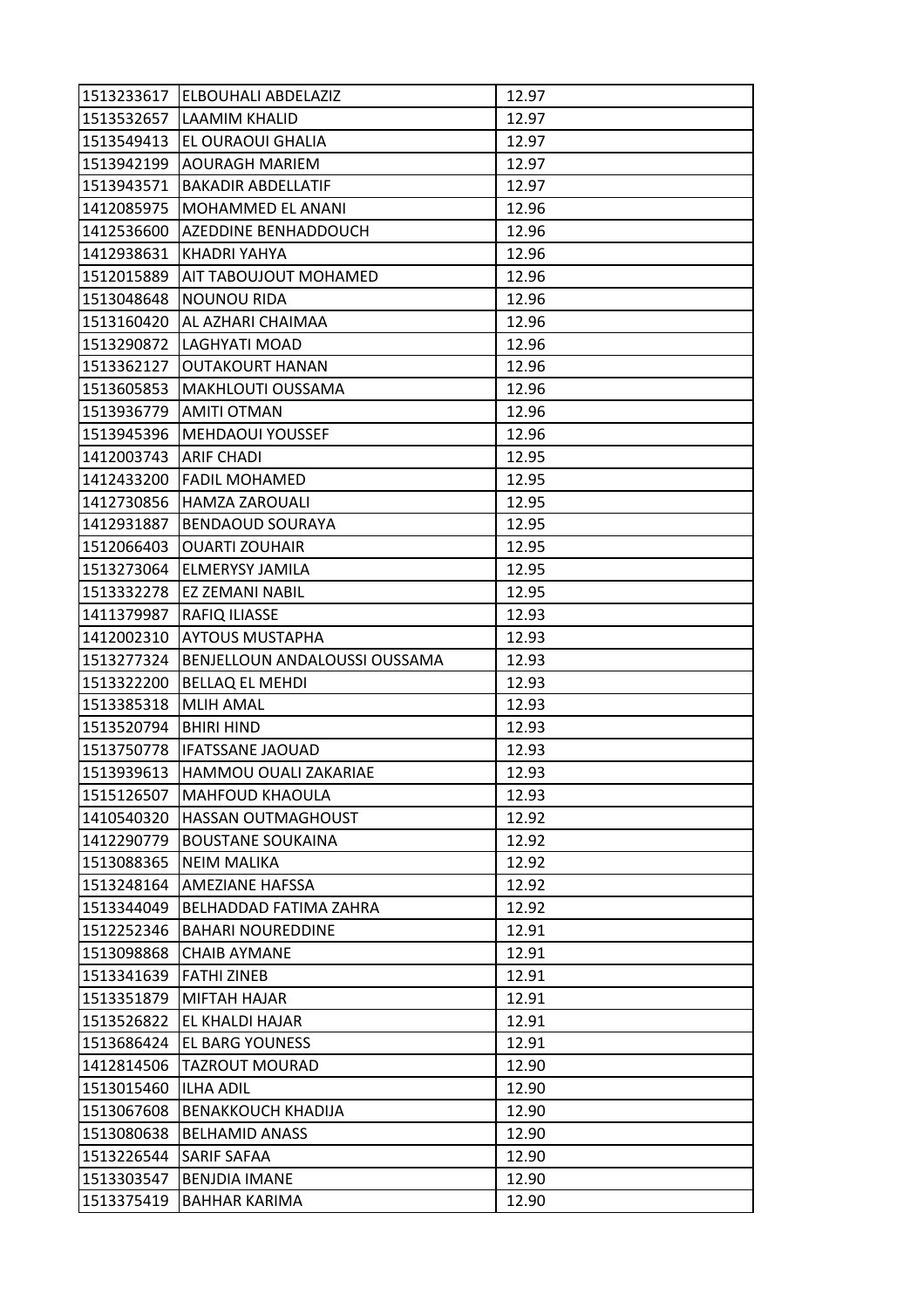| 1513548007 | <b>BOUSSALEM SAIF EDDINE</b>   | 12.90 |
|------------|--------------------------------|-------|
| 1412324144 | <b>BOUCHRA OTHMANE</b>         | 12.89 |
| 1512934107 | <b>OUDDICH ALI</b>             | 12.89 |
| 1513074460 | EL BARZOULI AYOUB              | 12.89 |
| 1513115174 | <b>MOUSTAKIM RKIA</b>          | 12.89 |
| 1513172347 | EL ATTAR ZINEB                 | 12.89 |
| 1513288093 | <b>ZARZOURI NOUHA</b>          | 12.89 |
| 1513337552 | <b>KSIKS HAMZA</b>             | 12.89 |
| 1513350267 | MIFTAH AYYOUB                  | 12.89 |
| 1513358289 | ECH CHRIFI GHIZLANE            | 12.89 |
| 1412074198 | <b>ACHRAF JARMOUNI IDRISSI</b> | 12.88 |
| 1412088022 | SONYA LAAYDI                   | 12.88 |
| 1512036347 | <b>HALOUI LOUBNA</b>           | 12.88 |
| 1513003736 | HMADOUNACER ZOUHRA             | 12.88 |
| 1513016817 | SOUSSOUNE WARDIA               | 12.88 |
| 1513034697 | LYDIRI EL HOUCINE              | 12.88 |
| 1513084983 | <b>ZAMIRI YASSINE</b>          | 12.88 |
| 1513113028 | <b>ESSADEQ SOUKAINA</b>        | 12.88 |
| 1513150179 | <b>OUHDIF FATIMA EZZAHRA</b>   | 12.88 |
| 1513200182 | <b>SAMI IMANE</b>              | 12.88 |
| 1513243637 | ES SEHYMY MOHSINE              | 12.88 |
| 1513248129 | <b>MAROUAZI HAJAR</b>          | 12.88 |
| 1513281701 | KHTAYARI JIHANE                | 12.88 |
| 1513283513 | ELJIHAOUI AMAL                 | 12.88 |
| 1513348638 | EL FAROUNI ZAHIRA              | 12.88 |
| 1513380266 | ELMAJDOUBI INTISSAR            | 12.88 |
| 1513380555 | <b>FRAYNE MAJDA</b>            | 12.88 |
| 1513390208 | <b>MANSOUR OUSSAMA</b>         | 12.88 |
| 1513933830 | <b>BERDI CHAIMAE</b>           | 12.88 |
| 1513246780 | ABOUMOUSSA MOHAMED AMINE       | 12.87 |
| 1513248158 | ELMAAZOUZI SOUKAINA            | 12.87 |
| 1513374969 | <b>ZOUITNI WAFAA</b>           | 12.87 |
| 1513377318 | BENHAMMOU CHAIMAA              | 12.87 |
| 1513758310 | KAMAL OUMAYMA                  | 12.87 |
| 1412067746 | YOUSSEF AZZOUZ                 | 12.86 |
| 1412384742 | NOAMANE ELKHARRAS              | 12.86 |
| 1513035452 | AIT BRIK MERYEM                | 12.86 |
| 1513056428 | SOUSAN HAFIDA                  | 12.86 |
| 1513089190 | <b>SEDKI HALA</b>              | 12.86 |
| 1513232621 | <b>LORIGA NAWAL</b>            | 12.86 |
| 1513274123 | ZEROUAL SOUKAINA               | 12.86 |
| 1513348708 | <b>ISSERMAD ABDELKARIM</b>     | 12.86 |
| 1513520687 | BENOUAHI OMAIMA                | 12.86 |
| 1513528520 | <b>OUBERRI OMAYMA</b>          | 12.86 |
| 1513552660 | EL ASRAOUI RAJAA               | 12.86 |
| 1513607235 | AFIF HARONE                    | 12.86 |
| 1513684338 | CHAKIL FATIMA ZOHRA            | 12.86 |
| 1515856532 | RAMDANI CHAHID                 | 12.86 |
| 1412275698 | LAMRI ABDERRAHMANE             | 12.85 |
| 1412386762 | SAOUD SARRA                    | 12.85 |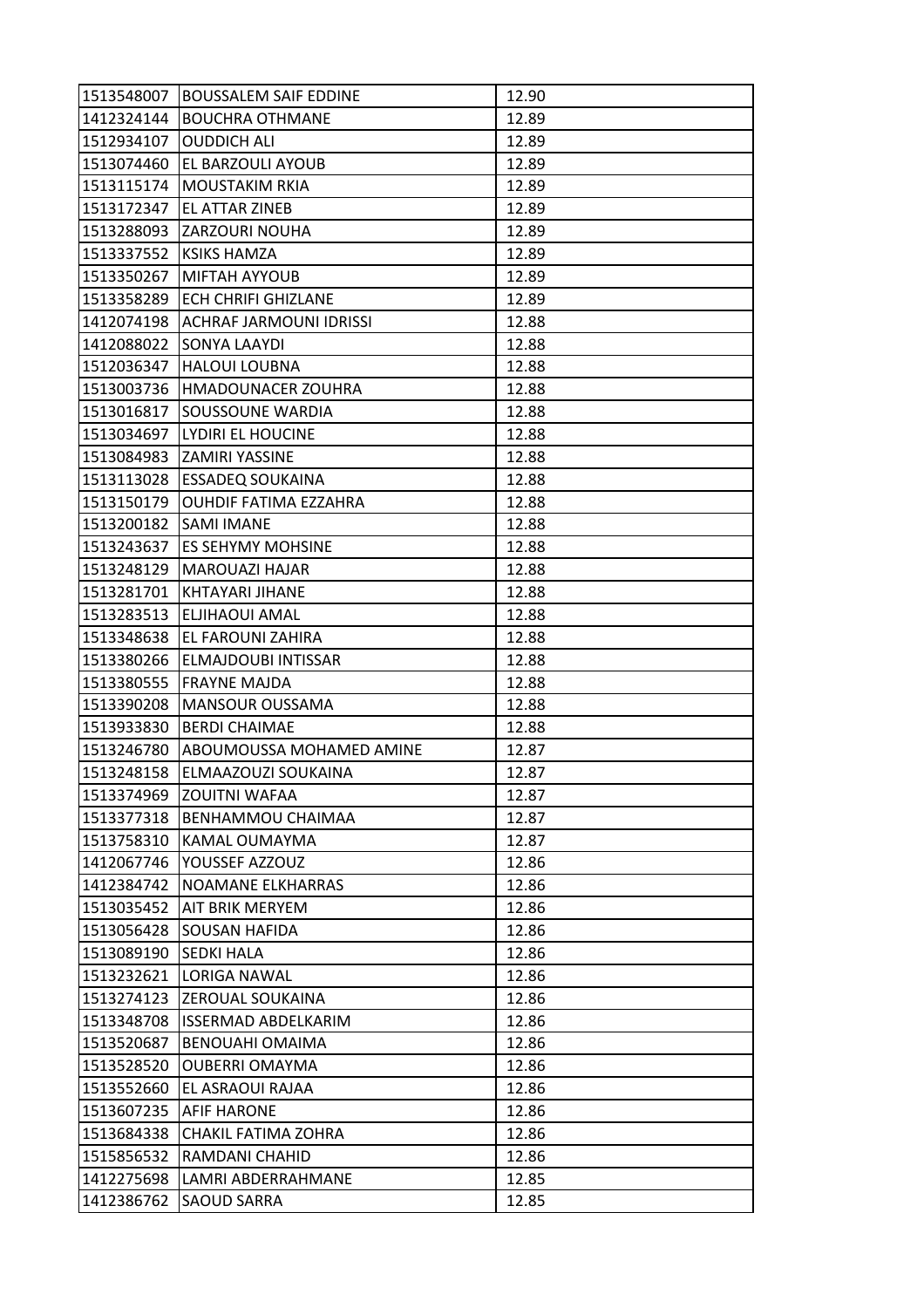|            | 1513087643 LANIBI KHAOULA | 12.85 |
|------------|---------------------------|-------|
| 1513344649 | <b>SAHTOUT SALMA</b>      | 12.85 |
| 1513520662 | <b>ESSBAI SOHA</b>        | 12.85 |
| 1515178821 | NYAZI MOHAMED AMINE       | 12.85 |
| 1412007733 | <b>IBTISSAM EL KHSOUI</b> | 12.84 |
| 1512014696 | <b>BANDIR AYOUB</b>       | 12.84 |
| 1513154146 | LOUTFI FATIMA EZZAHRA     | 12.84 |
| 1513160492 | EL HANNAOUI NADIA         | 12.84 |
| 1513197988 | AIT MIMOUN MOHAMED        | 12.84 |
| 1512151369 | <b>BEL HARIR AMINE</b>    | 12.83 |
| 1512254585 | SARHABIL LAILA            | 12.83 |
| 1513036809 | ELOUAFI OUAFAA            | 12.83 |
| 1513098163 | <b>CHNIBER AMINE</b>      | 12.83 |
| 1513348747 | NAFAA IBTISSAM            | 12.83 |
| 1513351746 | KABLAOUI MAROUA           | 12.83 |
| 1513370599 | <b>CHAHIR HAJAR</b>       | 12.83 |
| 1513379852 | <b>MANOUM YAHYA</b>       | 12.83 |
| 1513380411 | ABBOUR AROUMAYSSAA        | 12.83 |
| 1513618888 | <b>OUHAMMOU IHSSANE</b>   | 12.83 |
| 1513796979 | TAIF ZOUHAIR              | 12.83 |
| 1412098123 | <b>BOUDDINE AMINE</b>     | 12.82 |
| 1412289174 | <b>ENNADIF NADIA</b>      | 12.82 |
| 1512766060 | ELACHOURI SOUKAYNA        | 12.82 |
| 1513023456 | ELGAROUAD IKRAME          | 12.82 |
| 1513245856 | EL HOR HOURIA             | 12.82 |
| 1513279429 | <b>JABIRI YOUNES</b>      | 12.82 |
| 1513322921 | BENKIRANE SAADI ASMAA     | 12.82 |
| 1513361494 | <b>GAEZY JAOUAHIR</b>     | 12.82 |
| 1513375374 | ELOUDIYI OUMAIMA          | 12.82 |
| 1513542791 | EL GOUTBI ZAINEB          | 12.82 |
| 1513695022 | <b>EL HANNAOUI ISSAM</b>  | 12.82 |
| 1412376032 | <b>LADIB AMAL</b>         | 12.80 |
| 1513000790 | <b>OUADA WIDAD</b>        | 12.80 |
| 1513289340 | MEZZARA CHAIMAA           | 12.80 |
| 1513346533 | <b>BOUJAATA IMANE</b>     | 12.80 |
| 1513365954 | <b>ZAHID OTHMANE</b>      | 12.80 |
| 1513931505 | <b>KHARRAZ SOUFIANE</b>   | 12.80 |
| 1511286428 | AIT ABDELLAH SALAH        | 12.79 |
| 1512007432 | <b>OULMOUDEN OUALID</b>   | 12.79 |
| 1512030413 | <b>IFRI YOUNES</b>        | 12.79 |
| 1512554401 | <b>GASMI MARIYEM</b>      | 12.79 |
| 1513000571 | <b>BOUHAMZA MAROUANE</b>  | 12.79 |
| 1513001480 | <b>IDLAHCEN AYOUB</b>     | 12.79 |
| 1513083707 | EL AINOUS ZAKARIA         | 12.79 |
| 1513240457 | <b>ESSAIFI FOUZIA</b>     | 12.79 |
| 1513243621 | <b>NEZILI SARA</b>        | 12.79 |
| 1513281677 | <b>MAAROUF YOUSSEF</b>    | 12.79 |
| 1513348676 | <b>ERRADI NORA</b>        | 12.79 |
| 1513369757 | <b>IDBELLA WISSAL</b>     | 12.79 |
| 1513551536 | BENOMAR MOHAMED AYMANE    | 12.79 |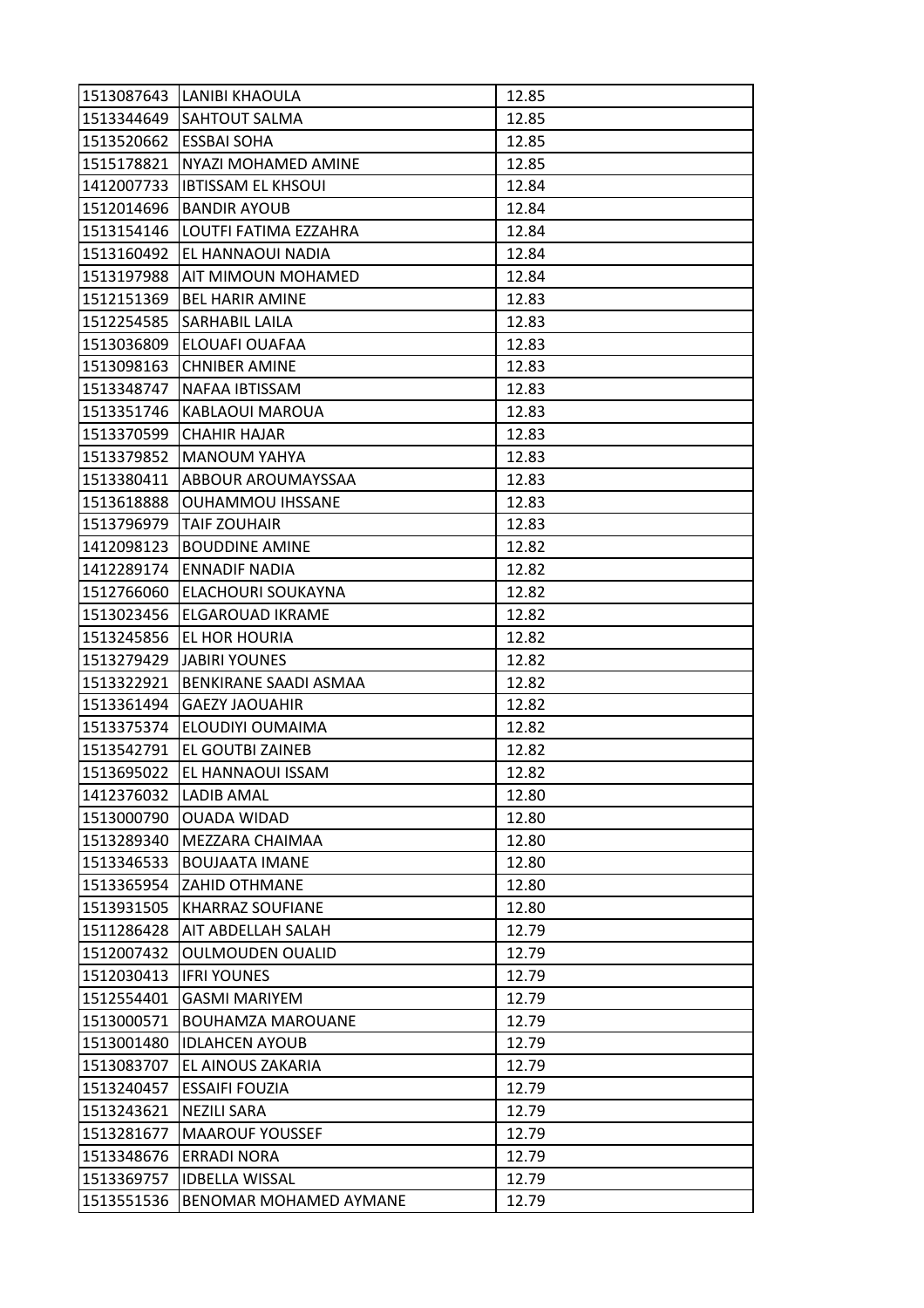| 1412051766 | <b>JASSAB SOULAYMANE</b>    | 12.78 |
|------------|-----------------------------|-------|
| 1412274302 | <b>BOUKZA ABDERRAHMAN</b>   | 12.78 |
| 1512098237 | TAHOUN AYA                  | 12.78 |
| 1513065443 | EL ABBASSI ABDELHALIM       | 12.78 |
| 1513270510 | <b>BADI CHOROUK</b>         | 12.78 |
| 1513324250 | <b>KAROUMI IMANE</b>        | 12.78 |
| 1513331280 | <b>RAKI M HAMMED</b>        | 12.78 |
| 1513626798 | <b>FRETES ISSAM</b>         | 12.78 |
| 1412532366 | <b>HAMZA BALILI</b>         | 12.77 |
| 1513012736 | <b>BATAL SABRINE</b>        | 12.77 |
| 1513343403 | EL ASLAOUI HAFSA            | 12.77 |
| 1513543122 | NINI ZINEB                  | 12.77 |
| 1412253294 | <b>AMINE AIT.OUFKIR</b>     | 12.76 |
| 1412553596 | <b>ZINAB BELAROUI</b>       | 12.76 |
| 1511742032 | EL GASMI ADNANE             | 12.76 |
| 1513006487 | <b>ZOUWAI IMANE</b>         | 12.76 |
| 1513293156 | <b>EL MORSLI JIHANE</b>     | 12.76 |
| 1513324023 | SDAD FATIMA ZAHRA           | 12.76 |
| 1513342537 | <b>BAAZAOUI CHAIMAA</b>     | 12.76 |
| 1412033115 | EZZIKOURI IBTISSAM          | 12.75 |
| 1513017316 | <b>BOUZMOUL YASSER</b>      | 12.75 |
| 1513036930 | ELKABCHE MOHAMED JALAL      | 12.75 |
| 1513050334 | ABOUJAAFAR SOUKAINA         | 12.75 |
| 1513084223 | EL MELLAKH HAFSA            | 12.75 |
| 1513100032 | <b>MENNANE MOHAMED</b>      | 12.75 |
| 1513318433 | <b>OMRAOUI MOUAAD</b>       | 12.75 |
| 1513347767 | DANAMI HOUSSAMEDDINE        | 12.75 |
| 1513541728 | <b>BERROUAGUE YOUSSEF</b>   | 12.75 |
| 1513784213 | <b>BARKA TAHA</b>           | 12.75 |
| 1513784890 | FENNASSSI OUAALANI BOUTAINA | 12.75 |
| 1513931910 | <b>BOUTAHIR AYOUB</b>       | 12.75 |
| 1513942269 | <b>ZOUAGUI MOUNA</b>        | 12.75 |
| 1412005171 | <b>LAAREJ AYOUB</b>         | 12.74 |
| 1412540860 | <b>IMANE MAFTAH</b>         | 12.74 |
| 1512928302 | <b>TALHAOUI ABDELAZIZ</b>   | 12.74 |
| 1513006659 | <b>NAMSY CHAIMA</b>         | 12.74 |
| 1513018367 |                             |       |
|            | AZZABI SOUKAINA             | 12.74 |
| 1513282105 | <b>CHEKOUFF SOUKAINA</b>    | 12.74 |
| 1513350887 | RABIA CHAIMAE               | 12.74 |
| 1513356549 | <b>MAHMOUD AYOUB</b>        | 12.74 |
| 1513386200 | ADERKAOUI MERIEM            | 12.74 |
| 1513787923 | <b>BOUANANI CHAIMAE</b>     | 12.74 |
| 1515010489 | MOHAMED BELHOUCHA           | 12.74 |
| 1411077617 | SALAH ELGHAZOUANI           | 12.73 |
| 1512276359 | ELKHAYAL SARA               | 12.73 |
| 1513007382 | <b>CHEKHMANE MOHAMED</b>    | 12.73 |
| 1513094169 | <b>ESSAIDI OSSAMA</b>       | 12.73 |
| 1513161322 | <b>TABIAT YOUSSEF</b>       | 12.73 |
| 1513331627 | ELBANOUTI KAOUTAR           | 12.73 |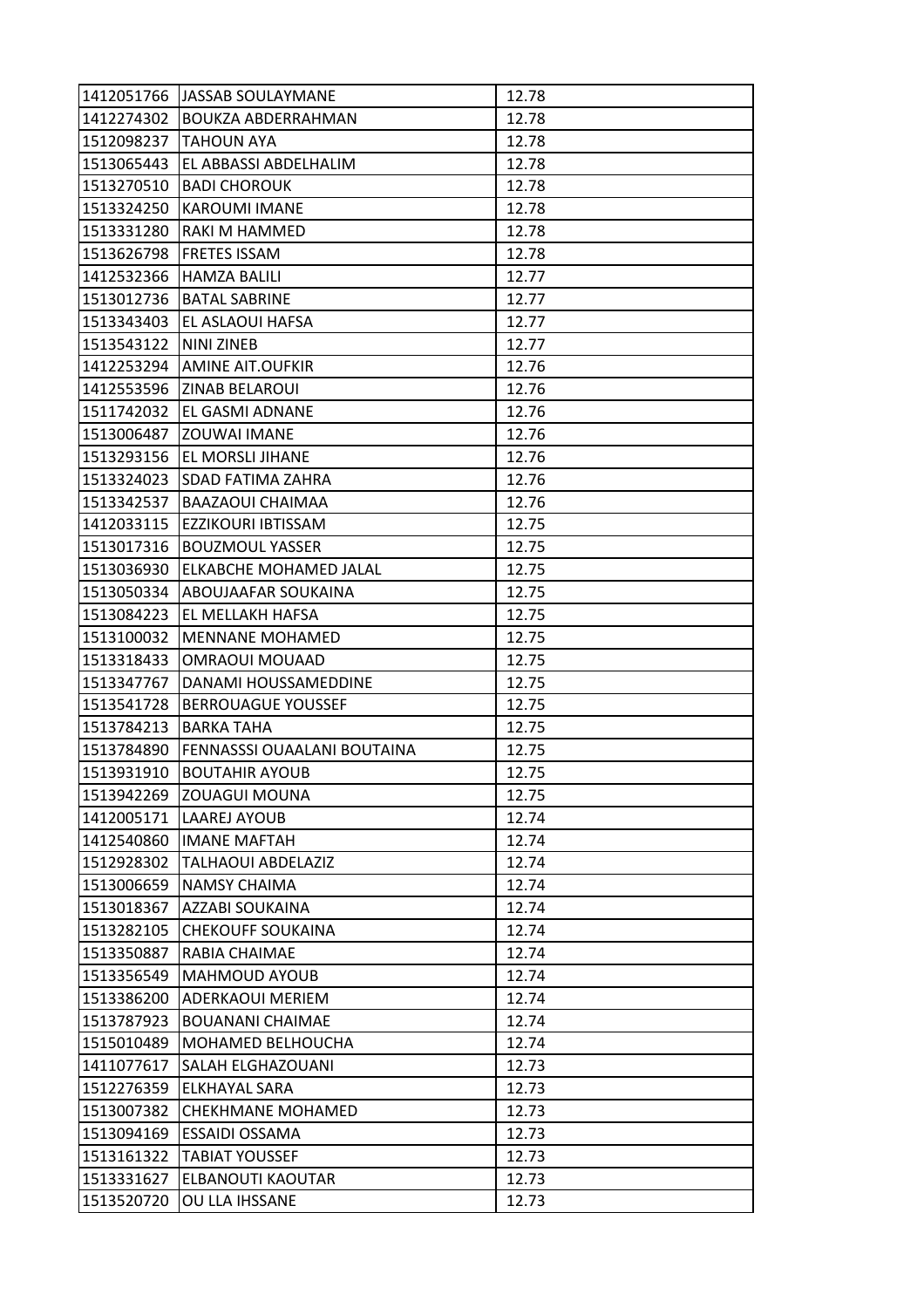| 1513533969 | lissame houda                                   |                |
|------------|-------------------------------------------------|----------------|
| 1411249502 | MOHAMMED LAGHRIAB                               | 12.73<br>12.72 |
| 1412031569 | <b>RZIGUI YASSIR</b>                            | 12.72          |
| 1512051494 | <b>GJIJE MOHAMED</b>                            | 12.72          |
| 1513080070 | EL KHOUDARI ISMAIL                              | 12.72          |
| 1513084254 | ELMOUAAOUY LINA                                 | 12.72          |
| 1513520795 |                                                 | 12.72          |
| 1513745041 | SLIMANI HIND<br><b>MARJANE MOHAMED AMINE</b>    |                |
| 1412082165 | FATIM EZZAHRA OULAHCEN                          | 12.72<br>12.71 |
| 1511022655 |                                                 | 12.71          |
| 1512279681 | MOUTAOUAKIL ABDELMOUN M<br><b>BOUADEL SALMA</b> | 12.71          |
| 1513040928 | <b>AGOUZOUR ZINEB</b>                           | 12.71          |
| 1513069793 | <b>EZ ZAHIRI ISMAIL</b>                         | 12.71          |
| 1513078649 | <b>QOBI ZOUHAIR</b>                             | 12.71          |
| 1513234719 | <b>FAKHR EDDINE HASANIA</b>                     | 12.71          |
| 1513281772 | <b>ABIDATE MOHAMED</b>                          | 12.71          |
|            |                                                 |                |
| 1513321697 | <b>BOURDI NISRINE</b>                           | 12.71          |
| 1513329505 | SARBEET SALMA                                   | 12.71          |
| 1513947263 | <b>ISMAIL SARRAF</b>                            | 12.71          |
| 1412031454 | NAIM ABDERRAHMANE                               | 12.70          |
| 1412083898 | RAJA SADIQ                                      | 12.70          |
| 1512397378 | <b>IDRISSI HAMZA</b>                            | 12.70          |
| 1513032799 | MOUADDINE CHAIMAA                               | 12.70          |
| 1513231780 | <b>ZARHOURY YOUSSEF</b>                         | 12.70          |
| 1513360641 | NAYATE OMAIMA                                   | 12.70          |
| 1513379979 | CHOUBAKI HANAA                                  | 12.70          |
| 1513605847 | EL FILALI RACHID                                | 12.70          |
| 1513613283 | <b>GUIT CHAIMAE</b>                             | 12.70          |
| 1513758904 | MOATASSIM SALMA                                 | 12.70          |
| 1513931596 | OUHAMMOU OTHMANE                                | 12.70          |
| 1513957428 | AROUCHE GOURRA CHAIMAE                          | 12.70          |
| 1515126463 | <b>MAHABA ETTALEB</b>                           | 12.69          |
| 1512368177 | EL AYCHI HAJAR                                  | 12.68          |
| 1513000005 | LAAOUAR WIAM                                    | 12.68          |
| 1513004243 | <b>AGLAGAL RAHMA</b>                            | 12.68          |
| 1513017289 | <b>IGHZR YOUSSEF</b>                            | 12.68          |
| 1513090356 | MANSOURI MOHAMED AMINE                          | 12.68          |
| 1513098204 | <b>IDRISSI KHARCHAFI AMINE</b>                  | 12.68          |
| 1513106420 | <b>OUTCHAKOUCHT HANANE</b>                      | 12.68          |
| 1513369822 | MAARAFI FATIMA EZZAHRA                          | 12.68          |
| 1513525884 | M HAYA YAHYA                                    | 12.68          |
| 1513526519 | <b>GREINCHE EL MEHDI</b>                        | 12.68          |
| 1513814020 | DARMOUN CHAIMAE                                 | 12.68          |
| 1513956296 | AZZAHRAOUI NAJAH                                | 12.68          |
| 1412337600 | HMIMOU SALMA                                    | 12.67          |
| 1513037395 | BARA LAYLA                                      | 12.67          |
| 1513048816 | <b>GHARBI ISRAE</b>                             | 12.67          |
| 1513080867 | SOUABLI SANA                                    | 12.67          |
| 1513169660 | EL YOUSEFY NAIMA                                | 12.67          |
| 1513251801 | <b>HATIM NOURA</b>                              | 12.67          |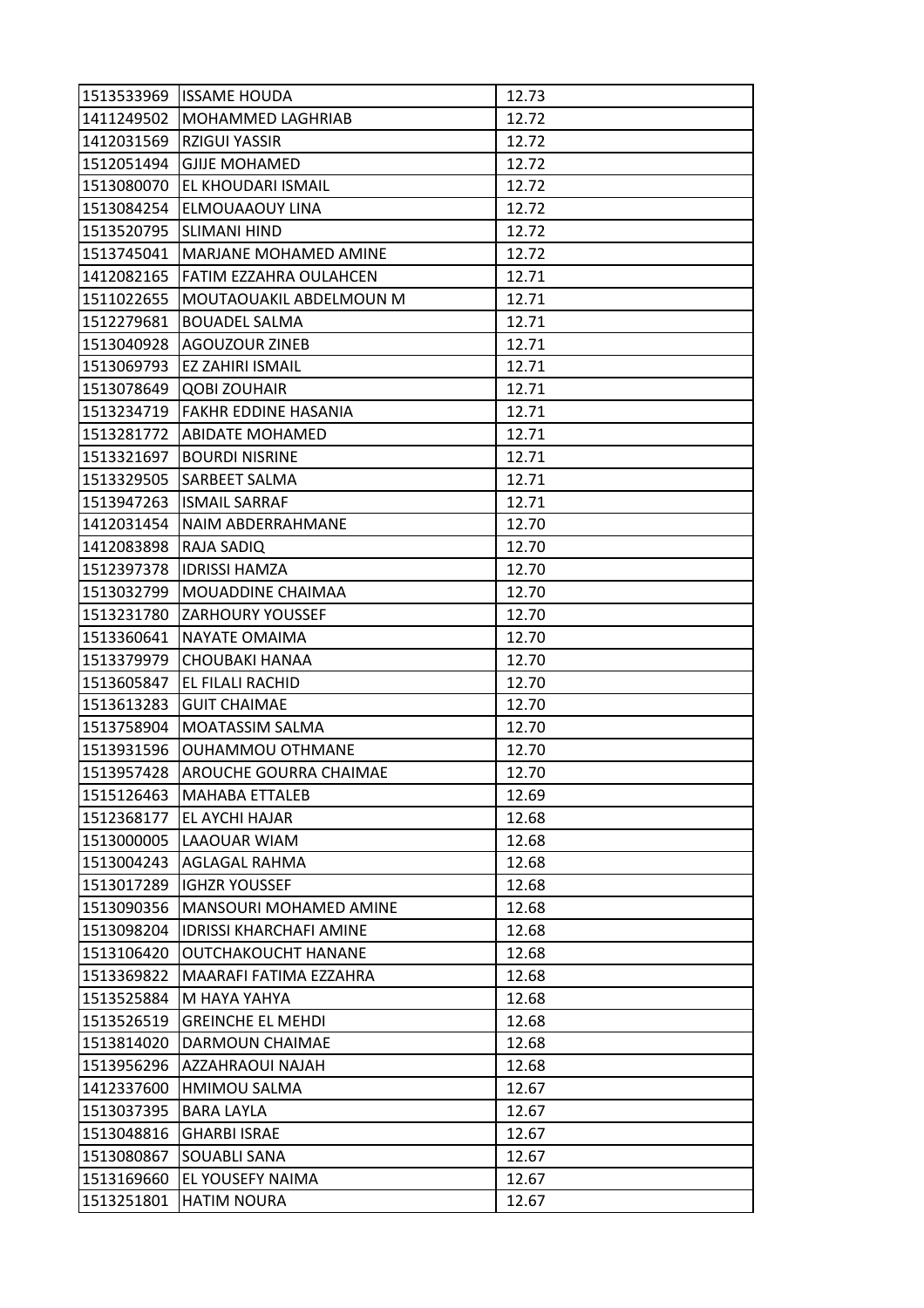| 1513351468 | EL AZIZ ASMAA                  | 12.67 |
|------------|--------------------------------|-------|
| 1513377357 | <b>SBAIBY YOUSSEF</b>          | 12.67 |
| 1513802705 | <b>DAOUIRI NOUHAILA</b>        | 12.67 |
| 1513036203 | SMIDI HAMZA                    | 12.66 |
| 1513040323 | <b>BAIROUKI KHALIL</b>         | 12.66 |
| 1513101443 | ZARHOUN SOUHAILA               | 12.66 |
| 1513160342 | <b>SEMMANE MEHDI</b>           | 12.66 |
| 1513236028 | ELHAOURI IMANE                 | 12.66 |
| 1513023386 | EL ALAOUI AYOUB                | 12.65 |
| 1513049066 | ACHABBAR FATIMA EZZAHRA        | 12.65 |
| 1513084239 | EL MAIZI LAMYA                 | 12.65 |
| 1513152394 | <b>HAJJIOUI YOUSSEF</b>        | 12.65 |
| 1513245887 | <b>JAGHNOUNE ACHRAF</b>        | 12.65 |
| 1513346331 | <b>MALHIN HAJAR</b>            | 12.65 |
| 1513365949 | <b>NADIOUI YASSER</b>          | 12.65 |
| 1515178739 | <b>BOUKILI RIDA</b>            | 12.65 |
| 1412099566 | <b>BAALI YASSAMINE</b>         | 12.64 |
| 1512286164 | <b>OUZIR RABI</b>              | 12.64 |
| 1512922100 | <b>OUBENM HAND ABDELFETTAH</b> | 12.64 |
| 1513002155 | LAAYOUNI AZIZ                  | 12.64 |
| 1513076836 | <b>MASRET HASSNA</b>           | 12.64 |
| 1513112471 | JBILI ZAKARIA                  | 12.64 |
| 1513241665 | ELYAACOUBI KHAOULA             | 12.64 |
| 1513346338 | ROHI MOHAMED REDA              | 12.64 |
| 1513538995 | AZZOUZ ABDELAZIZ               | 12.64 |
| 1412073135 | <b>MOUNA RAJRAJI</b>           | 12.63 |
| 1412363556 | LAATIOUI MARYAM                | 12.63 |
| 1512025937 | <b>TOBJYA MARWANE</b>          | 12.63 |
| 1513107819 | ZOUZAL ASMAA                   | 12.63 |
| 1513246828 | <b>BOUJMEL REDOUANE</b>        | 12.63 |
| 1513279064 | ELOUADRASSI ABDELHAMID         | 12.63 |
| 1513333051 | <b>BARKATOU HAKIMA</b>         | 12.63 |
| 1513369875 | <b>BERRAHO DRISS</b>           | 12.63 |
| 1513005257 | <b>AGOUCHE ZAINAB</b>          | 12.62 |
| 1513009815 | KASMI MOHAMED AMINE            | 12.62 |
| 1513023541 | AAMICHA MAHJOUBA               | 12.62 |
| 1513080701 | MOUADIL OUMAIMA                | 12.62 |
| 1513194108 | EL MEKKAWI HIND                | 12.62 |
| 1513286591 | <b>MACHATA KAOUTAR</b>         | 12.62 |
| 1412042020 | HEDDOUCHI MOSTAFA              | 12.61 |
| 1513093120 | LHARI HAMZA                    | 12.61 |
| 1513152285 | ARROUSSAFI FATIMA EZZAHRA      | 12.61 |
| 1513199504 | AZEKRAOUI MARYAM               | 12.61 |
| 1513341707 | <b>FLAH FAYCAL</b>             | 12.61 |
| 1513539060 | EL GUEROUI YASSINE             | 12.61 |
| 1513548882 | LAABID MERYEM                  | 12.61 |
| 1513952727 | EL BACHIR LAILA                | 12.61 |
| 1513956769 | <b>AGOURAM KHALIL</b>          | 12.61 |
| 1412050157 | <b>ZGHIBA MERYAME</b>          | 12.60 |
| 1513072974 | <b>BARAKAT GHIZLANE</b>        | 12.60 |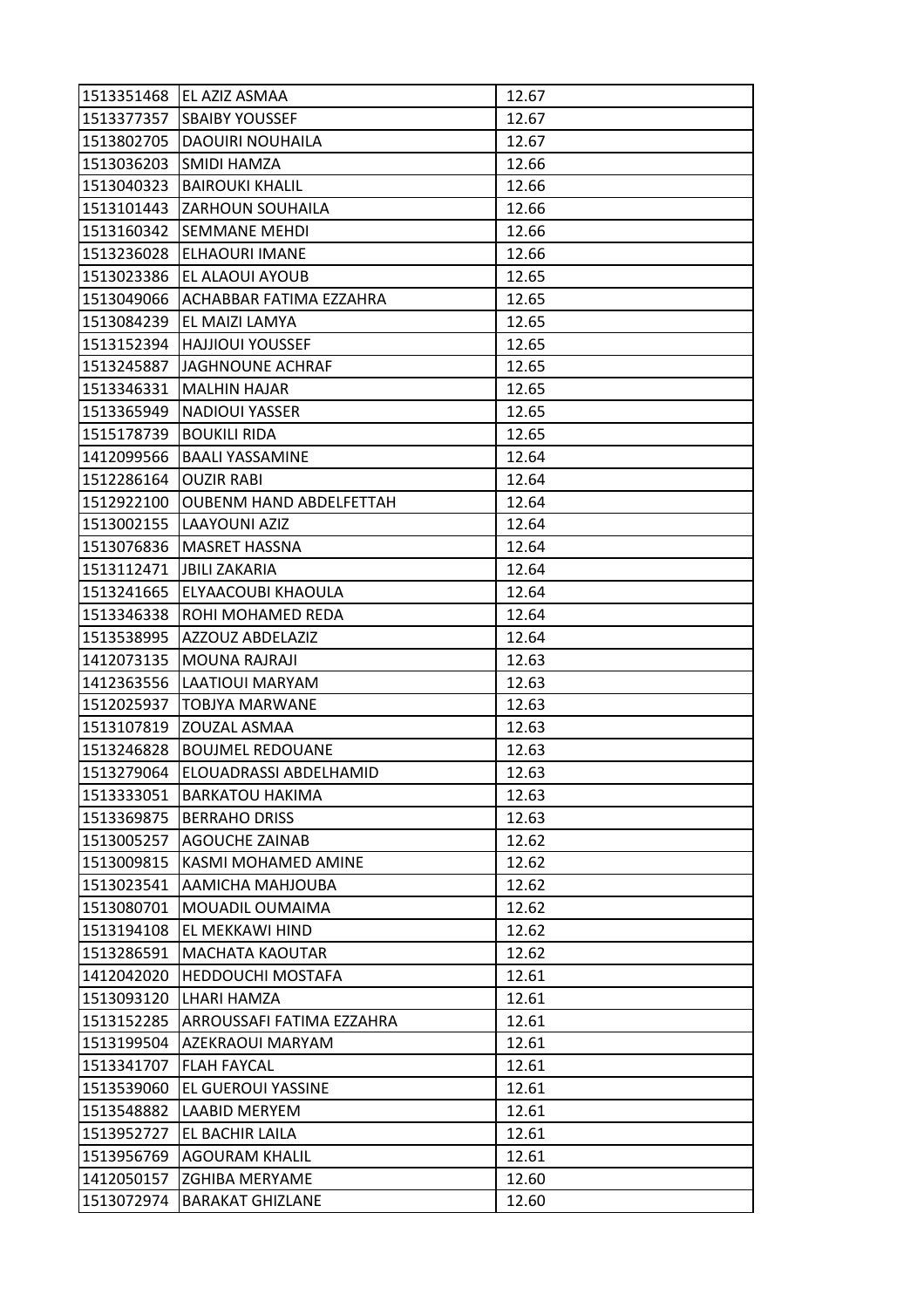|            | 1513091443   AIT BELLA SOUKAINA | 12.60 |
|------------|---------------------------------|-------|
| 1513160403 | <b>LACHHAB AYMANE</b>           | 12.60 |
| 1513344036 | <b>ATTINI ANAS</b>              | 12.60 |
| 1513349158 | <b>KANCHE ASMAA</b>             | 12.60 |
| 1513352397 | <b>CHIKHAOUI LAMIAE</b>         | 12.60 |
|            | 1513778912  LAKHDADI MERIAM     | 12.60 |
| 1412627235 | TAABANI KHAOULA                 | 12.59 |
| 1512033235 | <b>BOURIQUI MAROUANE</b>        | 12.59 |
| 1512085014 | <b>DOULKIFLE FATIHA</b>         | 12.59 |
| 1513006324 | HATIMI HAYTEM                   | 12.59 |
| 1513174094 | <b>KARIM HAJAR</b>              | 12.59 |
| 1513245685 | <b>BENNOUNA NAIMA</b>           | 12.59 |
| 1513245697 | DIDAH NASR EDDINE               | 12.59 |
| 1513339094 | <b>KIBBOU KHADIJA</b>           | 12.59 |
| 1513685284 | <b>BOUKHARI KAOUTAR</b>         | 12.59 |
| 1412035632 | <b>KADDOURI SALWA</b>           | 12.58 |
| 1412065344 | <b>SAID LAGRANE</b>             | 12.58 |
| 1414126770 | <b>TMADLI ZOUHAIR</b>           | 12.58 |
| 1513005249 | <b>BENHMID RIDA</b>             | 12.58 |
| 1513100141 | <b>ELWASSY MOHAMED</b>          | 12.58 |
|            | 1513251285   HARIT AIMAN        | 12.58 |
| 1513324313 | EL GHALI ABDELMOGHIT            | 12.58 |
| 1513933059 | <b>BENSID YOUSSEF</b>           | 12.58 |
| 1412050003 | <b>OUMESSA THOUMANA</b>         | 12.57 |
| 1412380348 | <b>BOUZAIANE WALID</b>          | 12.57 |
| 1412923518 | <b>NORRI MOHAMED</b>            | 12.57 |
| 1511373098 | IZNADA ABDERRAHMANE             | 12.57 |
| 1513020699 | <b>AIT BAHMED YASSINE</b>       | 12.57 |
| 1513050351 | KHALLOUQI KAOUTHAR              | 12.57 |
| 1513077401 | LAHBIDI IMAD                    | 12.57 |
|            | 1513091031   LACHGUARI EL MEHDI | 12.57 |
| 1513335181 | <b>CHAJADINE HAMZA</b>          | 12.57 |
| 1515407949 | <b>CHERGUI SOUKAINA</b>         | 12.56 |
| 1512330675 | EL ANAYA SARA                   | 12.55 |
| 1513001779 | <b>AKRIDISS ABDELHAMID</b>      | 12.55 |
| 1513067046 | LAGMAH MARYEME                  | 12.55 |
| 1513069590 | <b>BEN SOUIRA AMINE</b>         | 12.55 |
| 1513227654 | <b>JALOUAJA MOHAMED</b>         | 12.55 |
| 1513551582 | EL IDRISSI SLIMANI KHALIL       | 12.55 |
| 1412065133 | <b>LAMYA FEDLI</b>              | 12.54 |
| 1412520687 | JIHANE EL OUAZZANI ERRHOUNI     | 12.54 |
| 1513005954 | <b>BIGUEDAD AMINE</b>           | 12.54 |
| 1513024116 | EL AALLALI ASMA                 | 12.54 |
| 1513031982 | NAADI ABDELLAH                  | 12.54 |
| 1513032585 | <b>KARYM HOURIA</b>             | 12.54 |
| 1513066254 | AAMIRA MILOUD                   | 12.54 |
| 1513073019 | <b>HADEQ CHAIMA</b>             | 12.54 |
| 1513074307 | <b>MEDMAD MANAL</b>             | 12.54 |
| 1513091424 | EL KHAMSI FARAH                 | 12.54 |
| 1513104930 | <b>MESSHIK ABDELGHAFOUR</b>     | 12.54 |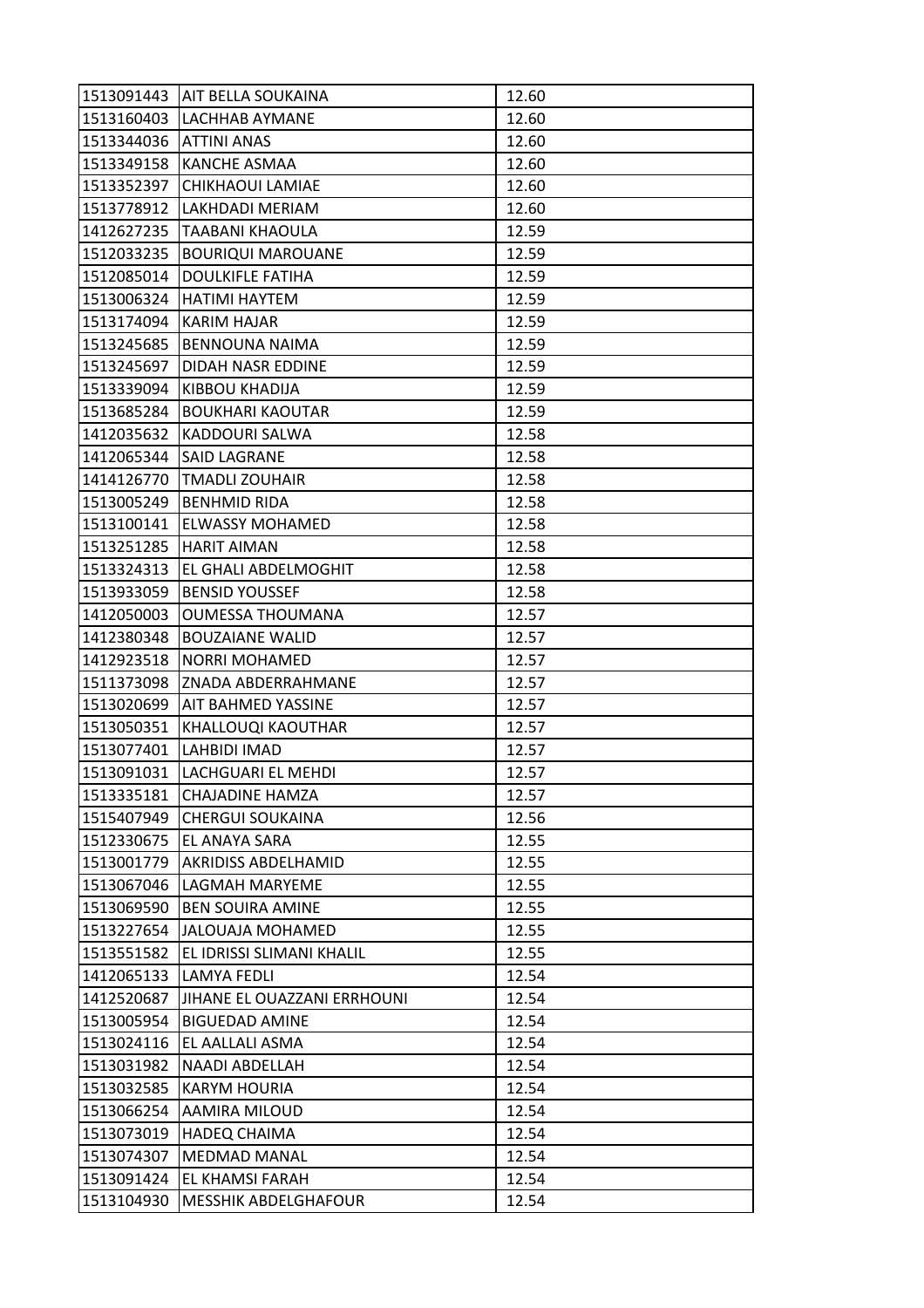| 1513164597 | <b>MOUNCHIT MOURAD</b>     | 12.54 |
|------------|----------------------------|-------|
| 1513245812 | <b>AOUADE NASSIM</b>       | 12.54 |
| 1513283536 | <b>KHTIB YOUNESS</b>       | 12.54 |
| 1513382825 | <b>BOURAJLI AMINE</b>      | 12.54 |
| 1513551478 | LRHCHA OMAR                | 12.54 |
| 1513743335 | ZAIFRI JAMILA              | 12.54 |
| 1513900204 | <b>JALIL OUSSAMA</b>       | 12.54 |
| 1412099250 | MOHAMED OUSSAMA BENHAMZA   | 12.53 |
| 1412149238 | EL-KALEI HAMZA             | 12.53 |
| 1412242995 | SARA BENJELOUAJA           | 12.53 |
| 1412276827 | RABIE ALAAEDDINE           | 12.53 |
| 1412553256 | EL MEHDI ZKIOU             | 12.53 |
| 1412556771 | MOHAMMED AIT HADDOU        | 12.53 |
| 1513031600 | <b>OUTSSILA HASSNA</b>     | 12.53 |
| 1513111638 | <b>GHOULIMI OUSSAMA</b>    | 12.53 |
| 1513244623 | DAROUAS MOURAD             | 12.53 |
| 1513289388 | OMARI ASMAA                | 12.53 |
| 1513349059 | <b>ENNOKRY MOHAMMED</b>    | 12.53 |
| 1513684358 | EL KHALDI MOUATAZ          | 12.53 |
| 1513803398 | EL HARRANI IMANE           | 12.53 |
| 1412082201 | <b>SOUFIANE MOUBTADI</b>   | 12.52 |
| 1412363795 | SABRI ZINEB                | 12.52 |
| 1513003087 | <b>HADIR OUMAIMA</b>       | 12.52 |
| 1513033264 | CHABAB KHAOULA             | 12.52 |
| 1513034719 | FARDI JAMILA               | 12.52 |
| 1513236070 | <b>HAFID ZAHIRA</b>        | 12.52 |
| 1513344181 | <b>OUSSIDNA ASMAA</b>      | 12.52 |
| 1513526018 | <b>KALAI NADA</b>          | 12.52 |
| 1513539062 | <b>AGNAOU REDA</b>         | 12.52 |
| 1513703953 | RAHMOUNI ZAKARIA           | 12.52 |
| 1515126338 | <b>BEN MAZHAR GHIZLANE</b> | 12.52 |
| 1411366138 | RHOURIDA KAMAL             | 12.51 |
| 1412077832 | <b>AYOUB DAZI</b>          | 12.51 |
| 1512242769 | MIQDACHE CHAIMAE           | 12.51 |
| 1513050869 | <b>GOURTI MARYEM</b>       | 12.51 |
| 1513068723 | <b>BOUABOULA SAFIA</b>     | 12.51 |
| 1513231783 | RACHID YASMINE             | 12.51 |
| 1513283504 | <b>ATRAOUI ISSAM</b>       | 12.51 |
| 1513357977 | SRI KHADIJA                | 12.51 |
| 1513605713 | LOUBANI YAHYA              | 12.51 |
| 1513936471 | ANEBRI SALAHEDDINE         | 12.51 |
| 1412329445 | <b>MARZOUK JIHANE</b>      | 12.50 |
| 1512386720 | ATOUCHI ASMAA              | 12.50 |
| 1513089158 | <b>BOUDYNAR MOHAMED</b>    | 12.50 |
| 1513098724 | EL GARMAI RAJAE            | 12.50 |
| 1412089485 | <b>OUSAMA FARES</b>        | 12.49 |
| 1513003524 | <b>OUANJI KHADIJA</b>      | 12.49 |
| 1513035630 | MAHIR FATIMA ZAHRA         | 12.49 |
| 1513111755 | AMTHQAL ABDERRAHMANE       | 12.49 |
| 1513241670 | <b>CHAKIR SARA</b>         | 12.49 |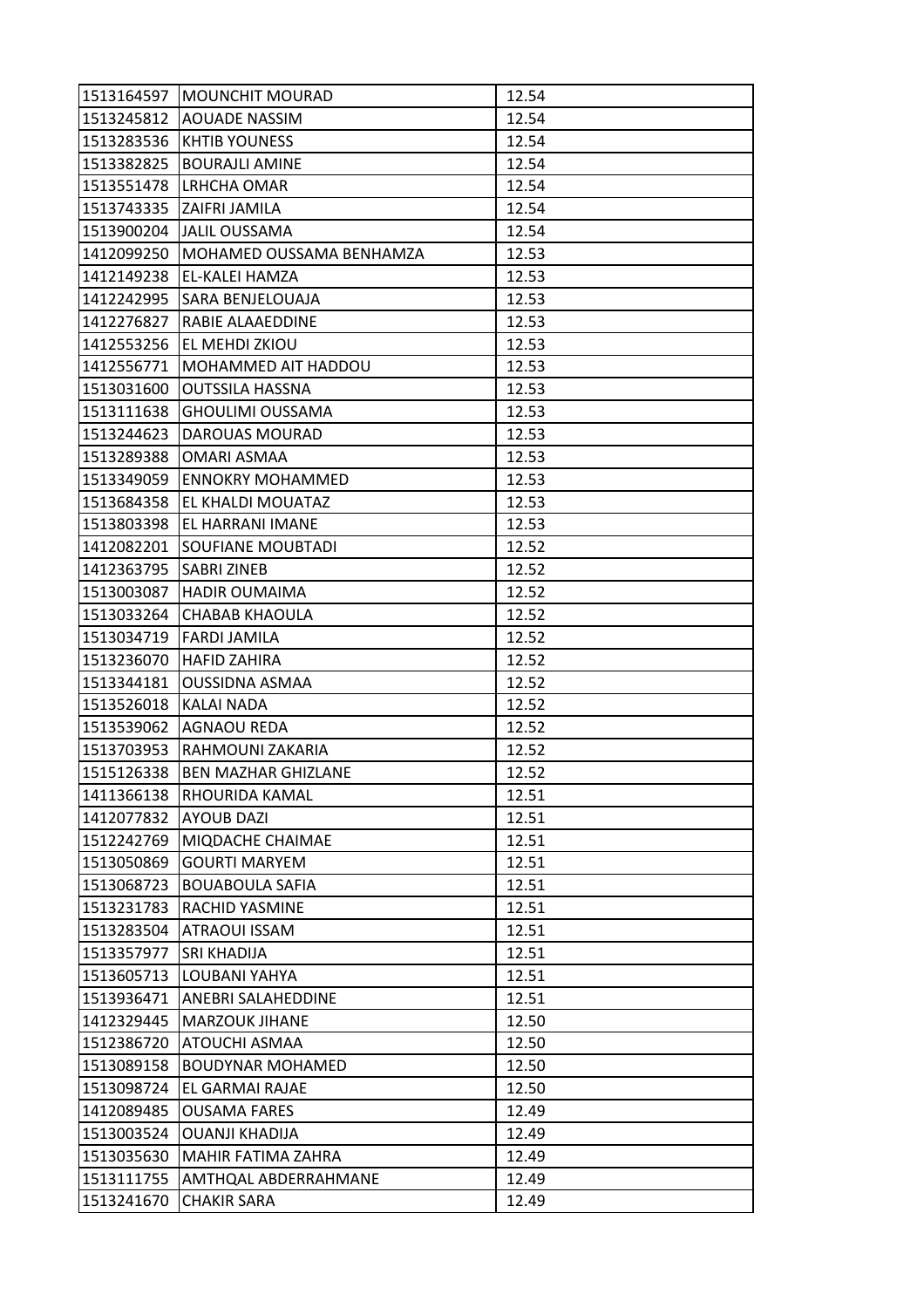|                       | 1513276546 ZENASNI MOHAMED ELMEHDI | 12.49 |
|-----------------------|------------------------------------|-------|
|                       | 1513279382 IDM BARK SOUFIANE       | 12.49 |
| 1513318531            | <b>HASSANI CHAIMAA</b>             | 12.49 |
| 1513356125            | <b>HAKIOUI YASSER</b>              | 12.49 |
| 1513369088            | <b>KABBOUL KENZA</b>               | 12.49 |
|                       | 1513706902 LAROUSSI ZINEB          | 12.49 |
|                       | 1513859455  IBNCHAKROUNE FADOUA    | 12.49 |
| 1513900206            | <b>ALI CHEQRI</b>                  | 12.49 |
| 1512253339            | <b>ZIRARI KHALID</b>               | 12.48 |
| 1512554438            | <b>CHAHID CHAYMAA</b>              | 12.48 |
| 1513087708 BASIT HALA |                                    | 12.48 |
| 1513238067            | <b>EZ ZAOUI HAYTAM</b>             | 12.48 |
| 1513338277            | LOUMRI FATIMA ZAHRAE               | 12.48 |
| 1513358703            | <b>WAHID SIHAM</b>                 | 12.48 |
| 1412018241            | <b>LAABDI LAILA</b>                | 12.47 |
|                       | 1513001835   MAOURI MARYAM         | 12.47 |
| 1513037605            | <b>BOUBRINE KHAOULA</b>            | 12.47 |
| 1513066792            | <b>SIDI NAZHA</b>                  | 12.47 |
| 1513098679            | EL AKKAD MOHAMED KHALIL            | 12.47 |
| 1513104910            | <b>INFLAS FADOUA</b>               | 12.47 |
| 1513174267            | <b>BOUTAYB FATIMA EZZAHRA</b>      | 12.47 |
| 1513382882            | <b>BOUMEN MOUAD</b>                | 12.47 |
| 1513613175            | <b>BOUSLIMI AYOUB</b>              | 12.47 |
| 1513618316            | HADRIA CHAIMAE                     | 12.47 |
| 1513932139            | LAGHRISSI ABDELAALI                | 12.47 |
| 1411247809            | HICHAM ASSABIK                     | 12.46 |
| 1412228268            | <b>CHAIMAE BEDDAD</b>              | 12.46 |
| 1512015641            | <b>OULHABIB ZAKARIA</b>            | 12.46 |
| 1513007360            | <b>CHEKHMANE EL MEHDI</b>          | 12.46 |
| 1513014233            | <b>HAJAT LAHOUSSAINE</b>           | 12.46 |
| 1513016814            | CHAOUAD HIND                       | 12.46 |
| 1513094468            | <b>ID ABDALLAH KHADIJA</b>         | 12.46 |
| 1513166389            | AIT BEN DAOUD MARYAM               | 12.46 |
| 1513281843            | <b>GUELOUADI AYOUB</b>             | 12.46 |
| 1513802597            | <b>KATTASS ACHRAF</b>              | 12.46 |
| 1412012799            | EL KABABI IHSSANE                  | 12.45 |
| 1512007465            | KHAIF ALLAH NARJIS                 | 12.45 |
| 1512151431            | <b>MOUHSSINE YOUSSRA</b>           | 12.45 |
| 1513040389            | EL ATMANI ZAKARIA                  | 12.45 |
| 1513050315            | <b>SEMLALI ILHAME</b>              | 12.45 |
| 1513050485            | <b>BAISSA FATIMA EZZAHRAA</b>      | 12.45 |
| 1513069531            | EL HIDANI WIJDAN                   | 12.45 |
| 1513081082            | <b>BAHAMMOU YASSMINE</b>           | 12.45 |
| 1513231644            | CHEGRAOUI OUMAIMA                  | 12.45 |
| 1513328478            | <b>BENHMAMA MOHAMMED</b>           | 12.45 |
| 1513540167            | BELAHCEN FATIMA ZAHRA              | 12.45 |
| 1513939253            | EL HARTI KHADIJA                   | 12.45 |
| 1412253238            | CHAIMAA HAMIMSA                    | 12.43 |
| 1512011864            | AIT HSAINE HAMMOU                  | 12.43 |
| 1512021971            | <b>IRGUI YASSINE</b>               | 12.43 |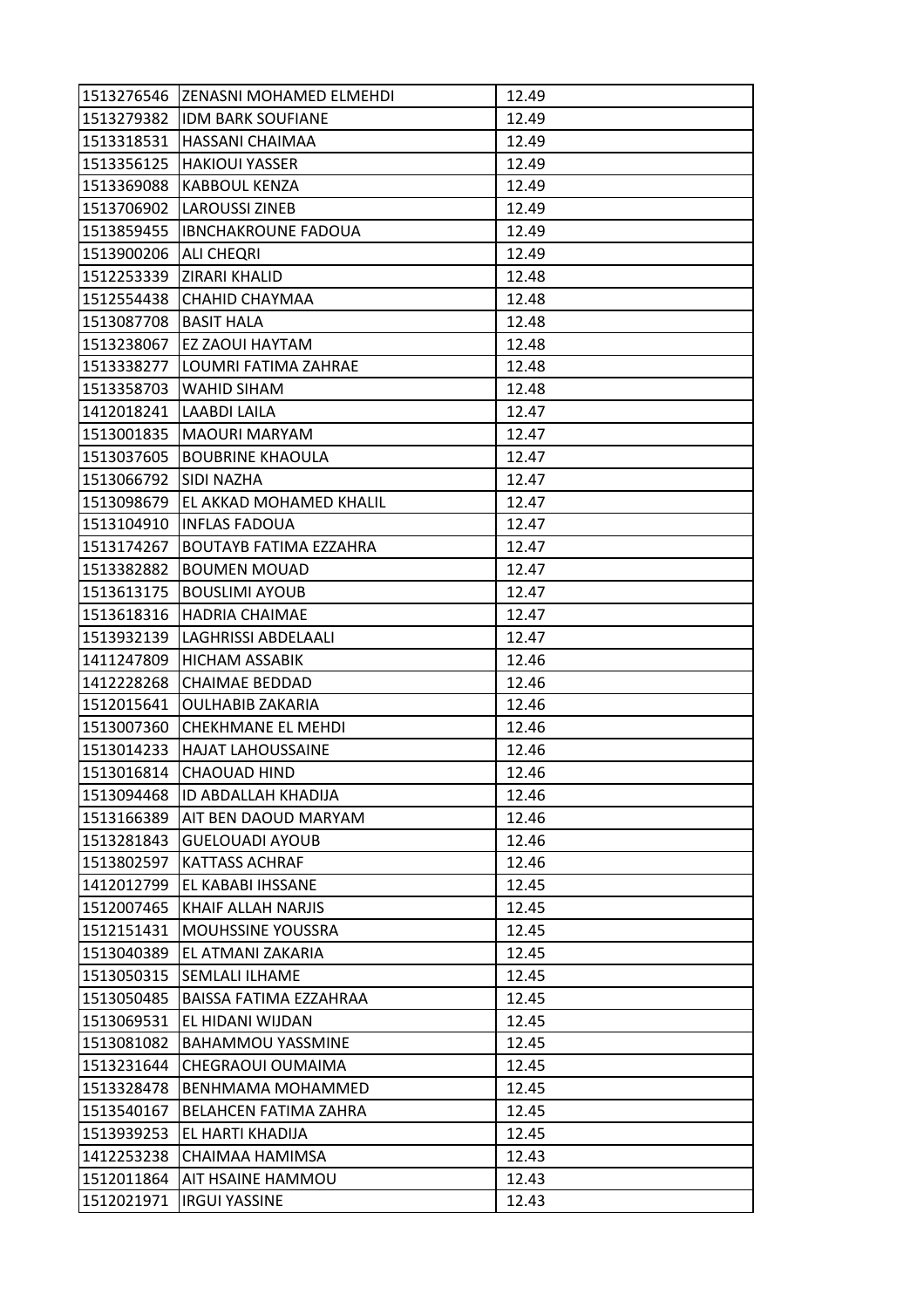| 1513017094  ILIDI HAYAT |                                | 12.43 |
|-------------------------|--------------------------------|-------|
| 1513346529              | KHIRATE SOUKAINA               | 12.43 |
| 1513382886              | <b>FATEH ANAS</b>              | 12.43 |
| 1513766649              | <b>BOULOUIZAT KHAOULA</b>      | 12.43 |
| 1513040390              | ZIDOUH EL MEHDI                | 12.42 |
| 1513084267              | <b>ZAHIR ADAM</b>              | 12.42 |
| 1513111613              | ELBARI SALMA                   | 12.42 |
| 1513234404              | KHALIL MARYEM                  | 12.42 |
| 1513544070              | DEHHAOUI SALMA                 | 12.42 |
| 1412020099              | EL OTMANI IMANE                | 12.41 |
| 1412379983              | <b>BOURKIBATE OUSSAMA</b>      | 12.41 |
| 1412380860              | MOUFAKKAH MARIEM               | 12.41 |
| 1412913274              | <b>MILISS HANANE</b>           | 12.41 |
| 1513003810              | <b>OUAIRAR FATIMA</b>          | 12.41 |
| 1513066188              | <b>ES SADDIQ YOUSSEF</b>       | 12.41 |
| 1513074466              | <b>AABIDA KHALID</b>           | 12.41 |
| 1513083333              | <b>OUFLAH HIND</b>             | 12.41 |
| 1513091594              | EL ALLAMI TARIQ                | 12.41 |
| 1513098676              | AIT SAYAD BASMA                | 12.41 |
| 1513190609              | <b>BOUDAD SMAIL</b>            | 12.41 |
| 1513228722              | <b>ATIBI AYOUB</b>             | 12.41 |
| 1513286060              | <b>KABIRI INTISSAR</b>         | 12.41 |
| 1513369189              | <b>KHYAR MOHCINE</b>           | 12.41 |
| 1513545630              | <b>ABLA WALID</b>              | 12.41 |
| 1412025968              | AABOUZ HAMZA                   | 12.40 |
| 1512012520              | <b>CHOUIEKH HNIA</b>           | 12.40 |
| 1512033729              | <b>AZEDINE YOUSSEF</b>         | 12.40 |
| 1513008177              | EL AAMRANI SOUFIANE            | 12.40 |
| 1513087597              | ABOUNAN ANAS                   | 12.40 |
| 1513321936              | <b>OUZZINE MOHAMED</b>         | 12.40 |
| 1513369772              | <b>HILAL ACHRAF</b>            | 12.40 |
| 1513812297              | <b>KHABBAZ KHALIL</b>          | 12.40 |
| 1412160755              | EL BOUHALI IKRAM               | 12.39 |
| 1512390929              | AIT AZZAT MOHAMMED             | 12.39 |
| 1512780029              | BABA LAMINE ALAOUI MOHAMMED AM | 12.39 |
| 1513029815              | AGUNI FATIHA                   | 12.39 |
| 1513230098              | RAMRAOUI IBTISSAM              | 12.39 |
| 1513245435              | <b>BOUANANI CHOAIB</b>         | 12.39 |
| 1513251447              | <b>ES SAFI CHAIMAE</b>         | 12.39 |
| 1513283136              | <b>ELMIR GHIZLANE</b>          | 12.39 |
| 1513329414              | LAHRICHI YASMINE               | 12.39 |
| 1412908630              | <b>DRIOUCH HAJAR</b>           | 12.38 |
| 1512196503              | <b>FAHIMI FAISSAL</b>          | 12.38 |
| 1512610654              | SAMAH ALLAH MOHAMED            | 12.38 |
| 1513104877              | AIT ELCADI IKRAM               | 12.38 |
| 1513318526              | REZZOUQ YOUSRA                 | 12.38 |
| 1513344045              | YAZGHI OTHMANE                 | 12.38 |
| 1513384813              | KELLAL HAJAR                   | 12.38 |
| 1412279394              | <b>BENSSERRAR JIHANE</b>       | 12.37 |
| 1412374847              | ZAZARI MAHA                    | 12.37 |
|                         |                                |       |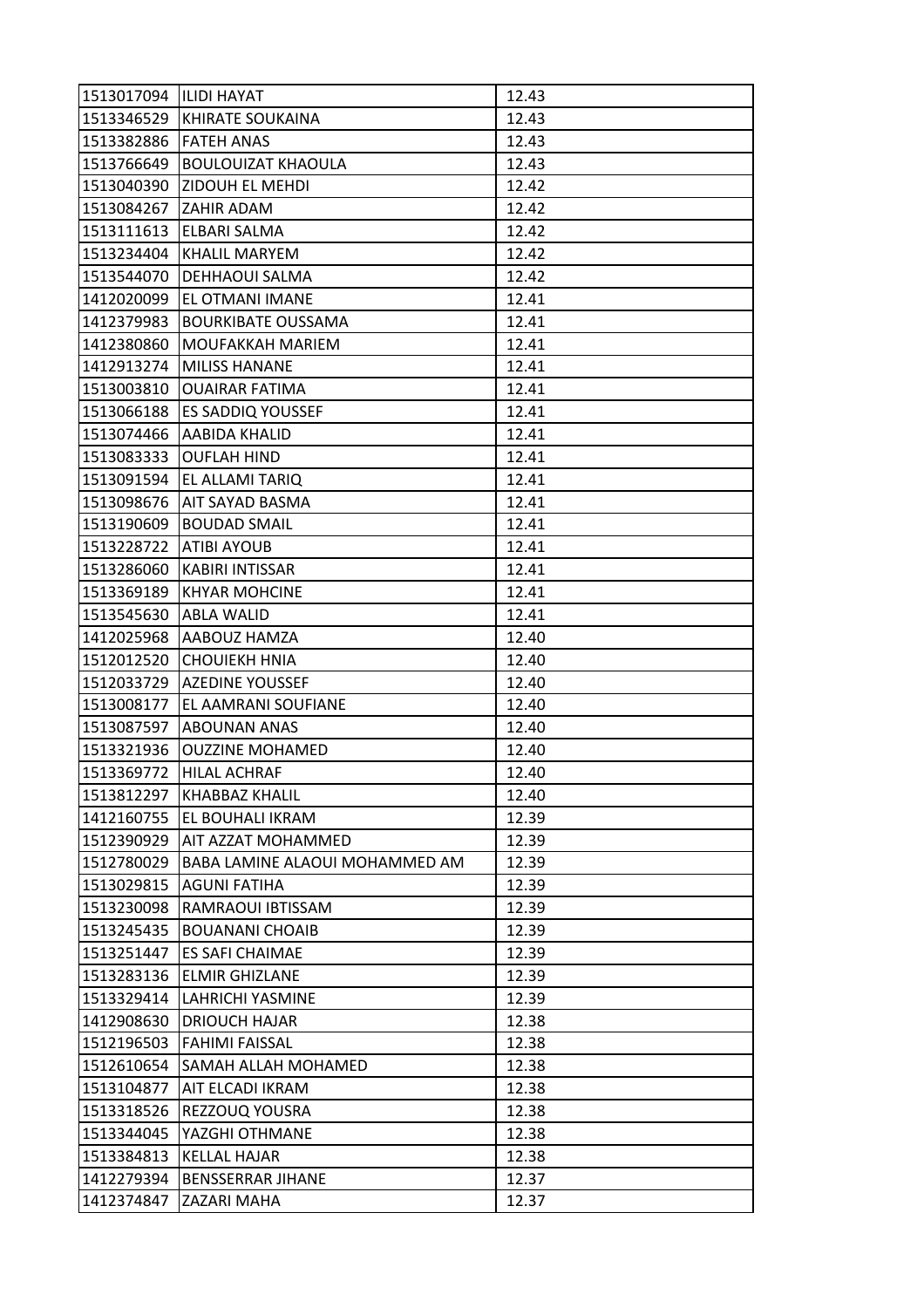| 1513017911 | <b>ZEGRITTY NAJOUA</b>       | 12.37 |
|------------|------------------------------|-------|
| 1513032024 | <b>JIRARI HAMZA</b>          | 12.37 |
| 1513239254 | SAISSI RABIA                 | 12.37 |
| 1513331245 | CHERKAOUI MARIAMA            | 12.37 |
| 1513863237 | <b>BAROUDI OUIDAD</b>        | 12.37 |
| 1412030429 | MOUHSSINE ADIL               | 12.36 |
| 1512250300 | ELKASSIMI NOUHAILA           | 12.36 |
| 1513160421 | <b>HAMDANE FATIMA</b>        | 12.36 |
| 1513229561 | <b>ZITOUNI LAMIAE</b>        | 12.36 |
| 1513242005 | ELMADKOURI TOURIA            | 12.36 |
| 1513551442 | <b>TAIA MERYEM</b>           | 12.36 |
| 1513779471 | MELLOUKI MOHAMMED            | 12.36 |
| 1513875062 | <b>HADDOUMI WISSAL</b>       | 12.36 |
| 1412272166 | EL HADDAOUI MAROUANE         | 12.35 |
| 1512067117 | TALBI KHADIJA                | 12.35 |
| 1513090362 | <b>ABAL HANANE</b>           | 12.35 |
| 1513150057 | LAKARI SARA                  | 12.35 |
| 1513322318 | FATHELLAH IMANE              | 12.35 |
| 1513779960 | AIT LHADJ ACHRAF             | 12.35 |
| 1513784204 | SAHRANE NAJWA                | 12.35 |
| 1515131913 | ELHAIDAOUI SOUMIA            | 12.35 |
| 1412320156 | LAHSINIA SAFAA               | 12.34 |
| 1412936280 | <b>OUABOU MOHAMED</b>        | 12.34 |
| 1512029390 | <b>GOUAALLA SAMIA</b>        | 12.34 |
| 1513030131 | LAAREJ ZAKARIA               | 12.34 |
| 1513101426 | <b>CHEGGOUR NOUR ELHOUDA</b> | 12.34 |
| 1513101434 | <b>BARANJAL YASSMINE</b>     | 12.34 |
| 1513104025 | <b>HAZMIRI MERYEM</b>        | 12.34 |
| 1513108368 | <b>AMOUSI SAMIR</b>          | 12.34 |
| 1513276131 | <b>BARHMI CHAYMAE</b>        | 12.34 |
| 1513291701 | <b>ARZMI WIAM</b>            | 12.34 |
| 1513375421 | <b>ALAOUI SALMA</b>          | 12.34 |
| 1412246471 | AYOUB ZARDOUNI               | 12.33 |
| 1412762630 | ZEMMOURI AHMED               | 12.33 |
| 1512317360 | <b>BELBAIDA SAFAA</b>        | 12.33 |
| 1513080693 | <b>BAIDHA MOHAMED</b>        | 12.33 |
| 1513380126 | <b>SABIK WAIL</b>            | 12.33 |
| 1513525900 | <b>MENTOUGUE FARAH</b>       | 12.33 |
| 1511004931 | ABOUOUALID KABIR             | 12.32 |
| 1513004166 | <b>ICHOU MERYEM</b>          | 12.32 |
| 1513004215 | <b>OUTZROUALTE SARA</b>      | 12.32 |
| 1513281041 | RATTAL HAMZA                 | 12.32 |
| 1513349835 | BELGUEDDAR ABDELKABIR        | 12.32 |
| 1513351040 | EL KOUNTI FATIMA ZAHRAE      | 12.32 |
| 1513536775 | <b>ESSALHI MOHAMED</b>       | 12.32 |
| 1412093201 | <b>BTISSAM LAGHFIRI</b>      | 12.30 |
| 1412537688 | MUSTAPHA NAMOUS              | 12.30 |
| 1513034118 | AMATJOU SAMIRA               | 12.30 |
| 1513034699 | <b>BEN MOHAMED YOUSSEF</b>   | 12.30 |
| 1513094740 | LOUZADI HANANE               | 12.30 |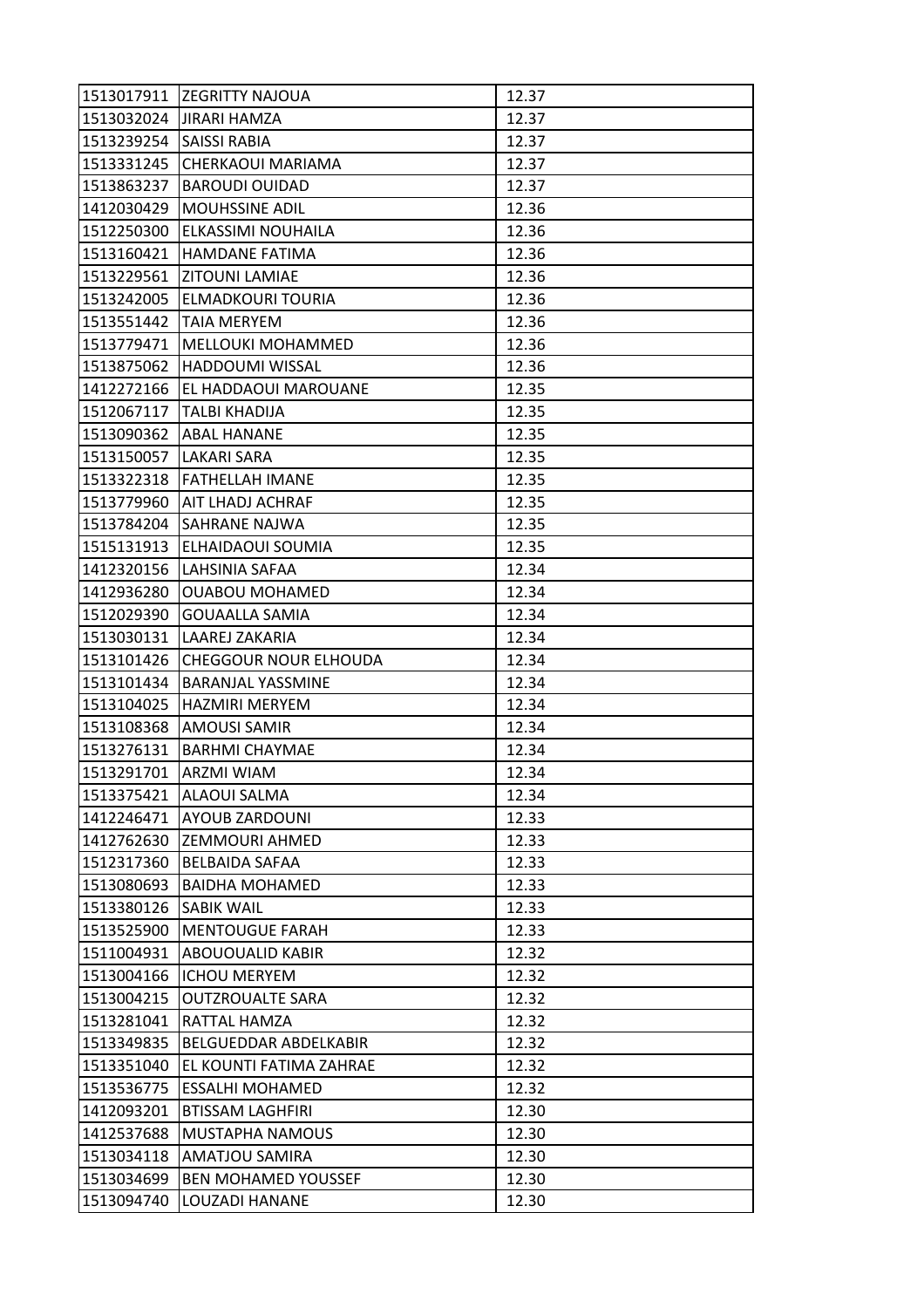| 1513199520 | <b>MORCHID AYOUB</b>         | 12.30 |
|------------|------------------------------|-------|
| 1513241875 | <b>ENKAIKI YASSINE</b>       | 12.30 |
| 1513346349 | <b>MOUAHHID WALID</b>        | 12.30 |
| 1513527219 | <b>AZIZI ZINEB</b>           | 12.30 |
| 1410246057 | EL MAHDI EL JIMARI           | 12.29 |
| 1412089310 | <b>OTMANE BAHANANE</b>       | 12.29 |
| 1512369669 | YAHIAOUI ABDELWADOUD         | 12.29 |
| 1512524467 | MAGHLAZI SARA                | 12.29 |
| 1513160454 | KHALED HAJAR                 | 12.29 |
| 1513172360 | <b>SABIR OTMAN</b>           | 12.29 |
| 1513250700 | CHAMKHI HAMZA                | 12.29 |
| 1513281675 | <b>ERRICHI IHSSANE</b>       | 12.29 |
| 1513327439 | AALOUCH REDOUANE             | 12.29 |
| 1513355773 | SAADI BADR EDDINE            | 12.29 |
| 1513377262 | ASMAA AL ALIM                | 12.29 |
| 1513380764 | <b>BELKAID OUMAIMA</b>       | 12.29 |
| 1513618943 | TALBI AHMED MAROUANE         | 12.29 |
| 1513684007 | <b>AIT TALBE AYOUB</b>       | 12.29 |
| 1513870430 | <b>KADIRI SAMAH</b>          | 12.29 |
| 1513870723 | <b>MOKHTARI SANAE</b>        | 12.29 |
| 1412244683 | <b>OUALID ARCHI</b>          | 12.28 |
| 1512555222 | SABAIQUE NAOUFAL             | 12.28 |
| 1513003929 | AIT BENSALAH ABDELILAH       | 12.28 |
| 1513271007 | <b>JAKRI OUMAIMA</b>         | 12.28 |
| 1513319236 | KHOUZAR AMINE                | 12.28 |
| 1513348787 | <b>BENYACOUB SOUFIANE</b>    | 12.28 |
| 1513534526 | <b>BOUDRAA INTISSAR</b>      | 12.28 |
| 1513544754 | <b>AALLAL ACHRAF</b>         | 12.28 |
| 1412381645 | YOUMOULOUD RACHID            | 12.27 |
| 1412389055 | <b>IMAHLI MOHAMED</b>        | 12.27 |
| 1412611159 | MOUTIE CHARAFEDDINE          | 12.27 |
| 1513009822 | <b>IGHMOR MARIEM</b>         | 12.27 |
| 1513021408 | EL BOUAZZAOUI ZAINAB         | 12.27 |
| 1513032852 | <b>OUZZI MOHAMED ELMEHDI</b> | 12.27 |
| 1513086665 | LALAOUI MOUTARAJJI CHAIMAE   | 12.27 |
| 1513092284 | <b>TAFGHI MERYEM</b>         | 12.27 |
| 1513238054 | EL AAOUANI OUISSAL           | 12.27 |
| 1513240696 | RIBATI DOUNIA                | 12.27 |
| 1513243278 | <b>BOURIDA FATIMA</b>        | 12.27 |
| 1513333670 | <b>BARKAL NASSIMA</b>        | 12.27 |
| 1513351973 | LAM ACHI SOFIAN              | 12.27 |
| 1513618769 | DAHAK MOUAD                  | 12.27 |
| 1412230315 | <b>ZINI MOHAMMED</b>         | 12.26 |
| 1512367503 | <b>OTMANE AMINE</b>          | 12.26 |
| 1513011460 | <b>BEN MAHMOUD HADDA</b>     | 12.26 |
| 1513025768 | <b>MOUSSAHIF SAIDA</b>       | 12.26 |
| 1513069786 | ELALAOUI MOHAMMED            | 12.26 |
| 1513099631 | AJMAOUI CHAIMA               | 12.26 |
| 1513152307 | EL HADDOUMI GHYZLANE         | 12.26 |
| 1513226536 | <b>GZOULI OMAR</b>           | 12.26 |
|            |                              |       |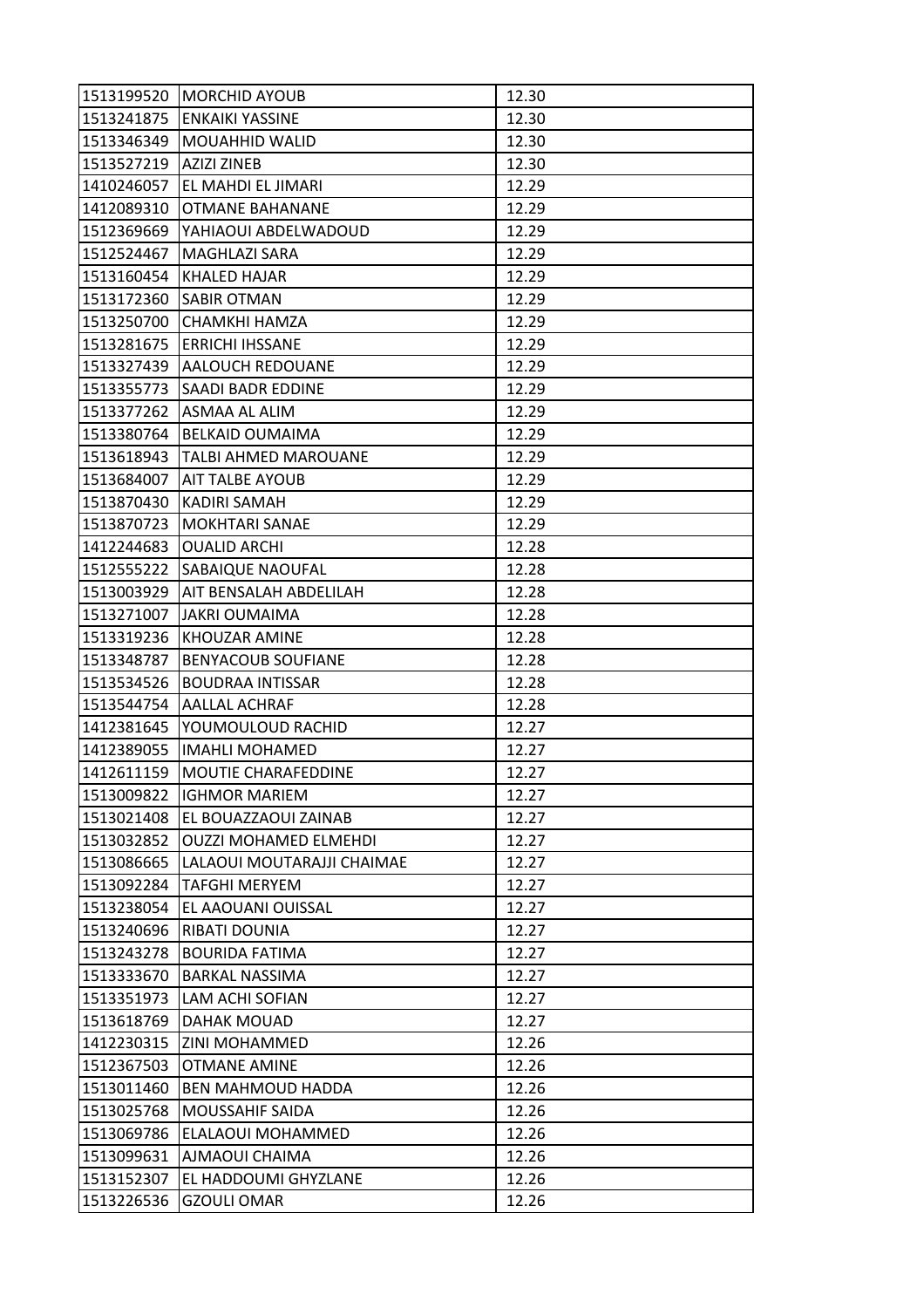| 1513380743 | <b>BANOUNI MOUNA</b>         | 12.26 |
|------------|------------------------------|-------|
| 1412764809 | <b>ANOUAR YOUNES</b>         | 12.25 |
| 1513021053 | EDDARAI SOUFIANE             | 12.25 |
| 1513041387 | <b>JAAFAR MARIAM</b>         | 12.25 |
| 1513077533 | <b>IDRISSI HASSANI AYOUB</b> | 12.25 |
| 1513162887 | OUHAHA FATIMA                | 12.25 |
| 1513322193 | <b>ARGOU BADREDDINE</b>      | 12.25 |
| 1513327622 | <b>OUHARROU OUMAIMA</b>      | 12.25 |
| 1513349136 | EL RHANAY IBRAHIM            | 12.25 |
| 1513381633 | CHLAIHANI OUSSAMA            | 12.25 |
| 1412290362 | <b>AMGHAR AMINA</b>          | 12.24 |
| 1412358165 | ZYANI ABDERAZAK              | 12.24 |
| 1513016786 | MAGHANI OUMAYMA              | 12.24 |
| 1513066342 | LAFRIKH HAMZA                | 12.24 |
| 1513068307 | <b>CHAKHMY CHOROUQ</b>       | 12.24 |
| 1513091589 | LAQRAA ZAKARIA               | 12.24 |
| 1513100100 | <b>BOUIGARGAOUN KHADIJA</b>  | 12.24 |
| 1513101907 | ER RABITY NOUR EDDINE        | 12.24 |
| 1513249756 | <b>FETHI MERIEM</b>          | 12.24 |
| 1513274259 | AMZIL AYMAN                  | 12.24 |
| 1513288377 | ABALA AYOUB                  | 12.24 |
| 1513351972 | CHAWQUI EL IDRISSI OMAR      | 12.24 |
| 1513380073 | <b>BRADY AHMED</b>           | 12.24 |
| 1412004626 | <b>CHEMLAL AYOUB</b>         | 12.23 |
| 1412037628 | <b>MOHAMED BAMRIM</b>        | 12.23 |
| 1513065646 | <b>BOUACHTALLA HAMZA</b>     | 12.23 |
| 1513079003 | ETTAYEB SOUKAINA             | 12.23 |
| 1513290770 | <b>DAIF SALIM</b>            | 12.23 |
| 1513348653 | EL FARGOUNI ISSAM            | 12.23 |
| 1513382857 | <b>FADDE HALIMA</b>          | 12.23 |
| 1513385349 | <b>MEDLOUH HAJAR</b>         | 12.23 |
| 1412357204 | ZAHIR AHMED                  | 12.22 |
| 1512085979 | <b>BENKHALLOUQ MOUAD</b>     | 12.22 |
| 1513000398 | RABIB ASSIA                  | 12.22 |
| 1513101025 | <b>GOURIECH MOHAMED</b>      | 12.22 |
| 1513103283 | <b>BOUBEKRI MARIAM</b>       | 12.22 |
| 1513232071 | <b>BNINOU MANAL</b>          | 12.22 |
| 1513357505 | SABIR ABDELHAMID             | 12.22 |
| 1513624886 | LAHMAME SALMA                | 12.22 |
| 1513779989 | EL HAJJAMI MOHAMED           | 12.22 |
| 1513936496 | EL ASRI HANANE               | 12.22 |
| 1412163746 | <b>BELAIDI NAZHA</b>         | 12.21 |
| 1512017776 | <b>ELBAHLOUL ABDEL ZIZ</b>   | 12.21 |
| 1513005662 | LALIOUI HANANE               | 12.21 |
| 1513024745 | <b>HAFID ASMA</b>            | 12.21 |
| 1513080995 | CHAOULID LEILA               | 12.21 |
| 1513149772 | DEROUACHI HASNA              | 12.21 |
| 1513240706 | <b>RGUIBI CHARAF</b>         | 12.21 |
| 1513246255 | <b>MOUNYA REKBI</b>          | 12.21 |
| 1513282238 | <b>MASROUR ILYAS</b>         | 12.21 |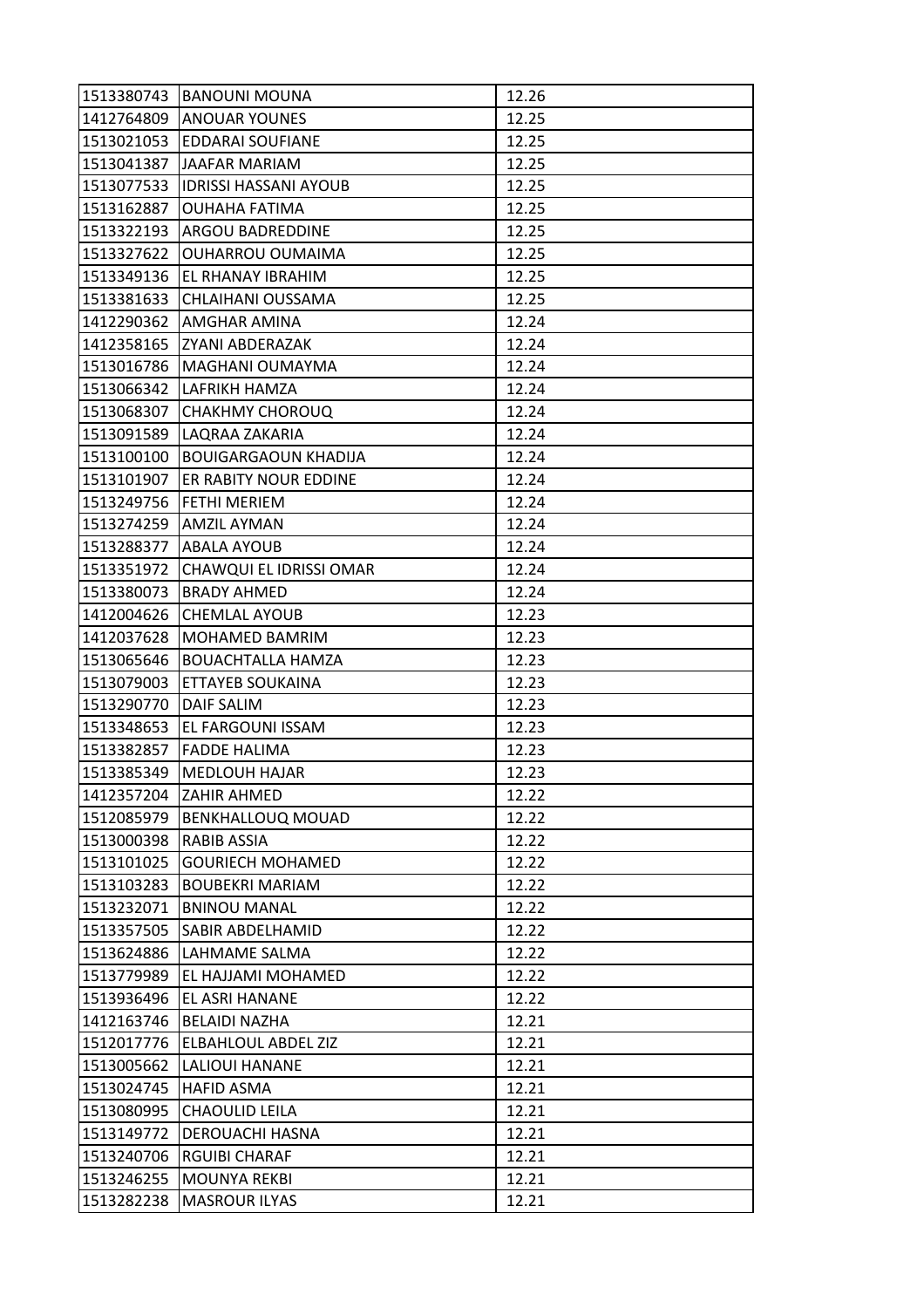| 1513332323 | ISBIH FATIMA ZAHRA         | 12.21 |
|------------|----------------------------|-------|
| 1513759165 | <b>NEJJARI RIDA</b>        | 12.21 |
| 1411379965 | <b>SADIK ALI</b>           | 12.20 |
| 1412077387 | ABDELILAH ELHAIMER         | 12.20 |
| 1412345667 | RETMANE HAJAR              | 12.20 |
| 1512034364 | <b>BOUHIA ASMA</b>         | 12.20 |
| 1513004202 | <b>OUCHEN HANANE</b>       | 12.20 |
| 1513007968 | <b>CHAMANE SOLAYMANE</b>   | 12.20 |
| 1513051194 | <b>KOHLY HANANE</b>        | 12.20 |
| 1513087424 | EL BARDAOUI ANOUAR         | 12.20 |
| 1513099980 | ELMENDILI OUTMANE          | 12.20 |
| 1513337008 | <b>MARNI YASMINE</b>       | 12.20 |
| 1513349245 | EL BALGHITI AYOUB          | 12.20 |
| 1513375904 | MOUSTAJ OMAR ELFAROUK      | 12.20 |
| 1513379934 | LAAOUISSI MOHAMED          | 12.20 |
| 1513634825 | <b>TALI ISMAIL</b>         | 12.20 |
| 1513703824 | ACHAHBAR MOHAMED           | 12.20 |
| 1513843660 | RIOUCHI NASSIMA            | 12.20 |
| 1412162814 | JAAFARI MOHAMED            | 12.18 |
| 1511375067 | <b>MORCHID MEHDI</b>       | 12.18 |
| 1512522668 | <b>CHARAF EDDINE HAMZA</b> | 12.18 |
| 1512628642 | RAHALI OUSSAMA             | 12.18 |
| 1513074517 | <b>BARDI MERYEME</b>       | 12.18 |
| 1513245373 | EL KASSIMI HASNA           | 12.18 |
| 1513246720 | <b>IBRAIM NAIMA</b>        | 12.18 |
| 1513536488 | <b>QASSOUM ABDELILAH</b>   | 12.18 |
| 1412922348 | <b>MAJJAT ATMANE</b>       | 12.17 |
| 1512254351 | <b>AHEMRED ZINEB</b>       | 12.17 |
| 1513067750 | <b>BAKKAR EL MEHDI</b>     | 12.17 |
| 1513249297 | LAHLALI SAMIRA             | 12.17 |
| 1513322167 | <b>BAREJ KENZA</b>         | 12.17 |
| 1513077521 | <b>HATTAR WAFA</b>         | 12.16 |
| 1513164494 | KARBAB FATIMA EZZAHRA      | 12.16 |
| 1513236060 | ABBOUBI OUMAIMA            | 12.16 |
| 1513271273 | <b>MANGOUB MERIEME</b>     | 12.16 |
| 1513338916 | ELYOUSSOUFIYAPA ANAS       | 12.16 |
| 1513808847 | <b>ASSOUIK AISSAM</b>      | 12.16 |
| 1410917500 | RACHID ECHHITI             | 12.15 |
| 1412064485 | <b>OUAFA OULAID</b>        | 12.15 |
| 1511033201 | <b>AMANDIL YOUSSEF</b>     | 12.15 |
| 1513022124 | <b>MALK OUSSAMA</b>        | 12.15 |
| 1513032068 | <b>STITOU ADNAN</b>        | 12.15 |
| 1513112491 | LAABOUB NASIMA             | 12.15 |
| 1513321102 | <b>CHBOUKI YOUSSEF</b>     | 12.15 |
| 1513358529 | <b>ABIDOU YOUSSEF</b>      | 12.15 |
| 1513847999 | BELAANAYA AHMED            | 12.15 |
| 1412936401 | EL BAROUDI AASMAE          | 12.14 |
| 1512282438 | KHANTARI ZOUHAIR           | 12.14 |
| 1513000987 | <b>AMZIL ISMAIL</b>        | 12.14 |
| 1513007081 | FATH ALLAH RAYHANA         | 12.14 |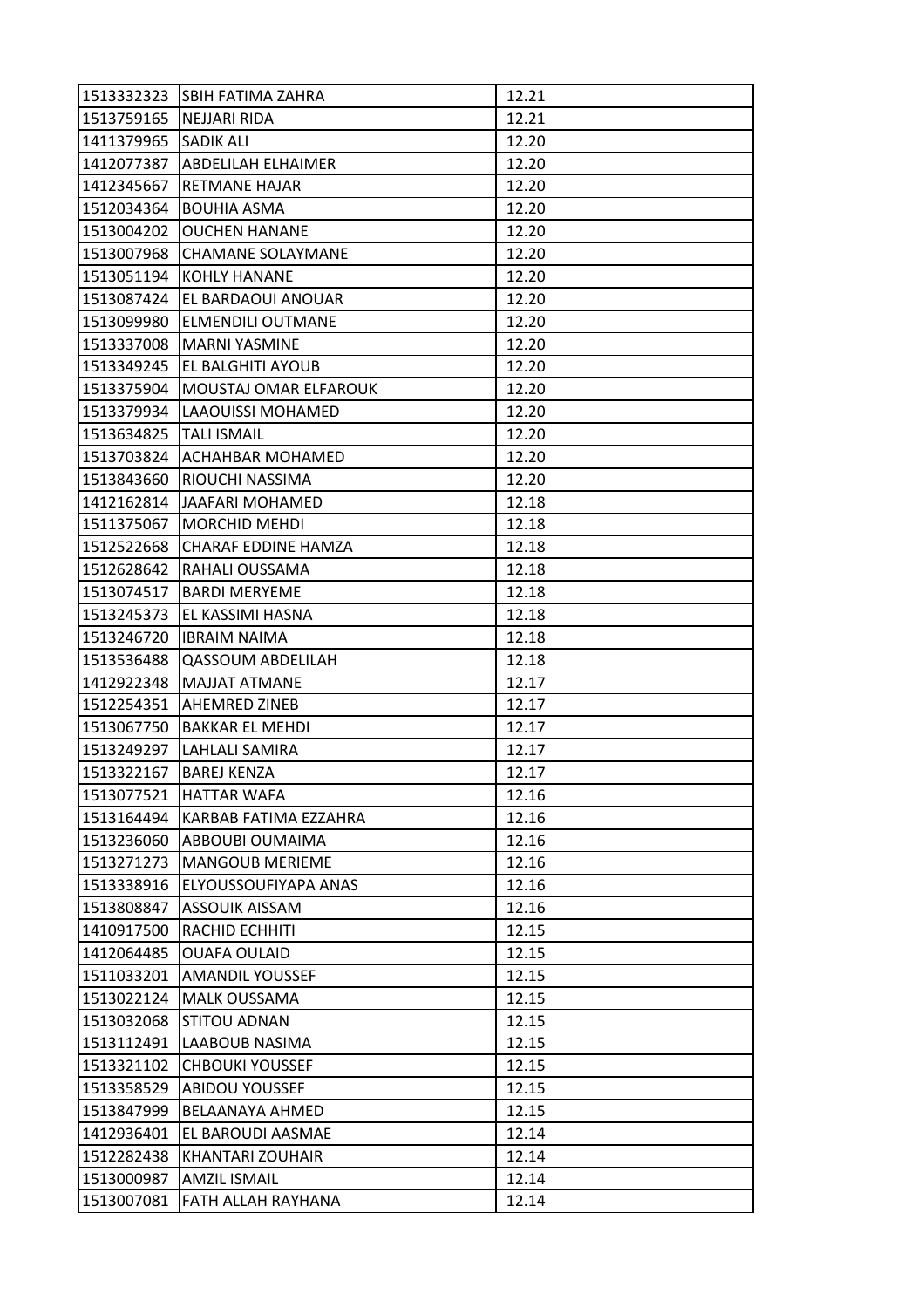| 1513352236 | SAMIA NADIF                   | 12.14 |
|------------|-------------------------------|-------|
| 1513524234 | <b>NOURRI ASSIYA</b>          | 12.14 |
| 1513547321 | <b>BOUJAMADA IMANE</b>        | 12.14 |
| 1410296375 | <b>BEN REGHAI SOUFIANE</b>    | 12.13 |
| 1512242875 | MACHOU SIHAM                  | 12.13 |
| 1513007859 | <b>OUBOUHOU ABDELILAH</b>     | 12.13 |
| 1513018780 | JOUTANE ABDELLAH              | 12.13 |
| 1513240747 | <b>HARHOURI CHARAF EDDINE</b> | 12.13 |
| 1513243591 | CHIHEB CHAIMAA                | 12.13 |
| 1513250571 | <b>ZOUINE WAFAA</b>           | 12.13 |
| 1513270167 | ELBOUANANI AHMED              | 12.13 |
| 1513331249 | KAMAL MOHAMED                 | 12.13 |
| 1513372052 | <b>BOUDARI FATIMA</b>         | 12.13 |
| 1411244945 | <b>BOUTBI ASMAE</b>           | 12.12 |
| 1412274099 | AITSAID KHADIJA               | 12.12 |
| 1412290259 | <b>RADID YOUSSEF</b>          | 12.12 |
| 1412545175 | REDA EL KADRI                 | 12.12 |
| 1513014362 | <b>IDHAMOUCH MOHAMED</b>      | 12.12 |
| 1513318303 | <b>SALKI ANISSE</b>           | 12.12 |
| 1513332404 | MOKSSITE AYA                  | 12.12 |
| 1513549960 | LARHERIBI AHLAM               | 12.12 |
| 1513745020 | HADDAJI FATIMA ZOHRA          | 12.12 |
| 1513036770 | WAHIA ABDESLAM                | 12.11 |
| 1513084989 | ERRIDA HAMZA                  | 12.11 |
| 1513098622 | DAKHAMA SIHAM                 | 12.11 |
| 1513111688 | SOUMMADE SALMA                | 12.11 |
| 1513161367 | <b>MOUMNIZINEB</b>            | 12.11 |
| 1513349892 | ABAOUCHE MARIAM               | 12.11 |
| 1513351924 | M HAMDI MOHAMMED              | 12.11 |
| 1513552815 | <b>BENABDELLAH SAAD</b>       | 12.11 |
| 1513696435 | KHAMLICHI HAJAR               | 12.11 |
| 1515004891 | ELHADI OUMAYMA                | 12.11 |
| 1512002109 | <b>BAMMOU ZAKARIA</b>         | 12.10 |
| 1512076533 | <b>HACHLAF HAFSSA</b>         | 12.10 |
| 1513083340 | <b>DAOUI FADWA</b>            | 12.10 |
| 1513162602 | LOUDINI SMAIL                 | 12.10 |
| 1513189707 | EL AZHARI FATIMA EZ ZAHRA     | 12.10 |
| 1513227643 | LAMZIOUAQ ANASS               | 12.10 |
| 1513365569 | RADHY SOUKAINA                | 12.10 |
| 1513368422 | <b>ENNADIF NOUHAILA</b>       | 12.10 |
| 1513935761 | SADOQ YASSIR                  | 12.10 |
| 1513955995 | <b>BELAFIA EL MAHDI</b>       | 12.10 |
| 1515126530 | <b>GOUDIM MERIEM</b>          | 12.10 |
| 1412706547 | ZAKARIA ELAYADY               | 12.09 |
| 1512006464 | IKRICHE MOHAMED ELHABIB       | 12.09 |
| 1512283399 | ELYAQINI AMINE                | 12.09 |
| 1513228881 | DAABE YOUSSEF                 | 12.09 |
| 1513245754 | <b>HALAOUI SALMA</b>          | 12.09 |
| 1513271133 | <b>HIJJI SOFIA</b>            | 12.09 |
| 1513331275 | <b>JARDI ZAKARIA</b>          | 12.09 |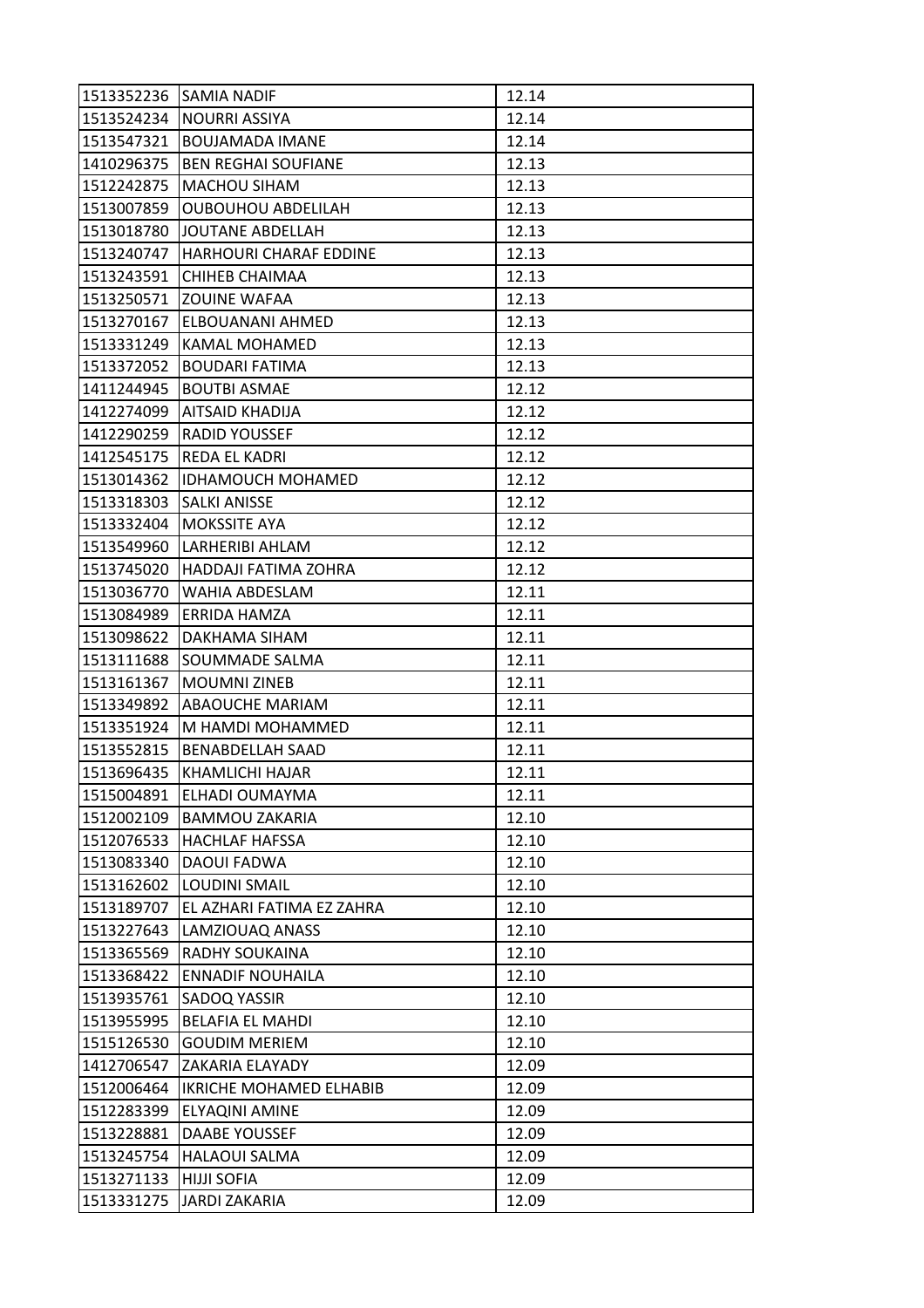|            | 1513379959 TALIB MOAD        | 12.09 |
|------------|------------------------------|-------|
| 1513537892 | EL AMRANI YOUSSEFE           | 12.09 |
| 1412034020 | <b>OUHMAIDA ASMAE</b>        | 12.08 |
| 1512242771 | ELHAINI WAFA                 | 12.08 |
| 1513032108 | EL FADLI MOUHCINE            | 12.08 |
| 1513033279 | DAOUD ASMAE                  | 12.08 |
| 1513034174 | EL CASS SOUKAINA             | 12.08 |
| 1513236180 | MOLTAZIM OTHMANE             | 12.08 |
| 1513241717 | ZERZOURI CHAIMAA             | 12.08 |
| 1513288381 | <b>BACHKAD OUSSAMA</b>       | 12.08 |
| 1513290256 | EL YOUSFI MOHAMMED           | 12.08 |
| 1513357101 | <b>CHAKROU HAMZA</b>         | 12.08 |
| 1513811970 | ES SETTI AMINE               | 12.08 |
| 1411271817 | <b>JALAL IBTISSAM</b>        | 12.07 |
| 1512014244 | <b>BENALLA SOUFIANE</b>      | 12.07 |
| 1512089400 | <b>SUISSI KHADIJA</b>        | 12.07 |
| 1513005801 | <b>QORTOUBI NOUREDDINE</b>   | 12.07 |
| 1513171508 | <b>KADDI YOUSRA</b>          | 12.07 |
| 1513245702 | <b>OUAHI RANIA</b>           | 12.07 |
| 1513382937 | TAGHI ZAKARIA                | 12.07 |
| 1513534578 | <b>TARTOURI ABDELALI</b>     | 12.07 |
| 1513806548 | <b>CHERKANI AMINE</b>        | 12.07 |
| 1513938780 | <b>BOUKHARI KAWTAR</b>       | 12.07 |
| 1513231287 | LOUTFI MEHDI                 | 12.05 |
| 1513236021 | SALOUH RAJA                  | 12.05 |
| 1513288510 | <b>TAOUFIKI FIRDAOUSSE</b>   | 12.05 |
| 1513341618 | ABOUSSADAYNE MOUNA           | 12.05 |
| 1412148958 | <b>BOUASKAOUNE NAIMA</b>     | 12.04 |
| 1513006238 | <b>AKIAOUEN SAAD</b>         | 12.04 |
| 1513013823 | <b>ABLOUZE ABDELLATIF</b>    | 12.04 |
| 1513032183 | <b>RZAK YOUNES</b>           | 12.04 |
| 1513032620 | <b>ESSATOUR HALA</b>         | 12.04 |
| 1513078580 | <b>OUJABER GHIZLANE</b>      | 12.04 |
| 1513283525 | LEBKHACHI NOUHAILA           | 12.04 |
| 1513686112 | <b>TAHIRI AYOUB</b>          | 12.04 |
| 1513802629 | FEDDAZ FATIMA ZOHRA          | 12.04 |
| 1513952165 | <b>BOUSSALIM SARA</b>        | 12.04 |
| 1411023192 | <b>TOUHS AMINA</b>           | 12.03 |
| 1412378508 | <b>HAFID ALLAH SARA</b>      | 12.03 |
| 1412393035 | <b>DIBI MOUAD</b>            | 12.03 |
| 1412537758 | ACHRAF EL HABACHI EL FENNIRI | 12.03 |
| 1513030925 | DIOUANE NOURDINE             | 12.03 |
| 1513070165 | AMMAR FERDAOUS               | 12.03 |
| 1513088978 | ASMAAOUI MAJDA               | 12.03 |
| 1513088992 | ELMOULOUA REDOUANE           | 12.03 |
| 1513089199 | <b>BENSGHIR KHAOULA</b>      | 12.03 |
| 1513227068 | SOUAGUE SAMIRA               | 12.03 |
| 1513282433 | RAYAD BASMA                  | 12.03 |
| 1513289007 | MOATAZ AYOUB                 | 12.03 |
| 1513004181 | <b>FARISSI CHAIMAA</b>       | 12.02 |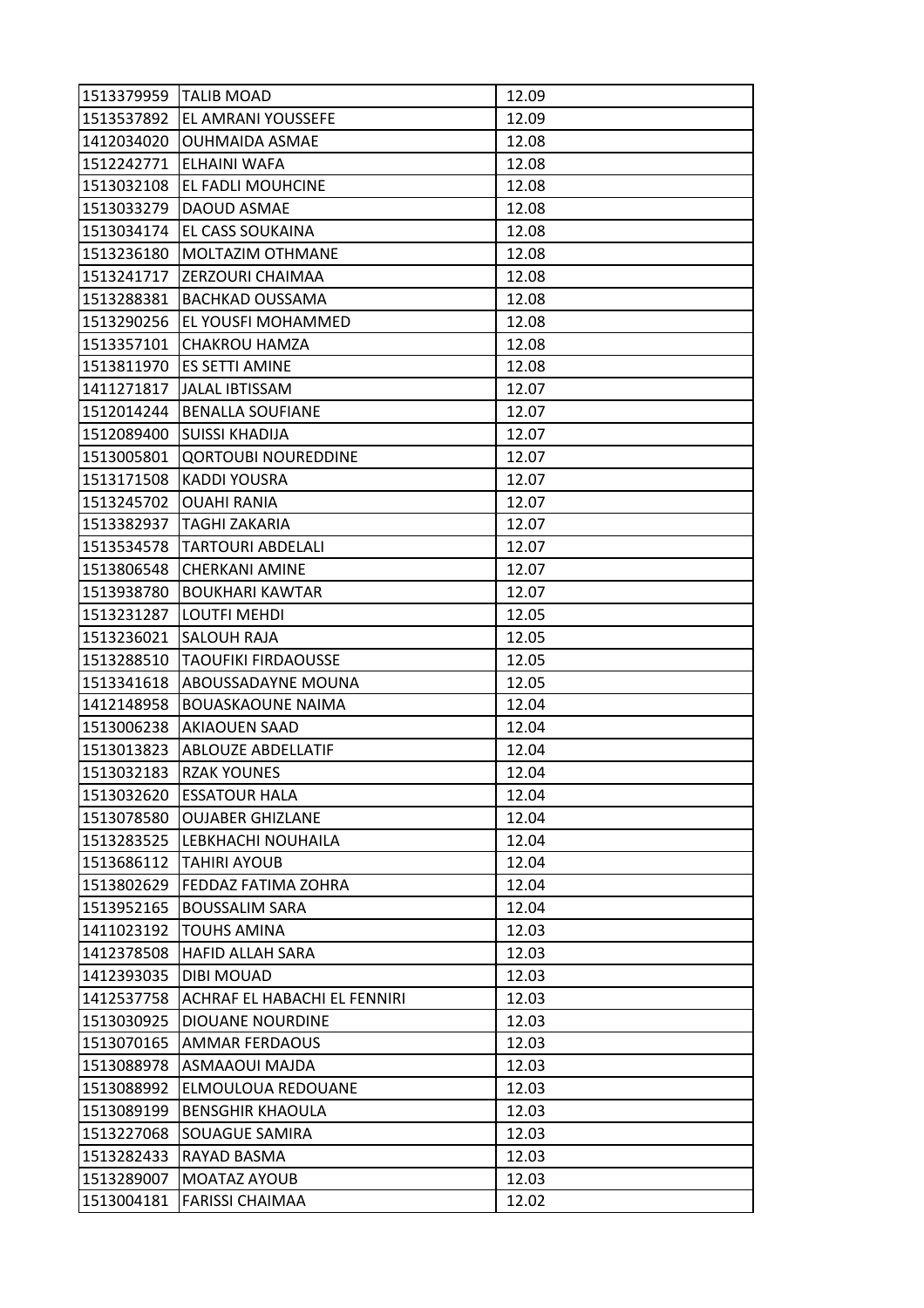| 1513036104 | <b>CHERQI KAOUTAR</b>    | 12.02 |
|------------|--------------------------|-------|
| 1513098212 | ELBOUZIDI KAOUTAR        | 12.02 |
| 1513152447 | <b>HADER MERYEM</b>      | 12.02 |
| 1513174204 | <b>BAYAD NASR EDDINE</b> | 12.02 |
| 1513229554 | <b>BOUMDER SANAA</b>     | 12.02 |
| 1513231843 | AL KHALIFI AMJAD         | 12.02 |
| 1513016916 | <b>SEROUKH LATIFA</b>    | 12.01 |
| 1513068231 | <b>NADIR MOUAD</b>       | 12.01 |
| 1513102017 | <b>ASFSI ACHRAF</b>      | 12.01 |
| 1513252748 | LAOUINA EL MEHDI         | 12.01 |
| 1513318420 | <b>JAMOUNE CHAIMAA</b>   | 12.01 |
| 1513341236 | <b>GUNNOUNI ALI</b>      | 12.01 |
| 1513931506 | SAADA AYOUB              | 12.01 |
| 1513936594 | <b>CHAAIAT YOUSSEF</b>   | 12.01 |
| 1411010330 | <b>HAZMI ACHRAF</b>      | 12.00 |
| 1412253187 | ASMAA DRAOU              | 12.00 |
| 1512252539 | <b>CHRAMI MOHAMED</b>    | 12.00 |
| 1513231582 | <b>ADYEL HAJAR</b>       | 12.00 |
| 1513241730 | <b>KHACHIB MOUAD</b>     | 12.00 |
| 1513241780 | <b>CHAHIR HASNAA</b>     | 12.00 |
| 1513276564 | FEGUERY OUMAIMA          | 12.00 |
| 1513331925 | MELLOUL FATIMA ZAHRA     | 12.00 |
| 1513533223 | <b>HMAMOU CHADIA</b>     | 12.00 |
| 1513548487 | <b>JAKHOUKH AHMED</b>    | 12.00 |
| 1513870353 | MABROUKI FATIMA ZAHRA    | 12.00 |
|            |                          |       |
| 1513942951 | ATMANI NADYA             | 12.00 |
| 1512083920 | <b>ELABBASSI MAROUAN</b> | 11.99 |
| 1513073479 | AKKAR KHADIJA            | 11.99 |
| 1513100928 | LAQIASSE SOUHAIL HAMZA   | 11.99 |
| 1513152113 | <b>OUAHOUAH ZINEB</b>    | 11.99 |
| 1513225633 | LOTFI OUSSAMA            | 11.99 |
| 1513237862 | EL MOURJANI AYYOUB       | 11.99 |
| 1513245346 | <b>AFILAL AICHA</b>      | 11.99 |
| 1513324217 | ASNAOUI YASSER           | 11.99 |
| 1412294323 | <b>BENTOURKI ASMAA</b>   | 11.98 |
| 1512003645 | EL HROUID ABDELAZIZ      | 11.98 |
| 1512244686 | <b>ELASFAR AYOUB</b>     | 11.98 |
| 1513036160 | LAFOU ZAKYA              | 11.98 |
| 1513041914 | <b>OUALI AZIZA</b>       | 11.98 |
| 1513345476 | <b>GHOULAM HAMZA</b>     | 11.98 |
| 1513376569 | EL JAKANI KHADIJA        | 11.98 |
| 1513546263 | <b>HADI KARIMA</b>       | 11.98 |
| 1513938000 | YATRIB ELMEHDI           | 11.98 |
| 1410916594 | HATOUCH ABDELFATTAH      | 11.97 |
| 1412095762 | <b>SAAD ELFAIDI</b>      | 11.97 |
| 1412356472 | ELHAMER SALIMA           | 11.97 |
| 1512043853 | <b>BOUGHALIM HASNAE</b>  | 11.97 |
| 1512051408 | <b>BOUZIANE AMAL</b>     | 11.97 |
| 1513039469 | <b>NOUHI IKRAM</b>       | 11.97 |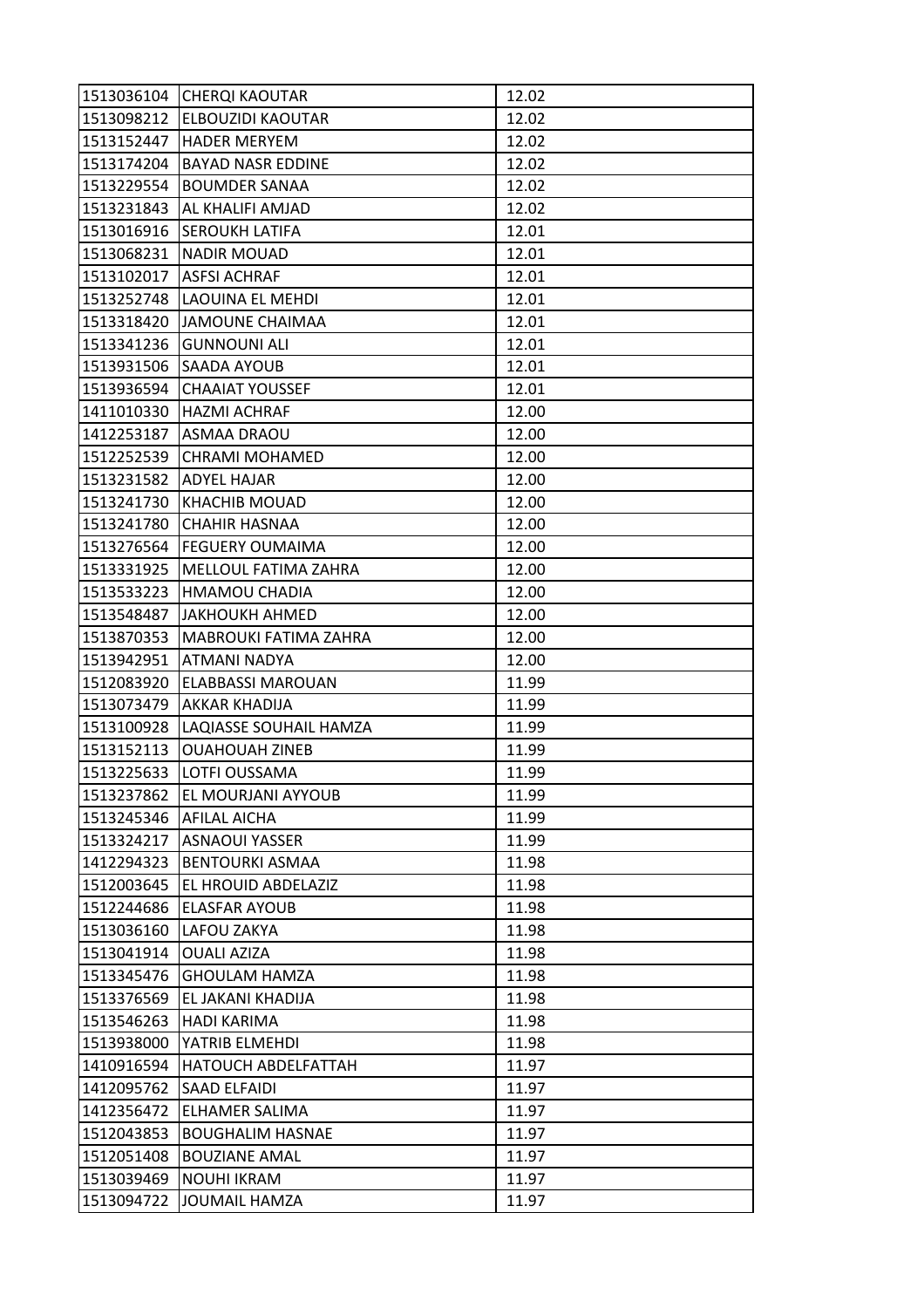| 1513098532 | <b>ELOUATSI ZOUHAIR</b>     | 11.97 |
|------------|-----------------------------|-------|
| 1513112439 | EZZAROUAL JAMILA            | 11.97 |
| 1513157300 | SALEME MOHAMED AMINE        | 11.97 |
| 1513280600 | MOUTAOUAKIL CHOROUK         | 11.97 |
| 1513280669 | <b>GHARFAOUI SARA</b>       | 11.97 |
| 1513803307 | AYACH CHADI                 | 11.97 |
| 1512339614 | <b>ENNAHID ABDELGHAFOUR</b> | 11.96 |
| 1513038099 | <b>ELMAKSOUB HAJAR</b>      | 11.96 |
| 1513067646 | <b>HARRICOU AICHA</b>       | 11.96 |
| 1513160425 | AIT AISSA ABDELGHANI        | 11.96 |
| 1513162590 | <b>BOUARFA ZINEB</b>        | 11.96 |
| 1513373397 | LAZRAG IMANE                | 11.96 |
| 1513534577 | NAINAA ANASS                | 11.96 |
| 1513605743 | CHOUJAA MOHAMED             | 11.96 |
| 1412918541 | <b>HABCHI SOUFIANE</b>      | 11.95 |
| 1511555238 | <b>SABAIQUE HATIME</b>      | 11.95 |
| 1512011831 | AIT OUAHDA LAHCEN           | 11.95 |
| 1513109927 | DOUBLALI SOUHAILA           | 11.95 |
| 1513112461 | <b>BOUSSAFOU FATIHA</b>     | 11.95 |
| 1513194692 | TIGHIOUART ACHRAF           | 11.95 |
| 1513340674 | ESSBAA NAJLAA               | 11.95 |
| 1513849109 | <b>BENKHEDDA MOHAMED</b>    | 11.95 |
| 1513940776 | <b>ZADANI ELHOUSSAINE</b>   | 11.95 |
| 1512384878 | ZAIRI YASSINE               | 11.93 |
| 1513037696 | RAKMAN HASNA                | 11.93 |
| 1513283259 | <b>BAATI SARA</b>           | 11.93 |
| 1513681371 | <b>REMLI ISRAE</b>          | 11.93 |
| 1513847719 | <b>TAJEDDINE SANAA</b>      | 11.93 |
| 1513931581 | <b>OULMALEH YASSINE</b>     | 11.93 |
| 1513937705 | EL OUARDI HAJAR             | 11.93 |
| 1412369646 | KACHKOURA ANASS             | 11.92 |
| 1512280151 | SAAD EL IMANNI IKRAM        | 11.92 |
| 1513013501 | <b>OUATIK BRAHIM</b>        | 11.92 |
| 1513014881 | EL OUAGGAGI YASSINE         | 11.92 |
| 1513032719 | ELOUARRATE KARIMA           | 11.92 |
| 1513073073 | OBBAD HAMZA                 | 11.92 |
| 1513104868 | AIT HMAD OULAHSEN BTISSAM   | 11.92 |
| 1513324837 | <b>NORRI OUMAIMA</b>        | 11.92 |
| 1513350558 | <b>MAKTABI ANASS</b>        | 11.92 |
| 1513764356 | ELMRABTI JIHANE             | 11.92 |
| 1513950469 | YASSER BOUCHACH             | 11.92 |
| 1513953578 | ZANANI MOHAMED              | 11.92 |
| 1513957134 | <b>IAAGOUBI YASSIR</b>      | 11.92 |
| 1412188169 | EL HAOUZI MERYEME           | 11.91 |
| 1512924450 | <b>ELKASSIMI MOUNCIF</b>    | 11.91 |
| 1513032694 | ERRAHMA YASSINE             | 11.91 |
| 1513158042 | ELKHIRAOUI INTISSAR         | 11.91 |
| 1513332231 | SABIR MERYEM                | 11.91 |
| 1513356742 | <b>BENMOUSSA HIBA</b>       | 11.91 |
| 1513360280 | <b>MRINY YOSSRA</b>         | 11.91 |
|            |                             |       |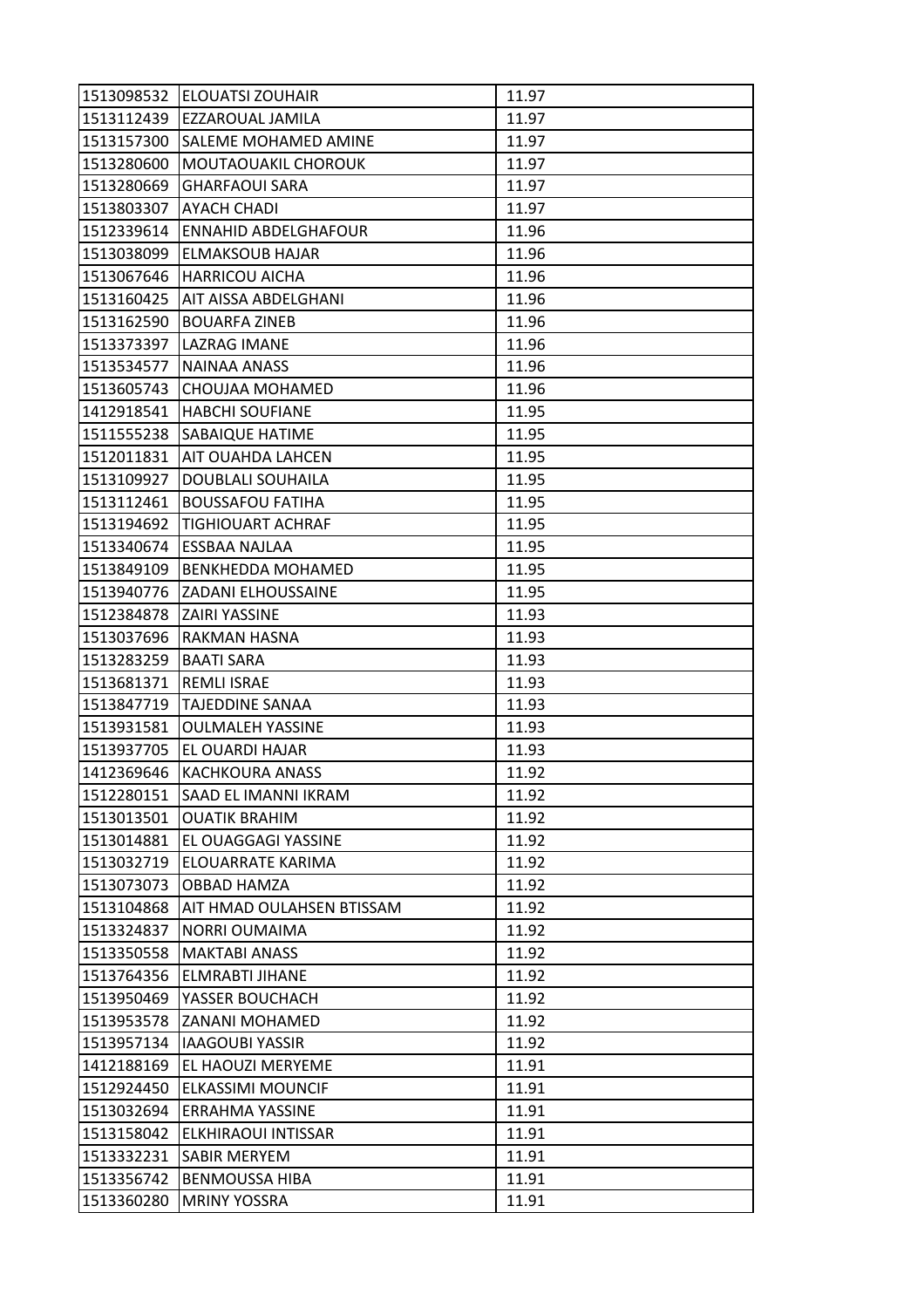| 1513539087 | <b>BEROUAYEL HAJAR</b>         | 11.91 |
|------------|--------------------------------|-------|
| 1513766736 | <b>MARZOUK MOUAD</b>           | 11.91 |
| 1411254066 | <b>AYOUB DOUKRANE</b>          | 11.90 |
| 1412256310 | <b>OUMAIMA NOUKHAL</b>         | 11.90 |
| 1412316498 | <b>HAMLY DRISS</b>             | 11.90 |
| 1412741834 | MRABET LEMTI SOUHAILA          | 11.90 |
| 1512014245 | <b>AFSAHI EL MAHJOUB</b>       | 11.90 |
| 1513035499 | JADDA OUMAIMA                  | 11.90 |
| 1513036779 | <b>BOUNEAMA LAHBIB</b>         | 11.90 |
| 1513193931 | <b>BOUTAYIB IMAD</b>           | 11.90 |
| 1513199549 | MEKKAOUI OUSSAMA               | 11.90 |
| 1513291497 | <b>ELJAOUHARI YOUNESS</b>      | 11.90 |
| 1513357476 | DARDOUR LOUBNA                 | 11.90 |
| 1513379857 | <b>KHIYER AYOUB</b>            | 11.90 |
| 1513549824 | <b>OUMALEK ILIAS</b>           | 11.90 |
| 1513613284 | <b>NHARI ASMAE</b>             | 11.90 |
| 1513630597 | <b>HABITOU HATIM</b>           | 11.90 |
| 1513766646 | YASSINE IMANE                  | 11.90 |
| 1513950385 | BENNANIKHAIR ACHRAF            | 11.90 |
| 1412754170 | ALAMI MARROUNI OMAR            | 11.89 |
| 1412758772 | <b>FAKHKHAR IKHLAS</b>         | 11.89 |
| 1513027228 | <b>BENSAHHOU HAKIMA</b>        | 11.89 |
| 1513081057 | ELMOUTAOUKIL ALA ALLAH ABDERRA | 11.89 |
| 1513275301 | MOUJID FATIMA ZAHRA            | 11.89 |
| 1513281137 | <b>HANNANE IKRAM</b>           | 11.89 |
| 1513286806 | ELRHAZZAI BADRED DINE          | 11.89 |
| 1513367027 | <b>MJIHIL SARA</b>             | 11.89 |
| 1513376159 | <b>NAIA YAHYA</b>              | 11.89 |
| 1513379161 | <b>BENSAID LAMIA</b>           | 11.89 |
| 1513752519 | <b>DAHBI YOUSSEF</b>           | 11.89 |
| 1513936427 | <b>REHALI IBTIHAL</b>          | 11.89 |
| 1412155563 | <b>OUGHAD OMAR</b>             | 11.88 |
| 1412536769 | <b>NABIL ERRAMHI</b>           | 11.88 |
| 1512012579 | <b>ANAYA YASSINE</b>           | 11.88 |
| 1513028165 | <b>BYA KAWTAR</b>              | 11.88 |
| 1513068141 | AMIMI CHAIMAA                  | 11.88 |
| 1513616705 | EZZAHI CHAIMAE                 | 11.88 |
| 1513763395 | YAGGOUR MERIEM                 | 11.88 |
| 1513949515 | <b>ANTAR MOHAMED</b>           | 11.88 |
| 1412803383 | <b>AYOUB AKIRECH</b>           | 11.87 |
| 1512008451 | AIT HMANE MARYAM               | 11.87 |
| 1513022405 | ELMASFYOUY MOHAMED             | 11.87 |
| 1513027752 | <b>ACHAHBOUNE AYOUB</b>        | 11.87 |
| 1513041443 | LAGLIEL ABDELWAHED             | 11.87 |
| 1513049680 | <b>IDBOUHOU AYOUB</b>          | 11.87 |
| 1513088453 | EL HANDAK SALMA                | 11.87 |
| 1513190610 | MOU TACIM YASSINE              | 11.87 |
| 1513230172 | <b>KHABBAB IMANE</b>           | 11.87 |
| 1513245816 | REZRAZI JAAFAR                 | 11.87 |
| 1513281674 | MENBAR JAMILA                  | 11.87 |
|            |                                |       |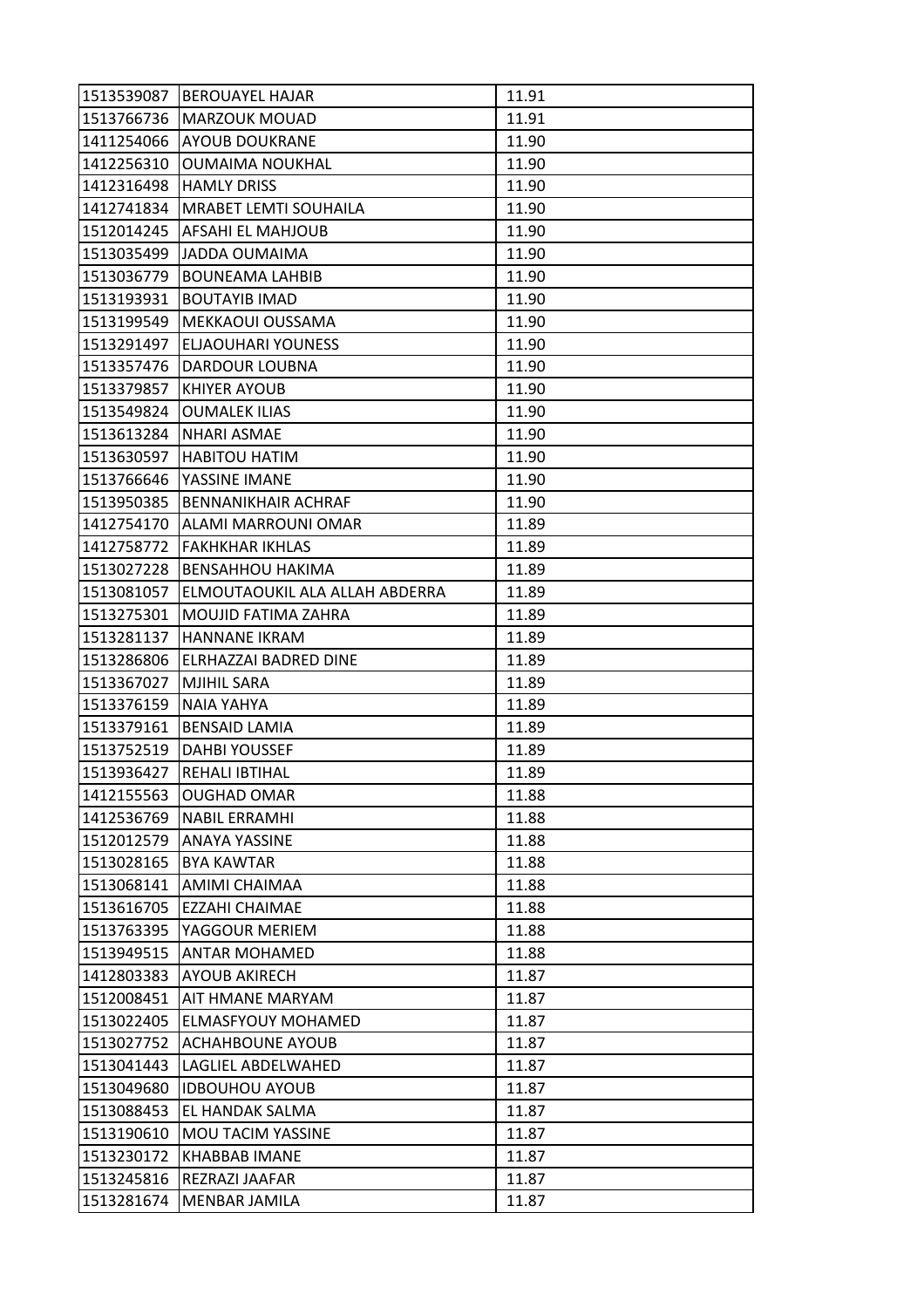| 1412065154 | YASSER BENMMAN             | 11.86 |
|------------|----------------------------|-------|
| 1412251250 | <b>TAOUFIQ EL OUALIDI</b>  | 11.86 |
| 1512032889 | <b>BOUIYGHL EL HOUCINE</b> | 11.86 |
| 1512722213 | EL MAMOUN MOTIE            | 11.86 |
| 1513007862 | ADDAD AICHA                | 11.86 |
| 1513162632 | <b>ELMARDI YOUNESS</b>     | 11.86 |
| 1513164242 | <b>ENNACIRI MARYEM</b>     | 11.86 |
| 1513173980 | <b>ZADDOUK CHAIMAA</b>     | 11.86 |
| 1513227010 | <b>OUADIHI CHAIMAE</b>     | 11.86 |
| 1513252701 | RMAILI MOUAD               | 11.86 |
| 1513803305 | EL BRAHMI NOUHAILA         | 11.86 |
| 1412527553 | <b>ZAKARIA DARIF</b>       | 11.85 |
| 1412547651 | SALMA OUTALEB              | 11.85 |
| 1513098743 | <b>CHAHETTE ZAKARIA</b>    | 11.85 |
| 1513779275 | <b>LYOUBI SAAD</b>         | 11.85 |
| 1513942890 | <b>BELBEIDA HOUSSAM</b>    | 11.85 |
| 1513098147 | <b>BENTAHER ISSAM</b>      | 11.84 |
| 1513099660 | <b>BOUSKENE NADIR</b>      | 11.84 |
| 1513534246 | <b>CHTAK MOUNA</b>         | 11.84 |
| 1515126314 | ABDELLAOUI KAWTAR          | 11.84 |
| 1412025926 | <b>AFINIS FADMA</b>        | 11.83 |
| 1412537667 | OUMAYMA OUADIA             | 11.83 |
| 1512252598 | <b>LAMDANE ADEL</b>        | 11.83 |
| 1513031502 | <b>BENALLA YASSER</b>      | 11.83 |
| 1513077318 | MISSAOUI SAFAA             | 11.83 |
| 1412065087 | FADWA QAMRANI              | 11.82 |
| 1412068726 | <b>MOUNAFI SAID</b>        | 11.82 |
| 1412551541 | ABDELGHAFOUR DRIOWYA       | 11.82 |
| 1511241756 | LAMSOUNDI ABDELKHALEK      | 11.82 |
| 1512279341 | RAMI FATIMAEZZAHRA         | 11.82 |
| 1512549452 | <b>BENHRIMA IMAD</b>       | 11.82 |
| 1513006333 | BENSLIMANE LALLA CHAIMAA   | 11.82 |
| 1513028956 | <b>ID RAMI SAID</b>        | 11.82 |
| 1513245777 | <b>ESSAID MAROUA</b>       | 11.82 |
| 1513288990 | <b>CHARRAFI ABDELJALIL</b> | 11.82 |
| 1513292488 | YLLANE ZOUHAIR             | 11.82 |
| 1513323493 | <b>BAALLA MOHAMED TAHA</b> | 11.82 |
| 1513016497 | <b>ARABI SOUFIANE</b>      | 11.80 |
| 1513031274 | CHAOUIKI MUSTAPHA          | 11.80 |
| 1513051259 | <b>ECHOUIAAR LAHBIB</b>    | 11.80 |
| 1513282074 | ZAHAR HAMZA                | 11.80 |
| 1513283127 | <b>BOUANANI ABDELATI</b>   | 11.80 |
| 1513607379 | <b>ZARHOUNI ISMAIL</b>     | 11.80 |
| 1513624879 |                            |       |
|            | EL FERRAI CHAIMAE          | 11.80 |
| 1412160434 | <b>BOUABANE ASMA</b>       | 11.79 |
| 1511187091 | <b>OUDRA AZEDDINE</b>      | 11.79 |
| 1513280073 | YAHYAOUI OUAI MEHDI        | 11.79 |
| 1412030143 | <b>OUARHIM ILYAS</b>       | 11.78 |
| 1412232716 | EL ADNANI AZEDDINE         | 11.78 |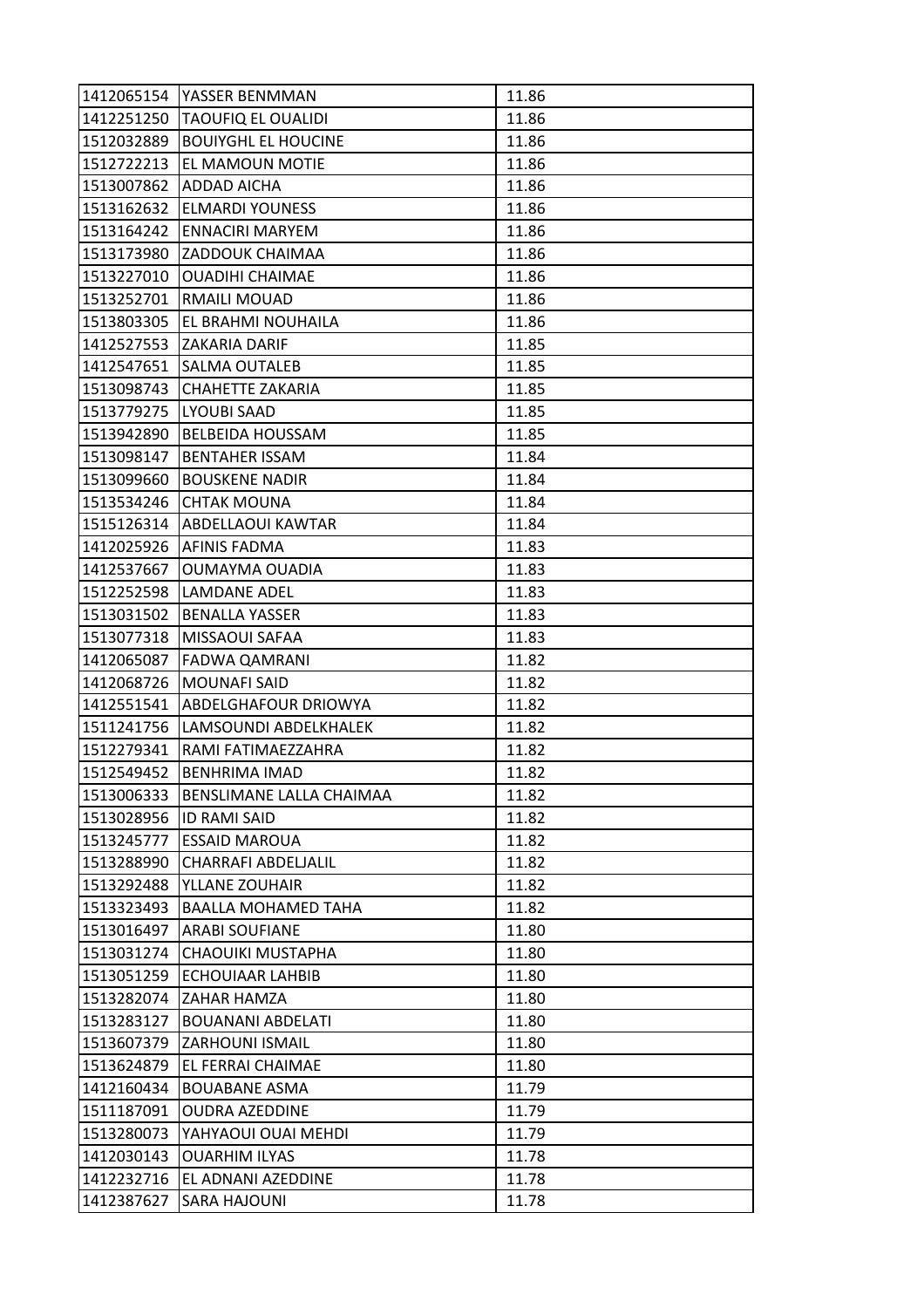| 1513016818 | <b>IBOUDRI KAOUTAR</b>        | 11.78 |
|------------|-------------------------------|-------|
|            | 1513089074   BEHJA MOHAMED    | 11.78 |
| 1513089730 | <b>ACHAACH RIM</b>            | 11.78 |
| 1513331105 | <b>BEN HAYOUN DINA</b>        | 11.78 |
| 1513340351 | <b>BAILLY CHAIMAA</b>         | 11.78 |
| 1513852112 | LAMHAMDI WIAME                | 11.78 |
| 1513000122 | <b>BOUZEGGOURI SALMA</b>      | 11.77 |
| 1513003965 | LOUTFI AMINA                  | 11.77 |
| 1513030199 | <b>BELFAKIR KARIMA</b>        | 11.77 |
| 1513069557 | <b>SOBHI ILYASS</b>           | 11.77 |
|            | 1513082221 AIT LAHAJ KAOUTAR  | 11.77 |
| 1513250065 | <b>EDDEFAOUI CHAYMAA</b>      | 11.77 |
| 1513349890 | EL SSOBAI OUMAIMA             | 11.77 |
| 1513356416 | <b>KETBACHE HAMZA</b>         | 11.77 |
| 1513371410 | <b>ZIYATE KHADIJA</b>         | 11.77 |
|            | 1513005872  IDOUCHE SOUKAINA  | 11.76 |
| 1513023594 | <b>BELKOUK KHADIJA</b>        | 11.76 |
| 1513100443 | <b>ELIBD IKRAM</b>            | 11.76 |
| 1513280175 | <b>ABOUFARS SOUKAINA</b>      | 11.76 |
| 1513283595 | <b>EDDIGUE BRAHIM</b>         | 11.76 |
| 1513351777 | <b>LOUMI MERIEM</b>           | 11.76 |
| 1513376234 | <b>FARID OUSSAMA</b>          | 11.76 |
| 1513525936 | EL YASTAOUI NADA              | 11.76 |
| 1513682684 | <b>FIRKATOUNE IMANE</b>       | 11.76 |
| 1412034866 | ROUSSAFI HAJAR                | 11.75 |
| 1412173796 | <b>ZERRARI FATIMA EZZAHRA</b> | 11.75 |
| 1412354589 | <b>RITI ABDELALI</b>          | 11.75 |
| 1412396887 | <b>BOUTKHAM ALI</b>           | 11.75 |
| 1513089036 | <b>BAKCHICH YASSIR</b>        | 11.75 |
| 1513186006 | <b>AASSIMI NIHAD</b>          | 11.75 |
| 1513281135 | EL HOUDANI LAMYAA             | 11.75 |
| 1513521306 | <b>NAZZA FAHD</b>             | 11.75 |
| 1412910616 | <b>KHALOUF HAMZA</b>          | 11.74 |
| 1513012005 | <b>AZEGGAGH SAID</b>          | 11.74 |
| 1513088461 | <b>HANSAL CHAIMA</b>          | 11.74 |
| 1513240210 | <b>TOUSSI IMANE</b>           | 11.74 |
| 1513321825 | <b>TAHRIR HAMZA</b>           | 11.74 |
| 1513358058 | <b>ELMOUKHLIS SALMA</b>       | 11.74 |
| 1513541184 | NEJMAOUI NIAMA                | 11.74 |
| 1412234960 | <b>IMAD ANBA</b>              | 11.73 |
| 1412802707 | <b>AMINE EL AJI</b>           | 11.73 |
| 1511628595 | RAAIDI AMINE                  | 11.73 |
| 1513090921 | LAFROUNGUI CHAIMA             | 11.73 |
| 1513243817 | DROURI NIAMA                  | 11.73 |
| 1513349293 | BEN JAAFAR OUMAIMA            | 11.73 |
| 1513356054 | <b>NADIR CHAIMAA</b>          | 11.73 |
| 1513931837 | <b>BAIZOU MOHAMED</b>         | 11.73 |
| 1513949561 | SADIKI ABDELMOUNAIM           | 11.73 |
| 1512017066 | AIT BAH HASSAN                | 11.72 |
| 1513034598 | <b>IMOULA MARIAM</b>          | 11.72 |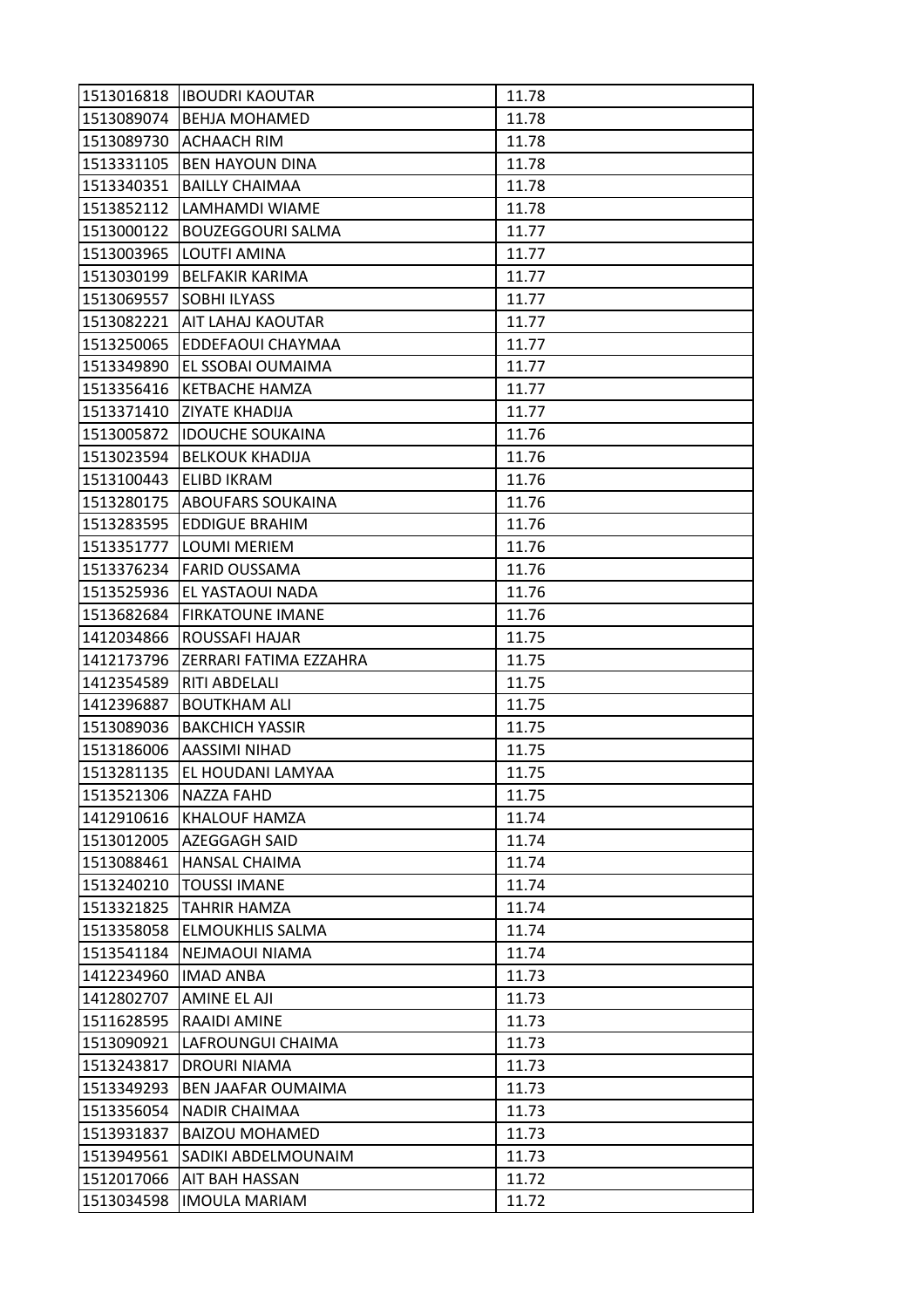| 1513160446 | <b>OUAHIB SOUMAYA</b>    | 11.72 |
|------------|--------------------------|-------|
| 1513231848 | <b>MEKKAOUI HAFID</b>    | 11.72 |
| 1513365299 | <b>OULHINT HASNAE</b>    | 11.72 |
| 1513366813 | <b>MEKKAOUI SABRINE</b>  | 11.72 |
| 1513939287 | <b>BABAZIZ FATIMA</b>    | 11.72 |
| 1515126477 | AFSAHI JAOUAD            | 11.72 |
| 1412034865 | <b>NOURI MAJDA</b>       | 11.71 |
| 1512928272 | OU LAARABI HISHAM        | 11.71 |
| 1513026471 | DAOUDI HIND              | 11.71 |
| 1513080797 | <b>BOUDAL HIBATOLLAH</b> | 11.71 |
| 1513095978 | NASSIRI HAMZA            | 11.71 |
| 1513355898 | <b>HAKIOUI MARIEM</b>    | 11.71 |
| 1513366307 | ELBEZZARI MOUAD          | 11.71 |
| 1513376693 | <b>CHAHID NABIL</b>      | 11.71 |
| 1513741888 | <b>OUBAIDI ABIR</b>      | 11.71 |
| 1513955087 | EDDERRAZ YASSINE         | 11.71 |
| 1412099318 | RHADDOUF ABDELHAY        | 11.70 |
| 1412247767 | SALMA QIYOUD             | 11.70 |
| 1412274694 | JAGHNANE IDRISSI AMINA   | 11.70 |
| 1511959898 | LAMALLEM MOHAMMED        | 11.70 |
| 1513227585 | <b>GHANMI IMANE</b>      | 11.70 |
| 1513605634 | EL JADD ANASS            | 11.70 |
| 1412163981 | RAMI WI AL               | 11.68 |
| 1513034797 | <b>TAOUFIQ IBTISSAM</b>  | 11.68 |
| 1513039242 | ERRAHMANI HAYATE         | 11.68 |
| 1513241836 | <b>DERBANI YOUSSEF</b>   | 11.68 |
| 1513329392 | <b>HOMRANI AZIZA</b>     | 11.68 |
| 1513348396 | <b>BOUIRG ASMAA</b>      | 11.68 |
| 1512617637 | EL MOKHI EL MEHDI        | 11.67 |
| 1513016400 | EL BAHI MOHAMED          | 11.67 |
| 1513084921 | MIDARI MARIAM            | 11.67 |
| 1513100579 | LOUMAME IMANE            | 11.67 |
| 1513115164 | <b>EDDAOUH RACHID</b>    | 11.67 |
| 1513231880 | <b>ADIL YOUSSEF</b>      | 11.67 |
| 1513231889 | <b>BOUALAMIA ZAKARIA</b> | 11.67 |
| 1513235421 | <b>SAIL NADIA</b>        | 11.67 |
| 1513250087 | ELKANAANY CHAIMAE        | 11.67 |
| 1513288666 | ARROUSSI YOUSRA          | 11.67 |
| 1513381958 | TOUAYRI YASSINE          | 11.67 |
| 1513529130 | <b>KASMI KHALIL</b>      | 11.67 |
| 1412286447 | <b>HARMACHI MERYEM</b>   | 11.66 |
| 1412293978 | <b>MAJBARI SANA</b>      | 11.66 |
| 1412294617 | SAKI HIND                | 11.66 |
| 1412367508 | HAMZA ESSAYARI           | 11.66 |
| 1512026156 | <b>HOUSNI AZIZ</b>       | 11.66 |
| 1513026551 | AL HILALI LOUBNA         | 11.66 |
| 1513171672 | <b>ESSAEH HICHAM</b>     | 11.66 |
| 1513231543 | <b>DAHR WICAL</b>        | 11.66 |
| 1513251309 | AIT LAHCEN FADWA         | 11.66 |
| 1513855044 | MAKHTARI OMAYMA          | 11.66 |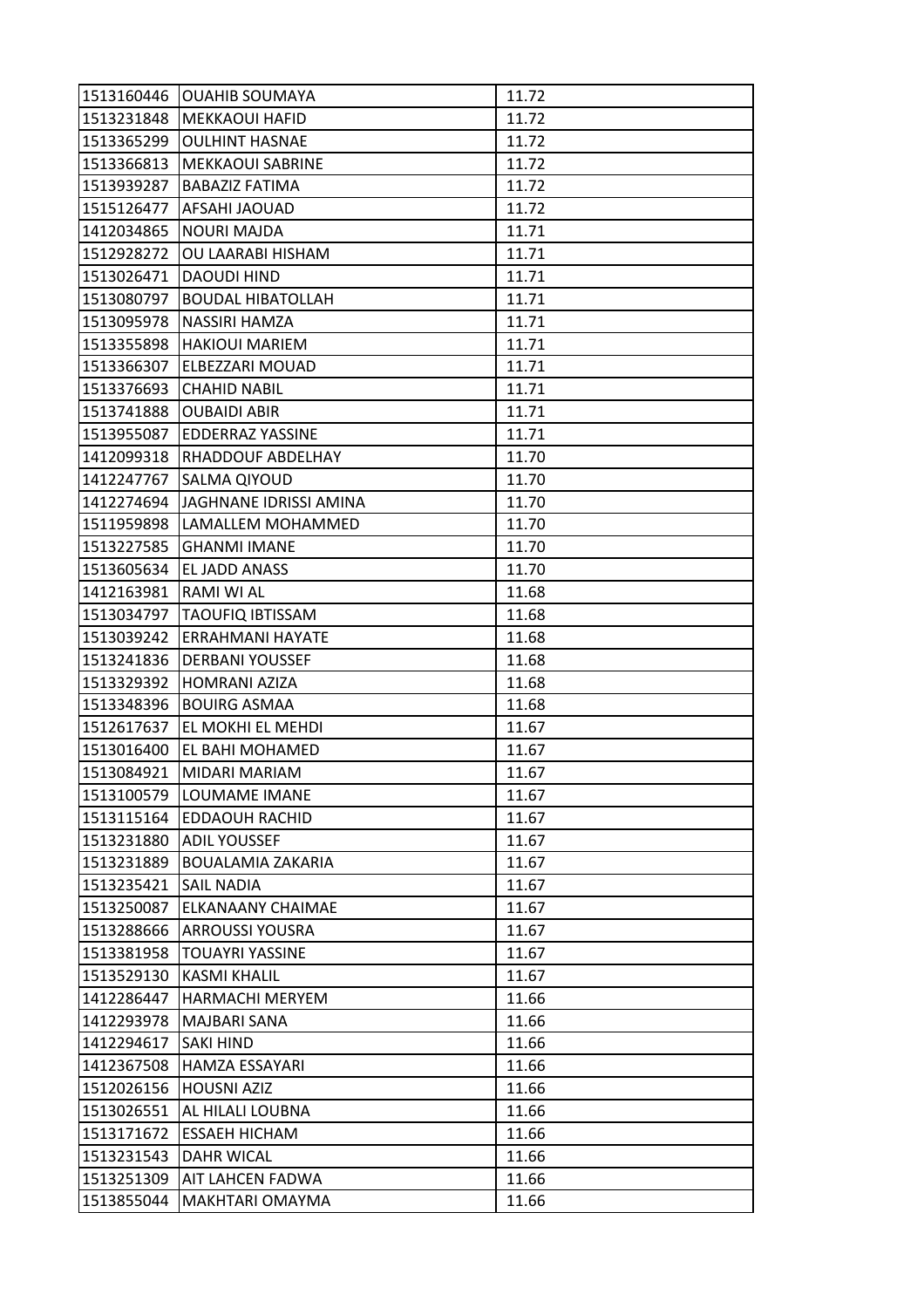| 1512285280 | <b>HAD SAAD</b>           | 11.65 |
|------------|---------------------------|-------|
| 1513003342 | <b>ASSAOURI HALIMA</b>    | 11.65 |
| 1513091571 | EL GHIYATY FOUZIA         | 11.65 |
| 1513154211 | ELKADIRI MANAR            | 11.65 |
| 1513169598 | <b>OUDOUCH SIHAM</b>      | 11.65 |
| 1513246248 | SALAH EDDINE KHEIR        | 11.65 |
| 1513288747 | EL ABBASSI HASNAA         | 11.65 |
| 1513358342 | <b>GOUMIRI ANOUAR</b>     | 11.65 |
| 1513950393 | <b>BADAOUI ASMAE</b>      | 11.65 |
| 1412526552 | RHARIB AMAL               | 11.64 |
| 1412536281 | <b>AZEDDINE ABDOUSS</b>   | 11.64 |
| 1512936712 | KAJI YOUSSRA              | 11.64 |
| 1513000809 | <b>BAKKI ISSAM</b>        | 11.64 |
| 1513104878 | <b>CHATOUR KHAOULA</b>    | 11.64 |
| 1513248079 | ELBAHJA JAWAD             | 11.64 |
| 1513272730 | SABBAGHE KARIMA           | 11.64 |
| 1412393413 | <b>AYOUB BRAHI</b>        | 11.63 |
| 1513007515 | <b>ZOUGGAR KHAOULA</b>    | 11.63 |
| 1513080950 | <b>KATIR SOUKAINA</b>     | 11.63 |
| 1513114735 | <b>CHAOUKI AICHA</b>      | 11.63 |
| 1513231877 | EL ANSARI ZIAD            | 11.63 |
| 1513246008 | <b>SOFRI YOUNES</b>       | 11.63 |
| 1513355211 | MEGHERBI NASSIRA          | 11.63 |
| 1513378652 | <b>BAIZ INTISSAR</b>      | 11.63 |
| 1513521320 | SOUSSI ANOUAR             | 11.63 |
| 1513533384 | <b>CHERKAOUI IMANE</b>    | 11.63 |
| 1513782061 | AZZOU FATIMA ZAHRA        | 11.63 |
| 1513851403 | <b>ACHIOU MAROUA</b>      | 11.63 |
| 1515126557 | <b>IDBOUHADOU AYMANE</b>  | 11.63 |
| 1412196527 | <b>OUAMMI HAJAR</b>       | 11.62 |
| 1512226934 | <b>OUARD KHALID</b>       | 11.62 |
| 1512254471 | <b>BELLALIJE MOHAMMED</b> | 11.62 |
| 1513193983 | DAHMANI OUMAYMA           | 11.62 |
| 1513370825 | <b>LAAZIZ SAIF EDDINE</b> | 11.62 |
| 1513552810 | <b>ATIQ MANAL</b>         | 11.62 |
| 1513605599 | <b>BANELHAQ AYOUB</b>     | 11.62 |
| 1513792457 | LYOUSFI MADIHA            | 11.62 |
| 1412073220 | MOHAMMED AHARCHI          | 11.61 |
| 1412229348 | KHAWLA HAITAM             | 11.61 |
| 1512924536 | AZELMAT AYOUB             | 11.61 |
| 1513039497 | AIT BAHA ALI              | 11.61 |
| 1513111695 | <b>NAIA MAROUA</b>        | 11.61 |
| 1513289035 | EL ABBASSI MARIEM         | 11.61 |
| 1513374959 | <b>DRAYF ROQIA</b>        | 11.61 |
| 1513380679 | <b>BHAR WIAM</b>          | 11.61 |
| 1513618740 | ARIBIA AMINA              | 11.61 |
| 1412279416 | LOURARHI MOHAMED KHALIL   | 11.60 |
| 1412811037 | <b>DEROUICH CHAIMAE</b>   | 11.60 |
| 1412938283 | MIMOUNI IKRAM             | 11.60 |
| 1512040378 | GOULZIMA MOHAMED AMINE    | 11.60 |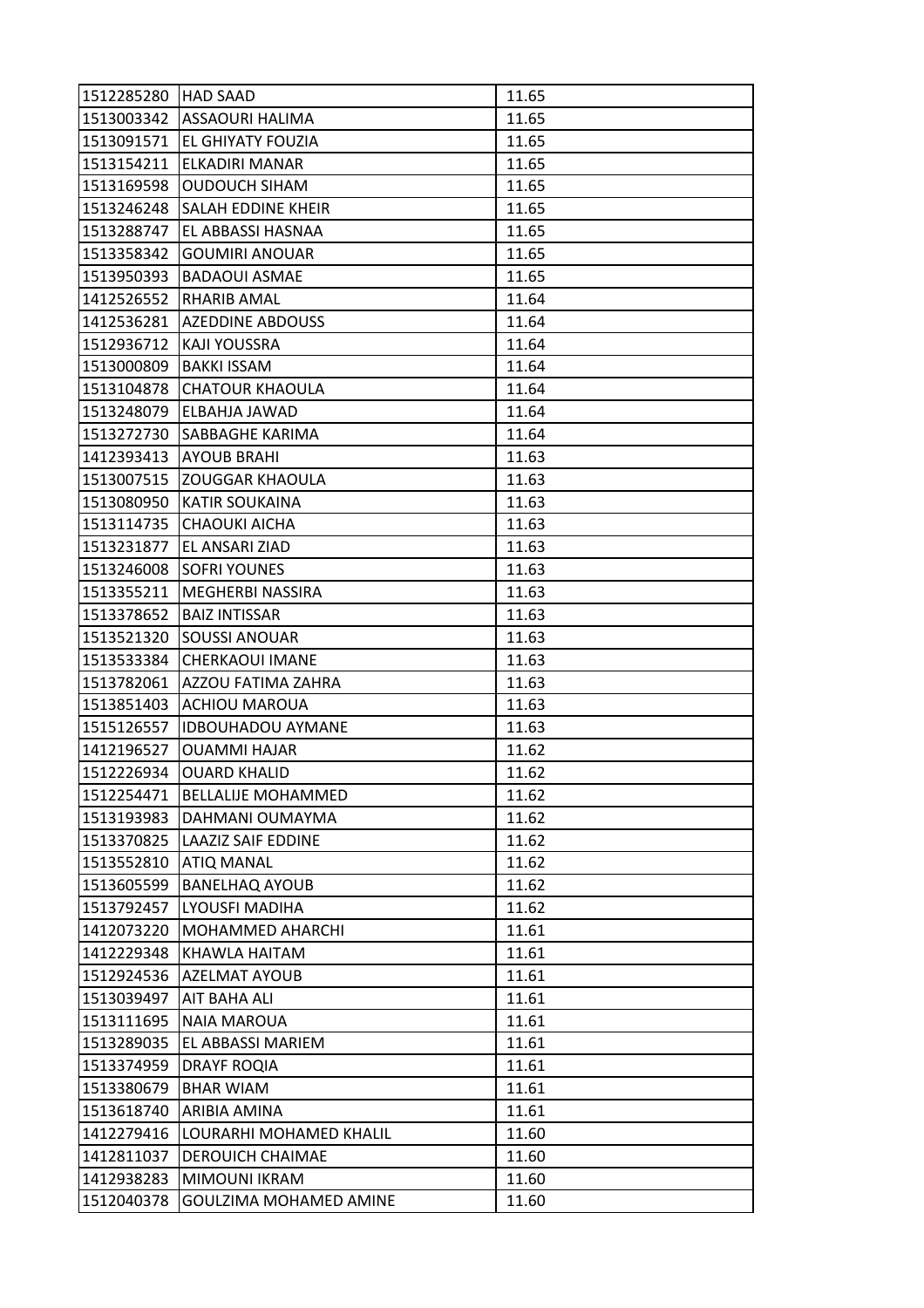|            | 1512230926 ABDAOUI SALAHEDDINE | 11.60 |
|------------|--------------------------------|-------|
| 1513006568 | HIRBANE FATIMA ZAHRA           | 11.60 |
| 1513099037 | <b>GATHIOUI KENZA</b>          | 11.60 |
| 1513283082 | SALAMI YOUSSEF                 | 11.60 |
| 1412027916 | <b>SLIMANI AYOUB</b>           | 11.59 |
| 1412099191 | <b>BASMA ELLAOUICHKI</b>       | 11.59 |
| 1412099737 | <b>IMANE BOUATI</b>            | 11.59 |
| 1510109927 | <b>BOUKHOBZA ELMEHDI</b>       | 11.59 |
| 1512070539 | <b>BOUSKRAOUI HANAE</b>        | 11.59 |
| 1512173869 | <b>ABATORAB AMINE</b>          | 11.59 |
| 1513098917 | MOUFTAKIR WIJDANE              | 11.59 |
| 1513099391 | <b>EL GHOUAT MOHAMED</b>       | 11.59 |
| 1513382158 | ENNAMI NAJOUA                  | 11.59 |
| 1513551523 | <b>GHARBAOUI MARWA</b>         | 11.59 |
| 1412875207 | <b>MAJDOUBI SIHAM</b>          | 11.58 |
| 1512185428 | <b>OUCHABA SOUFIAN</b>         | 11.58 |
| 1513281727 | <b>SAOUD YOUNES</b>            | 11.58 |
| 1513750764 | EL FEZAZI CHAIMAE              | 11.58 |
| 1412052142 | <b>BOUMASSMAR AHMED SALEM</b>  | 11.57 |
| 1412169524 | <b>TARFAOUI IKRAME</b>         | 11.57 |
| 1512228544 | <b>KOTB OUASSIM</b>            | 11.57 |
| 1513007011 | <b>OUAHMANE GHITA</b>          | 11.57 |
| 1513115177 | JADIR MARYAM                   | 11.57 |
| 1513365620 | <b>GUEDDARI MERYEM</b>         | 11.57 |
| 1513933245 | LMAHI ABDELHAKIM               | 11.57 |
| 1513936552 | REGUI HAMZA                    | 11.57 |
| 1513937992 | EL HASNAOUI AMJAD              | 11.57 |
| 1412318823 | <b>MAALEMI TARIK</b>           | 11.55 |
| 1513106451 | AIT OU BELLA MARYEM            | 11.55 |
| 1513337092 | EL KHANBOUBI HOUDA             | 11.55 |
| 1513357753 | <b>BOUSTANI BADR EDDINE</b>    | 11.55 |
| 1513541766 | <b>AIT BELLA AYOUB</b>         | 11.55 |
| 1412054012 | <b>BOUHSEN CHAIMAA</b>         | 11.54 |
| 1412089913 | <b>HAJAR BOUYA</b>             | 11.54 |
| 1412158573 | EL OUAFY FATIMA-ZAHRA          | 11.54 |
| 1512365391 | <b>MACHKOURI ABDESSADIK</b>    | 11.54 |
| 1513226802 | BENABDELLAH SALMA              | 11.54 |
| 1513553357 | <b>KHLIFI OMAR</b>             | 11.54 |
| 1513872046 | <b>BELKHEIRI RIM</b>           | 11.54 |
| 1513956287 | <b>BENKHIRA NISRINE</b>        | 11.54 |
| 1513016317 | ZAKAR AMINA                    | 11.53 |
| 1513027916 | NAIT ALI ABDELLATIF            | 11.53 |
| 1513331260 | <b>NAJIH MERIEM</b>            | 11.53 |
| 1513339336 | ELMARAHI SOUFIANE              | 11.53 |
| 1513355299 | DHIRA AMINA                    | 11.53 |
| 1412074123 | AYOUB OUSSELLIM                | 11.52 |
| 1412240801 | ZAHAR OUMAIMA                  | 11.52 |
| 1512173585 | <b>MESRAR IMANE</b>            | 11.52 |
| 1513037469 | KHARBOUCHI MALAININE           | 11.52 |
|            |                                |       |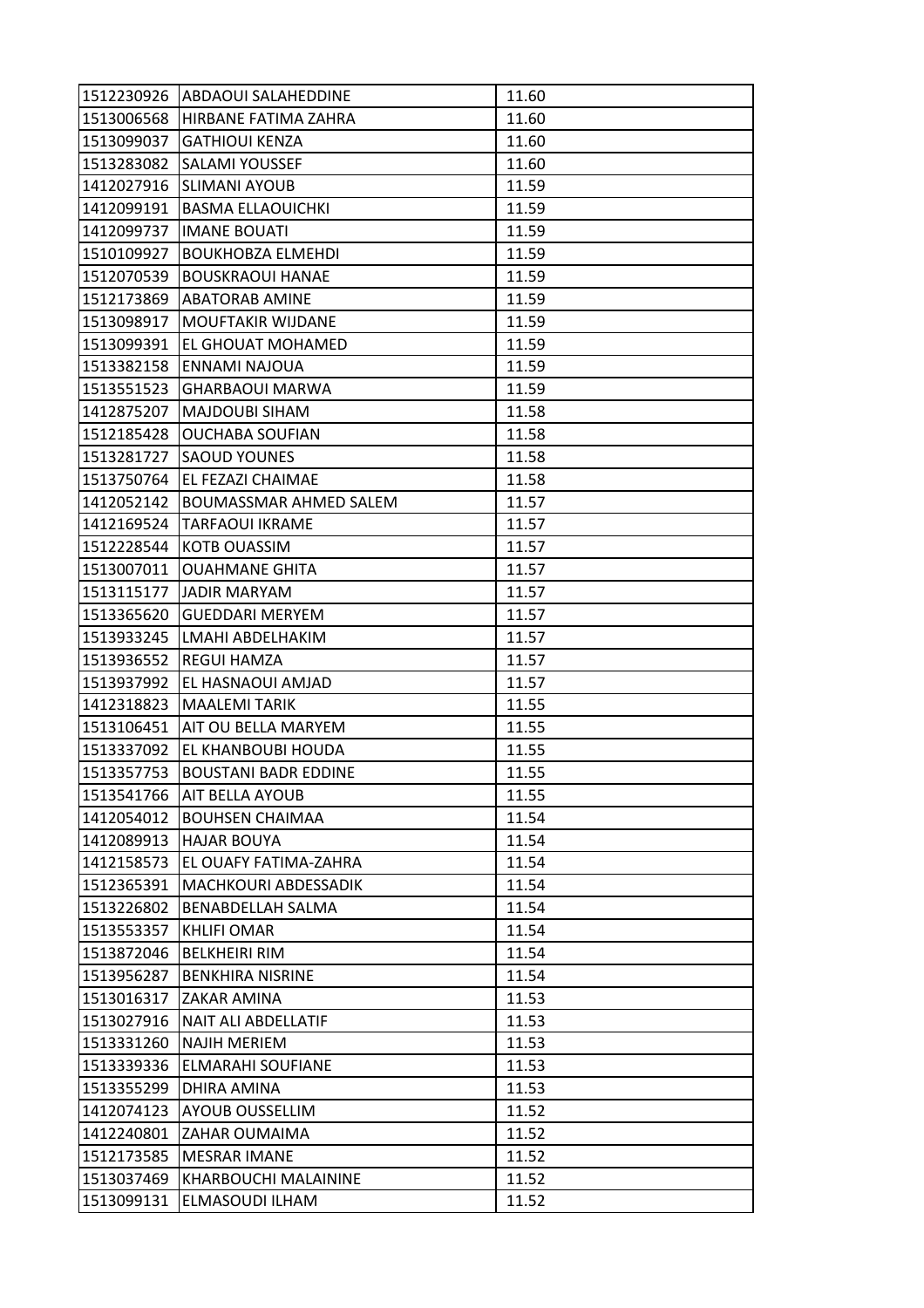|            | 1513112473 KHETTAB CHAIMA       | 11.52 |
|------------|---------------------------------|-------|
|            | 1513160402 ELFARIQ MOHAMED OMAR | 11.52 |
| 1513245288 | NAINIA EL MAHDI                 | 11.52 |
| 1513347675 | <b>TYANE KAWTAR</b>             | 11.52 |
| 1513362076 | ZIDANI MOHAMMED AMINE           | 11.52 |
| 1412074173 | <b>SAAD RMILI</b>               | 11.51 |
| 1513079540 | <b>NOUIDRAT TAHA</b>            | 11.51 |
| 1513100624 | <b>AIT LHAIMER BASMA</b>        | 11.51 |
|            | 1513290936 EL HATIMI YOUSSEF    | 11.51 |
| 1513379597 | LHAOUD MEHDI                    | 11.51 |
|            | 1513552738   MRIZKI ANASS       | 11.51 |
|            | 1513628043   BENTALEB ELKASMIA  | 11.51 |
| 1513932201 | DIDI OMAR AHMED                 | 11.51 |
| 1412099105 | <b>SARA KOUKAM</b>              | 11.50 |
| 1412173683 | EL MANSOURY CHAIMA              | 11.50 |
|            | 1512008601 ELHAMRI YOUSSEF      | 11.50 |
| 1512009601 | <b>OUDRA FATIMA</b>             | 11.50 |
| 1513091441 | ROUHI KHADIJA                   | 11.50 |
| 1513335832 | <b>ASSOU SABRINE</b>            | 11.50 |
| 1513381878 | <b>BAKKACH AYOUB</b>            | 11.50 |
| 1513931884 | <b>DKHISSI MUSTAPHA</b>         | 11.50 |
| 1412171101 | LAHMAR SABRINA                  | 11.49 |
| 1513007868 | <b>MOUSTAID KAOUTAR</b>         | 11.49 |
| 1513161390 | <b>ESSABRE MOHAMED</b>          | 11.49 |
| 1513232644 | <b>SAMIRI HAMZA</b>             | 11.49 |
|            | 1513241492   LAAMAR AYOUB       | 11.49 |
| 1513374963 | AGOUJIM SAFAA                   | 11.49 |
| 1513535809 | <b>KHOUNCH ZAKARIA</b>          | 11.49 |
| 1513942508 | <b>BENADOU HAMZA</b>            | 11.49 |
| 1411355877 | <b>BELALEM YOUSSEF</b>          | 11.48 |
| 1411862704 | IBELAANAYA SAMAH                | 11.48 |
| 1513000611 | <b>BOUCHAOUIR IMANE</b>         | 11.48 |
| 1513115107 | <b>EL MOURABIT HAFSA</b>        | 11.48 |
| 1513349885 | CHALHAOUI ZAKARIA               | 11.48 |
| 1513938827 | <b>DROUSSI BILAL</b>            | 11.48 |
| 1412085985 | YOUSSEF AKLI                    | 11.47 |
| 1412775733 | <b>ARABI AMINE</b>              | 11.47 |
| 1412866012 | <b>BOUZID CHARAF-EDDINE</b>     | 11.47 |
| 1512241802 | ELHARDI FATIMA EZZAHRA          | 11.47 |
| 1513023919 | <b>KHACHANE MARYAM</b>          | 11.47 |
| 1513100168 | <b>ABBA HIND</b>                | 11.47 |
| 1513105645 | ERRADOUANI SOUKAINA             | 11.47 |
| 1513293207 | KHATIMI MOHAMED AMINE           | 11.47 |
| 1513371608 | <b>FATTOUKH ZAKARIA</b>         | 11.47 |
| 1513379858 | <b>LAABAL MAROUANE</b>          | 11.47 |
| 1513954199 | NOUKRACHE SOUFIANE              | 11.47 |
| 1513956055 | SAIDI NOUHAILA                  | 11.47 |
| 1513957355 | <b>BOUZIKAR KAOUTAR</b>         | 11.47 |
| 1411932703 | <b>BOUMEZZOUGH ACHRAF</b>       | 11.46 |
| 1411938853 | ABOUSSAID MAJDA                 | 11.46 |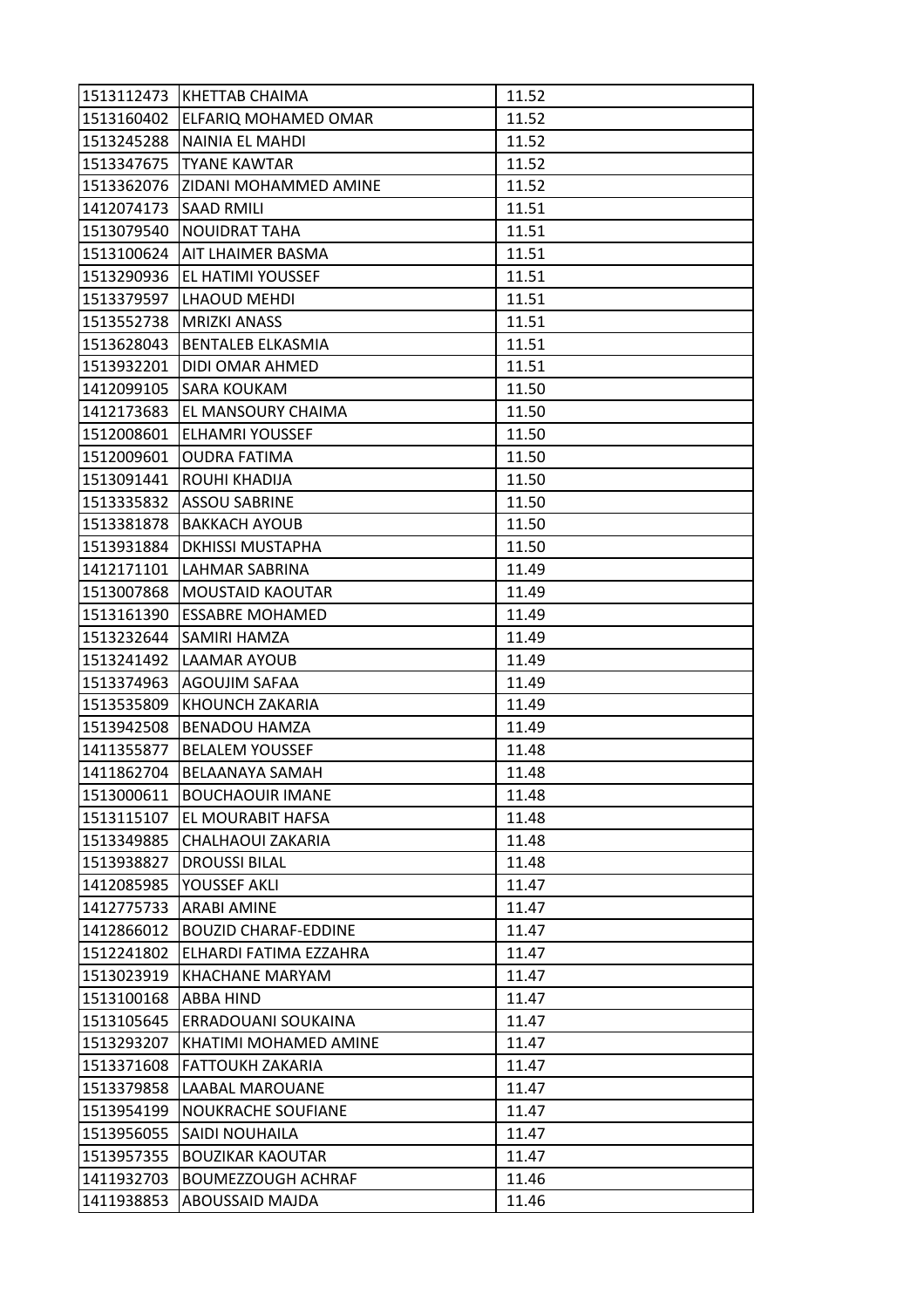| 1412149092 | <b>SOAIDI AYMANE</b>          | 11.46 |
|------------|-------------------------------|-------|
|            | 1511089175   ASEBRIY AYOUB    | 11.46 |
| 1513005977 | EL MOUNTAJ HASNA              | 11.46 |
| 1513088823 | AJEMMAA HAMZA                 | 11.46 |
| 1513282444 | <b>GUENNOUZ ZAKARIA</b>       | 11.46 |
| 1513356690 | <b>ABELHAD LAHOUCINE</b>      | 11.46 |
| 1513534570 | SADRAOUI OUMAIMA              | 11.46 |
| 1513540447 | FARIH YASMINA                 | 11.46 |
| 1513618896 | <b>BIDOUH SOUMIA</b>          | 11.46 |
| 1513842645 | EL BOUTAIBI AISSA             | 11.46 |
| 1513936788 | <b>OULAGHDA MERYEM</b>        | 11.46 |
| 1513944725 | <b>BAAJ KAOUTAR</b>           | 11.46 |
| 1412282429 | AKBI KHAOULA                  | 11.45 |
| 1513007071 | <b>BIJAOUANE AYOUB</b>        | 11.45 |
| 1513066006 | <b>FADIL MOHAMED AMINE</b>    | 11.45 |
| 1513235292 | <b>MNOUMER BRAHIM</b>         | 11.45 |
| 1513280996 | <b>GHAZI HAJAR</b>            | 11.45 |
| 1513550484 | <b>FASKA IMANE</b>            | 11.45 |
| 1512033776 | <b>ALOUA MOHAMED</b>          | 11.43 |
| 1513005778 | EDDAHANI IMANE                | 11.43 |
| 1513087676 | EL GUEMMAM INSAF              | 11.43 |
| 1513089749 | <b>CHOUFIR BOUCHRA</b>        | 11.43 |
| 1513238833 | MOUIZ ABDELLAH                | 11.43 |
| 1513250126 | <b>ELBOUAISI HANANE</b>       | 11.43 |
| 1513270132 | CHEHBAOUI MOHAMMED            | 11.43 |
| 1513282455 | <b>MOUHSSINE RIM</b>          | 11.43 |
| 1513284100 | <b>MAHDAOUI YASMINE</b>       | 11.43 |
| 1513745081 | EL HADDAR YOUSSEF             | 11.43 |
| 1515267573 | <b>ESSABA ANAS</b>            | 11.43 |
| 1412071008 | <b>ISMAIL BENMHAMED</b>       | 11.42 |
| 1412089388 | <b>HIND MOUASSAN</b>          | 11.42 |
| 1412341266 | <b>MARZOUK KHADIJA</b>        | 11.42 |
| 1412395372 | <b>KHALFI AYOUB</b>           | 11.42 |
| 1512367172 | MOUTANE ILYAS                 | 11.42 |
| 1513029805 | <b>ELAABBAS HAYAT</b>         | 11.42 |
| 1513049107 | <b>AOUDATE HASNAA</b>         | 11.42 |
| 1513080720 | EL GHORFI ANAS                | 11.42 |
| 1513088371 | CHINI CHAIMAA                 | 11.42 |
| 1513160447 | <b>TAYBOUTA RIME</b>          | 11.42 |
| 1412098717 | <b>IDRISSI AATOUF OUMAIMA</b> | 11.41 |
| 1412553438 | ANAS EL AZOUZY                | 11.41 |
| 1511170426 | RACHIDI IMAD                  | 11.41 |
| 1511271073 | ELMOUAHID ELARBI              | 11.41 |
| 1512283435 | EL QALB SOUKAINA              | 11.41 |
| 1513013140 | <b>OUMANZOU AZIZA</b>         | 11.41 |
| 1513037453 | ZAIM YAHYA                    | 11.41 |
| 1513083153 | BENJAAFAR FATIMA EZZAHRA      | 11.41 |
| 1513341102 | <b>ZAINE CHAIMAA</b>          | 11.41 |
| 1513343438 | <b>OUABDELKADER AMINA</b>     | 11.41 |
| 1513379839 | <b>MADRIR SOUBAI RIM</b>      | 11.41 |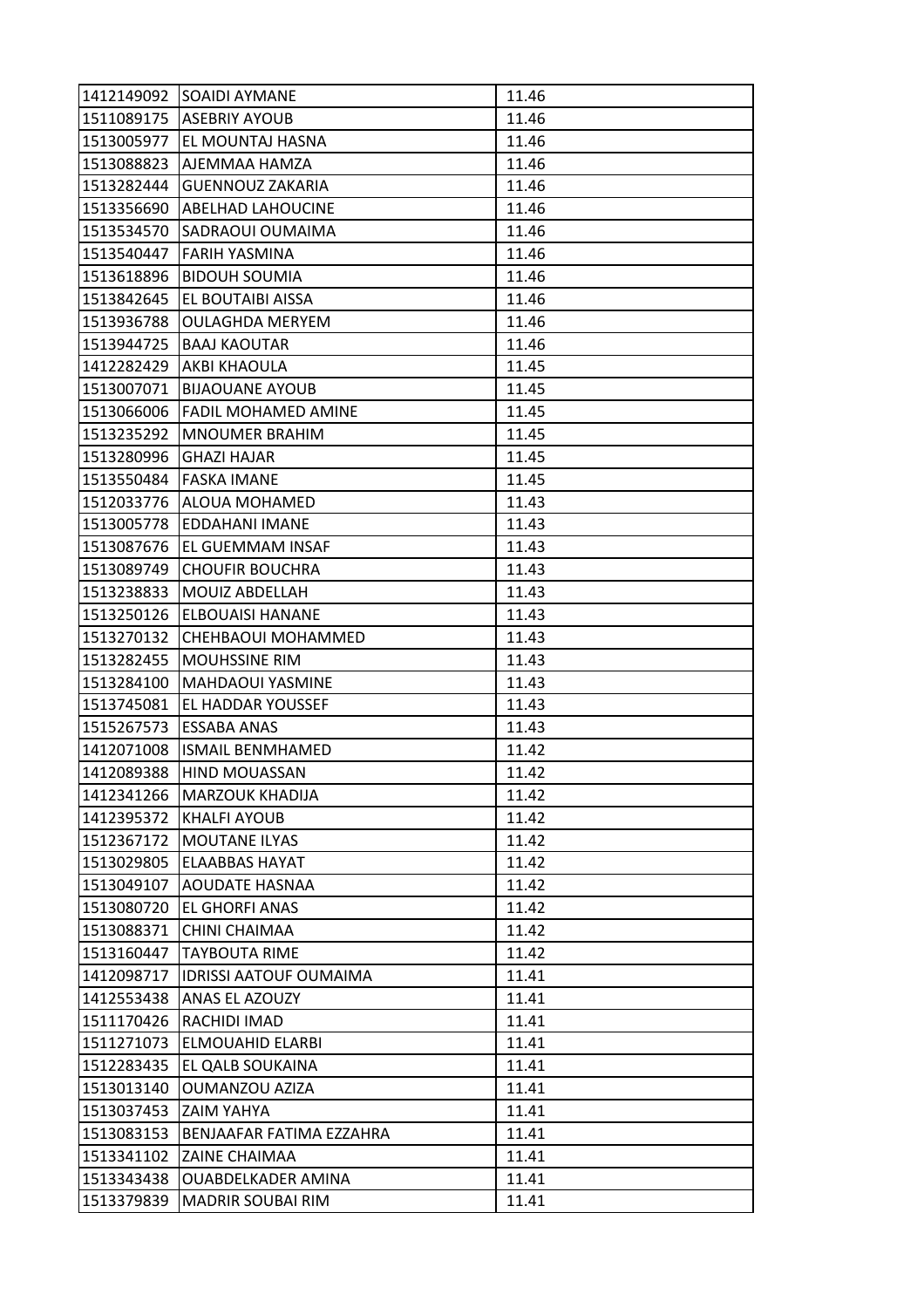|                       | 1411276916 BENABOUD MOHAMED         | 11.40 |
|-----------------------|-------------------------------------|-------|
| 1412089901 HIND IKENE |                                     | 11.40 |
| 1513002281            | <b>AIT LARBI MERIEM</b>             | 11.40 |
| 1513241545            | <b>JAGHADI ZINEB</b>                | 11.40 |
| 1513272164            | RIMA SAADIA                         | 11.40 |
|                       | 1513280217 ECH CHIYAI HAJAR         | 11.40 |
| 1513375909            | YAKINI HAFSA                        | 11.40 |
| 1513862512            | IEL GOURARI ISLAM                   | 11.40 |
| 1412624121            | KOUIRA AZEDDINE                     | 11.39 |
| 1412777239            | KADDAOUI MOHAMMED TAHA              | 11.39 |
| 1512007955            | YACHOU YASSINE                      | 11.39 |
| 1512254486            | LAMZALI HASNAA                      | 11.39 |
| 1513034070            | <b>LEKTIF M BAREK</b>               | 11.39 |
| 1513089110            | AARAB RAJA                          | 11.39 |
| 1513098738            | <b>EZZAROUDI SOUHAILA</b>           | 11.39 |
|                       | 1513316979 HASNAOUI YAHYA           | 11.39 |
| 1513346530            | <b>CHAFIK BADIA</b>                 | 11.39 |
| 1513704186            | <b>HASHAS KHAOULA</b>               | 11.39 |
| 1412089265            | SOUFIANE BENHAIDA                   | 11.38 |
| 1513090903            | <b>TEMHAL IBTISSAM</b>              | 11.38 |
|                       | 1513090975 BELKHAOUDA MOHAMED AMINE | 11.38 |
| 1513092470            | <b>BAMZYANE MAROUA</b>              | 11.38 |
| 1513290724            | <b>BENKHEIRA SALMA</b>              | 11.38 |
| 1513368944            | ACHHAR YOUSSEF                      | 11.38 |
|                       | 1513372188  NEKHLI KAWTAR           | 11.38 |
| 1513025363            | <b>FEROUAT LAHCEN</b>               | 11.37 |
| 1513084455            | <b>DERKAOUI YASSINE</b>             | 11.37 |
| 1513100670            | <b>LAHIANE MANAL</b>                | 11.37 |
| 1513231650            | <b>ZILAF YOUSSEF</b>                | 11.37 |
| 1513349715            | <b>HOMSI SALMA</b>                  | 11.37 |
| 1513758884            | EL IBRAHIMI IKRAM                   | 11.37 |
| 1513758893            | ELAABOUDI OUMAIMA                   | 11.37 |
| 1513766635            | <b>SBAI SARA</b>                    | 11.37 |
| 1512171124            | NAJIH FATIMA EZZAHRA                | 11.36 |
| 1513078506            | <b>JABBOUR CHAFIQ</b>               | 11.36 |
| 1513245890            | <b>TIMIJA SARA</b>                  | 11.36 |
| 1513378398            | <b>BOUKAR IBRAHIM</b>               | 11.36 |
| 1513949591            | EL OMARI MOHAMED                    | 11.36 |
| 1412316593            | ELMOUCHTARI HANAA                   | 11.35 |
| 1412612958            | <b>OUASSIMA MOUKHLISSE</b>          | 11.35 |
| 1512025432            | <b>BAZID FAISAL</b>                 | 11.35 |
| 1513004690            | NAIT TAADAOUYT ISMAIL               | 11.35 |
| 1513068533            | <b>WAHID AFAF</b>                   | 11.35 |
| 1513084958            | LALAOUI ELMOUTTALIBI HAJAR          | 11.35 |
| 1513289837            | <b>KHADDADI ZINEB</b>               | 11.35 |
| 1513525621            | TARHRI ILYASS                       | 11.35 |
| 1513529824            | <b>OUHTIT OMAYMA</b>                | 11.35 |
| 1515267555            | <b>TIZIANE ISMAIL</b>               | 11.35 |
| 1513021417            | AZMARKOU MIMOUNE                    | 11.34 |
| 1513092393            | <b>BARGAMANE AMINA</b>              | 11.34 |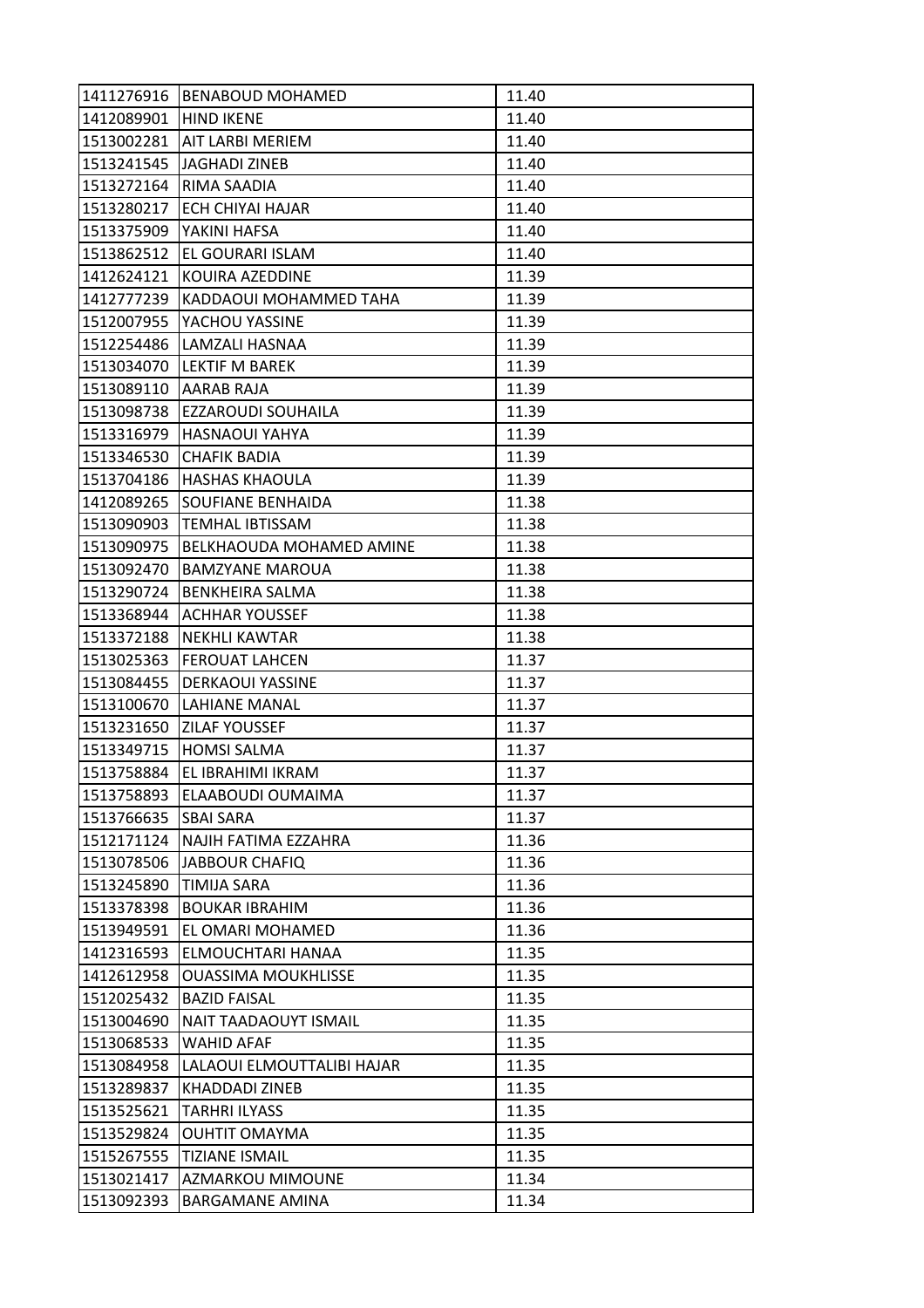| 1513243667 | <b>ELBASIT ACHRAF</b>       | 11.34 |
|------------|-----------------------------|-------|
| 1511549069 | EL KHALLADI OUMAIMA         | 11.33 |
| 1512371068 | ELBAYDAQ SIHAM              | 11.33 |
| 1513022038 | SOBHI KAOUTAR               | 11.33 |
| 1513050658 | <b>SAHNOUN SANAA</b>        | 11.33 |
| 1513230249 | NAJIM KAOUTAR               | 11.33 |
| 1513275960 | ELHOURDI ILHAM              | 11.33 |
| 1513290789 | BENSMAIL ABDERRAHMAN        | 11.33 |
| 1513369260 | <b>ZORGANI ANAS</b>         | 11.33 |
| 1513534557 | AKHERRAZ NADIA              | 11.33 |
| 1515126345 | ESSABOURI ABDELGHAFFAR      | 11.33 |
| 1513090944 | LAMRABAT NASSIMA            | 11.32 |
| 1513250103 | <b>BOUTERRAKA AZZEDDINE</b> | 11.32 |
| 1513271290 | <b>FADEL FAYCAL</b>         | 11.32 |
| 1513282567 | EL FATIH MOHCINE            | 11.32 |
| 1513283275 | <b>MOURADI MARYEM</b>       | 11.32 |
| 1513366052 | <b>MASMOUDI ANAS</b>        | 11.32 |
| 1513002293 | <b>HADRI NOUAIM</b>         | 11.30 |
| 1513007826 | <b>OURAHMA FATIMA</b>       | 11.30 |
| 1513067651 | CHANNA AMAL                 | 11.30 |
| 1513249613 | <b>OTHMANE BOUNKHAL</b>     | 11.30 |
| 1513355863 | <b>MABROUR YASMINE</b>      | 11.30 |
| 1513369832 | <b>OUSSAMA HANOUN</b>       | 11.30 |
| 1513610678 | HALHOUL AMINE               | 11.30 |
| 1412020114 | <b>BOUTALAB MARYAM</b>      | 11.29 |
| 1412294469 | BENHADDOU YASSMINE          | 11.29 |
| 1512384494 | <b>BARTA ZOUHAIR</b>        | 11.29 |
| 1513029446 | <b>BASSI AHLAM</b>          | 11.29 |
| 1513160384 | EL HARROUGUI ANASS          | 11.29 |
| 1513230133 | RHELID SOUKAINA             | 11.29 |
| 1513365761 | <b>MGHIRAT EL MEHDI</b>     | 11.29 |
| 1513624885 | <b>MAHZOUME GHITA</b>       | 11.29 |
| 1513086699 | EL AMRI MOHCINE             | 11.28 |
| 1513092360 | ELHIMEUR TAHA               | 11.28 |
| 1513099123 | LAHSSINI FATIMA EZZAHRA     | 11.28 |
| 1513160477 | <b>MOKKADEM ANASS</b>       | 11.28 |
| 1513000406 | <b>IDOUHOUKAR HAMZA</b>     | 11.27 |
| 1513050901 | <b>BOUZAHER AYOUB</b>       | 11.27 |
| 1513078645 | <b>BELABBAR HOUSSAM</b>     | 11.27 |
| 1513092324 | ESSAKHI FATIMA EZZAHRA      | 11.27 |
| 1513344776 | <b>MANAR BADR</b>           | 11.27 |
| 1513351763 | <b>JANAH MOHAMED</b>        | 11.27 |
| 1412035693 | OISKHINE ABDERRAHIM         | 11.26 |
| 1412286361 | IZAM MOHAMED AMINE          | 11.26 |
| 1412779263 | <b>BOUCHTAOUI OUMAYMA</b>   | 11.26 |
| 1513040045 | ABDELLAOUI LAMYAE           | 11.26 |
| 1513081495 | ELKHOUDA ABDERRAZZAK        | 11.26 |
| 1513282221 | <b>BELLASS FATIMA ZAHRA</b> | 11.26 |
| 1513527220 | LAOUINI SOUKAINA            | 11.26 |
| 1513803849 | <b>AZZOUZI SIHAM</b>        | 11.26 |
|            |                             |       |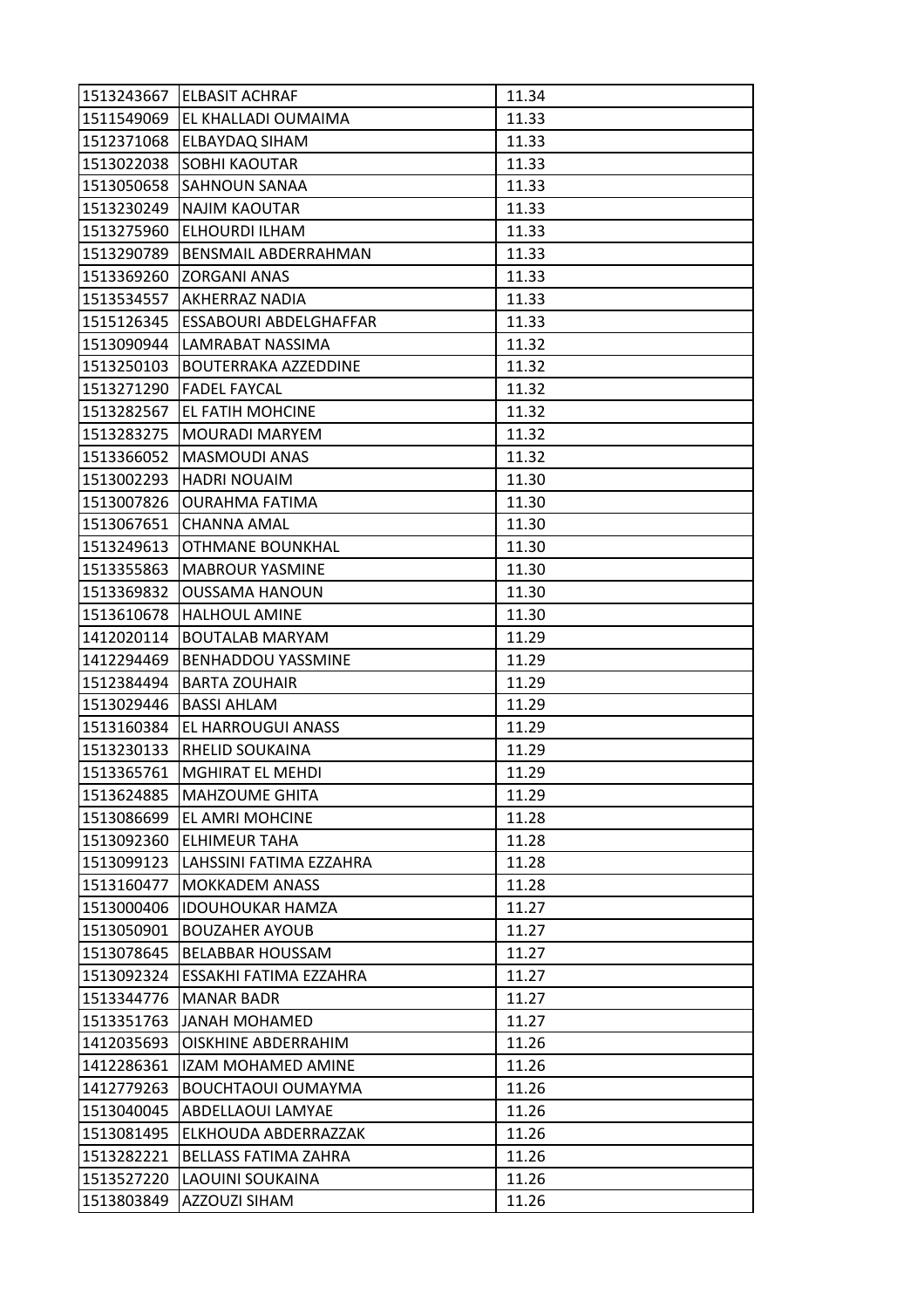| 1513808170 | <b>EL MEZRIAHI AMAL</b>     | 11.26 |
|------------|-----------------------------|-------|
| 1513956092 | MESSAOUDI OUMAIMA           | 11.26 |
| 1411148635 | <b>HAOUAS YOUSSEF</b>       | 11.25 |
| 1512948279 | <b>KREIMI SAFAE</b>         | 11.25 |
| 1513035540 | <b>MSALEK MUSTAPHA</b>      | 11.25 |
| 1513078582 | ELMANJRA KAOUTAR            | 11.25 |
| 1513243617 | ELMASLOUHI ABDELMALEK       | 11.25 |
| 1513281247 | SELLAMI YOUSSEF             | 11.25 |
| 1513528230 | HMAMOUCH KHAOULA            | 11.25 |
| 1513551558 | EL KOUCHE REDA              | 11.25 |
| 1513618934 | EL BEKKAOUI MERIEM          | 11.25 |
| 1412807315 | RIME TAOULALLOU             | 11.24 |
| 1412922377 | LAAZIZ MOHAMED              | 11.24 |
| 1512022691 | CHNAYTI FATIMA              | 11.24 |
| 1512923501 | AKHEBAZE SOUKAYNA           | 11.24 |
| 1513000121 | <b>BAHTI OUMKALTOUM</b>     | 11.24 |
| 1513067644 | <b>KNIOUAN SARA</b>         | 11.24 |
| 1513107852 | EDDAGHOUGHI ILHAM           | 11.24 |
| 1513281192 | <b>HADER OTHMANE</b>        | 11.24 |
| 1513360302 | KARFA CHAIMAA               | 11.24 |
| 1513550420 | <b>ABBASSI AIMAN</b>        | 11.24 |
| 1513784764 | EL HILALI SAID              | 11.24 |
| 1513939585 | <b>AFDIFID ABDELTIF</b>     | 11.24 |
| 1412807326 | ABDELKADER EL AZZOUZI       | 11.23 |
| 1512025783 | <b>OUBAALI YOUSSEF</b>      | 11.23 |
| 1512284767 | EL ATLASSI BADR             | 11.23 |
| 1513049789 | <b>BEN LAMLIH ANAS</b>      | 11.23 |
| 1513106645 | <b>CHFOUL AYOUB</b>         | 11.23 |
| 1513347870 | <b>SALKI ANASS</b>          | 11.23 |
| 1512403433 | <b>AZIZ SABOUR</b>          | 11.22 |
| 1513075668 | ZIRARI ILHAM                | 11.22 |
| 1513099973 | <b>BENGAGA HIBA</b>         | 11.22 |
| 1513241843 | <b>BEN KABAB SOULAIMANE</b> | 11.22 |
| 1513288371 | ABALA LOBNA                 | 11.22 |
| 1513606169 | MORTAJINE REDA              | 11.22 |
| 1412021345 | EL MOUAHSSINE AYOUB         | 11.21 |
| 1512239265 | ELHAMMOUMY KHALID           | 11.21 |
| 1513086683 | <b>AITBAHA TAOUFIK</b>      | 11.21 |
| 1513095985 | <b>ERRAYS TARIK</b>         | 11.21 |
| 1513174294 | SAAD ACHRAF                 | 11.21 |
| 1513618946 | <b>BAMGHARI AYOUB</b>       | 11.21 |
| 1411247849 | LAHBIB AZGAO                | 11.20 |
| 1412876724 | <b>BARZIZOUI MOSTAPHA</b>   | 11.20 |
| 1511172737 | <b>ABALY SOLAIMANE</b>      | 11.20 |
| 1513080615 | AMAZOUZ ZAINEB              | 11.20 |
| 1513540245 | LABROUZI HAMZA              | 11.20 |
| 1513782060 | ELOUARDIGHI FADELA          | 11.20 |
| 1513937446 | AIT OUAZIZ BASMA            | 11.20 |
| 1512389323 | <b>CHIBA NOUHAILA</b>       | 11.18 |
| 1513027945 | BENHAMMOU EL MAHDI          | 11.18 |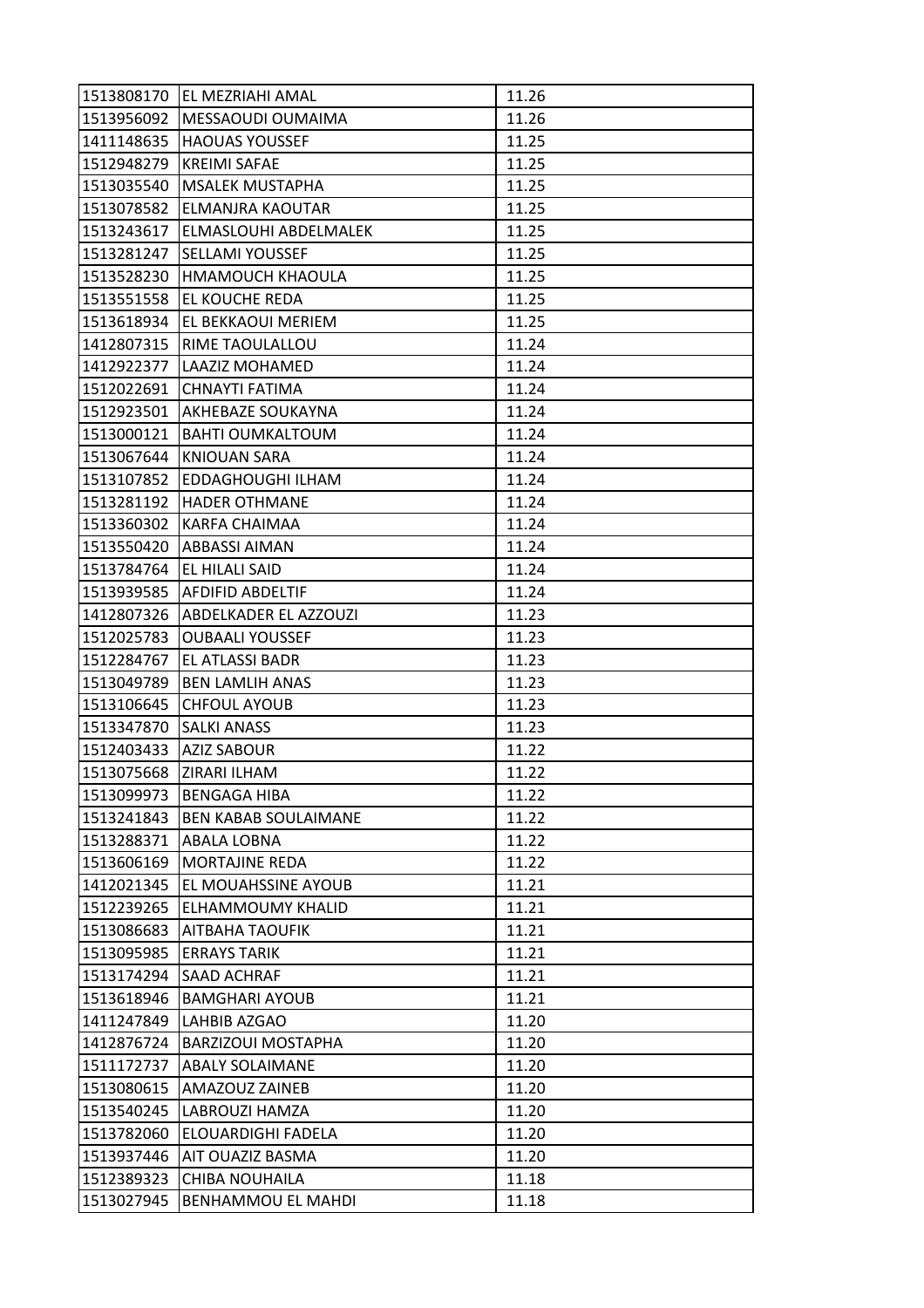| 1513076099 | MOUTACALLI MOHAMED AMINE      | 11.18 |
|------------|-------------------------------|-------|
| 1513100667 | <b>HTITI BOUCHRA</b>          | 11.18 |
| 1513245860 | <b>NMILI OMAR</b>             | 11.18 |
| 1511378545 | RACHIDI SOUKAINA              | 11.17 |
| 1513009927 | AIT LAMKADDEM FATIMA          | 11.17 |
| 1513250158 | <b>BENKHIRANE KHADIJA</b>     | 11.17 |
| 1513290542 | RAHMOUNE MOHAMED              | 11.17 |
| 1513349667 | <b>KRIBI ADIL</b>             | 11.17 |
| 1513606322 | <b>RAHROUJ JIHANE</b>         | 11.17 |
| 1513759250 | MOUTTALIB MOHAMED AMINE       | 11.17 |
| 1513956095 | AJANA ABDELHAMID              | 11.17 |
| 1412024298 | EL HOUB MOUSTAPHA             | 11.16 |
| 1513527975 | <b>BELLAHSEN RIDA</b>         | 11.16 |
| 1513626879 | <b>FADEL YOUSSEF</b>          | 11.16 |
| 1513704030 | <b>CHERIFI ALAA</b>           | 11.16 |
| 1412274649 | SAFIA EL BAZE                 | 11.15 |
| 1414179752 | <b>CHARROU LOUBNA</b>         | 11.15 |
| 1414402632 | <b>HAMDA KHALIL</b>           | 11.15 |
| 1512254421 | <b>KANDAMAR SAAD</b>          | 11.15 |
| 1513035534 | <b>IBNOUELMHDI ABDELKARIM</b> | 11.15 |
| 1513112464 | <b>ELOUACH MIMOUN</b>         | 11.15 |
| 1513165141 | <b>HAKAOUI NISSRINE</b>       | 11.15 |
| 1513322630 | ABBA ILHAM                    | 11.15 |
| 1513329398 | <b>HASSANI IMANE</b>          | 11.15 |
| 1513333030 | <b>CHERIF SALMA</b>           | 11.15 |
| 1513378521 | EL OURANI ZINEB               | 11.15 |
| 1513527934 | MESSAOUDI AYOUB               | 11.15 |
| 1412294382 | <b>FATHANE RACHID</b>         | 11.14 |
| 1412521759 | <b>NADA BENITO</b>            | 11.14 |
| 1513074300 | DOUADA NASSIMA                | 11.14 |
| 1513169687 | <b>ASSAM MERYEM</b>           | 11.14 |
| 1513240279 | <b>SIDKI OMAR</b>             | 11.14 |
| 1513332939 | <b>JOULALE KHAWLA</b>         | 11.14 |
| 1513539636 | OULD ZNADIYA FATIMAZAHRA      | 11.14 |
| 1513709332 | <b>NEGGADI YOUSSEF</b>        | 11.14 |
| 1513792454 | EL MZAH ZINEB                 | 11.14 |
| 1513814178 | AZZOUZI SAAD                  | 11.14 |
| 1513940808 | ELRHOUIZI CHAYMAA             | 11.14 |
| 1515856560 | LAADOUA MARWA                 | 11.14 |
| 1412254410 | <b>ELMEHDI ENNAIR</b>         | 11.13 |
| 1513006520 | EL HOUDAIGUI HAJAR            | 11.13 |
| 1513030305 | ELOUARDANI KHADIJA            | 11.13 |
| 1513037748 | EL KHALILI HASNA              | 11.13 |
| 1513234686 | <b>WAHBI HOUDA</b>            | 11.13 |
| 1513237945 | EL HAMDOUNI KAWTAR            | 11.13 |
| 1513291055 | EL MOUBARIKI NOUHAILA         | 11.13 |
| 1513351780 | HNAICHI WIDAD                 | 11.13 |
| 1513538132 | <b>BOUHOUCH FOUAD</b>         | 11.13 |
| 1513618798 | EL HAMMAMEL AIMANE            | 11.13 |
| 1513760594 | ZIDANE MOHAMMED               | 11.13 |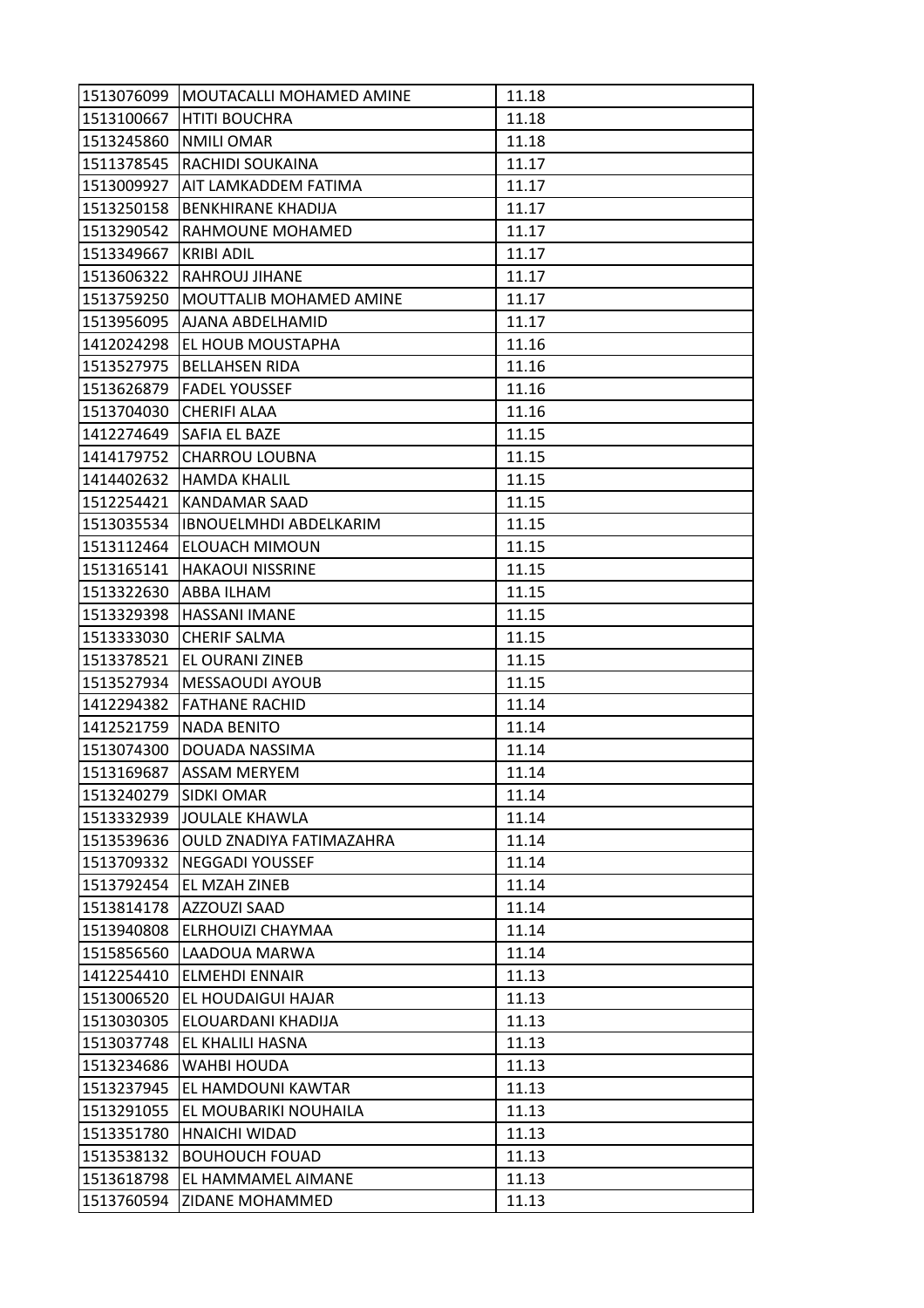| 1513944700 | <b>ABOURAOUF IBRAHIM</b>        | 11.13 |
|------------|---------------------------------|-------|
| 1412003304 | EZ-ZARIY AYOUB                  | 11.12 |
| 1412715292 | <b>KHALIFI AHMED</b>            | 11.12 |
| 1512099669 | <b>BEN OTHMANE BASMA</b>        | 11.12 |
| 1512151349 | EL QAYSY SALOUA                 | 11.12 |
| 1512807420 | <b>HADIDI CHAIMAE</b>           | 11.12 |
| 1513094697 | LAMZOUKI SALWA                  | 11.12 |
| 1513232091 | KATAN MOHAMED RADWAN            | 11.12 |
| 1513352068 | <b>BOUCHANE SALMA</b>           | 11.12 |
| 1513551587 | <b>JAWADI EL MEHDI</b>          | 11.12 |
| 1513710580 | EL HABBAJ OUMAIMA               | 11.12 |
| 1513936605 | EL HAMMIOUI HASNAE              | 11.12 |
| 1513937921 | BENKEJJANE OUSSAMA              | 11.12 |
| 1412763846 | <b>ZEHROUNI OTHMANE</b>         | 11.11 |
| 1511027941 | EL MOUSTAGHFIR FATIMA EZZAHRA   | 11.11 |
| 1513004300 | SMAKI FARAH                     | 11.11 |
| 1513080715 | <b>MELLAOUI HAJAR</b>           | 11.11 |
| 1513086703 | <b>BENBAKKA SOUKAINA</b>        | 11.11 |
| 1513245721 | <b>MORCHIKH ALI</b>             | 11.11 |
| 1513245785 | ERRABIA CHAIMAE                 | 11.11 |
| 1513320782 | EL MOUHAFID ACHRAF              | 11.11 |
| 1513621067 | AGGOUR MOHAMMED                 | 11.11 |
| 1511369671 | ELABBADI AYOUB                  | 11.10 |
| 1512037653 | LAGHLID MOHAMED AMINE           | 11.10 |
| 1513242455 | JADDI HAMMOU ZAHRA              | 11.10 |
| 1513273227 | <b>BOUGHAZI AYOUB</b>           | 11.10 |
| 1513282395 | <b>SMAILI AYMEN</b>             | 11.10 |
| 1513361172 | <b>CHLIGUI SALMA</b>            | 11.10 |
| 1513931791 | TAHIRI ZAKARIA                  | 11.10 |
| 1513956603 | <b>HADDANE WIDAD</b>            | 11.10 |
| 1412036631 | <b>ACHRAF HAIDARA</b>           | 11.09 |
| 1414968069 | <b>KABBOU BADRE</b>             | 11.09 |
| 1513149871 | EL AMRANI OMAR                  | 11.09 |
| 1513243927 | TALIA KHAOULA                   | 11.09 |
| 1513520770 | <b>CHORFI HAMZA</b>             | 11.09 |
| 1513813962 | AMRAR SAWSEN                    | 11.09 |
| 1511241788 | <b>MOUBSITE ALI</b>             | 11.08 |
| 1511620963 | HAJJAJ IBTIHAJ                  | 11.08 |
| 1512549676 | <b>MOUSLIM ZINEB</b>            | 11.08 |
| 1513055011 | <b>BANNOUR ZAKARIA</b>          | 11.08 |
| 1513171552 | LOUBNA RADOUANI                 | 11.08 |
| 1513283149 | CHIHABI SOUKAINA                | 11.08 |
| 1513375431 | <b>BELATTAR MAJDA</b>           | 11.08 |
| 1513634341 | <b>BEN MHAMMED REDA</b>         | 11.08 |
| 1513006764 | EL BZIOUI FATIMA ZAHRA          | 11.07 |
| 1513009456 | EL BAHLOUL ABDELALI             | 11.07 |
| 1513114784 | AIT OUFQIR EL MEHDI             | 11.07 |
| 1513199554 | <b>BOUKHSIMI MOHAMED AIMANE</b> | 11.07 |
| 1513952517 | MERRAKA NAJOUA                  | 11.07 |
| 1513004209 | ACHATACH BASSMA                 | 11.05 |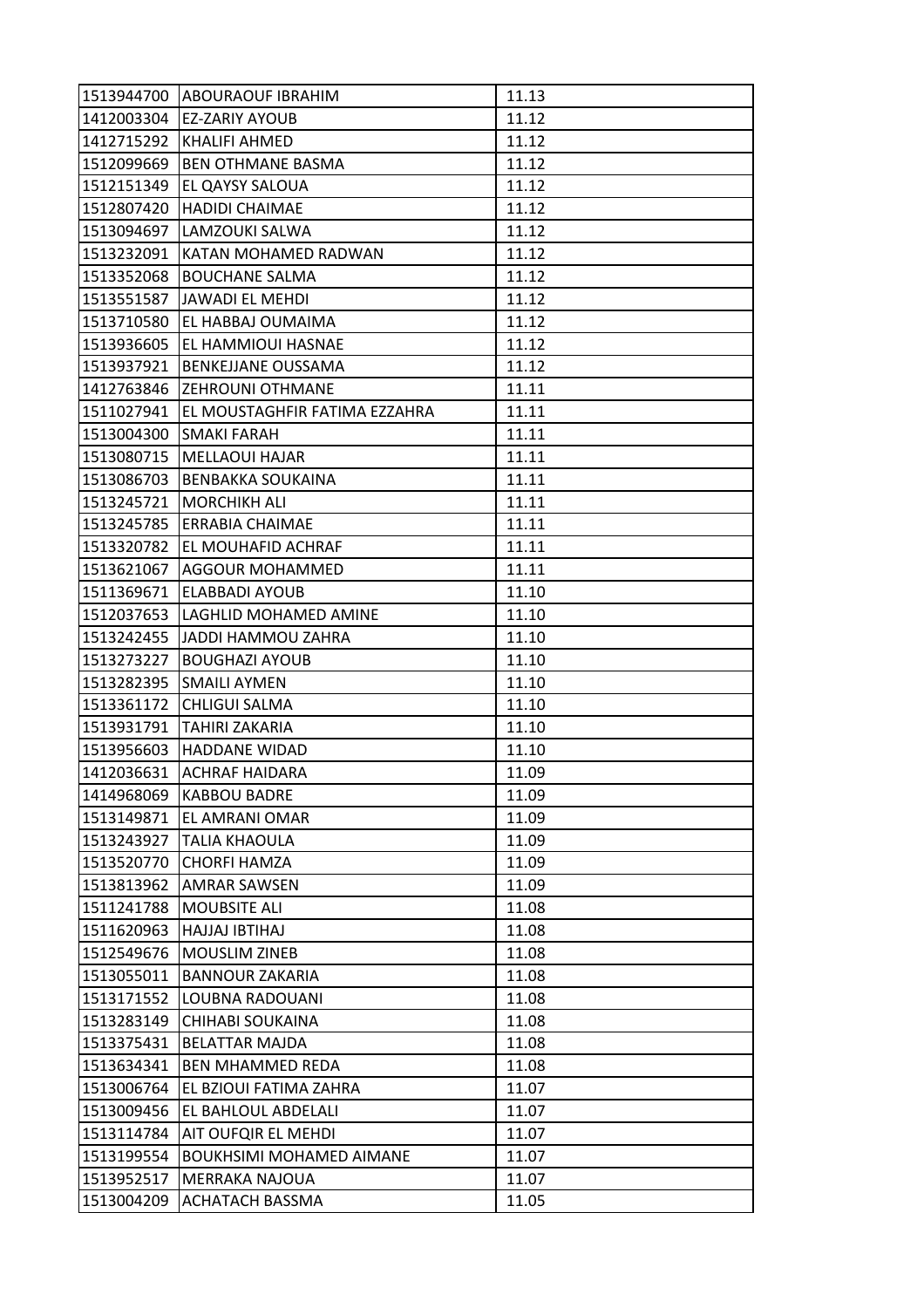| 1513017277 | <b>BARKACHE SOUFYANE</b>   | 11.05 |
|------------|----------------------------|-------|
| 1513021923 | EL BOUKHARI ABDELHAMID     | 11.05 |
| 1513030861 | <b>HACHEM KHEMISSA</b>     | 11.05 |
| 1513100568 | <b>FETOUAKI AMINE</b>      | 11.05 |
| 1513347820 | <b>MALK MARWA</b>          | 11.05 |
| 1513796985 | <b>TAIF ISSAM</b>          | 11.05 |
| 1412098299 | <b>CHIDMI MORAD</b>        | 11.04 |
| 1412808653 | <b>TAILE YOUSSEF</b>       | 11.04 |
| 1512081277 | <b>BOULAAQIDATE ILIASS</b> | 11.04 |
| 1512286199 | EL OUARDANI NISSRINE       | 11.04 |
| 1512351876 | EL MEJDOUBI OMAR           | 11.04 |
| 1512364302 | NAOUASS OUMAIMA            | 11.04 |
| 1513236869 | <b>BOUARFA LAMYAA</b>      | 11.04 |
| 1513240807 | MOUIZE KARIMA              | 11.04 |
| 1513333235 | RIZKI HAMZA                | 11.04 |
| 1513353577 | <b>ASSIL OUSSAMA</b>       | 11.04 |
| 1513537989 | <b>ELOMARYINE YOUSSEF</b>  | 11.04 |
| 1513706000 | <b>ALKAOUI ZINEB</b>       | 11.04 |
| 1412396963 | <b>JNIBI SAAD</b>          | 11.03 |
| 1412912560 | <b>AJJAL OUMAYMA</b>       | 11.03 |
| 1513068693 | EL AMRAOUI MOHAMMED        | 11.03 |
| 1513249091 | AMRI NAFISSA               | 11.03 |
| 1513280558 | ET THABITY SARA            | 11.03 |
| 1513759036 | LOUTFI NAJOI               | 11.03 |
| 1513931483 | <b>OUALILICH KARIMA</b>    | 11.03 |
| 1513956494 | <b>HATIM ZAID</b>          | 11.03 |
| 1412088883 | <b>NORA SDIGUI</b>         | 11.02 |
| 1412281419 | KAOUTER NIDYAHYA           | 11.02 |
| 1512151316 | <b>BOUKILI BADREDDINE</b>  | 11.02 |
| 1513040823 | <b>BOUSSLIH SANAE</b>      | 11.02 |
| 1513238858 | LAABOULLI OALAYA           | 11.02 |
| 1513240482 | <b>BELHOUARI AHMED</b>     | 11.02 |
| 1513283560 | KARROUD FATIMA EZZAHRA     | 11.02 |
| 1513370500 | CHEIKHI KHADIJA            | 11.02 |
| 1513536988 | <b>BOUKRA ALI</b>          | 11.02 |
| 1513942784 | <b>KENNOU IKRAM</b>        | 11.02 |
| 1412089958 | <b>ISMAIL CHAKIR</b>       | 11.01 |
| 1512242794 | EL KHADIRI ZINEB           | 11.01 |
| 1513008157 | ELALIOUI ISMAIL            | 11.01 |
| 1513050474 | <b>ZIDANE SAAD</b>         | 11.01 |
| 1513090977 | <b>CHABBI OTHMANE</b>      | 11.01 |
| 1513174262 | EL FOURATI HOUDA           | 11.01 |
| 1513230102 | SAHIHI SOUKAINA            | 11.01 |
| 1513281764 | <b>LAOUTI SOUHAIL</b>      | 11.01 |
| 1513539095 | ELALAMI IDRISSI HAITAM     | 11.01 |
| 1513792309 | NOUALI MOHAMMED            | 11.01 |
| 1513900168 | SAYOUKH IBTISSAM           | 11.01 |
| 1515592773 | YZZOGH YOUNESS             | 11.01 |
| 1410246506 | <b>HATIM REDOUANI</b>      | 11.00 |
| 1412236548 | MAHMOUD JENNAI             | 11.00 |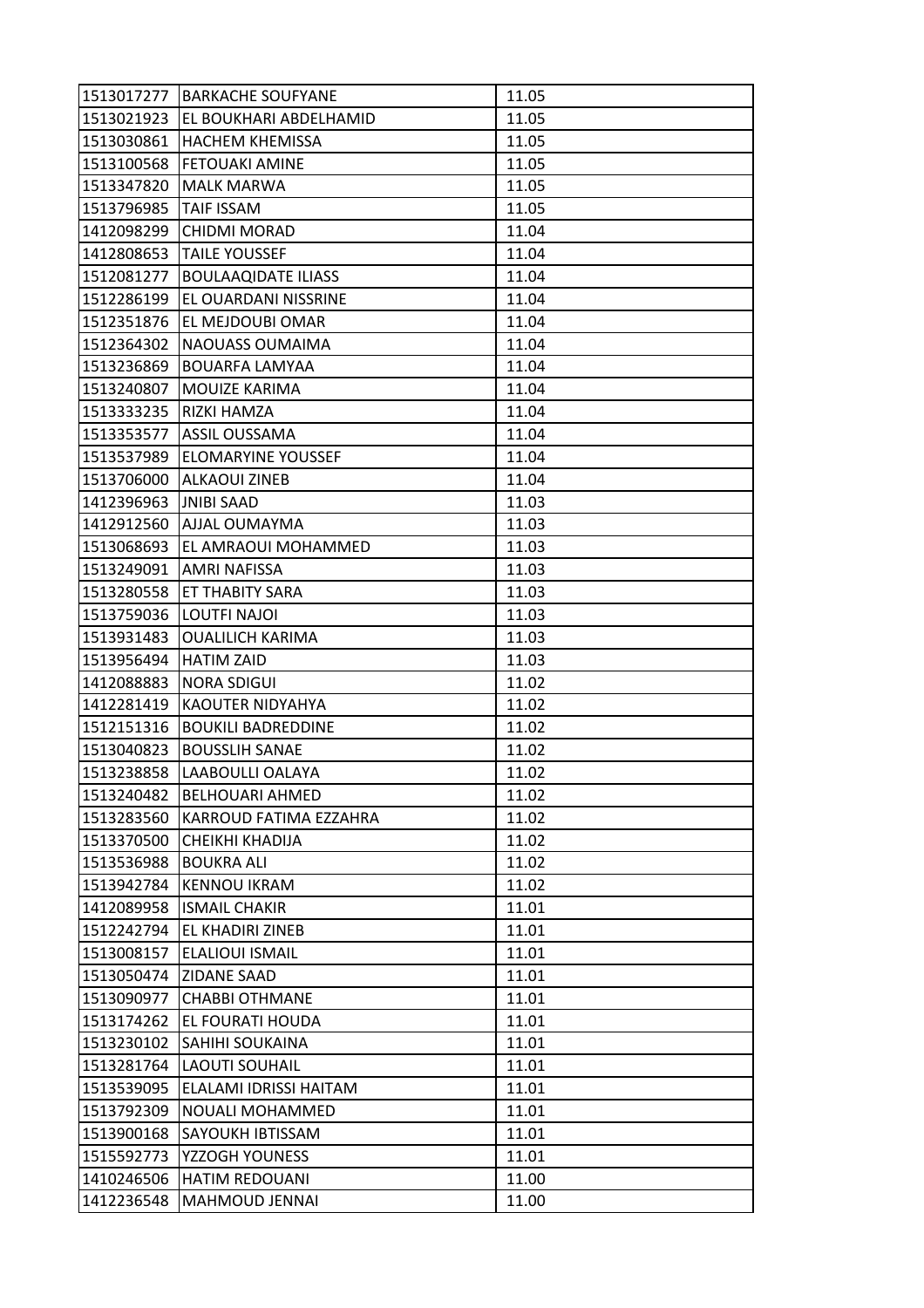| 1412918889 | MALKI AMINA                      | 11.00 |
|------------|----------------------------------|-------|
| 1512070487 | <b>MAJAIT HAFSAE</b>             | 11.00 |
| 1512923567 | <b>BEN ACHOUNE ISSAM</b>         | 11.00 |
| 1513009266 | <b>ECHARHBILI MUSTAPHA</b>       | 11.00 |
| 1513034613 | <b>BELAASEL ABDELILAH</b>        | 11.00 |
| 1513067602 | <b>ELMOULOUA FATIMA ZAHRAE</b>   | 11.00 |
| 1513270722 | <b>KHEMART MOAD</b>              | 11.00 |
| 1513340699 | <b>AITHABA YOUNESS</b>           | 11.00 |
| 1513378826 | <b>SFINY GHITA</b>               | 11.00 |
| 1513379923 | <b>SAFER GHITA</b>               | 11.00 |
| 1513526490 | <b>EL KHOUAITI GHIZLANE</b>      | 11.00 |
| 1412294471 | <b>MOSLIH SALMA</b>              | 10.99 |
| 1513077205 | AIT ELKHADIR MERIEM              | 10.99 |
| 1513238848 | <b>BENCHRIFA HICHAM</b>          | 10.99 |
| 1513375907 | LAQSIAR OUMAIMA                  | 10.99 |
| 1513527846 | LAALAOUI AYA                     | 10.99 |
| 1513531300 | <b>HINNACH OTHMAN</b>            | 10.99 |
| 1411555917 | <b>SAMIR EL MKADEM</b>           | 10.98 |
| 1412037965 | <b>MKHIMAR AYOUB</b>             | 10.98 |
| 1412348932 | <b>BAYNE TAOUFIK</b>             | 10.98 |
|            | 1512015172 EL BARKAOUI ZAKARIA   | 10.98 |
| 1513003761 | <b>SABIR ILHAM</b>               | 10.98 |
| 1513068255 | LAMZAOUAQ FATIMA ZAHRA           | 10.98 |
| 1513331366 | <b>ELKHAL ANAS</b>               | 10.98 |
| 1513335824 | ZAMANY MARWA                     | 10.98 |
| 1513359347 | <b>ELARBAOUI ELMEHDI</b>         | 10.98 |
| 1513544074 | IKHLEF FATIMA EZ ZAHRAE          | 10.98 |
| 1411003914 | <b>ELGATRANY MARYEM</b>          | 10.97 |
| 1513160450 | <b>OUSSOUS IMANE</b>             | 10.97 |
| 1513363972 | AIT RAMI FATIMA EZ ZAHRA         | 10.97 |
| 1513537871 | <b>BILAL ABDELAZIZ</b>           | 10.97 |
| 1513848758 | EL YAHYAOUI NABILA               | 10.97 |
| 1512171093 | <b>MOUNTASSIR LATIFA</b>         | 10.96 |
| 1513777298 | <b>GAOUGAOU FATIMA AZ ZAHRAE</b> | 10.96 |
| 1513947237 | EL BAHLOUL CHAIMAA               | 10.96 |
| 1410271303 | <b>JBILOU SALAH EDDINE</b>       | 10.95 |
| 1412073593 | <b>MOAD ELIDRISSI DAFALI</b>     | 10.95 |
| 1412099270 | EL MEHDI ABBA                    | 10.95 |
| 1412282352 | HAMMANI CHAIMAA                  | 10.95 |
| 1512083554 | <b>BARGHAL ZAKARIA</b>           | 10.95 |
| 1512534706 | <b>SEKKOUR YOUSSEF</b>           | 10.95 |
| 1513014345 | EL HAMIDI JEHANE                 | 10.95 |
| 1513039503 | <b>BOUCHAHRA SAMIRA</b>          | 10.95 |
| 1513077258 | HAZIM WIAM                       | 10.95 |
| 1513227080 | <b>HANANI BOUCHRA</b>            | 10.95 |
| 1513339611 | <b>KHADIM ZINEB</b>              | 10.95 |
| 1513368290 | <b>FARRAJA MOHAMED AMINE</b>     | 10.95 |
| 1411182747 | SALHAOUI KHALIL                  | 10.93 |
| 1412289252 | <b>SAFOUH SABRINE</b>            | 10.93 |
| 1511273467 | YAQINE FATIMA EZZAHRA            | 10.93 |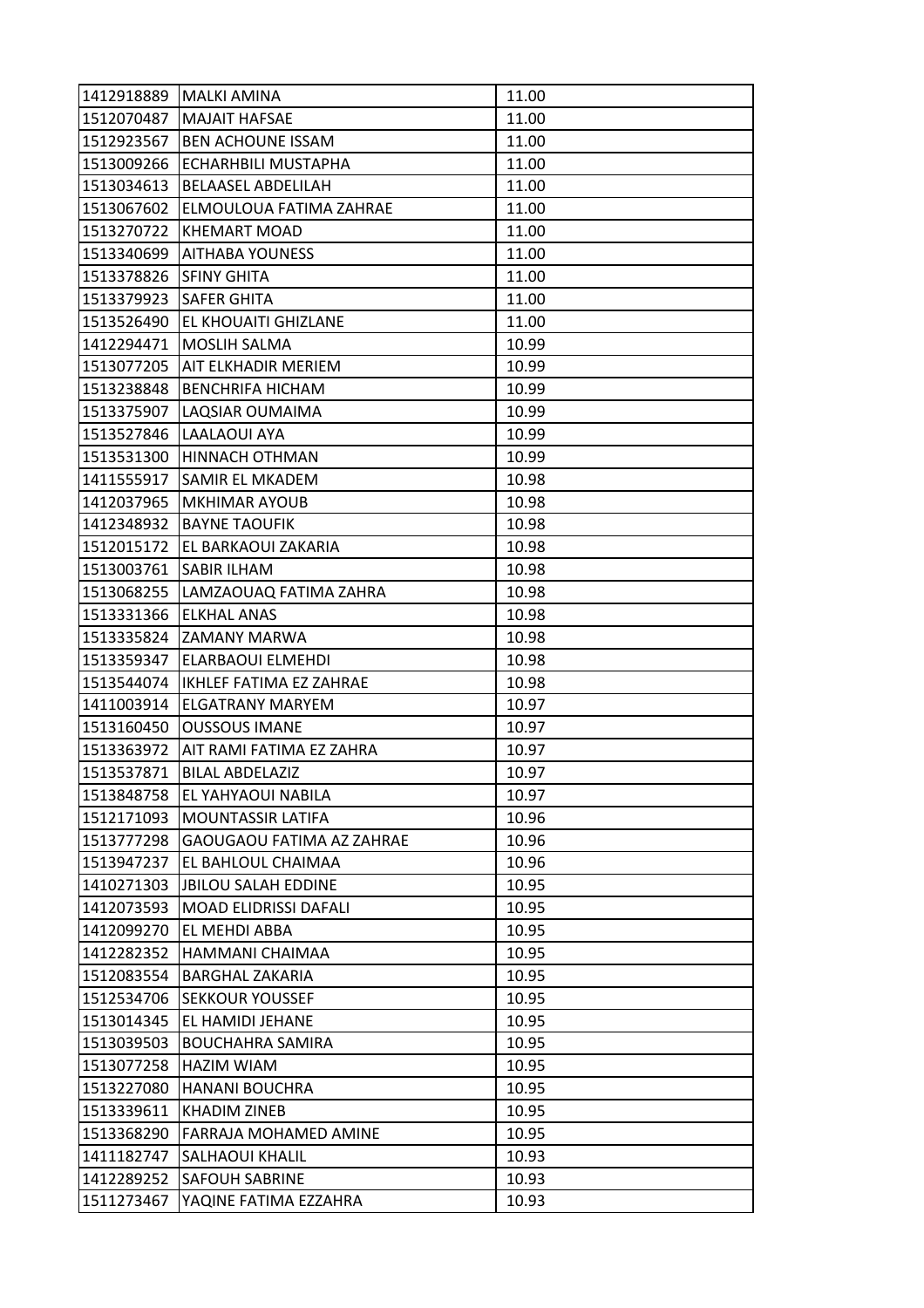| 1513249268 | KARAMAT HANAA               | 10.93 |
|------------|-----------------------------|-------|
| 1412071772 | <b>IBTISSAM ANNADIRI</b>    | 10.92 |
| 1412872733 | <b>ATMANE OUMAYMA</b>       | 10.92 |
| 1511026562 | AHBBANE IDRISS              | 10.92 |
| 1513034175 | <b>AZZOUZI HANANE</b>       | 10.92 |
| 1513277501 | RAHMOUDI MOUAD              | 10.92 |
| 1513328418 | <b>ZAHRI WIAM</b>           | 10.92 |
| 1513351910 | LYAZAMI SALWA               | 10.92 |
| 1513848236 | SAALIOUA MOHAMED            | 10.92 |
| 1512929729 | <b>AMMANI ILYAS</b>         | 10.91 |
| 1513021761 | <b>MASSTOUR MOHAMED</b>     | 10.91 |
| 1513027731 | <b>AIT TILLASSE NOHAILA</b> | 10.91 |
| 1513066105 | <b>ZABDI YOUNESS</b>        | 10.91 |
| 1513094075 | LOTFI EL MEHDI              | 10.91 |
| 1513231237 | TAQI HAJAR                  | 10.91 |
| 1513279876 | <b>BENDAQ ASSIYA</b>        | 10.91 |
| 1513346230 | <b>ASLAKKOU ISMAIL</b>      | 10.91 |
| 1513548537 | <b>BAANNOU YOUSSOUF</b>     | 10.91 |
| 1513548814 | <b>IDRISSI OUMAIMA</b>      | 10.91 |
| 1513803418 | LACHHAB CHAKIR              | 10.91 |
| 1513956036 | <b>REGOUG HAYTAM</b>        | 10.91 |
| 1513956877 | EL MOUDIINE SARAH           | 10.91 |
| 1412242937 | <b>ANAS BOUKARI</b>         | 10.90 |
| 1512246676 | EL OUICHOUANI NASSIMA       | 10.90 |
| 1512346115 | <b>SAOUD CHARAF EDDINE</b>  | 10.90 |
| 1512751756 | MAHRAOUI ABDELMOUNAIM       | 10.90 |
| 1513015454 | <b>BOUFERTIH TAOUFIQ</b>    | 10.90 |
| 1513076735 | <b>BOUATBA ALI</b>          | 10.90 |
| 1513106010 | <b>BEN ZEKRI HASNA</b>      | 10.90 |
| 1513251779 | <b>BASSOUFID HIBA</b>       | 10.90 |
| 1513339087 | LOUHAB YOUSRA               | 10.90 |
| 1513620465 | EL QAISSI ANASS             | 10.90 |
| 1511170517 | ET TAOUJAR ANAS             | 10.89 |
| 1513004859 | ASBAA YASSINE               | 10.89 |
| 1513040048 | KHNATI ASSIYA               | 10.89 |
| 1513093366 | <b>ZOUITINE ZAHIRA</b>      | 10.89 |
| 1513101442 | KOUBI EL MEHDI              | 10.89 |
| 1513101444 | KARIM CHAIMAA               | 10.89 |
| 1513283434 | BAHADOU ASMAA               | 10.89 |
| 1513335931 | <b>BERRAY SANAA</b>         | 10.89 |
| 1511152285 | EL HOU FATIMA ZAHRA         | 10.88 |
| 1512250218 | <b>MAACHI IDRISS</b>        | 10.88 |
| 1512359659 | KARIM HAMZA                 | 10.88 |
| 1513015588 | <b>ZOURZI ANAS</b>          | 10.88 |
| 1513016312 | METBOUA FATIMA EZZAHRA      | 10.88 |
| 1513032822 | <b>MAZROUI BASSEM</b>       | 10.88 |
| 1513080812 | RAKIBI ALAA EDDINE          | 10.88 |
| 1513087555 | LAGLAOUI ASSYA              | 10.88 |
| 1513094434 | <b>TOUBLA ASMAA</b>         | 10.88 |
| 1513241959 | <b>ENNAOUI ADIL</b>         | 10.88 |
|            |                             |       |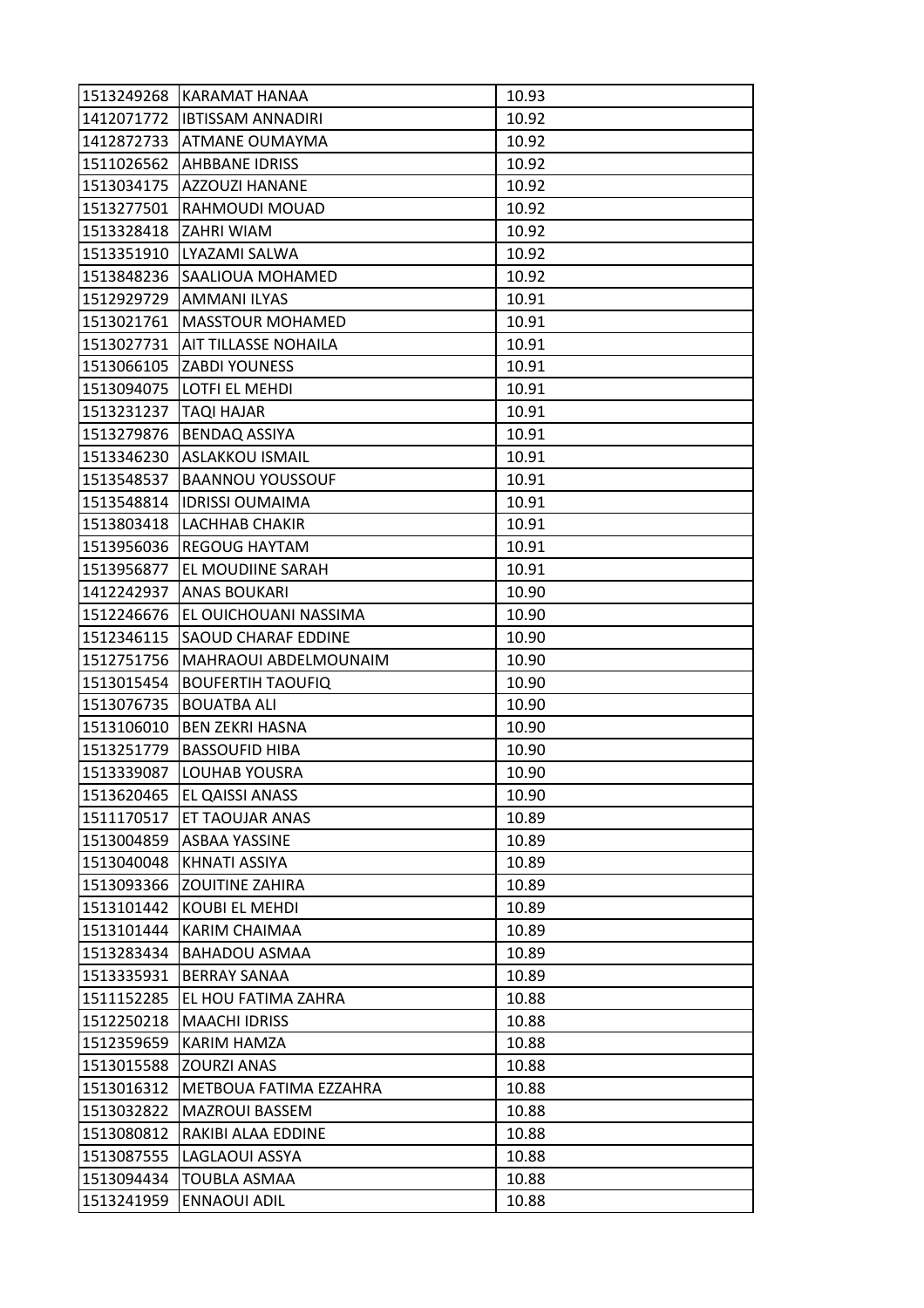| 1513351779 | SAILI HIND                 | 10.88 |
|------------|----------------------------|-------|
| 1411072948 | MERIEM ABOUMOUAD           | 10.87 |
| 1512171106 | <b>BOURZIK MOHAMED</b>     | 10.87 |
| 1512320263 | <b>BOUCHRIHA KHADIJA</b>   | 10.87 |
| 1513007529 | <b>JDIRRI FATIMA ZAHRA</b> | 10.87 |
| 1513186117 | SABBAR FATIMA EZZAHRA      | 10.87 |
| 1513234485 | TAHRI HAMID                | 10.87 |
| 1513372874 | EL KORCHI ANAS             | 10.87 |
| 1513952301 | <b>GARMIT ECHAIMAE</b>     | 10.87 |
| 1412538757 | <b>MOHAMMED GOUITI</b>     | 10.86 |
| 1412873721 | ROCHDI SANAE               | 10.86 |
| 1511543121 | EL FADLI MOHAMMED          | 10.86 |
| 1512338910 | ANEGMAR MOHAMMED           | 10.86 |
| 1513006430 | AMHIYEN KHADIJA            | 10.86 |
| 1513073086 | M GHARI IBTISSAM           | 10.86 |
| 1513199540 | <b>AZIZ MUSTAPHA</b>       | 10.86 |
| 1513552502 | EDDARIF MARWA              | 10.86 |
| 1513957219 | <b>FARAH HABIBA</b>        | 10.86 |
| 1513012020 | KHOUYA SAID                | 10.85 |
| 1513023508 | <b>AOUZAL JIHANE</b>       | 10.85 |
| 1513076026 | BENDAOUD MOHAMED AMINE     | 10.85 |
| 1513226613 | HIDSI REDA                 | 10.85 |
| 1513342700 | <b>MOZAYINE IMANE</b>      | 10.85 |
| 1513549552 | <b>CHERKAOUI AYA</b>       | 10.85 |
| 1515126320 | ELAARFAOUI YOUSSEF         | 10.85 |
| 1412054851 | EL ASBAT EL MAHDI          | 10.84 |
| 1412231534 | EL-KAMMAL IBTISSAM         | 10.84 |
| 1513013836 | <b>LOUMIR NISRINE</b>      | 10.84 |
| 1513092605 | AIT BEN OUISSADEN KAOUTHAR | 10.84 |
| 1513112416 | ELGARBA ASSIA              | 10.84 |
| 1513174160 | YASSINE HADEZZINE          | 10.84 |
| 1513279399 | <b>GUECHCHANI AMINE</b>    | 10.84 |
| 1513367432 | <b>OUARGUY SOUHAILA</b>    | 10.84 |
| 1513098860 | RABBAHI NABIL              | 10.83 |
| 1513112976 | RBATIA KHADIJA             | 10.83 |
| 1513281734 | SOMEI GHASSAN              | 10.83 |
| 1513362020 | LAHMAR KHALID              | 10.83 |
| 1513366511 | EL HODALY ZOUHAIR          | 10.83 |
| 1513525574 | CHACHA SIHAM               | 10.83 |
| 1513807859 | ZEMHOUTE ABDELILAH         | 10.83 |
| 1412065131 | <b>GHALIA BOUYABRINE</b>   | 10.82 |
| 1513026937 | <b>BOUZID CHA MAE</b>      | 10.82 |
| 1513242506 | ALLAM HOUDA                | 10.82 |
| 1513243285 | <b>KANDI YASSINE</b>       | 10.82 |
| 1513283181 | <b>BOUADEL HASNAA</b>      | 10.82 |
| 1513321385 | EL KSABI SALWA             | 10.82 |
| 1513331277 | <b>ZOUHAIR ABOUBAKR</b>    | 10.82 |
| 1513355892 | RGEAFALLAH MARIA           | 10.82 |
| 1513356469 | TALAA SOUKAINA             | 10.82 |
|            |                            |       |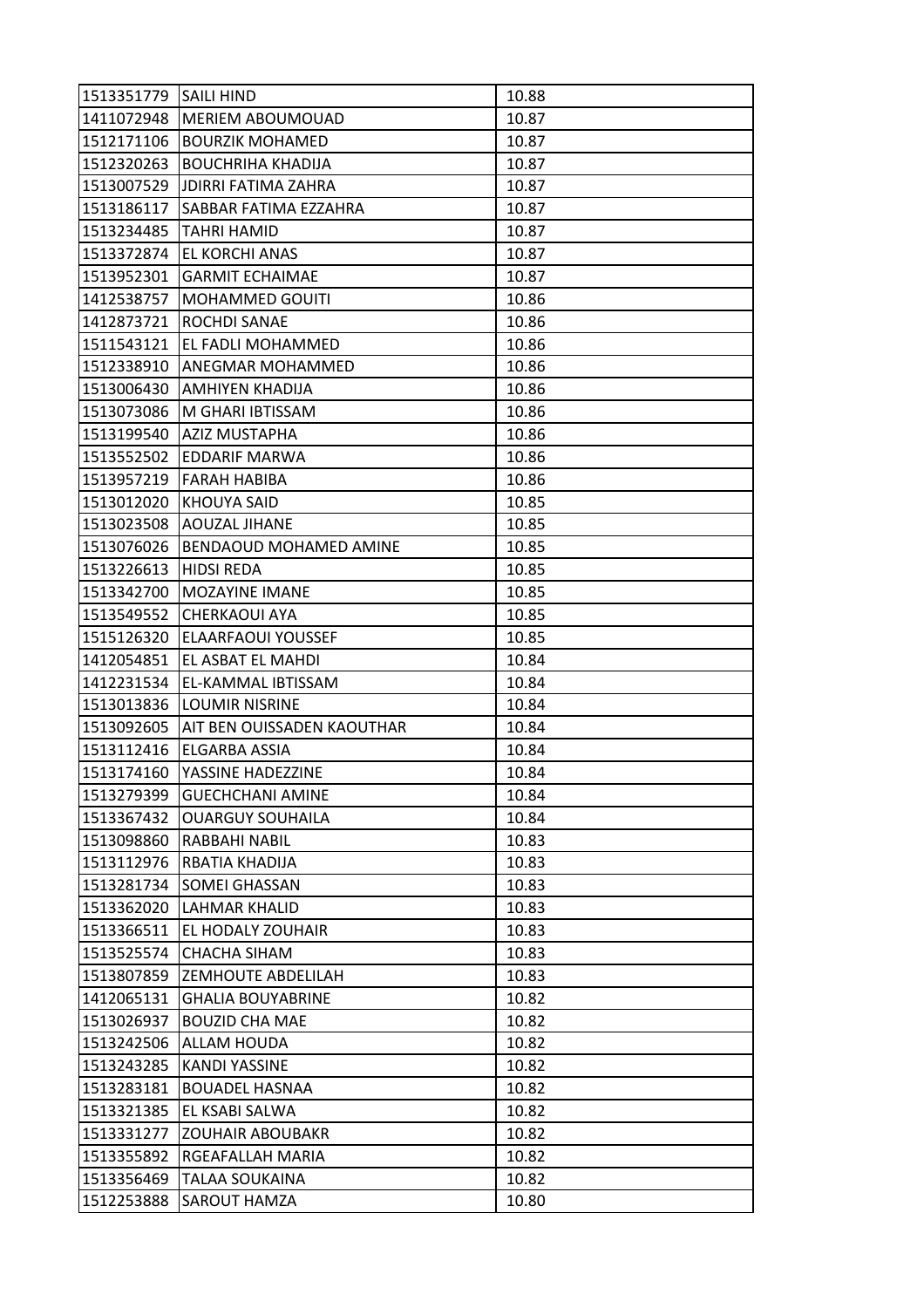| 1513021797 | DADY ABDELHADI              | 10.80 |
|------------|-----------------------------|-------|
| 1513094139 | ZEGUENDRY FATIMA EZZAHRA    | 10.80 |
| 1513094712 | ASSAFAR ABDELGHANI          | 10.80 |
| 1513318320 | EL GHAZI ABDOU RRAHMANE     | 10.80 |
| 1513356007 | <b>HOULALI AMINE</b>        | 10.80 |
| 1513359887 | FATIH ZAKARIA               | 10.80 |
| 1512384837 | <b>FROUJI ACHRAF</b>        | 10.79 |
| 1512551619 | FEDEHI HOSSAMEDDINE         | 10.79 |
| 1513088972 | <b>CHRAIBI KHAOULA</b>      | 10.79 |
| 1412241781 | RIYAD SOUFIANE              | 10.78 |
| 1412253314 | <b>OTMANE KAMAL</b>         | 10.78 |
| 1512926254 | <b>OUTMANI SOUFIANE</b>     | 10.78 |
| 1513952610 | <b>MOULAY TAJ MERIEME</b>   | 10.78 |
| 1412279395 | RHAIOUT CHAIMAE             | 10.77 |
| 1412395858 | <b>DELMANI HANAE</b>        | 10.77 |
| 1513077502 | EL QARFAD OUSSAMA           | 10.77 |
| 1513100194 | MAYAR EL IDRISSI WAIL       | 10.77 |
| 1513101422 | <b>KHALIDY MEHDI</b>        | 10.77 |
| 1513189724 | <b>TARIK SAAD ALLAH</b>     | 10.77 |
| 1513281888 | KHICHOU CHAIMAA             | 10.77 |
| 1412072087 | <b>MEHDI TAMZILT</b>        | 10.76 |
| 1412612955 | HIBA ECHCHEHIBA             | 10.76 |
| 1412775497 | <b>HAMDOUNE ANASS</b>       | 10.76 |
| 1511068225 | KHARBOUCH ISMAIL            | 10.76 |
| 1513051186 | <b>BENDRISS CHAYMAE</b>     | 10.76 |
| 1513100649 | ZIRARI KENZA                | 10.76 |
| 1513246119 | YASSINE GUERRAB             | 10.76 |
| 1513272633 | FETHI HANANE                | 10.76 |
| 1513275319 | RAJEB YASSINE               | 10.76 |
| 1513944862 | SELLAMI IMANE               | 10.76 |
| 1513952700 | <b>BOUGRINE AHMED HAMZA</b> | 10.76 |
| 1411080736 | <b>HAMZA OUAAJIK</b>        | 10.75 |
| 1412530043 | AMINA FAKHREDDINE           | 10.75 |
| 1512925363 | <b>BOT BOT AYOUB</b>        | 10.75 |
| 1513011016 | RAZINE ABDELILAH            | 10.75 |
| 1513099540 | BENJAANID HAFSA             | 10.75 |
| 1513280713 | <b>HAOUDI ZINEB</b>         | 10.75 |
| 1513292255 | <b>MARCHOUD HAJAR</b>       | 10.75 |
| 1513340391 | <b>BENMAKDAD NADIA</b>      | 10.75 |
| 1513363929 | ZAROUALI BOUCHRA            | 10.75 |
| 1513381988 | NAJMEDDINE NIZAR            | 10.75 |
| 1412052144 | EL ANSARI KHALIL            | 10.74 |
| 1513003665 | <b>NAAIM SOUHAILA</b>       | 10.74 |
| 1513041405 | ROCHDI KHADIJA              | 10.74 |
| 1513240518 | EL FILAHI MERYEM            | 10.74 |
| 1513616703 | <b>BOURAK ZAINAB</b>        | 10.74 |
| 1512162580 | <b>KASSIMI AMINE</b>        | 10.73 |
| 1513027726 | RAMI ASMAE                  | 10.73 |
| 1513030236 | <b>LAMINE NEZHA</b>         | 10.73 |
| 1513093122 | <b>IQIQ MOUNIR</b>          | 10.73 |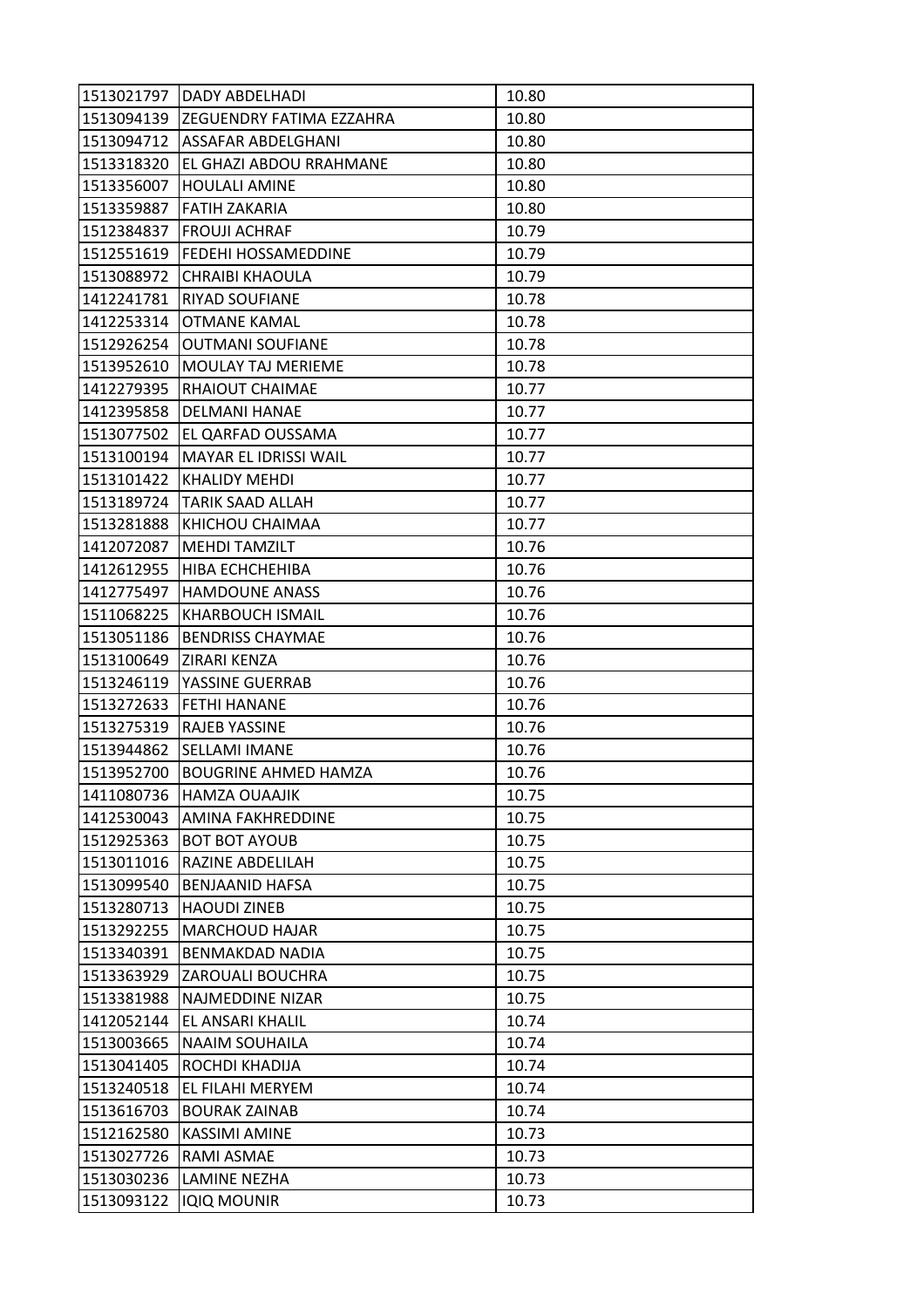|            | 1513111117   EL BATMI WIDAD YOUSRA | 10.73 |
|------------|------------------------------------|-------|
| 1513229647 | <b>ELARISSI NABIL</b>              | 10.73 |
| 1513279295 | EL LAMII MERYEM                    | 10.73 |
| 1513550768 | EL GHOUBACHI CHAIMAE               | 10.73 |
| 1513900202 | <b>MOKTAFI MOHAMED AMINE</b>       | 10.73 |
| 1513943800 | <b>OUCHQI MOUHSSINE</b>            | 10.73 |
| 1513946163 | <b>EL HAFA BOUCHRA</b>             | 10.73 |
| 1410246400 | <b>AYOUB EL HIBA</b>               | 10.72 |
| 1412073171 | YOUNESS AKASSAB                    | 10.72 |
| 1412530270 | YOUNESSOULEIMANI-HOUTI-HASSANI     | 10.72 |
| 1512088037 | LAHTITA MALIKA                     | 10.72 |
| 1512948255 | <b>EDDHIMI AYOUB</b>               | 10.72 |
| 1513008406 | <b>ELBOUSIYDY MOAD</b>             | 10.72 |
| 1513009462 | <b>LODLI SAIDA</b>                 | 10.72 |
| 1513106463 | AIT BELHAJ ANOUAR                  | 10.72 |
| 1513332131 | <b>EL AASKRI ASMAE</b>             | 10.72 |
| 1513340717 | <b>BAKIROU MONA</b>                | 10.72 |
| 1513955079 | <b>ELOUAFI ANAS</b>                | 10.72 |
| 1411931940 | <b>AIT BRIK HATIM</b>              | 10.71 |
| 1513099642 | <b>BAYDAOUI AYOUB</b>              | 10.71 |
| 1513112407 | M GUIGUIZE ILHAM                   | 10.71 |
| 1513231597 | <b>CHIBANI YOUSRA</b>              | 10.71 |
| 1513534300 | KHALED OUMAYMA                     | 10.71 |
| 1513875006 | <b>BENDAHMANI NADIR</b>            | 10.71 |
| 1513941197 | <b>MAOUKIL AMINE</b>               | 10.71 |
| 1512241951 | <b>GOURIANI FATIMAEZZAHRA</b>      | 10.70 |
| 1512243026 | <b>ZINE OMAIMA</b>                 | 10.70 |
| 1512926049 | <b>HASSINI RACHID</b>              | 10.70 |
| 1513015268 | ID OU MESSAOUD JAOUAD              | 10.70 |
| 1513080999 | <b>BARIGO OUSSAMA</b>              | 10.70 |
| 1513230174 | <b>CHAKOR KHADIJA</b>              | 10.70 |
| 1513286076 | <b>MOUBTASSIM ZENNANE</b>          | 10.70 |
| 1513549119 | <b>IDRISSI ZOUGARI IKRAM</b>       | 10.70 |
| 1513764364 | <b>SHITA NISRINE</b>               | 10.70 |
| 1411551849 | YOUSSEF BENDUDUH                   | 10.68 |
| 1412228411 | KHAOULA CHELLAKHI                  | 10.68 |
| 1513112449 | <b>JBILI HAMZA</b>                 | 10.68 |
| 1513785241 | <b>MOUTAICH KHAOULA</b>            | 10.68 |
| 1412031545 | KAMOUCHI AYMAN                     | 10.67 |
| 1511086274 | <b>DAOU SOUKAINA</b>               | 10.67 |
| 1511249619 | RAISSANI AYOUB                     | 10.67 |
| 1512151318 | MERSELMIZ SAYFEDDINE               | 10.67 |
| 1512242939 | <b>HIMOUDI REDA</b>                | 10.67 |
| 1512372402 | <b>ZAINAB HAMOUDI</b>              | 10.67 |
| 1513005861 | EL AFFANI SARA                     | 10.67 |
| 1513248081 | <b>BENTALEB MOHAMMED</b>           | 10.67 |
| 1513351758 | <b>AKAK REDA</b>                   | 10.67 |
| 1513782072 | BENNANI SALEH MEFTAHA              | 10.67 |
| 1511273586 | YARHZOU EL MEHDI                   | 10.66 |
| 1512001719 | MOUHAJIR LAMYA                     | 10.66 |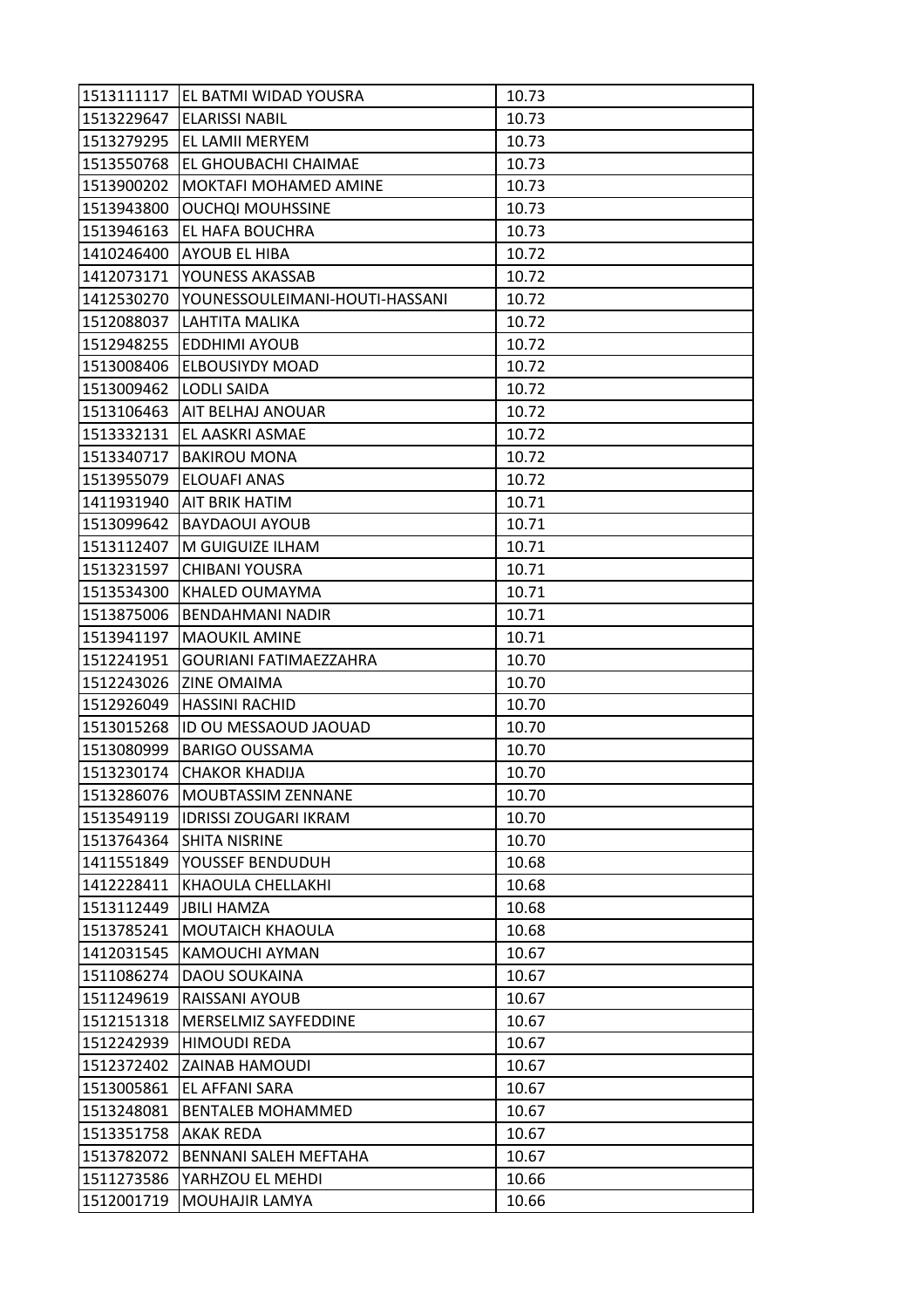| 1513040872 | 1513037616   OUTAZGI FATIHA<br><b>ERRACHDI HOUSSAM</b> | 10.66<br>10.66 |
|------------|--------------------------------------------------------|----------------|
| 1513098846 | EDDAKI ZAKARIA                                         | 10.66          |
| 1513160471 | <b>FAR HATE YAHYA</b>                                  | 10.66          |
| 1513802698 | EL HASSNAOUI IMANE                                     | 10.66          |
|            |                                                        | 10.65          |
| 1412399288 | <b>BOUSSALEM HAMZA</b>                                 |                |
| 1512241835 | <b>HOUIDER RAJAA</b>                                   | 10.65          |
| 1513082271 | <b>BENBELKHEIR GHIZLANE</b>                            | 10.65<br>10.65 |
| 1513083128 | AIT AOURI HOUSSAM                                      |                |
| 1513099372 | <b>OUZAKA KHADIJA</b>                                  | 10.65          |
| 1513345626 | <b>ABID YOUNESS</b><br><b>RBOUL SOUKAINA</b>           | 10.65          |
| 1513625893 |                                                        | 10.65          |
| 1513936588 | SOULIMANI MOHAMED<br><b>AHAROUANE AMINE</b>            | 10.65<br>10.64 |
| 1512030379 |                                                        |                |
| 1512244816 | NAIM ABDERRAHIM<br><b>ZERRA KENZA</b>                  | 10.64          |
| 1512336022 |                                                        | 10.64          |
| 1513016474 | <b>BOUNA NOUR EDDINE</b>                               | 10.64          |
| 1513018779 | <b>BOUHADA OMAR</b>                                    | 10.64          |
| 1513281891 | <b>ELKETANI LAILA</b>                                  | 10.64          |
| 1513323754 | <b>WALID KIADI</b>                                     | 10.64          |
| 1513526402 | <b>BENYOUSSEF NOUHAILA</b>                             | 10.64          |
| 1412054013 | MSANDA SALIMA                                          | 10.63          |
| 1412242919 | <b>OUMAIMA MADAR</b>                                   | 10.63          |
| 1511034224 | <b>OUBOUSLAM SAADIA</b>                                | 10.63          |
| 1512086385 | <b>BOURICH EL MEHDI</b>                                | 10.63          |
| 1513006343 | <b>OUASMIH MOHAMED KHALIL</b>                          | 10.63          |
| 1513078575 | ERRAJI SOUMAYA                                         | 10.63          |
| 1513089053 | <b>HNIKI OUMAIMA</b>                                   | 10.63          |
| 1513231150 | LOURHAOUI WAFAE                                        | 10.63          |
| 1513246173 | <b>IKRAME KABBAB</b>                                   | 10.63          |
| 1513248163 | EL JASSIMI CHAIMAA                                     | 10.63          |
| 1412282451 | <b>GHANNOUCHI SAID</b>                                 | 10.62          |
| 1412347504 | <b>JAWAL IMAD</b>                                      | 10.62          |
| 1512904845 | <b>BELLOUAHAB YASSINE</b>                              | 10.62          |
| 1513101424 | SAMRAOUI CHAMS EDDOHA                                  | 10.62          |
| 1513229613 | <b>ARRACHI IMANE</b>                                   | 10.62          |
| 1513288321 | <b>BAKKALI NOUHA LA</b>                                | 10.62          |
| 1513809008 | <b>ABARRAH AYOUB</b>                                   | 10.62          |
| 1512170991 | <b>OUASSIT EL MEHDI</b>                                | 10.61          |
| 1513088846 | CHAOUI FATIMAEZZAHRA                                   | 10.61          |
| 1513245752 | DOUMALI MERYEM                                         | 10.61          |
| 1513348767 | <b>ACHIR AMMAR</b>                                     | 10.61          |
| 1513543671 | ERRAMI ABDESSALAM                                      | 10.61          |
| 1513804239 | <b>SAFI SOUFIANE</b>                                   | 10.61          |
| 1513016508 | ELGHOUDANI ISMAIL                                      | 10.60          |
| 1513021444 | AIT RAHOU LMAHDI                                       | 10.60          |
| 1513100021 | DOUMIRI MALAK                                          | 10.60          |
| 1513231420 | TARRAB HAMZA                                           | 10.60          |
| 1513248118 | ELAMMARI ZINEB                                         | 10.60          |
| 1513290851 | ARBI KHADIJA                                           | 10.60          |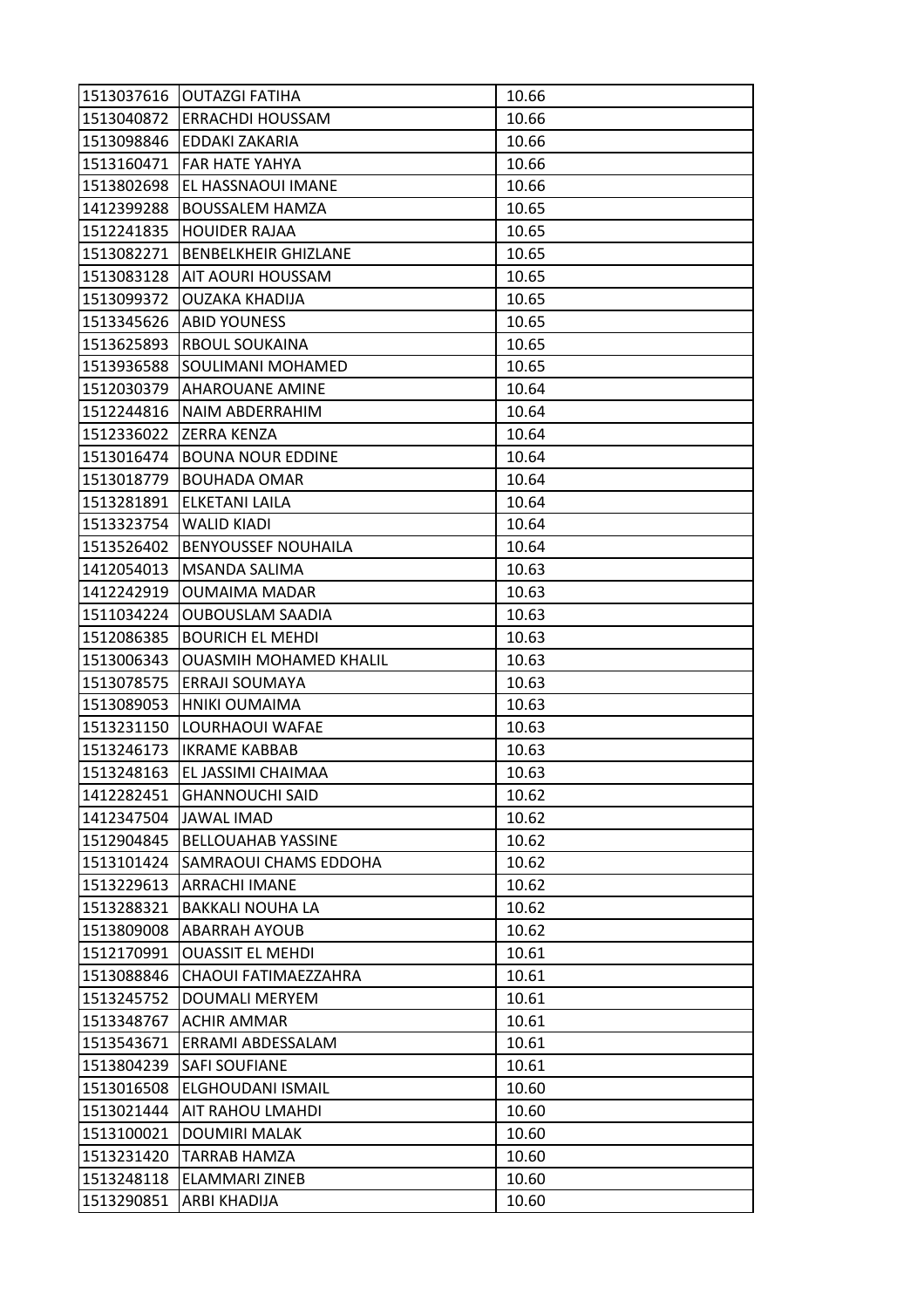| 1513365973 | SAADOUNI HASNA               | 10.60 |
|------------|------------------------------|-------|
| 1513382808 | <b>CHARRAT HOUDA</b>         | 10.60 |
| 1412098117 | <b>AFIF MOUHCINE</b>         | 10.59 |
| 1412294276 | <b>SAID SOUKAINA</b>         | 10.59 |
| 1513024871 | AIT OUALI FATIMA ZOHRA       | 10.59 |
| 1513094040 | EL FARJI HOUDA               | 10.59 |
| 1513284861 | ELBIKRI KENZA                | 10.59 |
| 1513365551 | <b>BOUGHAZI JIHANE</b>       | 10.59 |
| 1513371428 | DAMI ELKHANSAA               | 10.59 |
| 1412073612 | LAILA BELFAKIR               | 10.58 |
| 1412081028 | <b>ABLA LAGRINI</b>          | 10.58 |
| 1412628680 | LAAIMOUMI ZAKARIA            | 10.58 |
| 1513068686 | <b>JAMAL TABIT HAMZA</b>     | 10.58 |
| 1513540280 | EL AMRI ANOUAR               | 10.58 |
| 1513943021 | <b>GHALEM LAYLA</b>          | 10.58 |
| 1512095565 | MOUNTASER WISSAL             | 10.57 |
| 1512247770 | KHATIM RAJAA                 | 10.57 |
| 1513023543 | AIT HMAIMER MARYAM           | 10.57 |
| 1513377494 | <b>IBN TAHIR SOUKAINA</b>    | 10.57 |
| 1513545664 | <b>LASRI NIDAL</b>           | 10.57 |
| 1513852088 | BELGUENANI KHAOULA           | 10.57 |
| 1412007761 | AIT ELHAJ SOUFIANE           | 10.55 |
| 1512280676 | <b>TABAT ZAKARIA</b>         | 10.55 |
| 1512282143 | EN NOUHI WAFAA               | 10.55 |
| 1513000881 | SAMIR ACHRAF                 | 10.55 |
| 1513016934 | <b>ZGHILA YOUSSEF</b>        | 10.55 |
| 1513017288 | <b>BOUMAAOUED NOUREDDINE</b> | 10.55 |
| 1513091653 | <b>OUABIBA MERIEM</b>        | 10.55 |
| 1513238060 | ELHAOUARI SAAD               | 10.55 |
| 1513246655 | ELGUEDDAR SALMA              | 10.55 |
| 1513900148 | <b>GOURICHI HOUDA</b>        | 10.55 |
| 1412286147 | <b>BAIYA SARA</b>            | 10.54 |
| 1512162570 | <b>KASMI OTMANE</b>          | 10.54 |
| 1512903284 | <b>EMTIL YASSINE</b>         | 10.54 |
| 1513781863 | SAHEL SOUKAINA               | 10.54 |
| 1513802585 | SABRI MAJDA                  | 10.54 |
| 1513955131 | <b>BAKKI HAJAR</b>           | 10.54 |
| 1412073700 | FATIMA ZOHRA AIT BAAYA       | 10.53 |
| 1512070353 | <b>BOUZARDA KHAOULA</b>      | 10.53 |
| 1513272480 | RIDA SAFIA                   | 10.53 |
| 1513379980 | <b>BABA IMANE</b>            | 10.53 |
| 1411297207 | <b>TARIB LAMIA</b>           | 10.52 |
| 1412089959 | MOHAMED AMINE ETAMALLOUK     | 10.52 |
| 1412095007 | <b>FARAH ELALEM</b>          | 10.52 |
| 1512085302 | BENZAZYA ZAKARIA             | 10.52 |
| 1513006984 | SFAIRI IMANE                 | 10.52 |
| 1513022018 | SABRANI ABDELHAKIM           | 10.52 |
| 1513244406 | <b>HNICHE AMINE</b>          | 10.52 |
| 1513331893 | MOUTI CHAYMAA                | 10.52 |
| 1513379136 | <b>ZORGANE AMINE</b>         | 10.52 |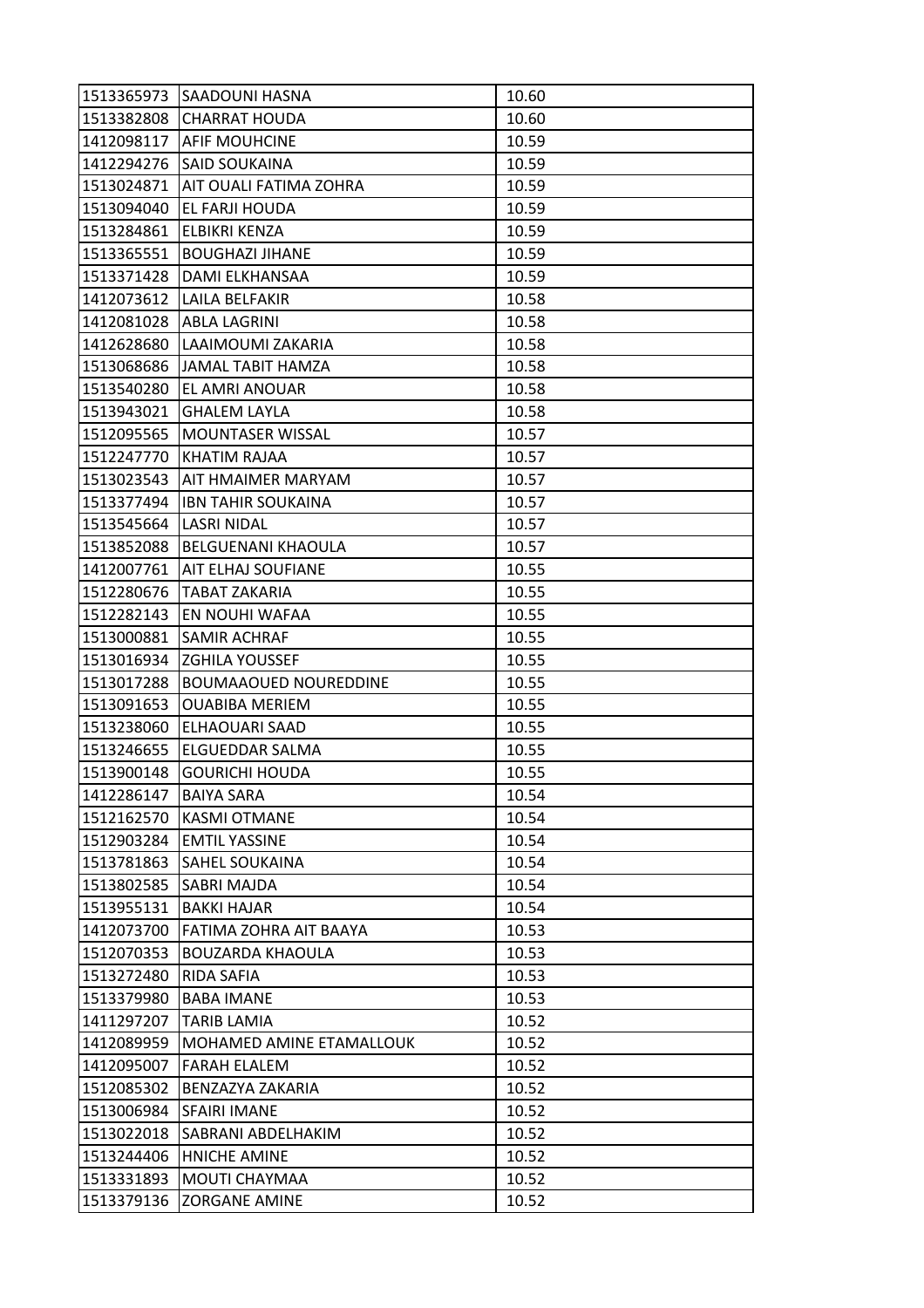| 1513531463 | <b>BAHADIOUI BADR</b>    | 10.52 |
|------------|--------------------------|-------|
| 1513551776 | <b>MOKHLIS OUSSAMA</b>   | 10.52 |
| 1513803219 | EL BOUZIDI NOUHAILA      | 10.52 |
| 1513871609 | <b>AZIZI JIHANE</b>      | 10.52 |
| 1511088353 | <b>OUBOU BADR</b>        | 10.51 |
| 1513014231 | LYAJOURI ZAKARIA         | 10.51 |
| 1513014350 | CHERKAOUI FATIMA ZAHRA   | 10.51 |
| 1513276616 | <b>BENCHRA MOHAMED</b>   | 10.51 |
| 1513283115 | EL HADJI EL HABIB        | 10.51 |
| 1513356723 | EL BARNAKI ABDERRAHIM    | 10.51 |
| 1513760008 | DANI KHAWLA              | 10.51 |
| 1412923367 | <b>KARBOUCH SIHAM</b>    | 10.50 |
| 1513032144 | <b>SAOUDI RIHANE</b>     | 10.50 |
| 1513375375 | <b>SBAA CHOROUK</b>      | 10.50 |
| 1513526870 | KHEIR ALLAH HOURIA       | 10.50 |
| 1513608323 | <b>BENSMAA BADR</b>      | 10.50 |
| 1412075756 | KHADIJA AIT OUARAB       | 10.49 |
| 1412270810 | LABROUJ SAFAA            | 10.49 |
| 1412397907 | <b>ZOUBIR OUMAIMA</b>    | 10.49 |
| 1412789577 | <b>KRYI YASSINE</b>      | 10.49 |
| 1512274247 | <b>ZRIROU KARAM</b>      | 10.49 |
| 1513189712 | AFFAN OMAIMA             | 10.49 |
| 1513283103 | KHACHCHABI ROUKAYA       | 10.49 |
| 1412089925 | <b>OUSSAMA BOUIZZEM</b>  | 10.48 |
| 1512075773 | AIT MOUSSA NOUR EDDINE   | 10.48 |
| 1512077462 | <b>BAOUSOUS MANAL</b>    | 10.48 |
| 1512112635 | AIT LACAID ABDELILAH     | 10.48 |
| 1513194086 | BEN TOUDA HOUSSAM EDDINE | 10.48 |
| 1513226506 | SHABA YASSINE            | 10.48 |
| 1513243184 | <b>SEHNANI AICHA</b>     | 10.48 |
| 1513323475 | <b>ZERIOUH MOURAD</b>    | 10.48 |
| 1513942162 | <b>HROUCH OUMAYMA</b>    | 10.48 |
| 1513003699 | HMADOUNACER ASMA         | 10.47 |
| 1513022090 | <b>SEHLI MOHAMED</b>     | 10.47 |
| 1513249689 | MOUNSEF AZMI             | 10.47 |
| 1513552681 | ANNAB HANAE              | 10.47 |
| 1515412967 | OUARDI SANAA             | 10.47 |
| 1511089184 | ACHIQ ABDESSAMIA         | 10.46 |
| 1512809406 | <b>DIOUAN AYMAN</b>      | 10.46 |
| 1513152367 | EL FATMI HIND            | 10.46 |
| 1513240563 | LAHDILI HIBA             | 10.46 |
| 1513279946 | ELMOUADDINE HAJAR        | 10.46 |
| 1513372319 | <b>FAFAH ELMEHDI</b>     | 10.46 |
| 1513943576 | <b>BELABED ABDELILAH</b> | 10.46 |
| 1410151827 | <b>HAMZA BOUHRIM</b>     | 10.45 |
| 1412005672 | HMITTI HINDE             | 10.45 |
| 1412189372 | <b>FASSIH MOUHCINE</b>   | 10.45 |
| 1513149778 | KOUHOU SOUKAINA          | 10.45 |
| 1513290932 | <b>HERRADI HIND</b>      | 10.45 |
| 1513527986 | <b>FAKIR RACHID</b>      | 10.45 |
|            |                          |       |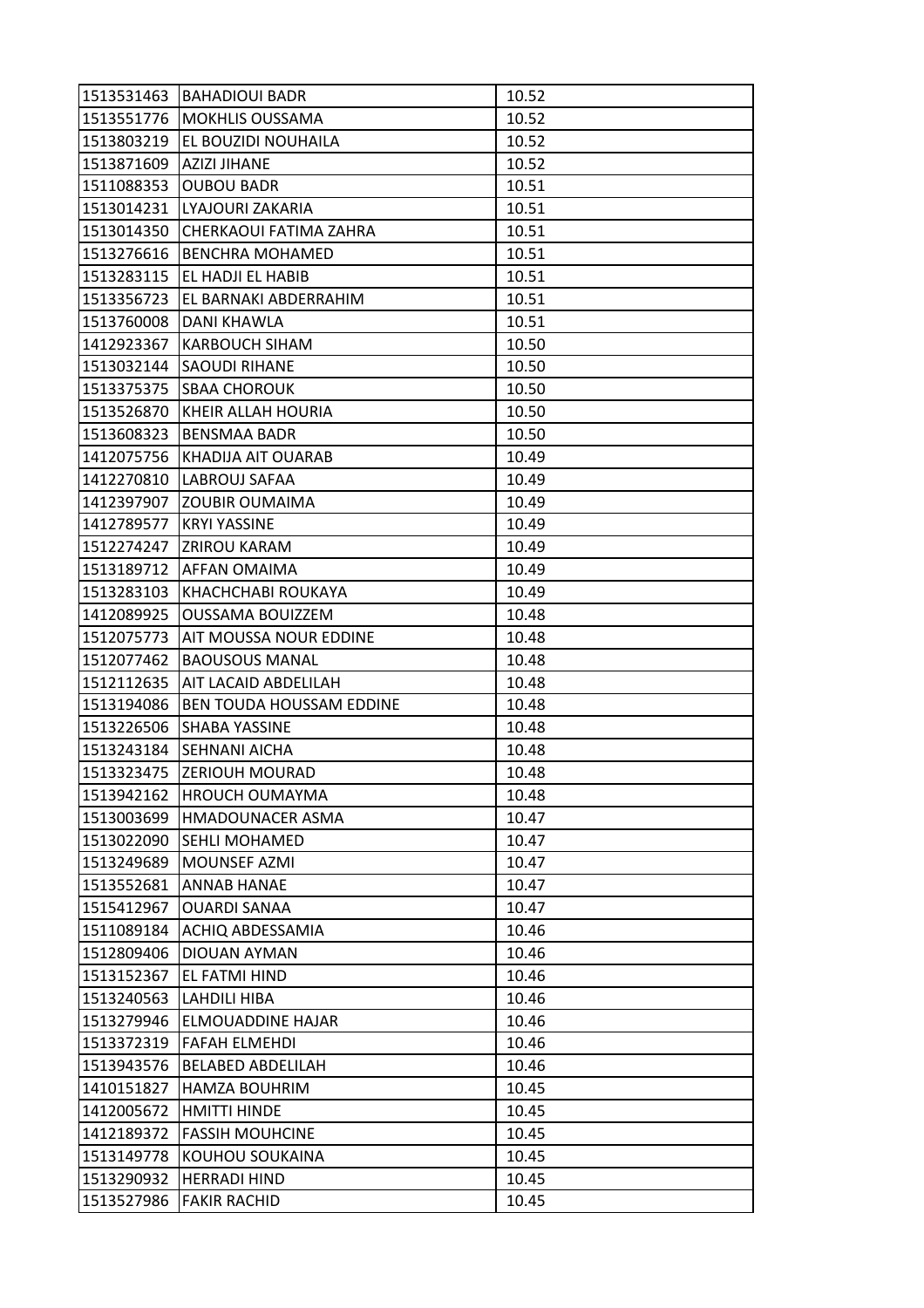| 1513937722 | <b>JAMRANI HOUSSAM</b>       | 10.45 |
|------------|------------------------------|-------|
| 1513939582 | <b>JERDOUJ ELMEHDI</b>       | 10.45 |
| 1513050878 | HARSAOUI RAOUA               | 10.43 |
| 1513105648 | KHALLOUSSI OUMAIMA           | 10.43 |
| 1513245672 | NAFZAOUI YASSINE             | 10.43 |
| 1513364228 | <b>GUEROUANE ZINEB</b>       | 10.43 |
| 1511071446 | LABBIBA AHMED                | 10.42 |
| 1513009236 | <b>TAZOUNTE LAHOUCINE</b>    | 10.42 |
| 1513280765 | <b>OUIDAD NAOUA</b>          | 10.42 |
| 1513281269 | KHANANI AMAL                 | 10.42 |
| 1513359201 | MAZOUZ OUSSAMA               | 10.42 |
| 1513360589 | ABJILINI WAFAA               | 10.42 |
| 1513050663 | <b>ZIDOUH HAYAM</b>          | 10.41 |
| 1513273568 | <b>CHETTO FATIMA EZZOHRA</b> | 10.41 |
| 1513279422 | EL ALLAMI HIBA               | 10.41 |
| 1513900192 | EL KABOUS SANA               | 10.41 |
| 1411946978 | <b>TIQADINE MOHAMED</b>      | 10.40 |
| 1512270882 | <b>MASTARI ALI</b>           | 10.40 |
| 1512346886 | EN NAKORI SAAD               | 10.40 |
| 1513357338 | <b>MOUINE AYOUB</b>          | 10.40 |
| 1513932126 | <b>AIT TALEB REDOUANE</b>    | 10.40 |
| 1511342718 | EL FAZNI AHMED               | 10.39 |
| 1513050348 | EL YAZGHI MAHA               | 10.39 |
| 1513160554 | <b>OUALI ELIAS</b>           | 10.39 |
| 1513378523 | <b>ZINE HOUDA</b>            | 10.39 |
| 1412271971 | DRIOUCHE OUSSAMA             | 10.38 |
| 1412814179 | <b>OUSSAMA EL-BOUASLI</b>    | 10.38 |
| 1513023469 | AHAJDANE FATIMA              | 10.38 |
| 1513080694 | FESSAOUI MOHAMED REDA        | 10.38 |
| 1513160581 | <b>MOTAHHIR SOUKAINA</b>     | 10.38 |
| 1513281690 | <b>ANJAIMI ACHRAF</b>        | 10.38 |
| 1513346611 | BEN MOUIYA SOUMAYA           | 10.38 |
| 1513360715 | <b>HJLI HANAN</b>            | 10.38 |
| 1513378496 | AIT EL HAJ ABDELMOUNAIM      | 10.38 |
| 1513382028 | <b>CHAHINE CHAIMAA</b>       | 10.38 |
| 1513684859 | <b>TOUIS TARIK</b>           | 10.38 |
| 1513807001 | RAZNAOUI ASMAA               | 10.38 |
| 1412056138 | KHOULOUD AIT TALEB           | 10.37 |
| 1412534970 | MOHAMED SAAD EL ALAOUI       | 10.37 |
| 1511938726 | AIT TALOUNT MOHAMED          | 10.37 |
| 1513073000 | <b>BOUCHAM AHMED</b>         | 10.37 |
| 1513322045 | <b>BASSY GHIZLANE</b>        | 10.37 |
| 1513842618 | <b>BARKANI RIHAB</b>         | 10.37 |
| 1412347333 | MIROU MOHAMED                | 10.36 |
| 1512071036 | RACHYQ SOUKAINA              | 10.36 |
| 1513706728 | TAYOUB AMIRA                 | 10.36 |
| 1513000944 | AJAKAN MOHAMED               | 10.35 |
| 1513246136 | <b>BASMA DALY</b>            | 10.35 |
| 1513359136 | AKHRRAZ KHADIJA              | 10.35 |
| 1513390172 | <b>FIKRI FAYCAL</b>          | 10.35 |
|            |                              |       |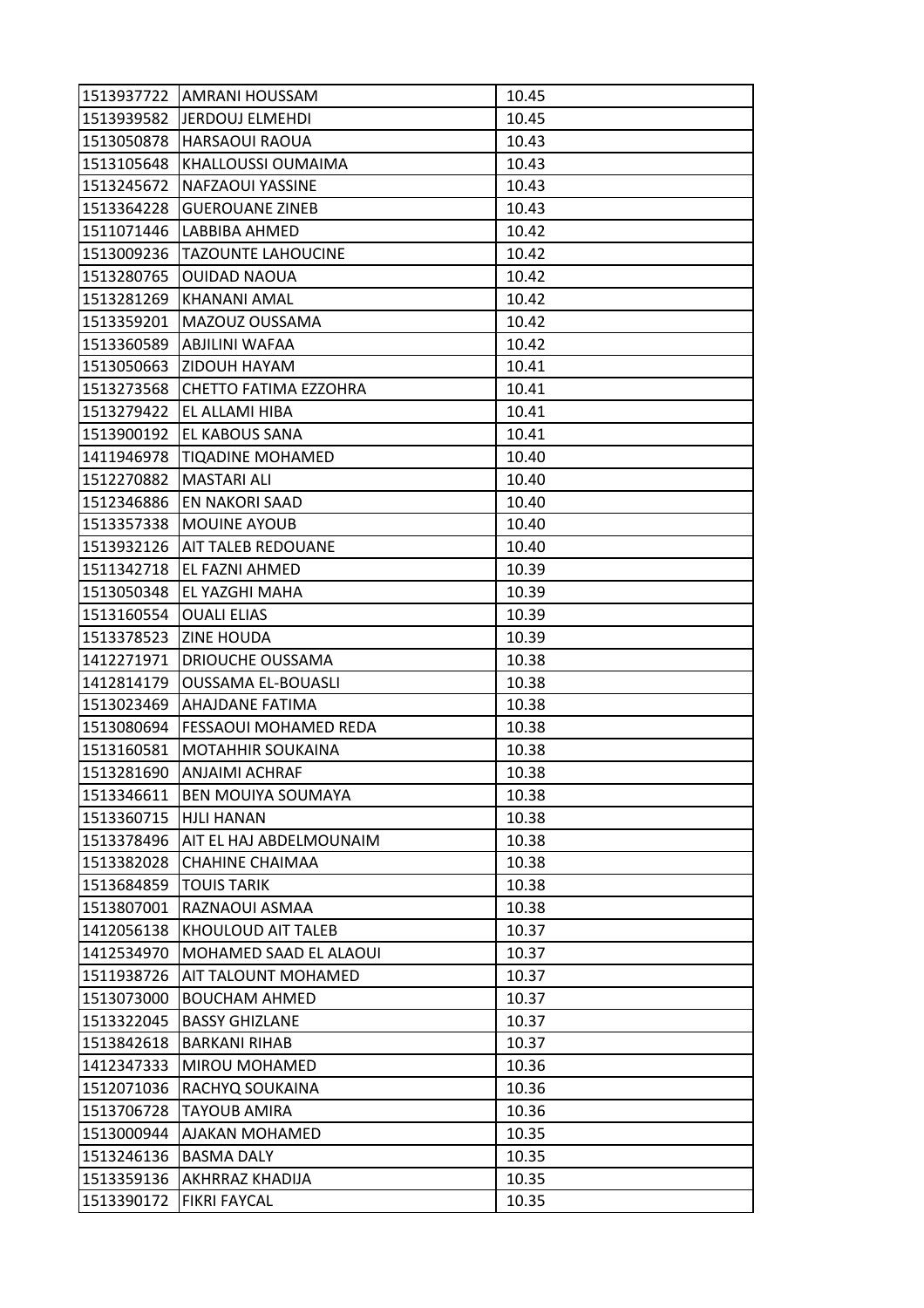| 1513742591 | <b>JEBLI AOUATIF</b>           | 10.35 |
|------------|--------------------------------|-------|
| 1513931482 | <b>OURBA OUMAIMA</b>           | 10.35 |
| 1512066405 | <b>BOULAASSAFER HAMZA</b>      | 10.34 |
| 1513002276 | <b>BOURTI BADR</b>             | 10.34 |
| 1513055117 | YADDAS EL MAHJOUB              | 10.34 |
| 1513080816 | <b>BOUSGA MOUNIR</b>           | 10.34 |
| 1513092391 | <b>ZAHRAOUI LAILA</b>          | 10.34 |
| 1513374962 | EDDAHBI CHADA                  | 10.34 |
| 1513796616 | <b>NOUAYTI FATIHA</b>          | 10.34 |
| 1512080953 | KHALFI ABDELALI                | 10.33 |
| 1513282309 | CHIHABI OUSSAMA                | 10.33 |
| 1513282425 | HADDOUMI ISMAIL                | 10.33 |
| 1513339365 | <b>HADAIKY AMINE</b>           | 10.33 |
| 1513369851 | <b>NKHAILI HAJAR</b>           | 10.33 |
| 1513385357 | <b>BEN RAHHAL AICHA</b>        | 10.33 |
| 1412930875 | EL FADIL OUSSAMA               | 10.32 |
| 1513007541 | <b>ZIYANI NAJI</b>             | 10.32 |
| 1513246018 | <b>QACHAB NASSR</b>            | 10.32 |
| 1411090973 | YOUNESS LAAMIM                 | 10.30 |
| 1412070040 | <b>REDA JARTI</b>              | 10.30 |
| 1512254400 | <b>SAIH NOUR EDDINE</b>        | 10.30 |
| 1512356539 | <b>HAYI AYOUB</b>              | 10.30 |
| 1513026962 | <b>AITALI HOUSSAME</b>         | 10.30 |
| 1414138664 | ARRASSA ABDELILAH              | 10.29 |
| 1513228877 | LATIF MARYAM                   | 10.29 |
| 1513525493 | LEMRAZZEQ OUMAIMA              | 10.29 |
| 1513039676 | <b>ETTAHIRI YOUSSEF</b>        | 10.28 |
| 1513084956 | <b>BECHNATI CHAIMA</b>         | 10.28 |
| 1513232154 | CHEHAB LAMYAA                  | 10.28 |
| 1513238750 | <b>OUARARI SIHAM</b>           | 10.28 |
| 1513288654 | JABARI MARWANE                 | 10.28 |
| 1513935203 | <b>OUABOUT ATMANE</b>          | 10.28 |
| 1513936633 | <b>KARIM HAMZA</b>             | 10.28 |
| 1412031659 | <b>KAMMOUNE SARA</b>           | 10.27 |
| 1512280521 | EL MORTADA YASSINE             | 10.27 |
| 1513069682 | <b>ESSADIKI AYOUB</b>          | 10.27 |
| 1513094495 | <b>BENAALLOUCH ELMEHDI</b>     | 10.27 |
| 1513101684 | <b>BOUIBAOUN ALI</b>           | 10.27 |
| 1513240581 | LAAFARI HAMZA                  | 10.27 |
| 1513320887 | EL HAMRANI SOUKAINA            | 10.27 |
| 1513851193 | <b>OUSGHOU FATIMA ZAHRA</b>    | 10.27 |
| 1513079547 | KHATER ABDELLAH                | 10.26 |
| 1513109821 | AJAIBAR IMANE                  | 10.26 |
| 1513335224 | <b>NAJI IMANE</b>              | 10.26 |
| 1513337438 | <b>BELAID AMINE</b>            | 10.26 |
| 1412324957 | <b>FATHI AMAL</b>              | 10.25 |
| 1511271877 | ELBAHTOURI ELMOSTAFA           | 10.25 |
| 1512606579 | <b>KRIRA EL MEHDI</b>          | 10.25 |
| 1513171689 | <b>BOUKHARI CHAYMAA</b>        | 10.25 |
| 1513526989 | <b>IDRISSI AZZOUZI KAOUTAR</b> | 10.25 |
|            |                                |       |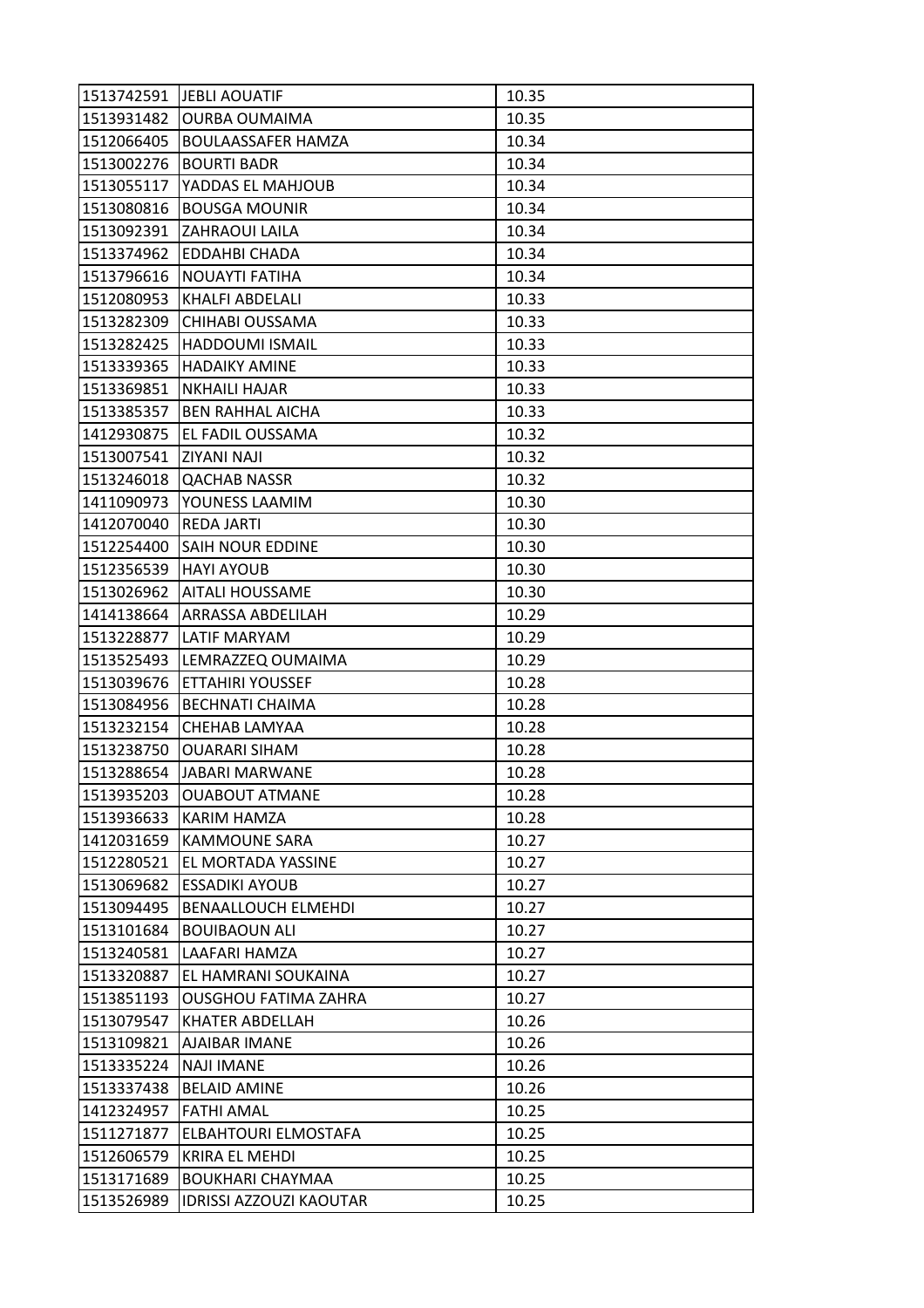| 1513874991 | <b>FADILI HANANE</b>             | 10.25 |
|------------|----------------------------------|-------|
| 1513930249 | EL FAKIR KHAWLA                  | 10.25 |
| 1513938097 | OUAZZA ASSIA                     | 10.25 |
| 1513946239 | <b>TRICHA HAJAR</b>              | 10.25 |
| 1513956576 | <b>ESSAID ZINEB</b>              | 10.25 |
| 1412005645 | EL KAOUKHI AYOUB                 | 10.24 |
| 1412243139 | ASSIYA EL HIBARI                 | 10.24 |
| 1512547562 | <b>BENHASSOUN MOHAMMED AMINE</b> | 10.24 |
| 1513002236 | M BOUIRI HANANE                  | 10.24 |
| 1513031593 | EL MDINI AMAL                    | 10.24 |
| 1513149853 | <b>ZAKI KAOUTAR</b>              | 10.24 |
| 1513807182 | <b>TAOUAF AHMED</b>              | 10.24 |
| 1511050411 | <b>OUAJAA ABDERRAHIM</b>         | 10.23 |
| 1513004281 | <b>BAJJA ABDERRAHMANE</b>        | 10.23 |
| 1513030331 | <b>TALEB AYOUB</b>               | 10.23 |
| 1513113379 | DAKHOUCHE WALID                  | 10.23 |
| 1513252689 | <b>BOUREGBA CHAIMAA</b>          | 10.23 |
| 1513284404 | <b>HAJJAR KAOUTHAR</b>           | 10.23 |
| 1513329244 | DALLAJI OUMAIMA                  | 10.23 |
| 1512936414 | <b>CHAOUI AHMED</b>              | 10.22 |
| 1513009481 | <b>HIDSI MOHAMED</b>             | 10.22 |
| 1513036790 | <b>HAGGOU MAATALLAH</b>          | 10.22 |
| 1513065031 | <b>HALLABOU HANANE</b>           | 10.22 |
| 1513098192 | <b>CHAKIR HASSAN</b>             | 10.22 |
| 1513183690 | M HANDI AYOUB                    | 10.22 |
| 1513356189 | <b>BOURHIDA IKRAM</b>            | 10.22 |
| 1513357504 | AITAMER SALMA                    | 10.22 |
| 1513362963 | SIKOUKY HAMZA                    | 10.22 |
| 1412232158 | ABOUBAKER ALAOUI ISMAILI         | 10.21 |
| 1513100932 | <b>NAJA SOUFIANE</b>             | 10.21 |
| 1513242034 | <b>JAIATHE YAHYA</b>             | 10.21 |
| 1513275895 | KHEMLACH CHAIMAE                 | 10.21 |
| 1513283121 | <b>ONQANI YOUSSEF</b>            | 10.21 |
| 1513359164 | ELASSOULI ABDELBASSAT            | 10.21 |
| 1513005831 | <b>ALLAL FATIHA</b>              | 10.20 |
| 1513188308 | KHALID HAJAR                     | 10.20 |
| 1513241625 | LAGNAOUI OUMAIMA                 | 10.20 |
| 1411244745 | <b>SEKKAK MAROUANE</b>           | 10.18 |
| 1512089479 | <b>SABRANE TARIK</b>             | 10.18 |
| 1513093139 | <b>TAJER HICHAM</b>              | 10.18 |
| 1513099405 | SEBKAOUI IMANE                   | 10.18 |
| 1513230211 | <b>ADLANE RIM</b>                | 10.18 |
| 1412755382 | BELHAJ SOULAMI AHMED             | 10.17 |
| 1512075118 | MAHRAJAN HAMZA                   | 10.17 |
| 1513080082 | <b>ZAHIR ANASS</b>               | 10.17 |
| 1513087596 | AIT HRIZ OUMAIMA                 | 10.17 |
| 1513098140 | <b>ACHOUIH MOUAD</b>             | 10.17 |
| 1513243925 | <b>CHEMLALI SIHAM</b>            | 10.17 |
| 1513361455 | AMEZIANE ELHASSANI KENZA         | 10.17 |
| 1513377354 | KHAOULA BENELAYFAR               | 10.17 |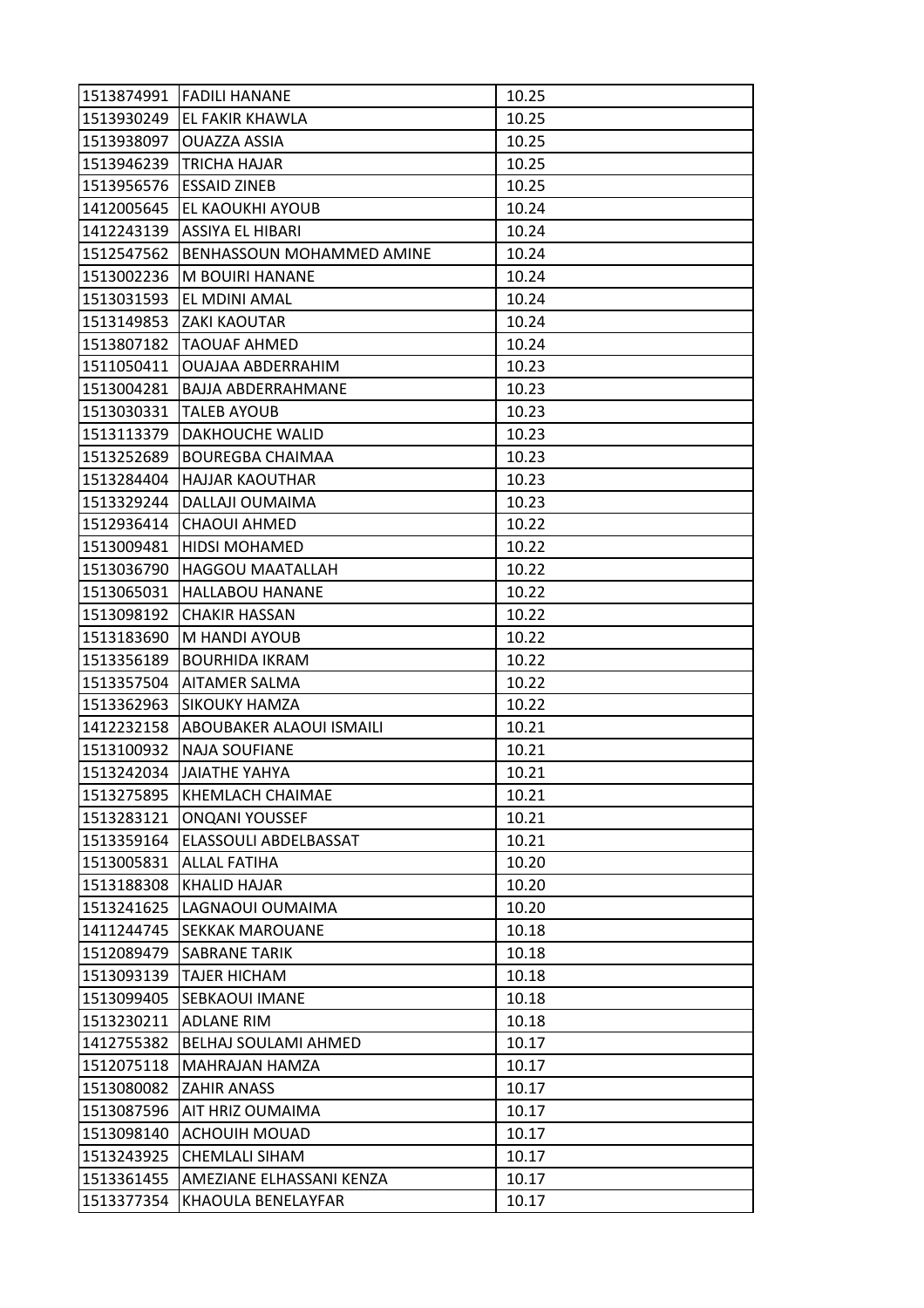|            | 1411051094 FAOUZI ISMA L      | 10.16 |
|------------|-------------------------------|-------|
|            | 1412763728  LACHHEB YASSINE   | 10.16 |
| 1512149313 | <b>HAMIL ZAKARIA</b>          | 10.16 |
| 1513022703 | <b>AIT ARAB ZAKARYAE</b>      | 10.16 |
| 1513110351 | <b>AATTAR FARAH</b>           | 10.16 |
| 1513112460 | <b>ELOUASIF RAJA</b>          | 10.16 |
| 1513535797 | EL HAFIANE HAJAR              | 10.16 |
| 1513689160 | <b>SLAOUI NAWFAL</b>          | 10.16 |
| 1512242057 | <b>TERBOUB SAAD</b>           | 10.15 |
| 1512371086 | ENNASSIRI HAMZA               | 10.15 |
| 1513006992 | <b>BAHJAJI HIND</b>           | 10.15 |
| 1513032011 | <b>AIT MOUSE YASSIR</b>       | 10.15 |
| 1513107248 | <b>BOUSSEKRI HAFSA</b>        | 10.15 |
| 1513237946 | <b>ZOUGAGHI ZINEB</b>         | 10.15 |
| 1513245674 | <b>BOUWAGGOU YOUSSEF</b>      | 10.15 |
| 1513282235 | <b>AKRAM DERDAKI</b>          | 10.15 |
| 1513787770 | <b>EL AMRICHE KHADIJA</b>     | 10.15 |
| 1512051502 | <b>OULAD ALI KHADIJA</b>      | 10.14 |
| 1513240542 | KHOUYA EL MEHDI               | 10.14 |
| 1513522823 | AMLIL OUMAIMA                 | 10.14 |
| 1414269045 | <b>MOUMOU BILAL</b>           | 10.13 |
| 1512250237 | <b>QALLIDI FATIMA EZZAHRA</b> | 10.13 |
| 1512928321 | OU MANSSOUR ABDERRAHIM        | 10.13 |
| 1513034786 | <b>OUBELLA AYOUB</b>          | 10.13 |
| 1513240508 | <b>HAROUMTI KARIMA</b>        | 10.13 |
| 1513243716 | DAYANE HAMZA                  | 10.13 |
| 1513346119 | EL YOUNOUSSI YASSINE          | 10.13 |
| 1513373488 | <b>ELHAIMI ZINEB</b>          | 10.13 |
| 1513546109 | <b>SEROUAL ACHRAF</b>         | 10.13 |
| 1513849668 | EL ABBADI MOHAMED             | 10.13 |
| 1513288623 | <b>BASSINI YASSINE</b>        | 10.12 |
| 1513368302 | JARMOUNI MERYEM               | 10.12 |
| 1513932108 | <b>REGGI YASSINE</b>          | 10.12 |
| 1512282294 | MOUTAOUAKIL ABDELHAKIM        | 10.11 |
| 1512802692 | EL AISSAOUI BILAL             | 10.11 |
| 1513005640 | ELWAHMANI MOSLEM              | 10.11 |
| 1513037638 |                               |       |
|            | <b>BELLA ZAHRA</b>            | 10.11 |
| 1513087675 | <b>LAYADI ANAS</b>            | 10.11 |
| 1513111636 | KHALLOUSSI ABDELGHAFOUR       | 10.11 |
| 1513171459 | <b>HAIDA HAMZA</b>            | 10.11 |
| 1513804849 | EL HOUROU ABDERRAHIM          | 10.11 |
| 1513007471 | <b>CHEKHMANE BADREDDINE</b>   | 10.10 |
| 1513023626 | RAOUI ZAYNAB                  | 10.10 |
| 1513240577 | LAAFARI MEHDI                 | 10.10 |
| 1513853765 | <b>LASHAB NASREDDINE</b>      | 10.10 |
| 1512028352 | <b>BOULLI BOUCHRA</b>         | 10.09 |
| 1513233872 | <b>IBNOUSSINA OLAYA</b>       | 10.09 |
| 1513957244 | <b>HABCHAOUI SALMA</b>        | 10.09 |
| 1411763711 | <b>OMAR KHALDI</b>            | 10.08 |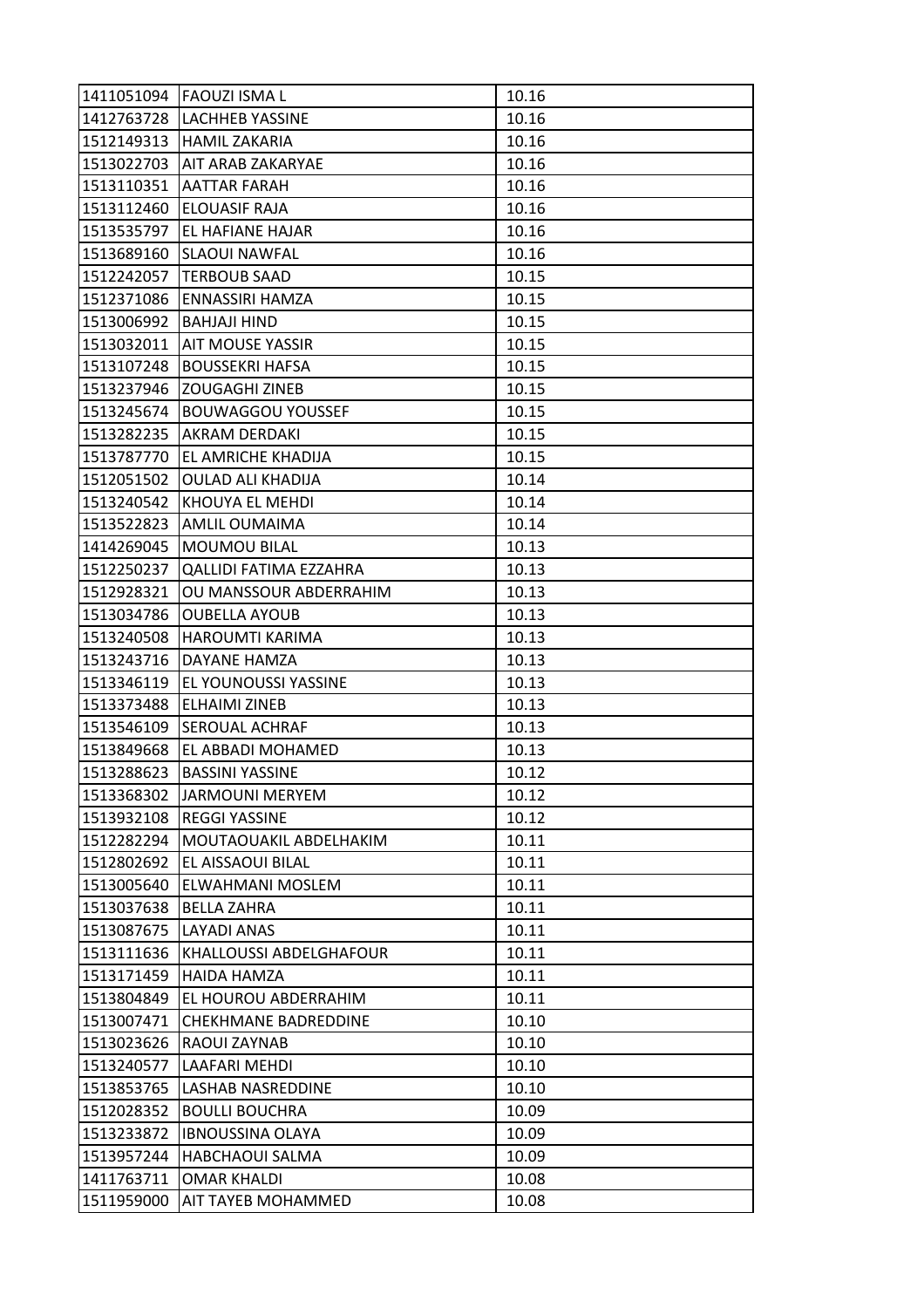| 1512001937 | <b>HABOUCH SOUFIANE</b>        | 10.08 |
|------------|--------------------------------|-------|
| 1513112489 | <b>BENJEDDI KHAOULA</b>        | 10.08 |
| 1513236205 | <b>MOURID DOHA</b>             | 10.08 |
| 1513242015 | <b>HOUMAID ZAINAB</b>          | 10.08 |
| 1513271014 | MOUFAK ZAKARIA                 | 10.08 |
| 1513279877 | <b>IDOUISSADEN SARA</b>        | 10.08 |
| 1513540458 | ELKHATTAB OUMAIMA              | 10.08 |
| 1513540501 | OUELKABIR OUSSAMA              | 10.08 |
| 1513954453 | <b>QAMHI ASSIA</b>             | 10.08 |
| 1511080586 | ZAKARIA IMAD                   | 10.07 |
| 1513111100 | <b>AZEHIKAR AHMED</b>          | 10.07 |
| 1513231197 | AZARKI AYMAN                   | 10.07 |
| 1513758963 | LAHROURI MOHAMMED ABDESSAMAD   | 10.07 |
| 1513852113 | LAMHAMDI WISSAL                | 10.07 |
| 1412803231 | <b>BOURABA HAJAR</b>           | 10.05 |
| 1511033191 | ASSALIHI MOHAMED AMINE         | 10.05 |
| 1512171123 | ERRAOUDI MOHAMMED              | 10.05 |
| 1513027763 | <b>ABIDY OMAYMA</b>            | 10.05 |
| 1513038106 | <b>AKDIM SOUFIANE</b>          | 10.05 |
| 1513761768 | SAKHI AISSAM                   | 10.05 |
| 1412763853 | <b>BOUJROU FAYCAL</b>          | 10.04 |
| 1511696262 | JEBARI REDOUAN                 | 10.04 |
| 1512157138 | <b>OUGASSI ABDESSAMAD</b>      | 10.04 |
| 1513029481 | AMAANAN INAS                   | 10.04 |
| 1513033298 | CHELHAOUI SAMIR                | 10.04 |
| 1513035990 | EL YOUSSOUFI ABDELBASSET       | 10.04 |
| 1513366578 | NIFDAL SOUKAINA                | 10.04 |
| 1511235462 | MISSAOUI ABDELMONIME           | 10.03 |
| 1513012875 | SALBI YASSINE                  | 10.03 |
| 1513073147 | LAHLALI AYYOUB                 | 10.03 |
| 1513081512 | <b>DGHOU ZAKARIA</b>           | 10.03 |
| 1513289870 | <b>ID BOUBKER YOUSSEF</b>      | 10.03 |
| 1513808850 | <b>MZILI YASSINE</b>           | 10.03 |
| 1412160389 | <b>ISMAILI BOUCHRA</b>         | 10.02 |
| 1512091154 | <b>OUNACEUR YOUNESSE</b>       | 10.02 |
| 1513092471 | <b>OUELD ELRHERRABIA ZINEB</b> | 10.02 |
| 1513241486 | <b>ACHRANE CHAIMAA</b>         | 10.02 |
| 1513624895 | <b>BENTACHA YASSINE</b>        | 10.02 |
| 1412095621 | YOUSSEF LABHIH                 | 10.01 |
| 1513018337 | <b>KARIM JIHANE</b>            | 10.01 |
| 1513083247 | OIOUJA AYOUB                   | 10.01 |
| 1513241905 | DAHNANE KAOUTAR                | 10.01 |
| 1412381724 | <b>AYOUB KHARTI</b>            | 10.00 |
| 1512360028 | MOUHAJIR HAMZA                 | 10.00 |
| 1513006721 | AIT SAGHIR IMANE               | 10.00 |
| 1513009754 | EZ ZAHIDI ZAKARIA              | 10.00 |
| 1513012756 | SARTI MALIKA                   | 10.00 |
| 1513083624 | KADAS KARIMA                   | 10.00 |
| 1513152458 | <b>NORI FATIM ZAHRA</b>        | 10.00 |
| 1513245470 | TAHTOUB MOHAMED AMINE          | 10.00 |
|            |                                |       |